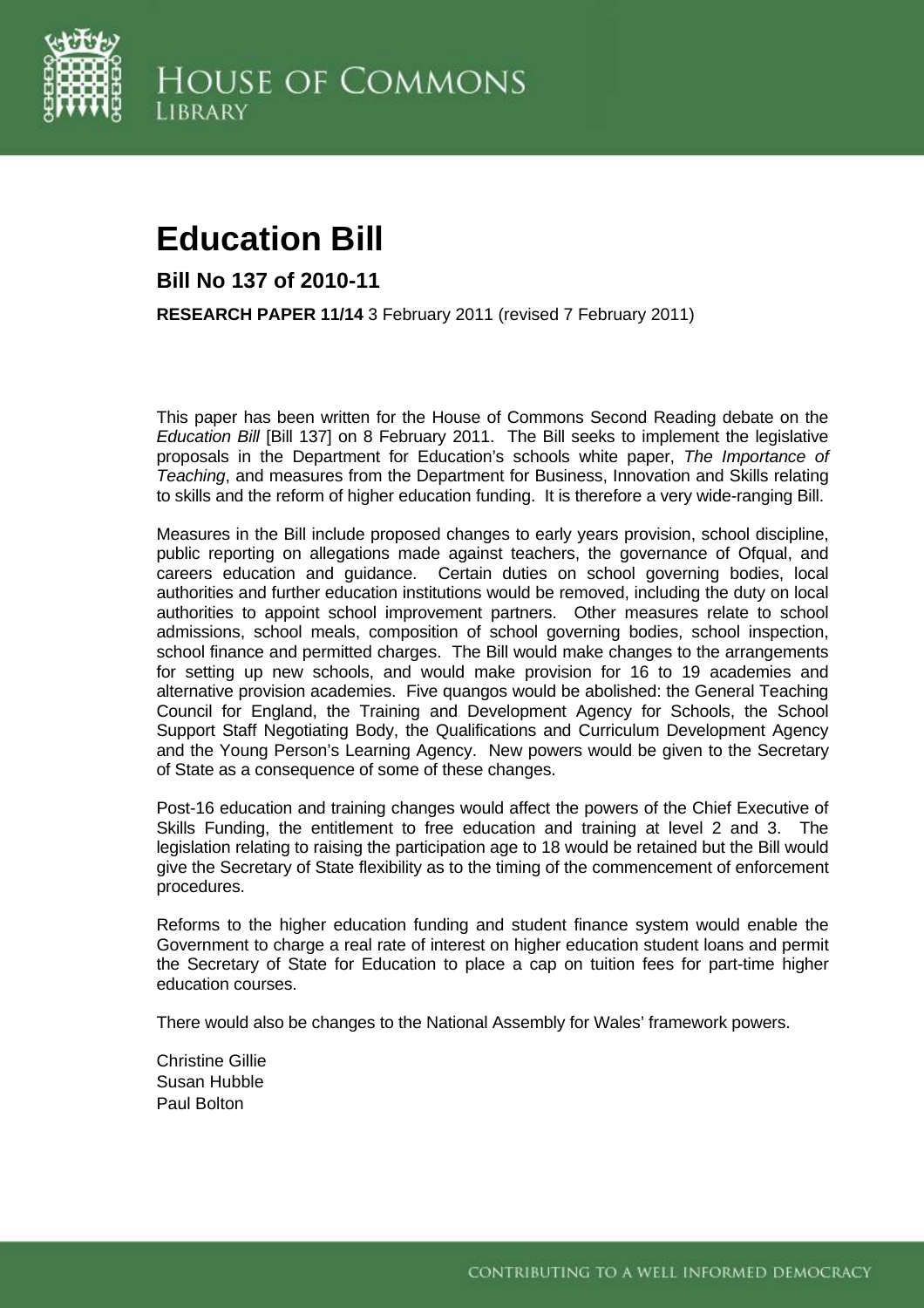#### **Recent Research Papers**

| 11/08 | Unemployment by Constituency, January 2011            | 19.01.11 |
|-------|-------------------------------------------------------|----------|
| 11/09 | Fixed-term Parliaments Bill: Commons Stages           | 21.01.11 |
| 11/10 | UK Defence and Security Policy: A New Approach?       | 21.01.11 |
| 11/11 | Health and Social Care Bill [Bill 132 of 2010-11]     | 27.01.11 |
| 11/12 | Economic Indicators, February 2011                    | 01.02.11 |
| 11/13 | Anonymity (Arrested Persons) Bill [Bill 9 of 2010-11] | 02.02.11 |

#### **Correction**

This paper was revised on 7 February 2011 as follows. Cover sheet, third paragraph, last sentence had read "Enforcement provisions relating to raising the participation age to 18 would be removed." Page 2, third paragraph, last sentence had read "The legislation relating to raising the participation age to 18 would be retained but the enforcement requirements would be removed." Both places now read: "The legislation relating to raising the participation age to 18 would be retained but the Bill would give the Secretary of State flexibility as to the timing of the commencement of enforcement procedures."

#### **Research Paper 11/14**

| <b>Contributing Authors:</b> | Christine Gillie, all school-related subjects, Social Policy Section<br>Susan Hubble, YLPA, FE & students, Social Policy Section<br>Paul Bolton, statistics, Social & General Statistics Section<br>Manjit Gheera, early years and children's trusts, Social Policy<br>Section<br>Daniel Harari, apprenticeships, Economic Policy and Statistics<br>Section<br>Grahame Danby, reporting restrictions, Home Affairs Section |
|------------------------------|----------------------------------------------------------------------------------------------------------------------------------------------------------------------------------------------------------------------------------------------------------------------------------------------------------------------------------------------------------------------------------------------------------------------------|
|                              |                                                                                                                                                                                                                                                                                                                                                                                                                            |

This information is provided to Members of Parliament in support of their parliamentary duties and is not intended to address the specific circumstances of any particular individual. It should not be relied upon as being up to date; the law or policies may have changed since it was last updated; and it should not be relied upon as legal or professional advice or as a substitute for it. A suitably qualified professional should be consulted if specific advice or information is required.

This information is provided subject to [our general terms and conditions](http://www.parliament.uk/site_information/parliamentary_copyright.cfm) which are available online or may be provided on request in hard copy. Authors are available to discuss the content of this briefing with Members and their staff, but not with the general public.

We welcome comments on our papers; these should be e-mailed to [papers@parliament.uk.](mailto:papers@parliament.uk)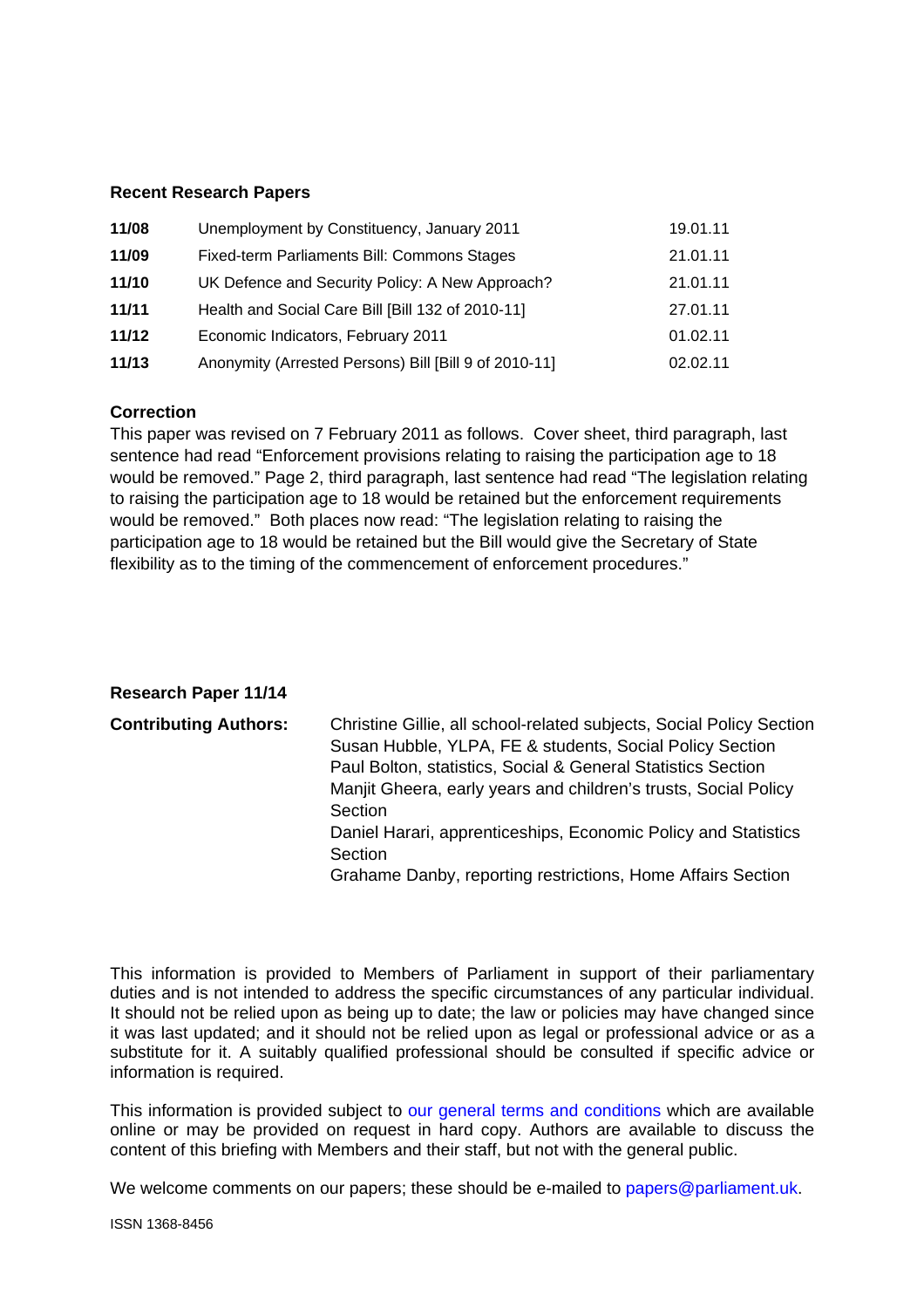# **Contents**

|              |                     | <b>Summary</b>                                                                 | 1  |
|--------------|---------------------|--------------------------------------------------------------------------------|----|
|              | <b>Introduction</b> |                                                                                | 3  |
| 1            |                     | Free early years provision                                                     | 6  |
| $\mathbf{2}$ | <b>Discipline</b>   |                                                                                |    |
|              | 2.1                 | Background                                                                     | 8  |
|              | 2.2                 | The Bill's provisions                                                          | 13 |
|              |                     | Power of members of school staff to search pupils                              | 13 |
|              |                     | Power of members of staff at further education institutions to search students | 14 |
|              |                     | School detentions                                                              | 14 |
|              | 2.3                 | Comment on the school discipline proposals                                     | 14 |
|              | 2.4                 | Exclusions from school in England                                              | 15 |
|              | 2.5                 | Behaviour and attendance partnership                                           | 19 |
| 3            |                     | <b>School workforce</b>                                                        | 19 |
|              | 3.1                 | Abolition of the General Teaching Council for England                          | 19 |
|              | 3.2                 | Restrictions on reporting alleged offences by teachers                         | 22 |
|              | 3.3                 | Abolition of the Training and Development Agency for Schools                   | 23 |
|              | 3.4                 | Abolition of the School Support Staff Negotiating Body                         | 23 |
|              | 3.5                 | Staffing of maintained schools: suspension of delegated budget                 | 25 |
| 4            |                     | <b>Qualifications and the curriculum</b>                                       | 25 |
|              | 4.1                 | International comparison surveys                                               | 26 |
|              | 4.2                 | Ofqual                                                                         | 26 |
|              | 4.3                 | Abolition of the Qualifications and Curriculum Development Agency              | 27 |
|              | 4.4                 | Career education and guidance                                                  | 28 |
|              |                     | Education and training support services in England                             | 28 |
|              |                     | Careers guidance in schools in England                                         | 29 |
|              | 4.5                 | Repeal of diploma entitlement                                                  | 30 |
| 5            |                     | <b>Education institutions: other provisions</b>                                | 31 |
|              | 5.1                 | Children's trusts and the duty to co-operate                                   | 31 |
|              | 5.2                 | Children and Young People's Plan                                               | 34 |
|              | 5.3                 | <b>School Profile</b>                                                          | 35 |
|              | 5.4                 | <b>School Improvement Partners</b>                                             | 35 |
|              | 5.5                 | School admissions                                                              | 37 |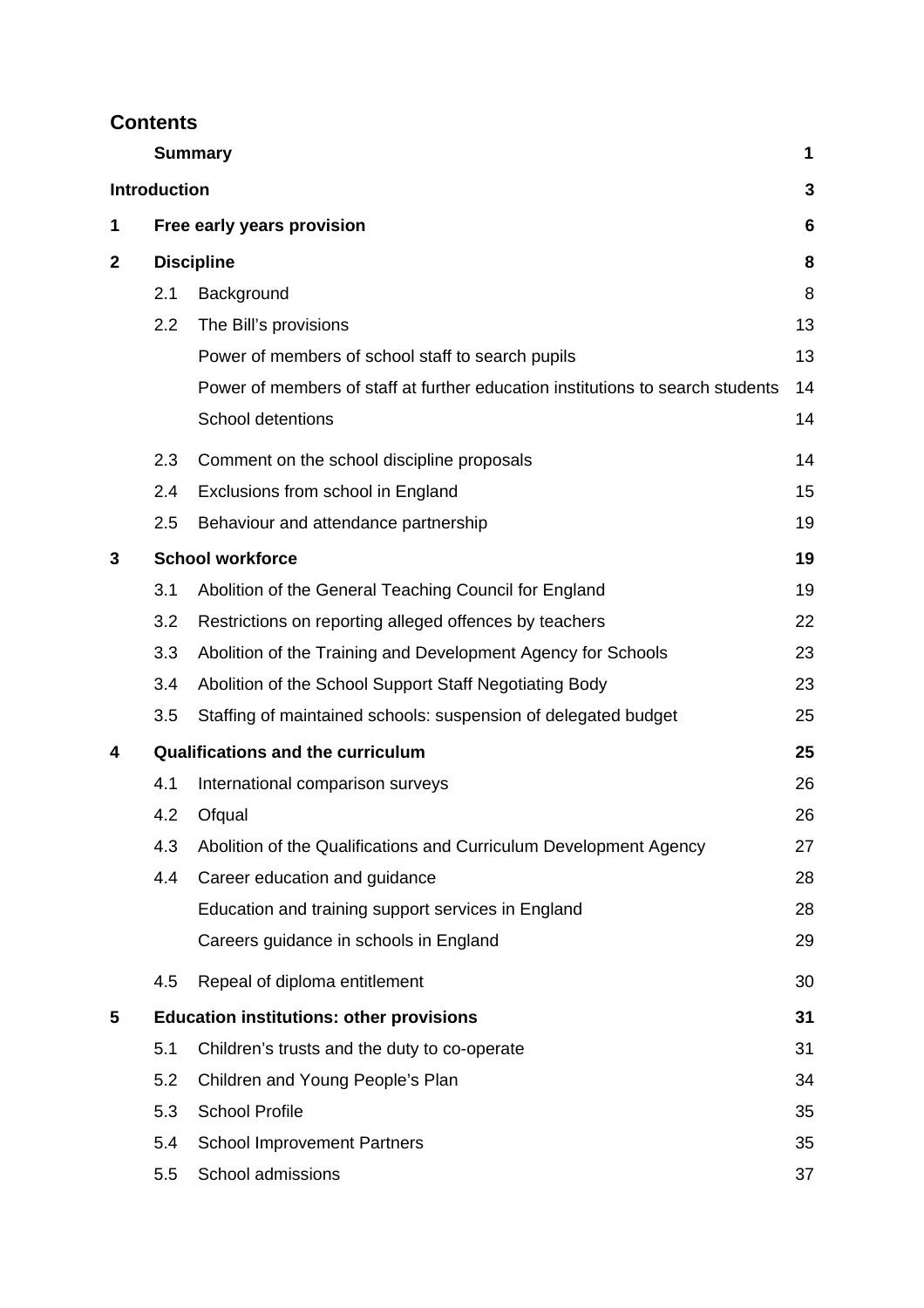|   | 5.6 | School meals                                                        | 40 |
|---|-----|---------------------------------------------------------------------|----|
|   | 5.7 | Establishment of new schools                                        | 41 |
|   | 5.8 | Governing bodies: constitution and dissolution                      | 44 |
|   | 5.9 | School Inspection                                                   | 45 |
|   |     | 5.10 Schools causing concern: powers of Secretary of State          | 50 |
|   |     | 5.11 Parental complaints about schools                              | 50 |
|   |     | 5.12 Finance                                                        | 51 |
|   |     | Local authorities' financial schemes                                | 51 |
|   |     | Payments in respect of dismissal                                    | 52 |
|   |     | Permitted charges                                                   | 52 |
|   |     | 5.13 Further education institutions                                 | 53 |
|   |     | 5.14 Repeal of provision to change the name Pupil Referral Units    | 55 |
| 6 |     | <b>Academies</b>                                                    | 55 |
| 7 |     | <b>Post-16 Education and Training</b>                               | 60 |
|   | 7.1 | Abolition of the Young People's Learning Agency for England         | 60 |
|   | 7.2 | Apprenticeships                                                     | 64 |
|   | 7.3 | The Chief Executive of Skills Funding                               | 66 |
|   |     | Changes to level 2 and 3 entitlement                                | 67 |
|   | 7.4 | Raising the participation age                                       | 69 |
| 8 |     | <b>Student Finance</b>                                              | 70 |
|   | 8.1 | Overview: The Browne Review                                         | 70 |
|   | 8.2 | Government response to the Browne Review                            | 70 |
|   | 8.3 | Student loans: interest rates                                       | 71 |
|   | 8.4 | Limit on student fees: part-time courses                            | 76 |
| 9 |     | <b>Powers of National Assembly for Wales</b>                        | 84 |
|   |     | Appendix 1 - International evidence used in the schools white paper | 85 |
|   | 9.1 | Evidence on the UK's relative position                              | 85 |
|   |     | Other international comparisons                                     | 87 |
|   | 9.2 | Gaps in attainment in the UK                                        | 88 |
|   | 9.3 | Policies and practices linked to more successful school systems     | 89 |
|   |     |                                                                     |    |

# **Tables**

No table of figures entries found.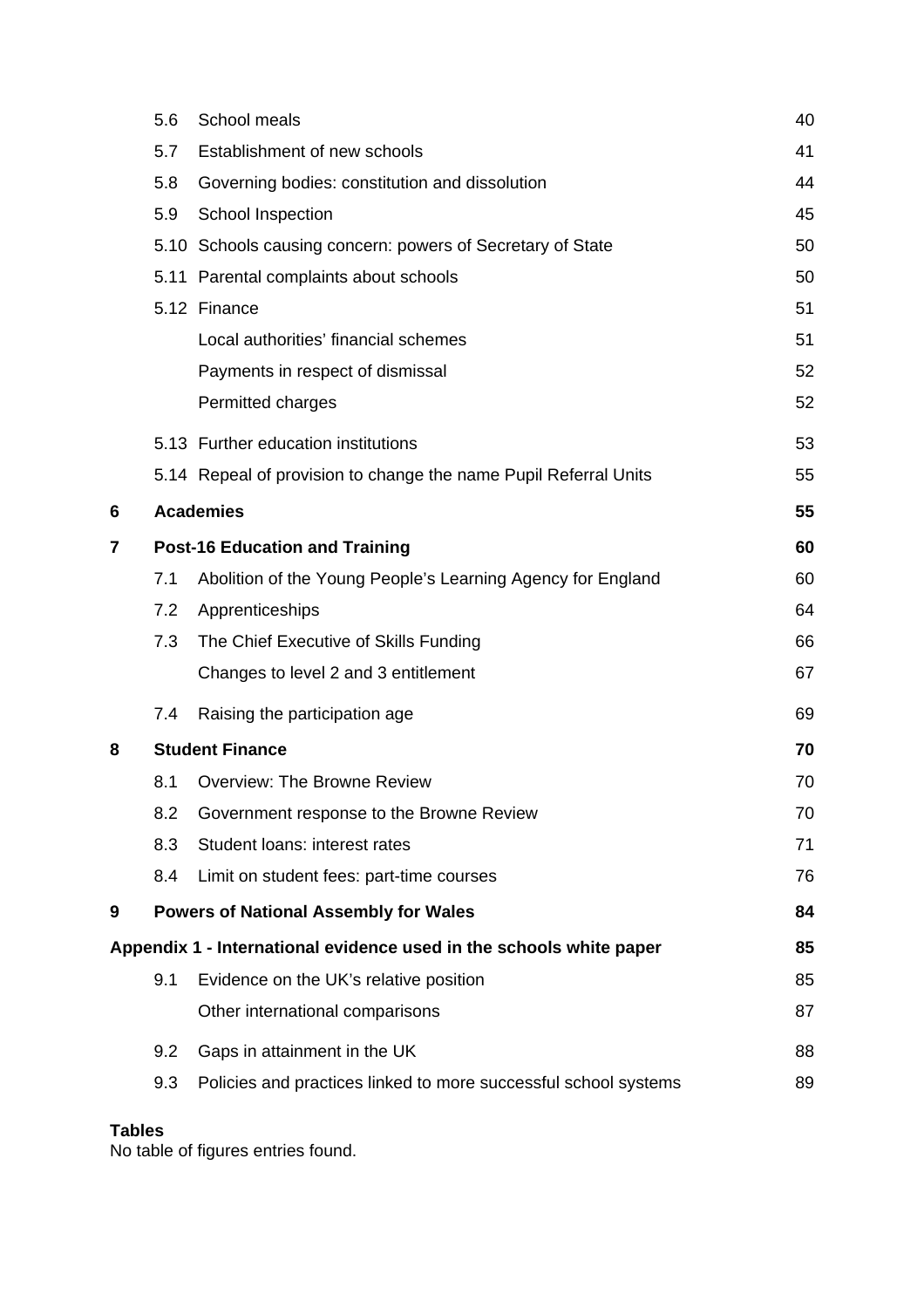## <span id="page-4-0"></span>**Summary**

This paper has been written for the House of Commons Second Reading debate on the *Education Bill* [Bill 137] on 8 February 2011. The Bill was presented in the House of Commons on 26 January 2011. It seeks to implement the legislative proposals in the Department for Education schools white paper, *[The Importance of Teaching](http://publications.education.gov.uk/eOrderingDownload/CM-7980.pdf)*, and measures from the Department for Business, Innovation and Skills relating to skills and the reform of higher education funding. It is therefore a very wide-ranging Bill.

The Bill is in 10 Parts. This research paper provides background on the main provisions in the Bill, and generally follows the outline of it; however, the paper is not intended to be a clause-by-clause account as the *[Explanatory Notes](http://www.publications.parliament.uk/pa/cm201011/cmbills/137/en/2011137en.htm)* to the Bill provide an explanation of the individual clauses.

Part 1 of the Bill would make provision for the introduction of targeted free early years care for children under compulsory school age. It would provide the legislative basis by which the Government's free early years education policy for disadvantaged two years olds could be implemented.

Part 2 would make changes to provisions on school discipline. It would extend the powers of members of school staff to search pupils without their consent for an item that had been, or was likely to be, used to commit an offence or cause injury to the pupil or another, or damage property. Provision would also be made to search for items banned under the school rules. Similar provision is made in relation to further education institutions. The Bill also reforms the process for the review of permanent exclusions from schools, moving from appeal panels to review panels. A review of the decision-making would still be possible but the review panel would not be able to compel re-instatement of a pupil. The Bill would also repeal the duty on schools to give 24 hours' written notice of a detention to parents, and the duty on all schools to enter into behaviour and attendance partnerships with other schools in their area would be removed.

Part 3 would abolish the General Teaching Council for England (GTCE), the Training and Development Agency for Schools (TDA) and the School Support Staff Negotiating Body (SSSNB). The relevant functions of the GTCE and the TDA would be undertaken by the Secretary of State and, where appropriate, by Welsh Ministers. Provision is made for schemes relating to the transfer of staff from these bodies to the Secretary of State. The Bill would also safeguard the identity of teachers subjected to allegations of criminal offences against their pupils. The purpose of this measure is to protect teachers against malicious allegations. Unless a court directed otherwise, reporting restrictions would remain in place until such a time as the teacher concerned was charged.

Part 4 would require schools to take part in international education surveys when directed by the Secretary of State. The governance structure of the Office of Qualifications and Examinations Regulation (Ofqual) would be changed, and its standards objective revised to include international comparison. The Qualifications and Curriculum Development Agency (QCDA) would be abolished. The relevant functions of the QCDA would be transferred to the Secretary of State. Provision is made for schemes relating to the transfer of staff from these bodies to the Secretary of State. Changes would also be made to provisions relating to careers education and guidance. The duty on local authorities, schools and governing bodies to secure access to the diploma entitlement for 16 to 18 year olds would be removed.

Part 5 seeks to repeal certain duties on the governing bodies of maintained schools, local authorities and others in England. The Bill would repeal the duty on schools to co-operate with children's trusts. The requirement on maintained schools and schools forums to have regard to the Children and Young Person's Plan would be removed, as would the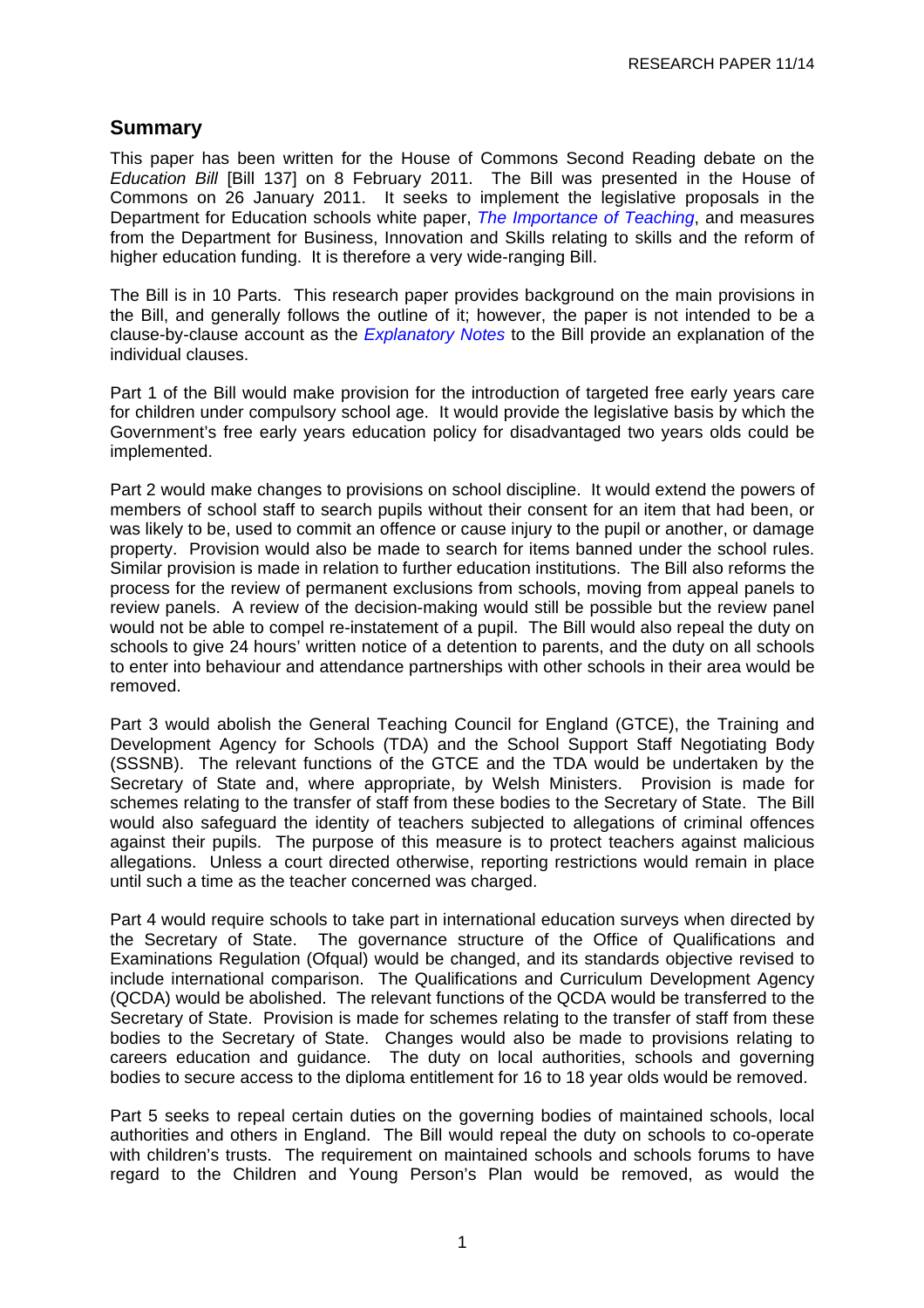requirement for maintained schools to prepare and publish a school profile. The duty on local authorities to appoint a school improvement partner for each maintained school would also be removed. The Bill would make changes to the duties of local authorities in relation to school admissions, and changes would be made in the powers of the School Adjudicator. Part 5 would also make changes relating to school meals. The Bill would also make changes to the arrangements for the establishment of new schools: precedence would be given to proposals for academies (including free school academies). Changes would be made in the composition of school governing bodies, and school federation arrangements. The Bill would make changes to the inspection arrangements for schools and further education institutions. It would also make changes to the inspection of boarding accommodation. The Secretary of State's powers of intervention where schools are a cause for concern would be amended. The Bill also contains measures on school finance, and on permitted charges. The provisions relating to parental complaints to the Local Commissioner would be repealed. Changes to the duties on further education and sixth form college corporations would be made which are intended to reduce Government intervention and bureaucracy and to increase autonomy of providers. A provision changing the name of pupil referral units to short stay schools would be repealed.

Part 6 of the Bill would amend the *Academies Act 2010* to allow the establishment of 16 to 19 academies and alternative provision academies. The requirement for academies to have a specialism would be removed. Changes would be made to the consultation requirements for setting up academies. Provision would be made relating to the permitted discrimination in employment practices for schools with a religious character converting to academy status. Additional powers would be given to the Secretary of State to transfer publicly-funded land to academies. School Adjudicators would be empowered to consider and determine objections to academies' admission arrangements.

Part 7 would make changes affecting post-16 education and training. The Young People's Learning Agency would be abolished and replaced by a non-statutory Education Funding Agency, and there would be changes to some of the powers of the Chief Executive of Skills Funding. The Bill would remove the duty, due to begin in 2013, to provide an apprenticeship place to all qualified young people who want one. Instead, a new duty would be introduced to prioritise funding for young people who have already secured an apprenticeship place. This new "apprenticeship offer" will come into effect by 2013 and applies to England only. The legislation relating to raising the participation age to 18 would be retained but the Bill would give the Secretary of State flexibility as to the timing of the commencement of enforcement procedures.

Part 8 would enact two elements of the Government's package of reforms to the higher education funding and student finance system. Provisions would enable the Government to charge a real rate of interest on higher education student loans and permit the Secretary of State for Education to place a cap on tuition fees for part-time higher education courses.

Part 9 would give the National Assembly for Wales' framework powers in relation to professional standards for the school workforce, regulation of the school workforce, and the recruitment and training of the school workforce; and in relation to the funding of pre-16 education and training.

Part 10 contains the general powers relating to orders, regulations, and the interpretation of the Act etc.

Most of the Bill's provisions apply to England only; however, there are some significant exceptions and the devolved administrations would need to seek legislative consent motions to cover the changes, as appropriate.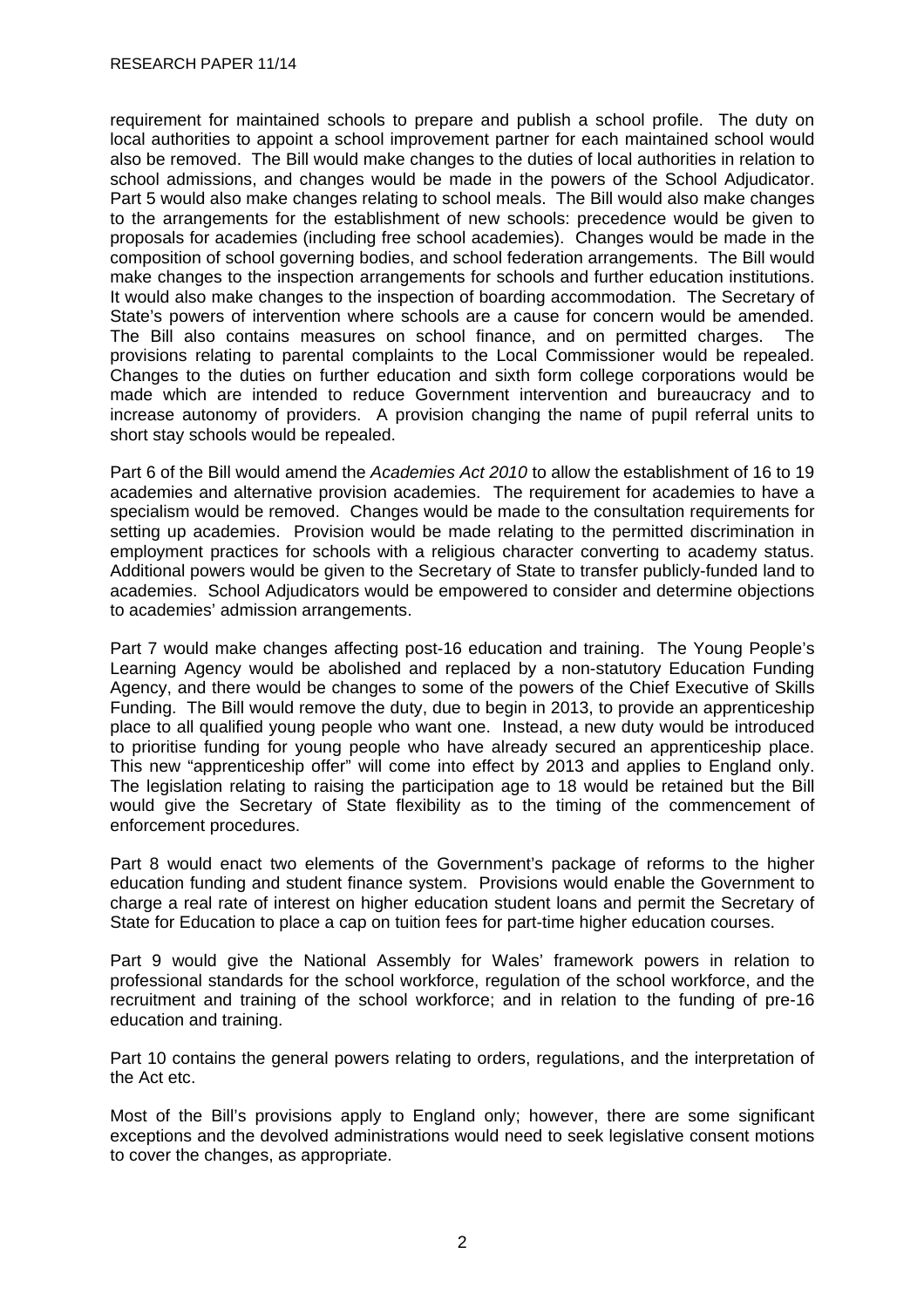### **Introduction**

<span id="page-6-0"></span>The *[Education Bill](http://www.publications.parliament.uk/pa/cm201011/cmbills/137/11137.i-v.html)* was introduced into the House of Commons on 26 January 2011 and was published on 27 January 20[1](#page-6-0)1.<sup>1</sup> This research paper has been prepared for the Bill's Second Reading debate in the House of Commons on 8 February 2011. It provides background on the main provisions in the Bill, and generally follows the outline of it; however, the paper is not intended to be a clause-by-clause account as the *[Explanatory Notes](http://www.publications.parliament.uk/pa/cm201011/cmbills/137/en/2011137en.htm)* to the Bill provide an explanation of the individual clauses, and include an annex that gives the territorial application of each clause.<sup>[2](#page-6-0)</sup> The *[Explanatory Notes](http://services.parliament.uk/bills/2010-11/education/documents.html)* also have a section commenting on the provisions' compatibility with the European Convention of Human Rights. An *Overarching [Impact Assessment](http://media.education.gov.uk/assets/files/pdf/e/education%20bill%20impact%20assessment.pdf)* and an *[Equalities Impact Assessment](http://media.education.gov.uk/assets/files/pdf/e/education%20bill%20equality%20impact%20assessment.pdf)* for the Bill have been published. Further information is available on the Department for Education (DFE) [Education B](http://www.education.gov.uk/aboutdfe/departmentalinformation/educationbill/a0073748/education-bill)ill website.

The Bill seeks to implement the legislative proposals in the DFE's schools white paper, *[The](http://publications.education.gov.uk/eOrderingDownload/CM-7980.pdf)  [Importance of Teaching](http://publications.education.gov.uk/eOrderingDownload/CM-7980.pdf)*, and measures from the Department for Business, Innovation and Skills relating to skills and the reform of higher education funding.

Some of the proposals in the schools white paper depend upon the outcome of reviews (on the national curriculum, for example) and forthcoming consultations (on school funding, for example). Other changes will be achieved through administrative measures and do not require legislation; however, many of the white paper's policies require primary legislation and the *Education Bill* seeks to give effect to these changes. Some initial general reaction to the Bill from the teachers' unions has complained that the Bill will lead to greater centralisation of power. $3$  The Bill would also introduce:

- a new entitlement to free early years provision for two-year olds from disadvantaged backgrounds:
- measures relating to apprenticeships and would make changes to the skills entitlement;
- changes to interest rates on student loans and the regulation of fees for part-time students; and
- provision to give the National Assembly for Wales framework powers in relation to professional standards for the school workforce, regulation of the school workforce, and the recruitment and training of the school workforce; and in relation to the funding of pre-16 education and training.

#### *School reform*

The Conservative-Liberal Democrat Coalition Government's *[The Coalition: our programme](http://www.cabinetoffice.gov.uk/media/409088/pfg_coalition.pdf)  [for government](http://www.cabinetoffice.gov.uk/media/409088/pfg_coalition.pdf)*, published on 20 May 2010, set out a package of reforms to the school system with the stated aims of tackling educational inequality, giving greater powers to parents and pupils to choose good schools, ensuring high standards of discipline in the classroom, and ensuring robust standards and the highest-quality teaching. Underlying the proposals was a belief that the state should help parents, community groups and others to improve the education system by starting new schools. A full list of the commitments on schools was given in section 26 of the programme document.

<sup>1</sup> Bill 137, Session 2010-11

<sup>2</sup> Bill 137-EN

<sup>3</sup> e.g. "Education bill conceived by power 'junkies', [NASUWT, 28 January 2011;](http://www.nasuwt.org.uk/Whatsnew/NASUWTNews/PressReleases/EducationBillConceivedByPowerJunkiesSaysTheNASUWT/NASUWT_007504) "Lack of accountability and omissions from the Education Bill are the main dangers, [ATL, 28 January 2011;](http://www.atl.org.uk/media-office/media-archive/ATL-comment-ahead-of-publication-of-the-Education-Bill.asp) [NUT comment on the](http://www.teachers.org.uk/node/12378)  [Education Bill, 27 January 2011](http://www.teachers.org.uk/node/12378)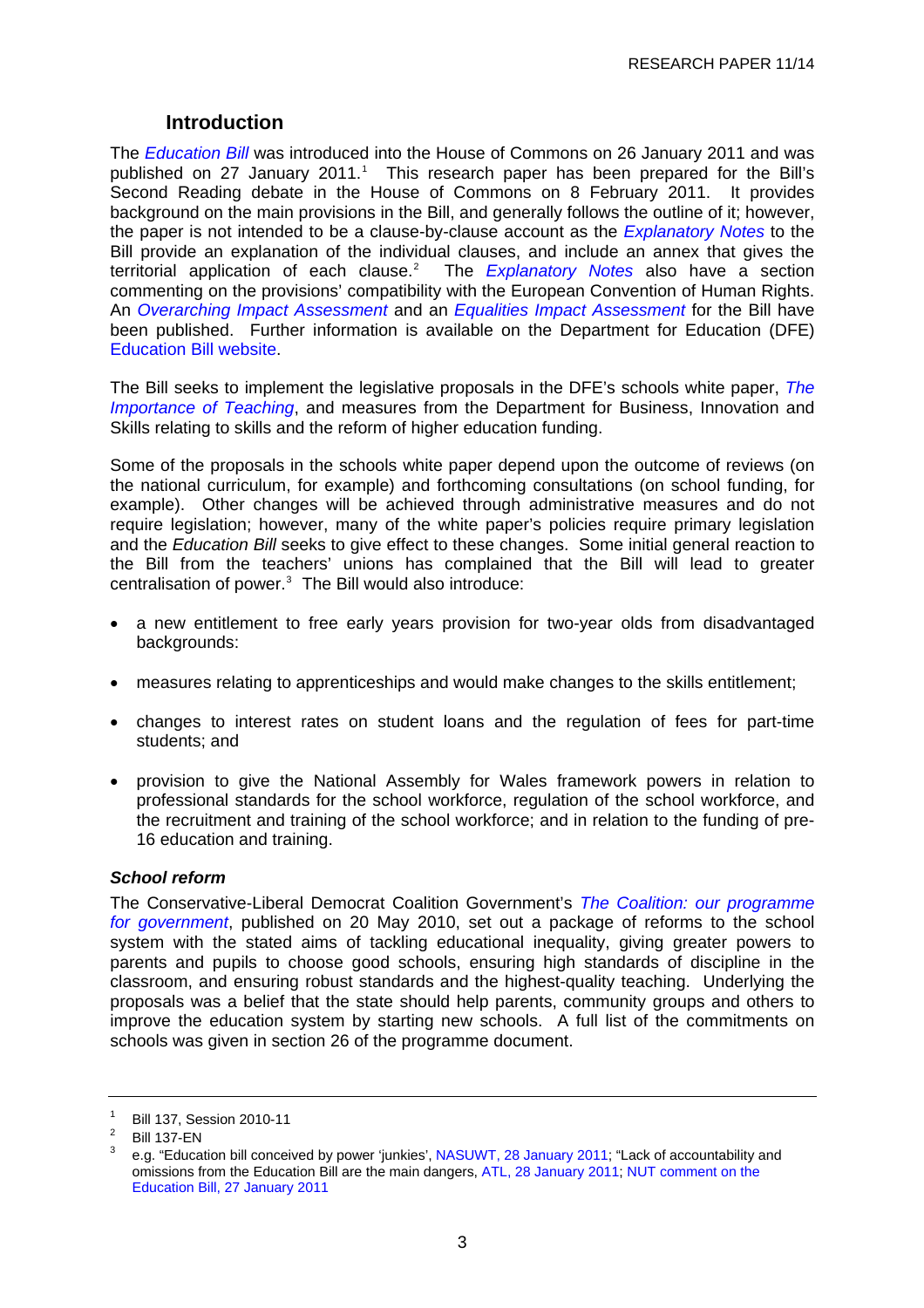<span id="page-7-0"></span>The *Academies Act 2010*, which was the first piece of education legislation introduced by the Government, provided the legislative basis for the expansion of the academies programme and new free schools.

The schools white paper 2010, *[The Importance of Teaching](http://publications.education.gov.uk/eOrderingDownload/CM-7980.pdf)*, published in November 2010, set out a detailed reform programme for the schools system and committed the Government to cutting away what it regards as unnecessary duties, processes, guidance and requirements on schools.<sup>[4](#page-7-0)</sup> The schools white paper is introduced by the Prime Minister, Deputy Prime Minister and the Education Secretary. In their forewords they advocate the need for reform to improve standards in the light of international comparisons.

The central themes underlining the school white paper are: the quality of the teaching profession, tackling poor pupil behaviour, increased autonomy for schools, an effective accountability system, and high aspirations for all regardless of background. The main proposals include:

- measures, that in the Government's view, would improve the quality of teachers and teaching. These include: raising the entrance requirements for initial teacher training by ceasing to provide DFE funding for those graduates who do not have at least a 2:2 degree; expanding Teach First<sup>[5](#page-7-0)</sup>; offering financial incentives in shortage subjects; increasing the proportion of time that initial teacher trainees spend in the classroom, focusing on core skills and managing behaviour; developing a network of 'teaching schools' to lead in training and professional development; investing in targeted leadership development; and changing the performance management and capability procedures;
- powers for teachers to improve discipline, and proposals to pilot a new approach to exclusions;
- a new approach to the school curriculum, specifying a tighter, more rigorous model of knowledge that every child should be expected to master supported by rigorous assessment and qualifications;
- greater autonomy for schools by promoting more academies and free schools and providing a strong strategic role for local authorities;
- measures to improve accountability. More information would be put in the public domain, and changes made to school performance tables. New minimum standards ('floor standards') would be introduced for primary and secondary schools, and Ofsted inspections reformed. Changes would be made to school governance to enable schools to adopt smaller, more focused governing bodies; and
- reform of the school funding system including the introduction of a pupil premium to channel more money to the most deprived children.

Alongside the schools white paper the DFE published *[The Case for Change](http://publications.education.gov.uk/eOrderingDownload/DFE-00564-2010.pdf)*, looking at international comparisons in performance. The DFE also published an *[Economic Impact](http://media.education.gov.uk/assets/files/pdf/s/schools%20white%20paper%202010%20%20%20an%20economic%20impact%20assessment.pdf)  [Assessment](http://media.education.gov.uk/assets/files/pdf/s/schools%20white%20paper%202010%20%20%20an%20economic%20impact%20assessment.pdf)* and an *[Equalities Impact Assessment](http://media.education.gov.uk/assets/files/pdf/s/schools%20white%20paper%20overarching%20equia.pdf)* of the schools white paper. The *[Economic Impact Assessment](http://media.education.gov.uk/assets/files/pdf/s/schools%20white%20paper%202010%20%20%20an%20economic%20impact%20assessment.pdf)* set out the proposals in the white paper that required legislation. In a [letter to schools dated 25 November 2010](http://media.education.gov.uk/assets/files/pdf/m/michael%20goves%20letter%20to%20headteachers%20and%20chairs%20of%20governors%20on%20the%20schools%20white%20paper%20%20%2024%20november%202010.pdf), Michael Gove asked for initial views on the schools white paper by 8 December 2010 and said that the DFE would publish

<sup>4</sup> *The Importance of Teaching*[,](http://publications.education.gov.uk/eOrderingDownload/CM-7980.pdf) DFE, Cm 7980, November 2010

Teach First is a scheme to attract highly qualified graduates into teaching, and targets schools in challenging circumstances that experience high levels of poverty or underachievement amongst their pupils: <http://www.teachfirst.org.uk/AboutUs/about.aspx>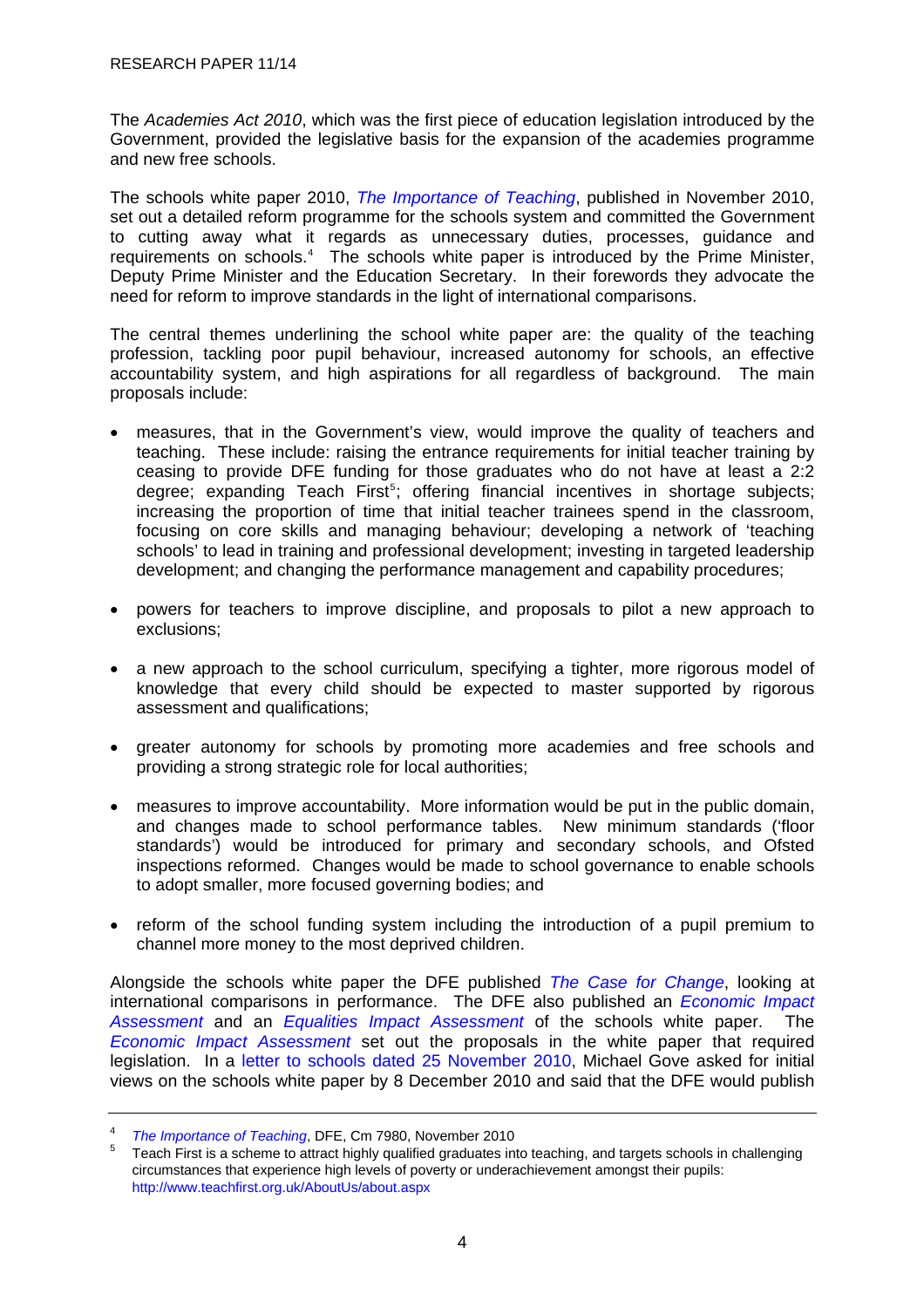<span id="page-8-0"></span>a summary of the comments received and responses to them on the DFE website. He also noted important areas on which views are being sought over the coming months, mentioning some of the Government's intentions:<sup>[6](#page-8-0)</sup>

- Children with special educational needs and disabilities: a call for views has recently closed, and a green paper will be published with proposals on improving the system.
- Curriculum: the curriculum review (covering both primary and secondary). The Government intends to publish the new curriculum in the autumn of 2012 with first teaching in September 2013.
- Accountability: Ofsted will consult on a new framework. Subject to legislation, the new framework will come into force in autumn 2011.
- Admissions: there will be consultion on a simplified and less prescriptive Admissions Code.
- Independent reviews and consultations are also ongoing on Key Stage 2 assessment and accountability,<sup>[7](#page-8-0)</sup> 14-19 education,<sup>[8](#page-8-0)</sup> and the Early Years Foundation Stage.<sup>[9](#page-8-0)</sup>

The review of the national curriculum will consider what subjects should be compulsory at what age, and what should be taught in the main subjects. The Education Secretary set out the Government's intentions in a [written ministerial statement](http://hcl1.hclibrary.parliament.uk/general_pdf/ministerialstatements/Jan2011/wms2.pdf) on 20 January 2011. Details of the membership and remit of the review panel are provided on the [DFE website](http://www.education.gov.uk/schools/teachingandlearning/curriculum/nationalcurriculum).<sup>[10](#page-8-0)</sup>

#### *Future of DfE's arm's length public bodies*

On [14 October 2010,](http://www.education.gov.uk/inthenews/inthenews/a0065289/departments-plans-for-arms-length-bodies) the Cabinet Office published its cross-government review of public bodies. This affects all government departments. Michael Gove, the Education Secretary, confirmed which of the DfE's arm's length public bodies will close 'as part of plans to improve accountability, transparency and efficiency.<sup>[11](#page-8-0)1</sup> The Qualifications and Curriculum Development Agency (QCDA) and the General Teaching Council for England (GTCE) had already been told they would close. The 14 October announcement also made clear that a number of other non-statutory bodies would close. At the time, some of bodies were still under review, including the School Support Staff Negotiating Body (SSSNB); however, subsequently the Education Secretary announced that the SSSNB would also close<sup>[12](#page-8-0)</sup>, and that the Training and Development Agency for Schools (TDA) and the Young People's Learning Agency (YPLA) would be replaced.<sup>[13](#page-8-0)</sup> The *Education Bill* makes provision to abolish the QCDA, GTCE, SSSNB, TDA and YPLA.

<sup>6</sup> DFE [letter to schools dated 25 November 2010](http://media.education.gov.uk/assets/files/pdf/m/michael%20goves%20letter%20to%20headteachers%20and%20chairs%20of%20governors%20on%20the%20schools%20white%20paper%20%20%2024%20november%202010.pdf)

<sup>7</sup> The Secretary of State has commissioned Lord Bew to lead an external review which will look broadly at the testing and accountability system for primary schools. A call for evidence was published on 25 November 2010, and the closing date is 17 February 2011.

Professor Alison Wolf has been asked to review vocational education for 14- to 19-year-olds and to report to the Secretary of State by spring 2011.

Dame Clare Tickell, Chief Executive of Action for Children, has been asked to carry out a review of the Early<br>Years Foundation Stage (EYFS) and to produce a final report by spring 2011.

<sup>10</sup> <http://www.education.gov.uk/schools/teachingandlearning/curriculum/nationalcurriculum>

<sup>11</sup> Department's plans for arm's length bodies, [DFE News 14 October 2010](http://www.education.gov.uk/inthenews/inthenews/a0065289/departments-plans-for-arms-length-bodies)

<sup>12</sup> HC Deb 28 October cc14-5WS

<sup>13</sup> *[The Importance of Teaching](http://publications.education.gov.uk/eOrderingDownload/CM-7980.pdf)*, DFE, Cm 7980, November 2010, paragraphs 2.22 and 8.13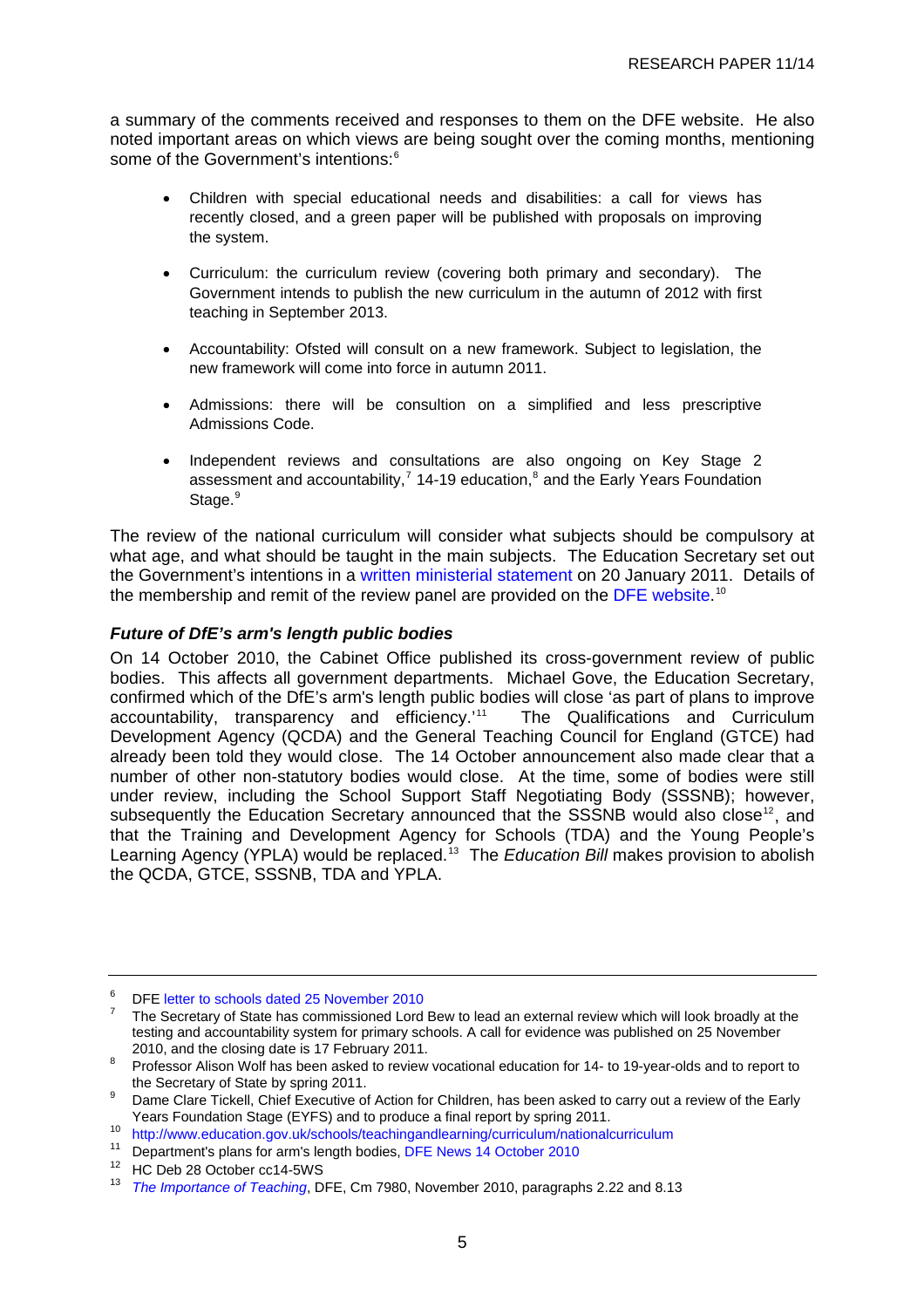# <span id="page-9-0"></span>**1 Free early years provision**

Part 1 of the Bill would make provision for the introduction of targeted free early years care for children under compulsory school age.

#### *Provision for three and four year olds*

In 1998, the then Labour Government abolished the pre-school voucher scheme it had inherited and offered free early years provision to all four year old children in England. The entitlement consisted of five sessions of two and a half hours provision per week for 33 weeks per year. A target was set to increase the proportion of three year olds in free places from 34% in 1997 to 66% in 2002.<sup>[14](#page-9-0)</sup> The offer of a free place was extended to all three year olds from 2004;<sup>[15](#page-9-0)</sup> and in 2006, the entitlement for all three and four year olds was increased from 33 to 38 weeks.

In January 2010, 1.2 million three and four year olds in England were benefitting from some free early education - 95% of the three and four year old population. 40% of those places were provided by private, voluntary and independent (PVI) providers.<sup>[16](#page-9-0)</sup> From September 2010 the provision was increased to 15 hours of early education for all three and four year olds for 38 weeks of the year,**[17](#page-9-0)** funded by an additional investment of £80 million, £170 million, £340 million over 2008-11.<sup>[18](#page-9-0)</sup> The total planned expenditure on early years provision, excluding pupils in reception classes, was £2 billion in 2010-11.[19](#page-9-0)

#### *Childcare Act 2006*

The *Childcare Act 2006* sets out a legal duty on local authorities to ensure that they meet the free places commitment.<sup>[20](#page-9-0)</sup> Free places can be provided by a variety of providers in the maintained, and PVI sectors including pre-schools, playgroups and registered childminder networks. However, providers do not have to take part in the scheme – the entitlement is to provision in an area, not to provision at a particular nursery. Parents cannot be charged for any part of the free entitlement, either directly or indirectly, though providers can charge for any services that are additional to the free entitlement. The level of such fees is a matter for agreement between providers.

#### *Extending the offer to 2 year olds*

In 2008, the Labour Government announced its intention to roll-out, stage by stage, an offer of free learning to all two-year-olds across the country.<sup>[21](#page-9-0)</sup> The first stage of the extended offer was to provide 10 or 15 hours of high-quality childcare a week alongside family support for most disadvantaged two year olds in every local authority in the country. In 2008-10, £137 million was allocated to support the initial offer and to test differing models of delivery to inform a wider roll-out. $22$ 

<sup>&</sup>lt;sup>14</sup> HC Deb 1 March 2000 c314w<br><sup>15</sup> DfEE press release *Free nursery places for all three year olds*, 27 September 2000

<sup>&</sup>lt;sup>16</sup> DfE, *Provision for Children Under Five Years of Age in England - January 201*0<br><sup>17</sup> The entitlement was extended in April 2006 from 33 to 38 weeks and in September 2010 from 12.5 hours to 15 hours a week<br>
<sup>18</sup> DCSF Written Statement, *Free Entitlement for Three and Four Year-old*,; 7 November 2007, c2-3WS<br>
<sup>19</sup> [DfE,](http://www.education.gov.uk/childrenandyoungpeople/strategy/financeandfunding/section251/archive/b0068383/section-251-data-archive/) *Gross expenditure within the schools budget- section 251 data archive.*<br>
<sup>20</sup> Part 1 of the

<sup>&</sup>lt;sup>21</sup> The offer was made following pilots that had been running since 2006; see: DCSF, *[The Children's Plan –](http://www.dcsf.gov.uk/childrensplan/downloads/The_Childrens_Plan.pdf) Building brighter futures*, December 2007; Cm 7280, paras 3.41-42

<sup>&</sup>lt;sup>22</sup> DCSF Written Statement, *Free Entitlement for Three and Four Year-olds, 7* November 2007, c2-3WS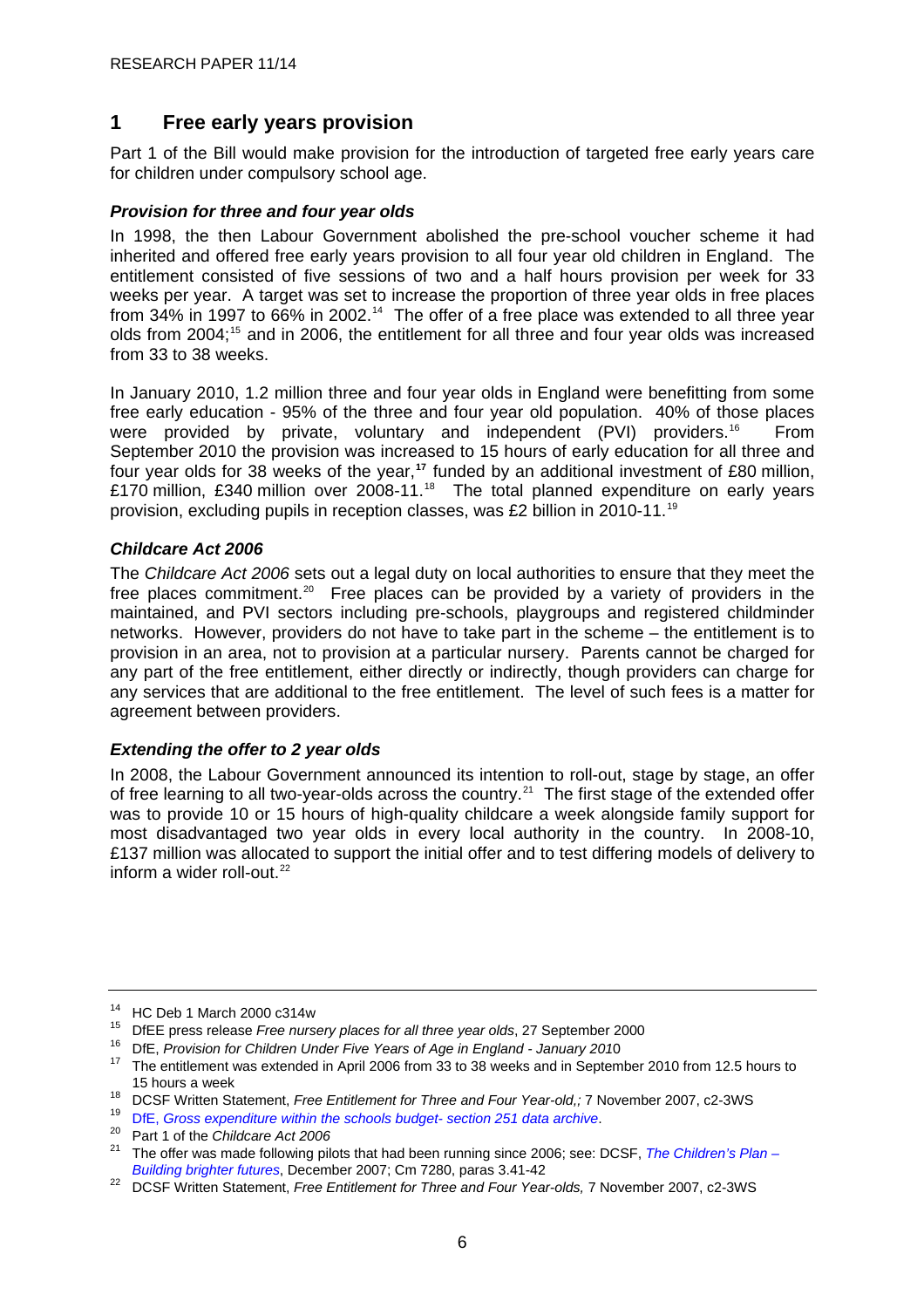<span id="page-10-0"></span>When the Coalition Government came into power, it stated its support for free nursery care for pre-school children, $^{23}$  $^{23}$  $^{23}$  and subsequently the Deputy Prime Minister, Nick Clegg announced that free learning for disadvantaged two year olds would continue beyond 2010:

[A]ll disadvantaged two-year-olds will have an entitlement to 15 hours a week of preschool education, in addition to the 15 hours already available to them at three and four years of age. This additional early years investment will amount to £300m a year by  $2014 - 15^{24}$  $2014 - 15^{24}$  $2014 - 15^{24}$ 

#### *The Bill*

**Clause 1** of the Bill would amend the current provisions in section 7 of the *Childcare Act 2006* to give effect to the Government's policy of providing free early years provision to a targeted group of children, for example disadvantaged two year olds. Currently, section 7 of the 2006 Act requires local authorities to make universal provision for free early years care to children of a prescribed age under compulsory school age. The legislation does not allow local authorities to target particular children within an age group. So free early years provision for all two year olds could be introduced by regulations under the current law but not specially for disadvantaged two year olds. Clause 1(2) would amend section 7 of the 2006 Act to require local authorities to provide early years care to children who are under compulsory school age and are of a description prescribed in regulations. The amendment would also provide for regulations to specify the amount and duration of the early years provisions. Currently, the framework for delivering the early years entitlement is set out in a Code of Practice.<sup>[25](#page-10-0)</sup>

The Bill would also introduce a new information sharing duty by which local authorities would be able to check whether a family's income entitles them to free early years provision. Clause 1(3) would insert a new section 13A into the 2006 Act, which would allow HMRC to supply information relating to tax credits; and for the Department of Work and Pensions to provide social security information to the Secretary of State, for the purpose of determining eligibility for free early years provision. The clause would allow information to be passed on to local authorities or a contractor for the same purpose.<sup>[26](#page-10-0)</sup> This new data sharing section mirrors provision in section 110 in the *Education Act 2005,* which allows data to be shared for the purposes of determining eligibility for free school meals and free school milk.<sup>[27](#page-10-0)</sup> A new section 13B would be inserted into the 2006 Act setting out the circumstances in which it would be a criminal offence to disclose information received under section 13A.

The [Equalities Impact Assessment](http://media.education.gov.uk/assets/files/pdf/e/education%20bill%20equality%20impact%20assessment.pdf) to the Bill explains that the decision to introduce a targeted additional investment is based on evidence that focussed early intervention amongst the most disadvantaged children makes the biggest difference to child poverty and educational attainment.<sup>[28](#page-10-0)</sup> The Government states:

Despite current economic constraints, we will provide additional funding to local authorities to allow them to increase the level of free nursery places they currently provide from 20,000 (nationally) to 130,000. By 2014/15 this will amount to around  $£380$  per annum.<sup>[29](#page-10-0)</sup>

<sup>&</sup>lt;sup>23</sup> HM Government[,](http://www.cabinetoffice.gov.uk/media/409088/pfg_coalition.pdf)*The Coalition: Our programme for Government*, May 2010<br><sup>24</sup> CYPN, *Clegg pledges to spend £7bn on disadvantaged children*, 15 October 2010<br><sup>25</sup> Department for Education, *Code of Practice on the Provis* 

<sup>&</sup>lt;sup>26</sup> Clause 1(3); new section 13A(6)-(7)<br><sup>27</sup> Explanatory Notes, HCB 137-EN, para 65

<sup>&</sup>lt;sup>28</sup> The Education Bill Equalities Impact Assessment, paras 54-57<br><sup>29</sup> Ibid, para 55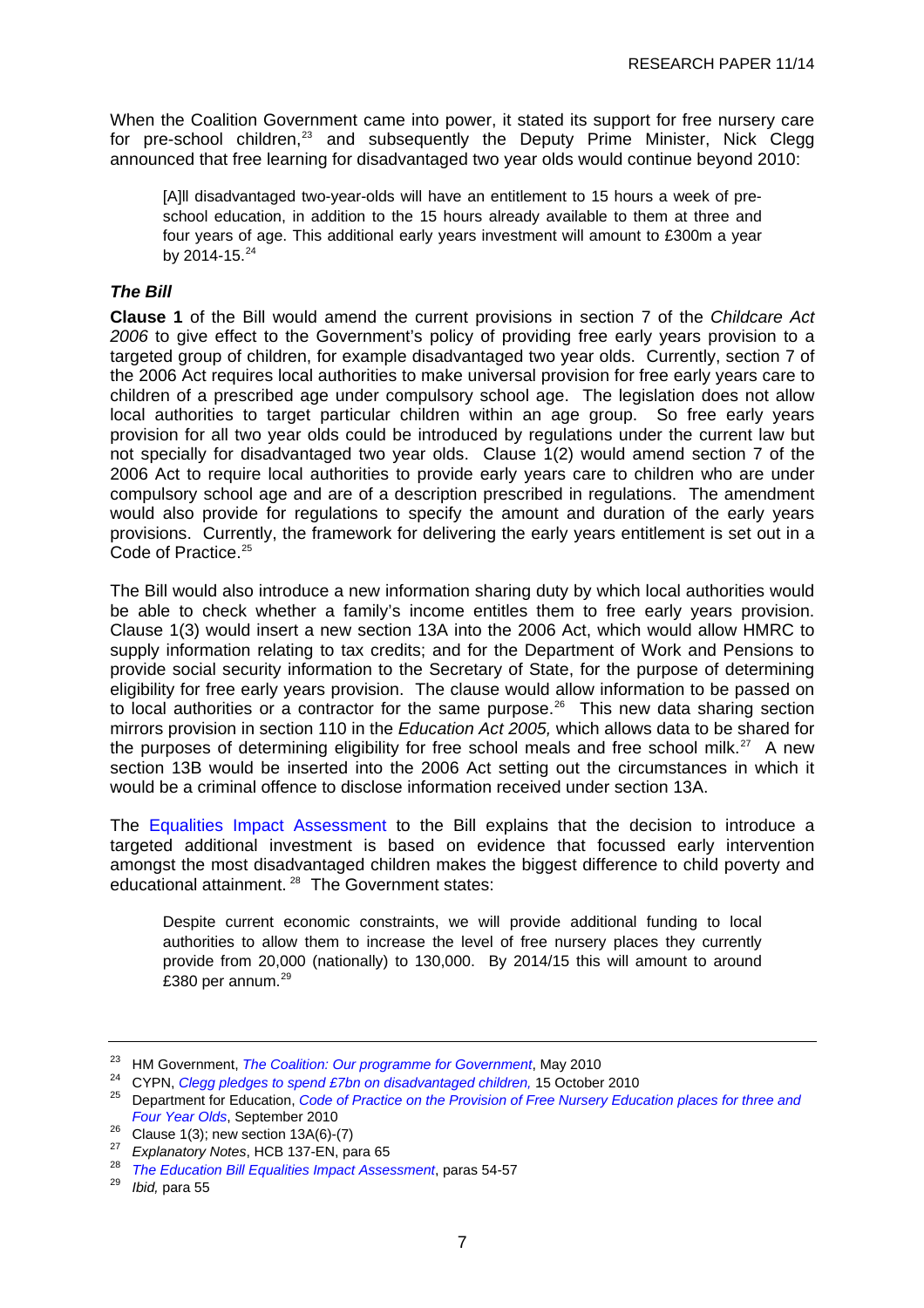<span id="page-11-0"></span>Although the funding is a targeted allocation, the estimated £2.65 billion investment over ten years for the free early years entitlement for disadvantaged two year olds would be the single largest cost to the public sector of the Bill's provisions.

# **2 Discipline**

#### **2.1 Background**

In October 2005, Sir Alan Steer's Practitioners' Group on Behaviour and Discipline published a detailed report that provided practical suggestions on what kinds of approaches may work in schools, and made policy recommendations. $30$  The group called for a number of new powers focusing particularly on the overall legal right to discipline pupils, rights to search pupils, and tackling behaviour problems arising from the misuse of mobile phones. The report noted that as long ago as 1989 the Elton Committee of Enquiry into Discipline in Schools called for the legal basis of teachers' authority to discipline pupils to be clarified. Ruth Kelly, the then Secretary of State for Education, accepted the key recommendations of the Steer report, and a white paper set out how the then Labour government would implement the Steer group's recommendations.

Subsequently, the *Education and Inspections Act 2006* made provision to carry forward these commitments including a statutory power to enforce school discipline, and a power for members of staff to use reasonable force to prevent a pupil from committing an offence, causing personal injury, damaging property or doing something that prejudices school discipline. The Act also includes a specific statutory defence for school staff who have reasonably confiscated pupils' property.

A further review of the issues around school discipline and pupil behaviour was set up under Sir Alan Steer, and a series of reports on these issues were published. $31$  The *Apprenticeships, Skills, Children and Learners Act 2009* amended the 2006 Act to make further school behaviour-related provision (see below).

Despite the measures already taken to improve the behaviour of pupils, there remains concern that many schools continue to face discipline problems, including disruption to lessons that makes teaching and learning more difficult. The *[Annual Report of Her Majesty's](http://www.ofsted.gov.uk/Ofsted-home/Publications-and-research/Browse-all-by/Annual-Report/2009-10/The-Annual-Report-of-Her-Majesty-s-Chief-Inspector-of-Education-Children-s-Services-and-Skills-2009-10)  [Chief Inspector of Education, Children's Services and Skills 2009/10](http://www.ofsted.gov.uk/Ofsted-home/Publications-and-research/Browse-all-by/Annual-Report/2009-10/The-Annual-Report-of-Her-Majesty-s-Chief-Inspector-of-Education-Children-s-Services-and-Skills-2009-10)* found that behaviour was good or outstanding in 89% of maintained primary schools and 70% of maintained secondary schools inspected in 2009/10. In schools where behaviour was poor, teaching was frequently also weak. The report noted that disruptive behaviour at times got in the way of progress, even for pupils who were keen to learn.<sup>[32](#page-11-0)</sup> Concern was also expressed about inadequate teaching in some pupil referral units.<sup>[33](#page-11-0)</sup>

#### *Outline of the current statutory school discipline-related provisions*

Section 88<sup>[34](#page-11-0)</sup> of the *Education and Inspections Act 2006* (EIA 2006) requires the governing bodies of maintained schools to ensure that their school pursues policies designed to promote good behaviour and discipline among pupils. A school's behaviour and discipline

<sup>30</sup> *[Learning Behaviour, The Report of the Practitioners' Group on School Behaviour and Discipline,](http://www.dcsf.gov.uk/behaviourandattendance/uploads/Steer%20interim%20260308FINAL.pdf)* chaired by Sir Alan Steer, DfES, October 2005<br><sup>31</sup> For further information see:<http://www.teachernet.gov.uk/wholeschool/behaviour/steer/> and

[http://www.dcsf.gov.uk/behaviourandattendance/about/Sir\\_AlanSteer\\_Behaviour\\_Review.cfm](http://www.dcsf.gov.uk/behaviourandattendance/about/Sir_AlanSteer_Behaviour_Review.cfm)

<sup>32</sup> *[Annual Report of Her Majesty's Chief Inspector of Education, Children's Services and Skills 2009/10](http://www.ofsted.gov.uk/Ofsted-home/Publications-and-research/Browse-all-by/Annual-Report/2009-10/The-Annual-Report-of-Her-Majesty-s-Chief-Inspector-of-Education-Children-s-Services-and-Skills-2009-10),* 23 November 2010, e.g. see key findings and paragraphs 87 and 99 to 101<br><sup>33</sup> *ibid* paragraph 82<br><sup>34</sup> This re-enacted with some changes provisions that had been contained in section 61 of the *School Standards* 

*and Framework Act 1998*.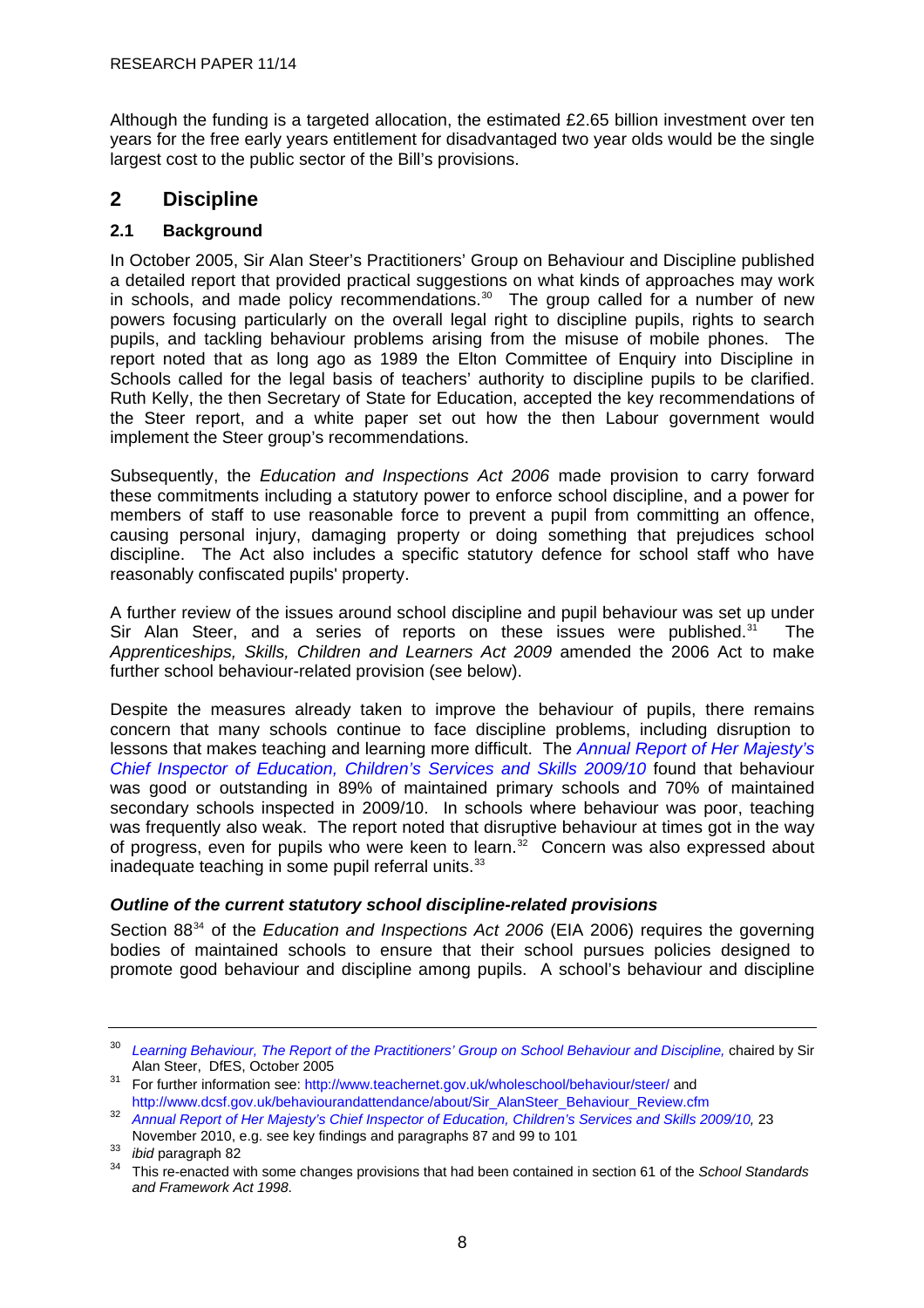<span id="page-12-0"></span>policies should make it clear what is not acceptable behaviour, including intolerance and all forms of bullying, and the sanctions for not complying with the school's policies.

More generally, section 175 of the *Education Act 2002* places a duty on local authorities and the governing bodies of maintained schools and the governing bodies of further education institutions to have arrangements to ensure that they exercise their functions with a view to safeguarding and promoting the welfare of children, and have regard to any guidance issued by the Secretary of State when drawing up those arrangements. "Safeguarding" covers more than the contribution made to child protection in relation to individual children. It encompasses issues such as pupil health and safety, and bullying. There are a number of other statutory provisions that are also relevant.

#### *School detention*

School detention has long been a measure that may be taken to discipline pupils in schools. The *Education Act 1996,* section 550(B), which was inserted by section 5 of the *Education Act 1997*, made provision for school detention. EIA 2006 replaced the previous provision with new powers to give schools greater scope and flexibility to use detentions. $35$  Under section 92 of EIA 2006 schools must have a clear policy on the use of detentions, and parents must be given 24 hours' notice of any after school or weekend detentions. This requirement does not apply to detentions in breaks between sessions, such as lunch-times.

#### *Use of reasonable force*

Section 93 of EIA 2006 enables a member of staff to use reasonable force to prevent a pupil from committing an offence, causing personal injury, damaging property or doing something that prejudices discipline at school.

The *Apprenticeships, Skills, Children and Learners Act 2009* (ASCLA 2009) amended EIA 2006 to require schools to record the circumstances in which force is used. The then Labour Government believed that this would benefit child protection and that parents would be less likely to lodge malicious complaints about the misuse of power if they knew that full records were being kept. The 2009 Act's provisions on recording and reporting use of force (sections 246 and 247) were due to come into force on 1 September 2010 but commencement was delayed by order laid on 26 July 2010.<sup>[36](#page-12-0)</sup> However, Ministers have now decided to commence these provisions from September 2011.<sup>[37](#page-12-0)</sup>

Commencement of two other provisions in ASCLA 2009 relating to school discipline was also delayed: provision relating to mandatory behaviour and attendance partnerships and the name change from 'pupil referral units' (PRUs) to 'short stay schools. Clauses to repeal both these provisions are contained in this *Education Bill*.

The general power to discipline in section 91 of the EIA 2006 enables a member of staff to confiscate, retain or dispose of a pupil's property as a disciplinary penalty, where reasonable to do so. Provided an item is confiscated and retained or disposed of lawfully (i.e. under the powers to discipline) the member of staff will not be liable for damage to, or loss of, any confiscated item by virtue of Section 94 of EIA 2006.

<sup>&</sup>lt;sup>35</sup> The discipline provisions contained in the 2006 Act were not implemented at the same time for England and Wales, and some provisions were commenced in England but not in Wales. Extent and commencement

should be checked for each provision. 36 The *[Apprenticeships, Skills, Children and Learning Act 2009 \(Commencement No 2 \(Amendment\) and](http://www.legislation.gov.uk/uksi/2010/1891/pdfs/uksi_20101891_en.pdf)  [Transitional Provision\) Order 2010 SI 2010/1891](http://www.legislation.gov.uk/uksi/2010/1891/pdfs/uksi_20101891_en.pdf)*

<sup>&</sup>lt;sup>37</sup> Letter from Nick Gibb, the Schools Minister, to Dr Hywel Francis, chair of the Joint Committee on Human [Rights, 20 January 2011](http://www.parliament.uk/business/committees/committees-a-z/joint-select/human-rights-committee/leg-scru-2010-11/apprenticeships-skills-children-and-learning-act-2009/)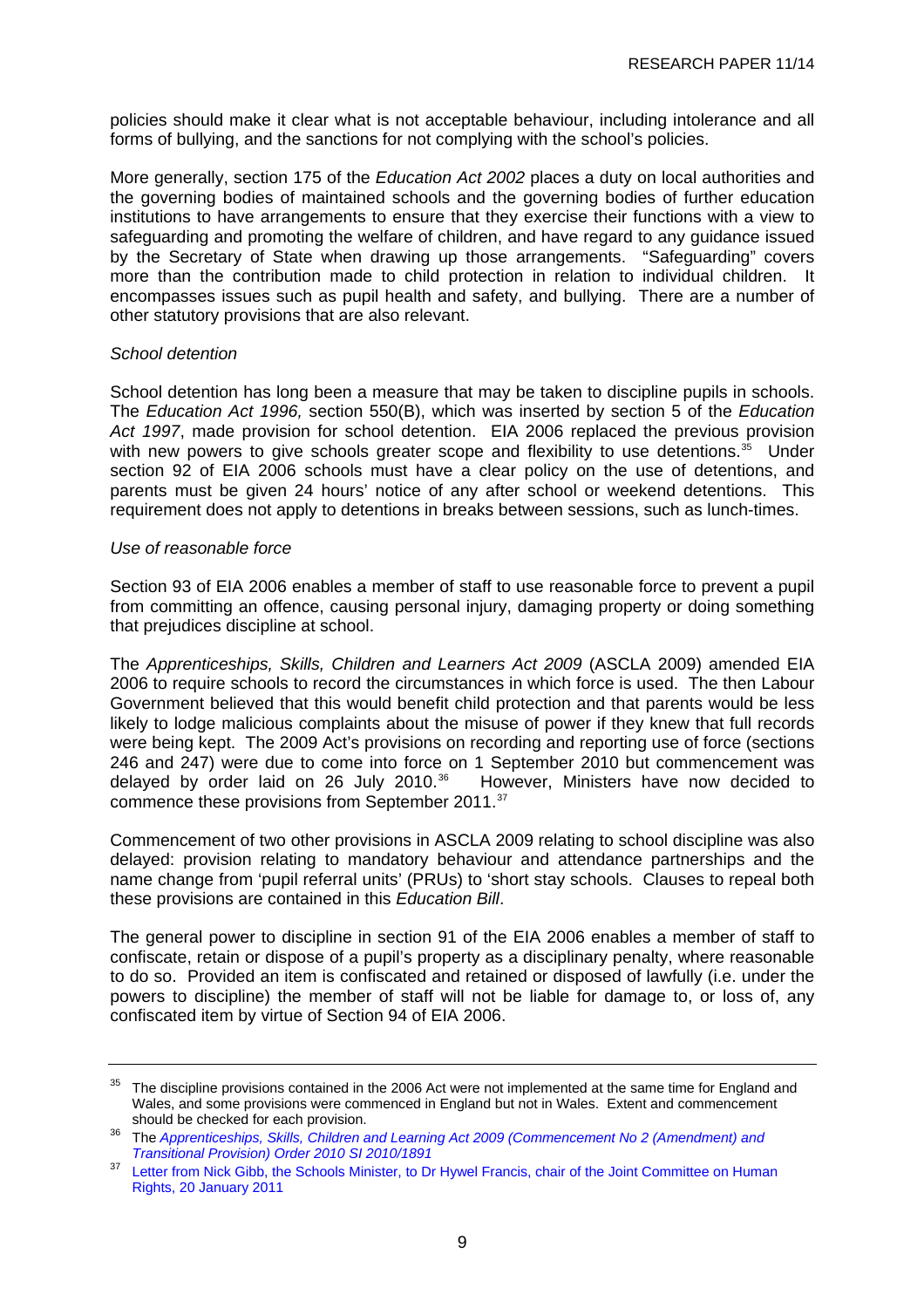#### <span id="page-13-0"></span>*Powers of search*

The *Education Act 1996*, as amended, makes provision for head teachers and school staff authorised by them to search pupils without their consent if there are reasonable grounds for suspecting that pupils are in possession of knives, other offensive weapons, illegal drugs, alcohol, stolen property or other items specified in regulations.

The *Violent Crime Reduction Act 2006* amended the *Education Act 1996* to introduce the new power for head teachers and other members of school staff to search, without consent, a pupil whom they reasonably suspect is carrying a knife or other offensive weapon. The then Department for Education and Skills (DfES) issued guidance on the powers: *[Screening](http://www.google.co.uk/search?hl=en&source=hp&q=Section+550AA+of+the+Education+Act+1996+inserted+under+Section+45+of+the+Crime+Reduction+Act+2006+introduced%2C+from+31+May+2007%2C+a+power+for+headteachers+and+other+members+of+school+staff+to+search%2C+wit)*  [and Searching of Pupils for Weapons: Guidance for School Staff](http://www.google.co.uk/search?hl=en&source=hp&q=Section+550AA+of+the+Education+Act+1996+inserted+under+Section+45+of+the+Crime+Reduction+Act+2006+introduced%2C+from+31+May+2007%2C+a+power+for+headteachers+and+other+members+of+school+staff+to+search%2C+wit). The Steer review<sup>[38](#page-13-0)</sup> recommended that the powers of search should be extended to cover a wide range of items. Subsequently, the *Apprenticeships, Skills, Children and Learning Act 2009* added new sections 550ZA, 550ZB, 550ZC and 550ZD to the 1996 Act.

The searching provisions extended the powers of search to cover also illegal drugs, alcohol and stolen property, and other items specified in regulations. The provisions set out who can undertake searches and the manner in which such searches can be made. This requires the search to be carried out by a person of the same sex as the person being searched and for the search to be in the presence of another member of staff who is also the same sex as the person being searched where this is reasonably practicable.

#### *Bullying*

All schools should have an anti-bullying policy as part of their behaviour policy. Under section 89(1)(b) of the *Education and Inspections Act 2006*, the head teacher must determine measures taken with a view to prevent all forms of bullying.

#### *The Government's policy*

In a [Written Ministerial Statement](http://www.publications.parliament.uk/pa/cm201011/cmhansrd/cm100707/wmstext/100707m0001.htm#10070742000006) on 7 July 2010 Nick Gibb, the Schools Minister set out plans to tackle behaviour and discipline in schools. These included steps to extend teachers' powers to search pupils, remove the 24-hour statutory notice for school detentions, and measures to protect teachers from false accusations:

**The Minister of State, Department for Education** (Mr Nick Gibb): I would like to announce to the House new measures to be introduced to tackle behaviour and discipline in schools. All pupils should show respect and courtesy towards teachers, towards other staff and towards each other. Head teachers help to create that culture of respect by supporting their staff's authority to discipline pupils. The role of the Government is to give schools the freedom they need to provide a safe and structured environment in which teachers can teach and children can learn.

The coalition agreement sets out this Government's intention to give heads and teachers the powers they need to ensure discipline in the classroom and promote good behaviour. It also sets out the Government's intention to give anonymity to teachers accused by pupils and to take other measures to protect against false accusations. Teachers should feel confident in exercising their authority, and pupils should not have to suffer disruption to their education caused by the poor behaviour of others.

Further to my reply in Education questions on 7 June, I can confirm that we will take steps to strengthen teachers' powers to search pupils. We intend to introduce regulations to add personal electronic devices (mobile phones, iPods and personal

Steer report, July 2008:<http://www.teachernet.gov.uk/wholeschool/behaviour/steer/>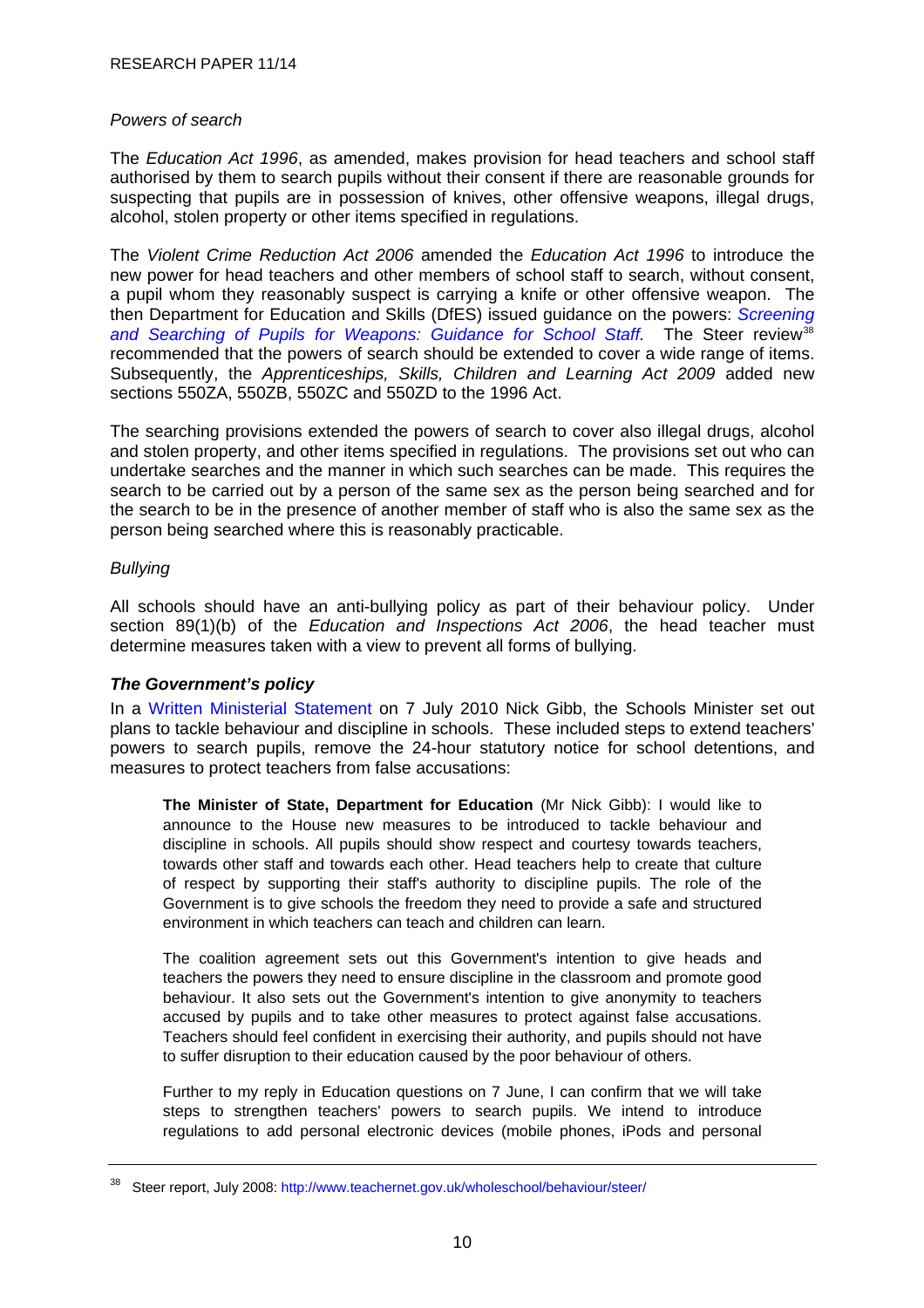<span id="page-14-0"></span>music players); pornography; fireworks; cigarettes and other tobacco; and "legal highs" to the list of items for which teachers can search. Our intention is for these regulations to come into effect from this autumn. In the next education Bill, we intend to give teachers a more general search power covering any item which may cause disorder or pose a threat to safety.

We will also take steps to reduce the bureaucratic burden on schools when giving pupils detentions. We intend to repeal the legislation that requires schools to give parents 24 hours written notice of detentions outside school hours. Schools will be free to determine and publicise their own rules on notice for detentions. As a result, teachers should be able to deal with misbehaviour on the day it occurs.

We will issue much shorter and clearer guidance which explicitly states that teachers can physically remove disruptive children from class and prevent them from leaving a room in situations where this is necessary to maintain order. We will seek to ensure that prosecutors, those exercising disciplinary powers and those determining complaints against teachers are aware of the new guidance. We are determined that teachers should have the protection they need and we will take all necessary steps, legislating further if necessary, to ensure this happens.

Finally, we will give teachers the strongest possible protection from false accusations. We will give anonymity to teachers facing accusations from pupils. This Government want to put an end to rumours and malicious gossip about innocent teachers which can ruin careers and even lives.

We will be announcing further measures in due course, including measures to tackle bullying, head teachers' powers to exclude children and the reform of alternative provision.<sup>[39](#page-14-0)</sup>

The school white paper, *[The Importance of Teaching](http://publications.education.gov.uk/eOrderingDownload/CM-7980.pdf)*, argues that no issue is more important when it comes to attracting good people into teaching than tackling poor pupil behaviour. It refers to relevant research:

3.1 We know that no issue is more important when it comes to attracting good people into teaching than tackling poor pupil behaviour. Among undergraduates considering becoming teachers, the most common reason for pursuing another profession is the fear of not being safe in our schools.<sup>[40](#page-14-0)</sup>

3.2 And poor discipline is forcing good people out of the classroom. Two thirds of teachers say that negative behaviour is driving people out of the profession<sup>[41](#page-14-0)</sup>, and the most frequent factor cited as a cause of classroom stress is pupils' lack of respect towards teaching staff. $42$  in 2007, almost 18,000 pupils were permanently excluded or suspended for attacking a member of staff.<sup>[43](#page-14-0)</sup> Only around half of teachers believed that there was appropriate support available in their school for teachers struggling to

<sup>39</sup> HC Deb 7 July 2010 c12WS

<sup>40</sup> S Freedman., B Lipson and D Hargreaves, *More Good Teachers*[,](http://www.policyexchange.org.uk/images/publications/pdfs/More_Good_Teachers.pdf) Policy Exchange, 2008 41 NFER, 2008

<sup>42</sup> Teachers TV/YouGov Online Poll, February 2007 <http://www.teachers.tv/pressreleases/32707>

<sup>43</sup> DfE (2010e), *Permanent and Fixed Period Exclusions from Schools and Exclusion Appeals in England 2008/09*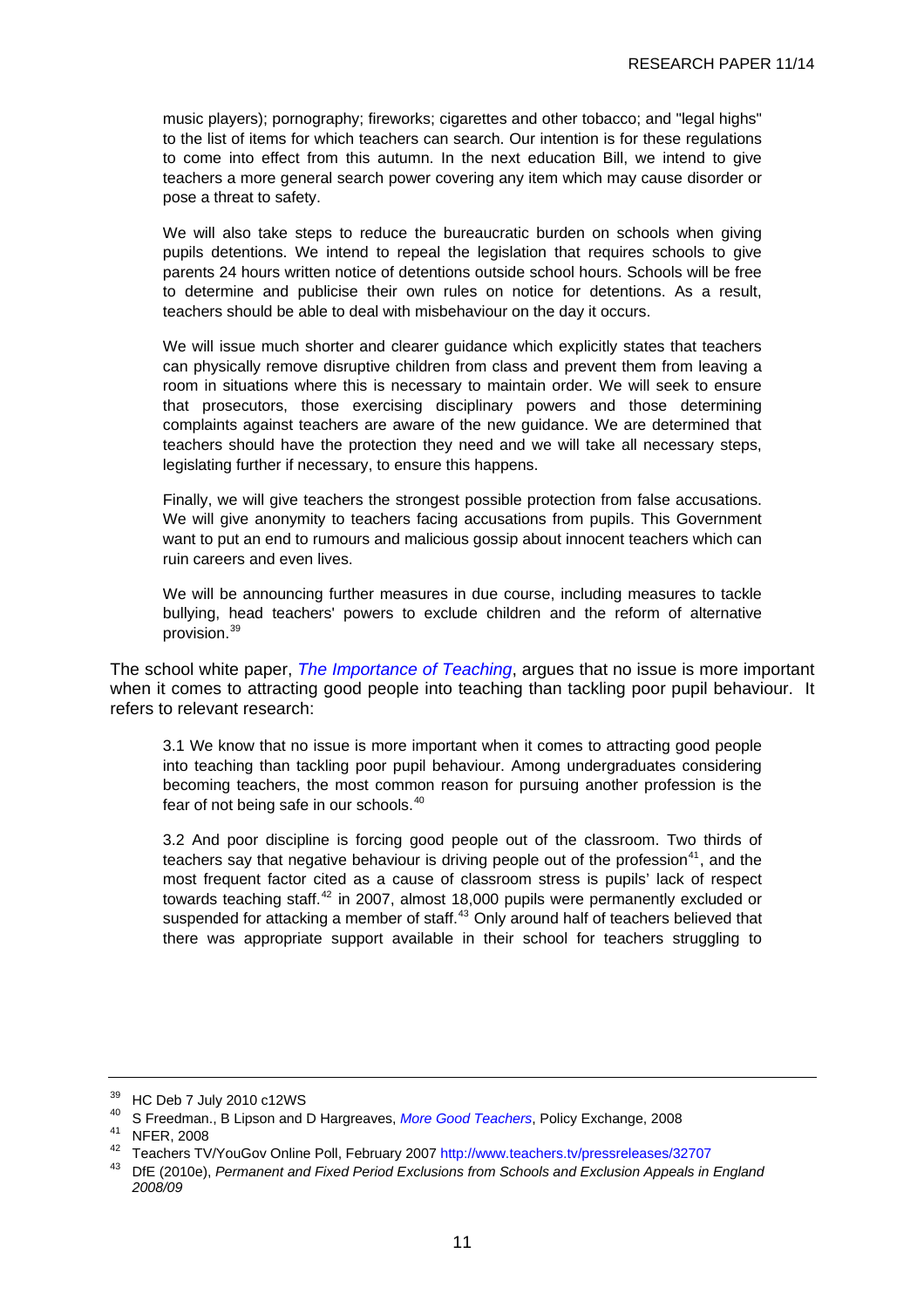<span id="page-15-0"></span>manage pupil behaviour.<sup>[44](#page-15-0)</sup> Far too many teachers are also exposed to false or even malicious allegations of misconduct by pupils or parents.<sup>[45](#page-15-0)</sup>

Some commentators, however, questioned the conclusions drawn from some of this research. The Association of Schools and College Leaders (ASCL) said that workload and pressure of league tables were bigger factors affecting teachers.<sup>[46](#page-15-0)</sup> The National Union of Teachers (NUT) believed that the only way pupil behaviour would be 'properly dealt with' would be to give teachers control of the curriculum and abolish league tables because, it argued, as long as they exist 'there may be some pupils perceived as less desirable.<sup>[47](#page-15-0)</sup>

The Government wants to restore the authority of teachers, and ensure that they are clear about the powers they have to deal with disruption in the classroom. The schools white paper stated that the Government would:

- increase the authority of teachers to discipline pupils by strengthening their powers to search pupils, issue detentions and use force where necessary;
- support teachers to challenge behaviour by legislating to grant them anonymity when accused by pupils, and speeding up investigations;
- strengthen head teachers' authority to maintain discipline beyond the school gates and improve exclusion processes;
- expect head teachers to take a strong stand against bullying particularly prejudicebased racist, sexist and homophobic bullying;
- focus Ofsted inspections more strongly on behaviour and safety, including bullying, as one of four key areas of inspection;
- change the current system of independent appeal panels for exclusions so that they take less time and ensure that pupils who have committed a serious offence cannot be reinstated;
- ensure that all children being educated in alternative provision get a full-time education;
- improve the quality of alternative provision by giving existing providers more autonomy and encouraging new providers, including new alternative provision free schools; and
- pilot a new approach to permanent exclusions where schools have the power, money and responsibility to secure alternative provision for excluded pupils.<sup>[48](#page-15-0)</sup>

The schools white paper proposed a general power for teachers to search for any item which they reasonably believe is going to be used to cause harm to others or break a law; for

<sup>44</sup> NASUWT (2010), *Taking Abuse: The experiences of teachers working with pupils with challenging behaviours in alternative provision*

<sup>45</sup> NASUWT (2009), *NASUWT evidence Inquiry into the Allegations Against School Staff House of Commons, Children, Schools and Families Select Committee*. ATL (2009b), *ATL primary school behaviour survey last retrieved 27th October 2010* from: http://www.atl.org.uk/Images/ATL per cent20primary per cent20school per cent20behaviour per cent20survey.pdf and<http://www.atl.org.uk/media-office/>media-

<sup>&</sup>lt;sup>46</sup> "Pressure not safety deters the gifted from teaching", *Times Educational Supplement*, 7 January 2011, p7<br><sup>47</sup> "More than 500 pupils excluded for assault or abuse every day", *Guardian*, 24 November 2010, p4<br><sup>48</sup> The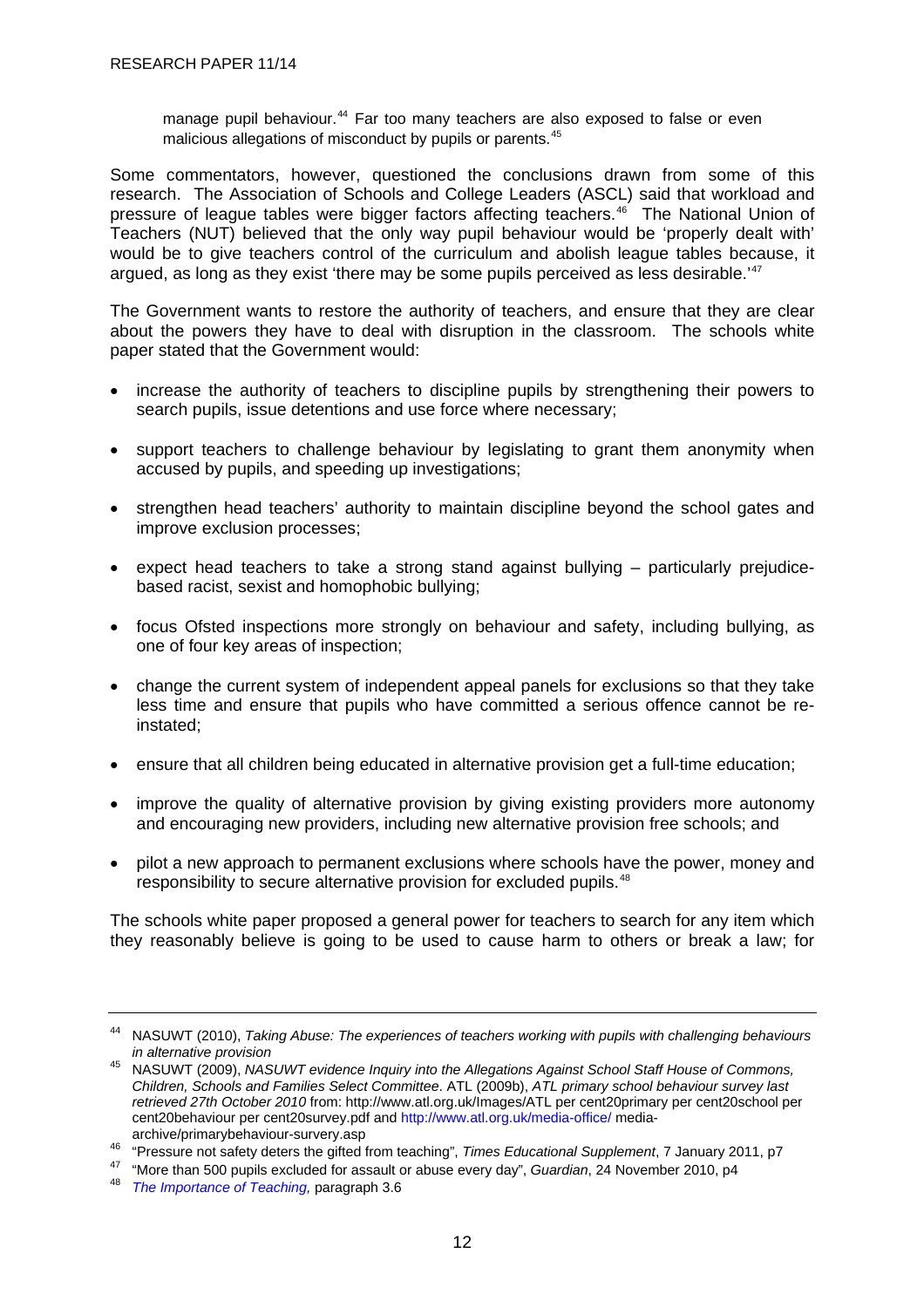<span id="page-16-0"></span>example, items such as phones or cameras which they believe are going to be used in this way.  $49$ 

The *[Economic Impact Assessment](http://media.education.gov.uk/assets/files/pdf/s/schools%20white%20paper%202010%20%20%20an%20economic%20impact%20assessment.pdf)* of the schools white paper noted that there is a risk that no-notice school detention could impose costs on families if they have to arrange alternative transport, or if the pupils care for younger children or other family members. However, it said that teachers would be expected to use their professional judgement and to take into account each child's circumstances when deciding to issue a no-notice detention.<sup>[50](#page-16-0)</sup>

The proposals on head teachers' powers to ensure discipline beyond the school gates and the proposed changes to bullying policy are non-statutory changes. New statutory guidance will be issued to strengthen head teachers' powers to punish pupils who misbehave on their way to and from school.<sup>[51](#page-16-0)</sup> The schools white paper says that existing anti-bullying guidance is too long and fragmented, and that therefore the Government will rationalise and simplify  $it.<sup>52</sup>$  $it.<sup>52</sup>$  $it.<sup>52</sup>$ 

#### **2.2 The Bill's provisions**

#### *Power of members of school staff to search pupils*

**Clause 2** extends the powers of head teachers and authorised staff to search pupils for prohibited items by inserting into section 550ZA of the *Education Act 1996* any 'article that the member of staff reasonably suspects has been, or is likely to be, used to commit an offence or to cause personal injury to, or damage to the property of, any person', including the pupil being searched. The power of search is also extended to cover any other item which the school rules identify as an item for which a search can be undertaken. The *Explanatory Notes* state that the powers to use reasonable force in carrying out a search apply to the prohibited items covered by section 550ZA(3)(a) to (f) but do not extend to items which the school rules identify as items for which a search may be made.

The provisions in section 550ZB of the 1996 Act relating to the way that searches may be conducted would be amended by the Bill to enable searches in certain circumstances to be carried out by a member of staff who is of the opposite sex to the pupil being searched, and for searches to be carried out without another member of staff being present in certain circumstances. This would be permitted where the member of staff carrying out the search reasonably believes that there is a risk that serious harm will be caused to a person if they do not conduct the search urgently and that it is not reasonably practicable for the search to be carried out by a member of staff of the same sex as the pupil, or for the search to be witnessed by another member of staff.

New subsections would be inserted into section 550ZC of the 1996 Act relating to the subsequent treatment of items seized in a search. New subsections provide specific powers regarding electronic devices seized under the provisions. The person who has seized the item may examine any data or files if they believe there is a good reason to do so. Data or files from the device may be erased if the person has decided to return it to its owner, retain it or dispose of it and thinks there is a good reason to do so. In determining whether there is a good reason to examine any data or files, or erase data or files, regard must be had to guidance issued by the Secretary of State.

<sup>49</sup>*The Importance of Teaching,* paragraph 3.10 50 *Economic Impact Assessment*of the schools white paper, paragraph 26 51 *The Importance of Teaching,* paragraph 3.17 52 *ibid* paragraph 3.21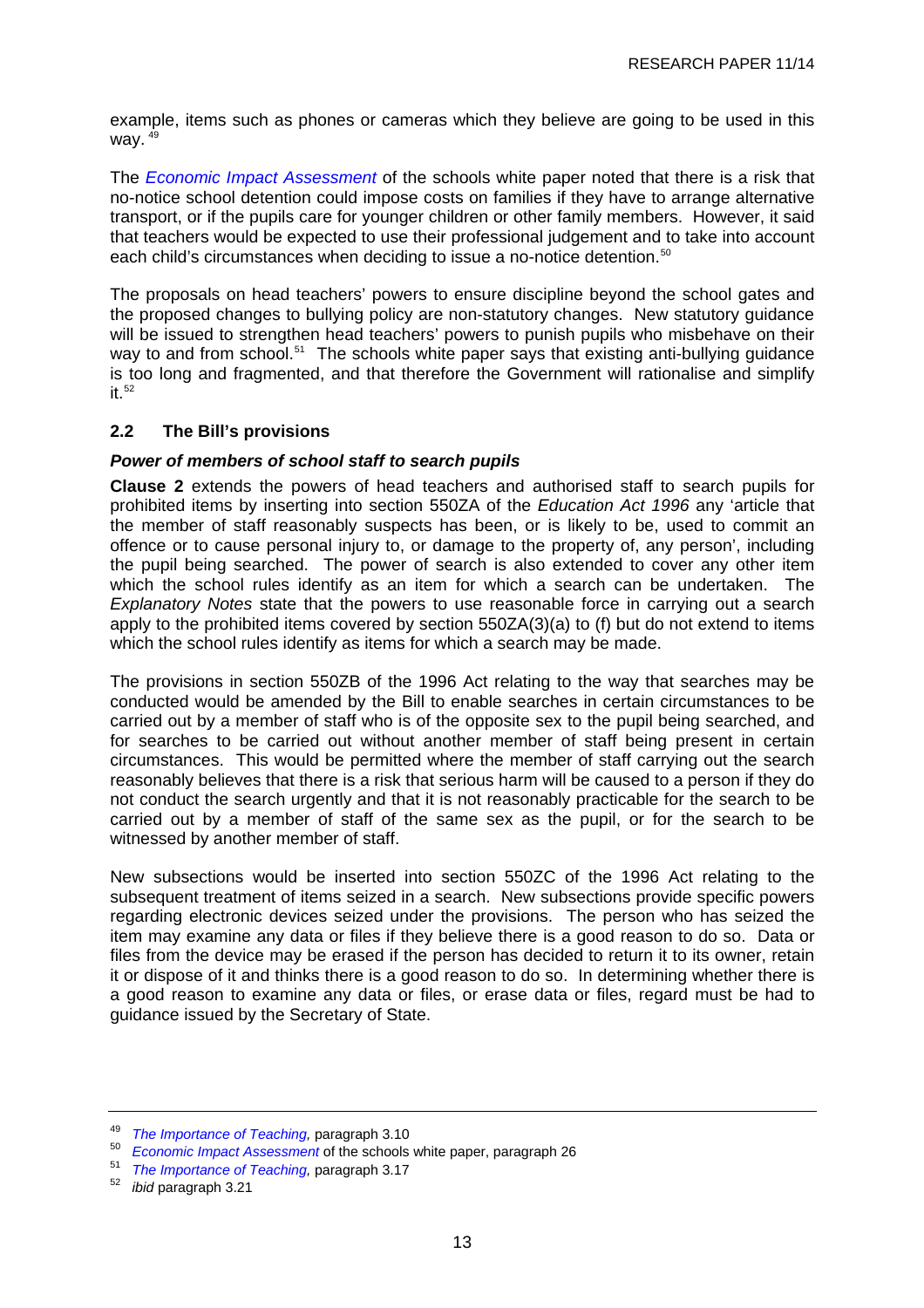#### <span id="page-17-0"></span>*Power of members of staff at further education institutions to search students*

**Clause 3** provides similar powers of search in relation to further education institutions as clause 2 provides for schools; this clause therefore gives further education institutions power to search students for alcohol, controlled drugs and stolen articles. The only substantive difference to the powers for schools is that powers given to further education institutions do not include the power to search for items identified by school rules.

The Association of Colleges (AoC) has said in *[Briefing for MPs: Education Bill – 2011](http://www.aoc.co.uk/download.cfm?docid=925A3AF3-6B55-4209-BC2876A4F6E88452)* that they were consulted about these proposals and that they are pleased that college students and school pupils will be treated in a similar manner.

#### *School detentions*

**Clause 5** amends section 92 of EIA 2006 by removing the requirement on members of staff in schools in England to give to a parent, guardian or carer a minimum of 24 hours' written notice that their child is required to attend detention outside of normal school hours.

#### **2.3 Comment on the school discipline proposals**

There are mixed views on the discipline-related proposals outlined in the white paper and those taken forward in the Bill.

Teaching unions have welcomed a continuing focus on pupil indiscipline but have expressed concern about the provisions on powers of search, the use of reasonable force and nonnotice detentions. Dr Mary Bousted, general secretary of the Association of Teachers and Lecturers (ATL), said that teachers are worried that encouraging them to search pupils and confiscate items such as mobile phones, weapons, drugs and cigarettes will damage their relationship with their pupils. She said that it was not the teacher's job to search pupils, and that they worry that handling pupils will lead to complaints from parents; however, she also said that teachers think that learning would improve in the classroom if pupils do not have these items. The majority of teachers questioned by ATL, thought that allowing staff to give immediate detentions would damage their relationship with their pupils and parents.<sup>[53](#page-17-0)</sup> NASUWT<sup>[54](#page-17-0)</sup> thought that while same-day detentions and clarity around the use of reasonable force were viewed as 'superficially attractive', in reality 'the provisions have the potential to bring schools and teachers into serious conflict with parents and the law.'[55](#page-17-0)

Brian Lightman, general secretary of the Association of School and College Leaders (ASCL), welcomed the Bill's strong emphasis on schools' powers to keep order and discipline, but stressed that it is wrong to portray behaviour in schools as in chaos and 'broken down'. While welcoming the extended powers of search to cover mobile phones to help tackle cyber-bullying, he stressed that the Government should not forget that the majority of schools are calm and orderly places with a model of behaviour that is a model to many other areas of society.<sup>[56](#page-17-0)</sup>

Voice<sup>[57](#page-17-0)</sup> welcomed greater disciplinary powers and clear guidance on their enforcement, both to improve pupil behaviour and to protect staff; however, it stressed that it is essential that funded training is provided on physical restraint and that the training is consistent in terms of who provides it and what it involves. "It is crucial that staff, pupils and parents know what the

<sup>&</sup>lt;sup>53</sup> [ATL comment ahead of the publication of the Education Bill, 27 January 2011](http://www.atl.org.uk/media-office/media-archive/ATL-comment-ahead-of-publication-of-the-Education-Bill.asp)

NASUWT is a teachers' union:<http://www.nasuwt.org.uk/index.htm>

<sup>55</sup> [NASUWT summary of the schools white paper and initial comments](http://www.nasuwt.org.uk/Whatsnew/NASUWTNews/Nationalnewsitems/VoteForEducation/EducationWhitePaper/index.htm): [http://www.nasuwt.org.uk/Whatsnew/NASUWTNews/Nationalnewsitems/VoteForEducation/EducationWhitePa](http://www.nasuwt.org.uk/Whatsnew/NASUWTNews/Nationalnewsitems/VoteForEducation/EducationWhitePaper/index.htm) [per/index.htm](http://www.nasuwt.org.uk/Whatsnew/NASUWTNews/Nationalnewsitems/VoteForEducation/EducationWhitePaper/index.htm)

<sup>56</sup> ASCL, "School behaviour not 'broken down' ", [news release 27 January 2011](http://www.ascl.org.uk/home/news_results/?l=l&ListItemID=738&ListGroupID=2)

Voice, a union for educational professionals: [http://www.voicetheunion.org.uk/index.cfm/page/why\\_voice.cfm/ncid/1055](http://www.voicetheunion.org.uk/index.cfm/page/why_voice.cfm/ncid/1055)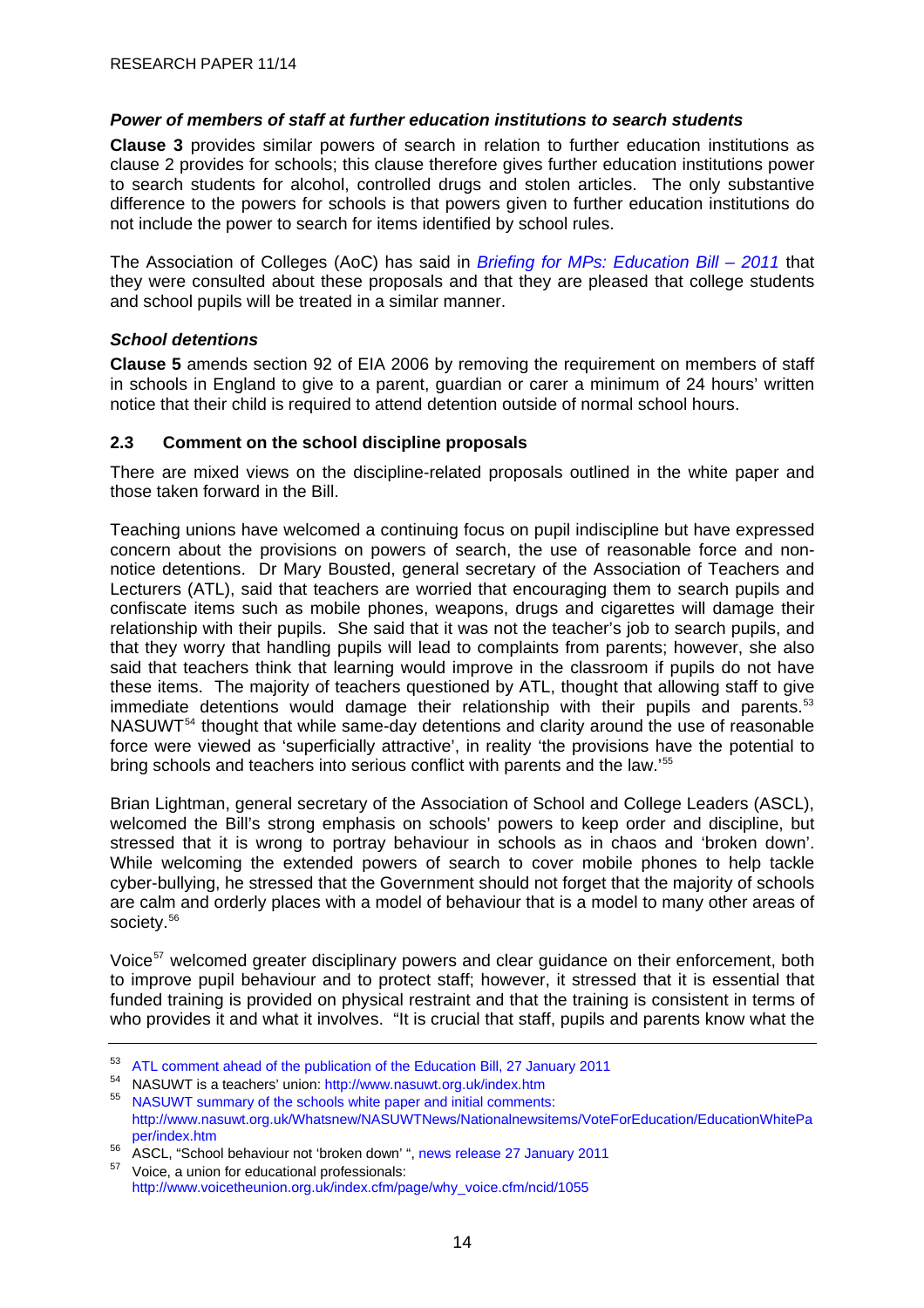<span id="page-18-0"></span>powers are, and that they are interpreted and used in the same away across the country, to avoid accusations being made against staff, or litigation threatened by parents." It wanted searches of pupils to be undertaken by trained and willing staff (ideally security staff), and stressed that the guidance needs to be absolutely clear that staff must not be required to undertake searches. "Widening the scope of searches could potentially lead to staff being put at risk of confrontation or even assault or injury."[58](#page-18-0)

The fairness of no-notice detentions, particularly where young people have caring responsibilities, had been raised during oral evidence taken by the Education Select Committee. Responding, Nick Gibb, the Schools Minister stressed that this would be a permissive power:

Q263 Lisa Nandy: I want to ask you about your decision regarding no-notice detention. Do you consider that decision to be fair to children who have caring responsibilities at home?

Mr Gibb: This isn't a prescriptive policy - "You shall not give a detention without 24 hours' notice." This is a permissive power that says that if you do not wish to give 24 hours, as a school, you do not have to. Schools are public bodies and as a public body they have to behave reasonably, so I don't believe that any school would - well, any school would simply not be permitted to-act unreasonably in giving a detention to a child who has caring needs, or who lives, as was pointed out by Tom Trust, in the middle of a rural area with transport problems. Of course, those schools will take the appropriate measures, but do you think it is right for the House of Commons to pass a law telling a school how to run detention? It does seem extraordinary. We need to get away from this prescriptive approach to our schools.

Q264 Lisa Nandy: I've worked with young people who have caring responsibilities for several years. One of the most striking features about that is that they are often very reluctant to tell people-friends, peers, teachers, anybody - about what's going on at home. So my question for you is, if you're expecting schools to behave reasonably, how can those schools behave reasonably if they simply don't know that those young people have those responsibilities?

Mr Gibb: Well, perhaps they ought to know. If a school decided to give a no-notice detention to a child who had these responsibilities, and it did prove a problem, so the child simply left, it would soon become clear to the school that that child had other issues. I think most schools are aware of these issues. I think we have to trust professionals who run our schools - trust the head teachers, trust the teachers. They are professional people, and I believe they know what they are doing in running a school. What we have to do-certainly the approach of this Government-is to liberate them to run the schools as they see fit, and not always to prescribe every dot and comma on when and how they can run detentions and how they can run their schools.<sup>[59](#page-18-0)</sup>

#### **2.4 Exclusions from school in England**

#### *Background*

The legislation governing the exclusion of pupils from maintained schools is contained in section 52 of the *Education Act 2002*, which should be read in conjunction with sections 88 to

<sup>58</sup> *White Paper full of contradictions*, [Voice press release, 24 November 2010](http://www.voicetheunion.org.uk/index.cfm/page/_sections.contentdetail.cfm/navid/126/parentid/325/id/1933/_sa/17)

<sup>59</sup> [Behaviour and discipline in schools, uncorrected oral evidence taken before the Education Committee,](http://www.publications.parliament.uk/pa/cm201011/cmselect/cmeduc/uc516-iv/uc51601.htm) 17 November 2010, to be published as HC516-iv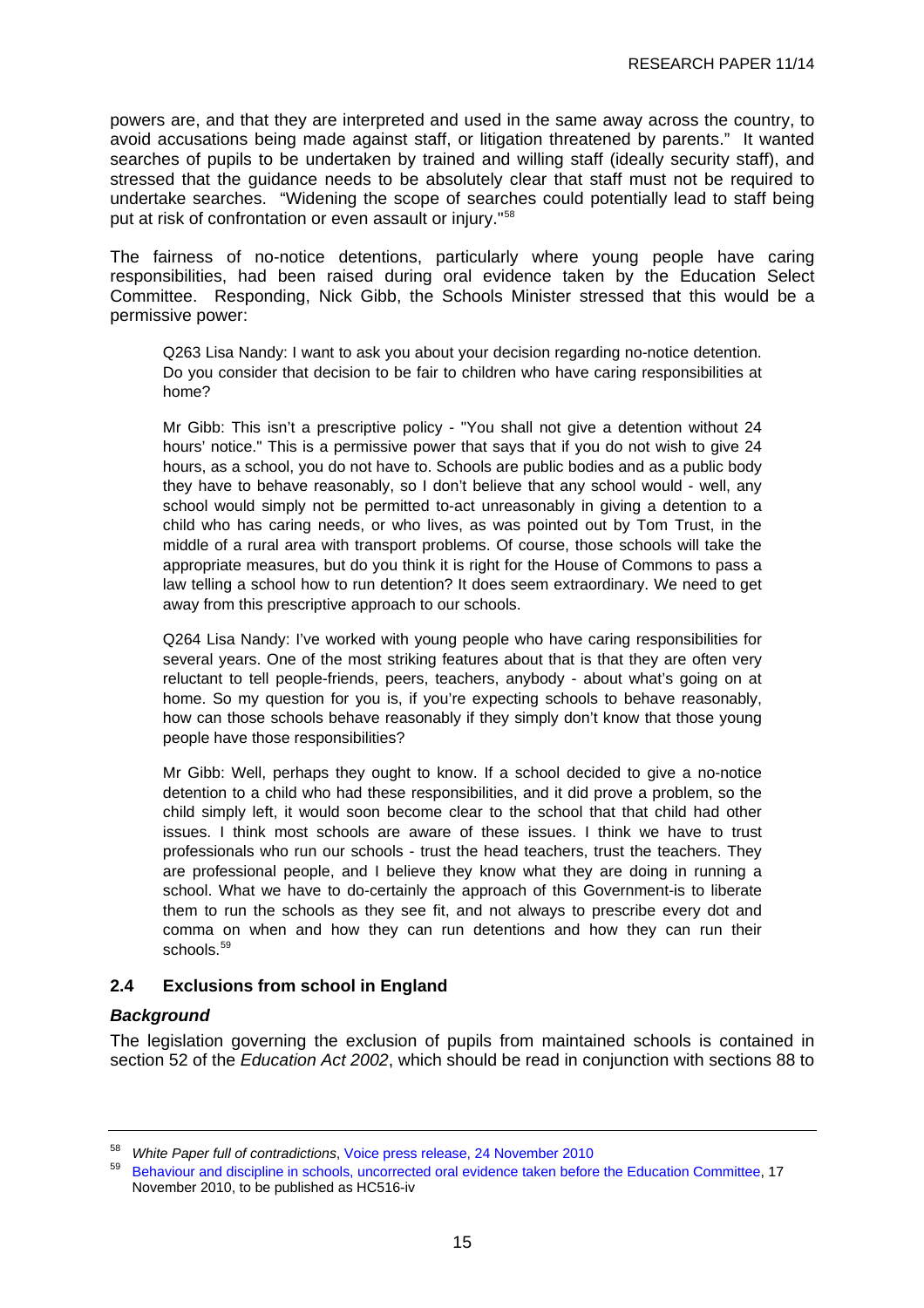<span id="page-19-0"></span>92 of the *Education and Inspections Act 2006* (EIA 2006) and associated regulations. The following gives a brief outline of the current arrangements. $60$ 

Head teachers, school governing bodies, LAs and appeal panels must have regard to guidance issued by the Secretary of State when carrying out their functions in relation to exclusions. Guidance on exclusions has been revised on several occasions and is set out on the former [DCSF teachernet exclusions website](http://www.teachernet.gov.uk/wholeschool/behaviour/exclusion/).<sup>[61](#page-19-0)</sup>

There are two categories of exclusion: fixed-period or permanent. Only the head teacher (or acting head teacher) has the power to exclude a pupil from school. In relation to fixed-period exclusions, the guidance states that a decision should be taken on the balance of probabilities, and only in response to breaches of the school's behaviour policy, including persistent disruptive behaviour (where these are not serious enough to warrant a permanent exclusion and lesser sanctions such as detention are not considered appropriate).

The 2008 guidance states that a decision to exclude a child permanently is a serious one, and should only be taken where the basic facts have been clearly established on the balance of probabilities. It will usually be the final step in a process for dealing with disciplinary offences following a wide range of other strategies which have been tried without success.<sup>[62](#page-19-0)</sup> However, the guidance indicates that there may be circumstances where, in the head teacher's judgement, it is appropriate to permanently exclude a child for a first offence. These circumstances might include:

- serious actual or threatened violence against another pupil or a member of staff
- sexual abuse or assault
- supplying an illegal drug
- $\bullet$  carrying an offensive weapon $63$

The guidance sets out the procedure for excluding a pupil, including the responsibilities of a school governing body and of the independent appeal panel. The school governing body has no power to exclude a pupil; rather its role is essentially one of reviewing the head teacher's exclusion decision.

Chapter 5 of the guidance gives full details on the appeal process. Where the governing body upholds a permanent exclusion, the parents may appeal against the decision to an independent appeal panel. The independent appeal panel may decide to uphold the exclusion; to direct reinstatement; or decide that because of exceptional circumstances or other reasons, it is not practical to direct reinstatement, but that it would otherwise have been appropriate to do so. $64$  The panel must give its decision in writing to the parent, the local authority, the governing body and the head teacher. The decision of the panel is binding on the parties.

The Secretary of State has no powers to quash or amend the decision of an appeal panel. If the parent considers that there was maladministration by the appeal panel, he or she may make a complaint to the Local Government Ombudsman (LGO). The LGO cannot look at a school's decision to exclude a child, or the governing body's decision to confirm it. However, the LGO can look into complaints about maladministration by an appeal panel (i.e. complaints about things that have gone wrong in the way the panel has operated or the way

 $60$  Further introductory information about exclusion and the appeal process is provided on the [Directgov school](http://www.direct.gov.uk/en/Parents/Schoolslearninganddevelopment/YourChildsWelfareAtSchool/DG_4016112) discipline and exclusions website.

<sup>61</sup> <http://www.teachernet.gov.uk/wholeschool/behaviour/exclusion/2008guidance/><br>62 http://www.teachernet.gov.uk/wholeschool/behaviour/exclusion/2008guidance/part2a/ paragraph 16

<sup>&</sup>lt;sup>63</sup> [http://www.teachernet.gov.uk/wholeschool/behaviour/exclusion/2008guidance/part2a/,](http://www.teachernet.gov.uk/wholeschool/behaviour/exclusion/2008guidance/part2a/) paragraph 17<br><sup>64</sup> Guide to the Law for School Governors, DCSF, January 2010, chapter 13 paragraphs 19 to 24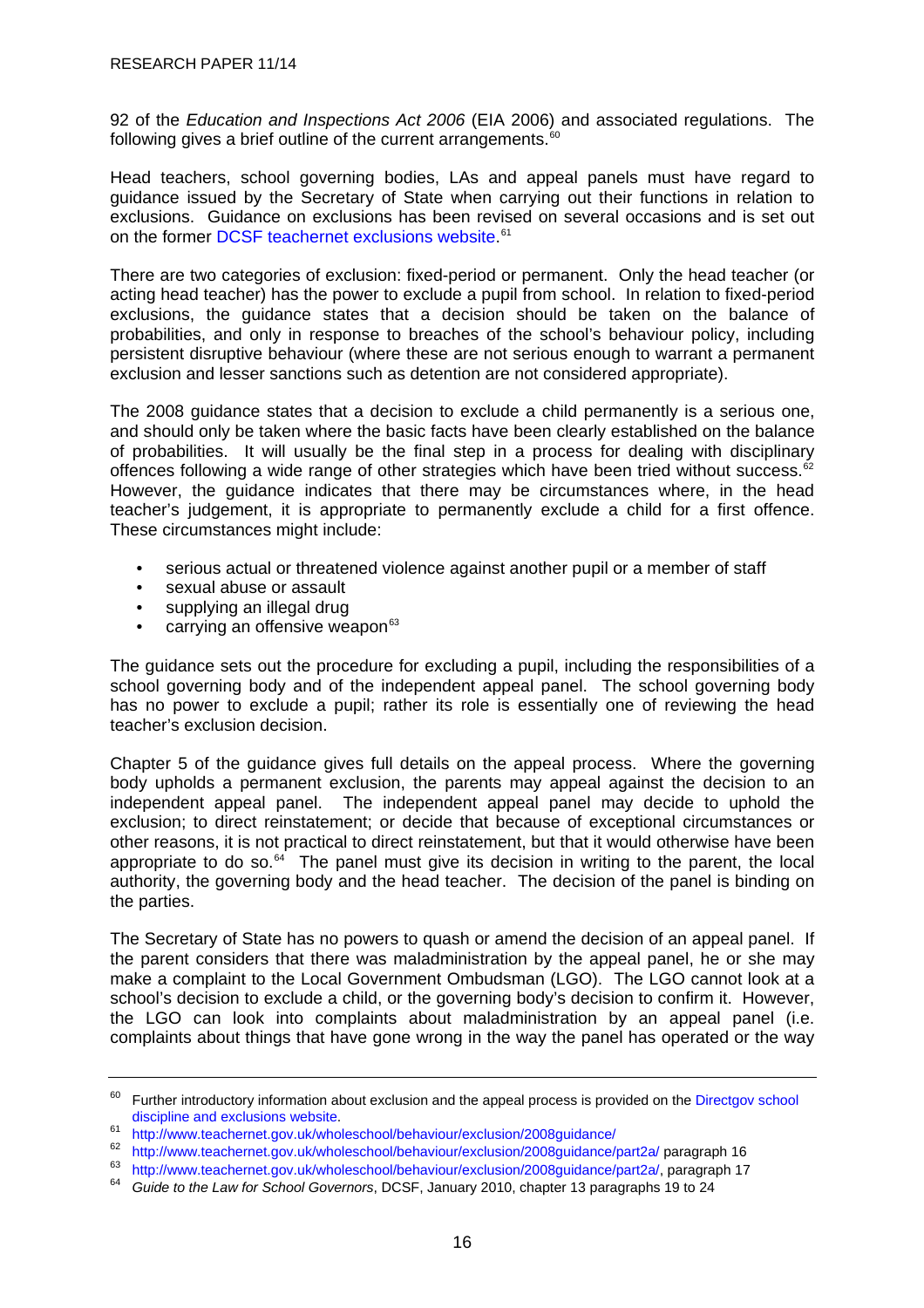<span id="page-20-0"></span>a decision has been made). The Ombudsman can make recommendations if s/he finds that there has been maladministration. He or she might recommend a fresh hearing if this were practical, and the local authority would normally be expected to comply.[65](#page-20-0)

Exclusion from school does not mean exclusion from education; local authorities have a duty to provide suitable full-time alternative education for any permanently excluded pupil of compulsory school age from the sixth day of the exclusion.<sup>[66](#page-20-0)</sup>

Pupils who have been excluded from school, or for some other reason cannot attend mainstream school, receive their education in alternative provision which includes local authority-run Pupil Referral Units (PRUs). There are about 450 pupil referral units in England. The majority of PRUs offer education to pupils on a temporary basis.

Recent research published by Civitas suggested that, although DFE statistics show a fall in permanent exclusion, there is increasingly a use of further education colleges and other offsite provision for disruptive pupils. The Civitas report called for a ban on permanent exclusions and proposed that schools should be given extra funds to buy off-site provision for pupils they want to remove but that they should retain responsibility for the quality of provision. It also called for pupils to be given the right to choose what form of education they receive as soon as a school wishes to remove them from normal lessons.<sup>[67](#page-20-0)</sup>

#### *The Government's policy*

Problems with the current exclusion appeal process were identified by the schools white paper, which proposed moving from independent appeal panels to independent review panels:

3.29 The current process for appeal against an exclusion, where cases are referred to Independent Appeal Panels, is problematic in several ways. By its nature the appeal process can become unduly adversarial, rather than encouraging schools and parents to continue to work together in the interests of the child. And the possible reinstatement of an excluded pupil – however rarely this happens – can undermine the head teacher's authority. We will legislate to reform independent appeals panels, so that there is still an independent review of decision-making, but the review will not be able to compel re-instatement. If the review panel judges that there were flaws in the exclusion process they can request that governors reconsider their decision and schools may be required to contribute towards the cost of additional support for the excluded pupil. But schools will not be forced to re-admit children who have been excluded.

It is expected that there would be minimal administrative costs associated with the change. $68$ 

The schools white paper included some details of the Government's plans to trial a new approach to finding and funding alternative provision for pupils excluded from school. Schools would retain the power to exclude pupils, but they would be responsible for finding and funding alternative provision. The white paper said that the Government would explore shifting the money for alternative provision from local authorities to schools. This would enable schools to purchase the alternative provision they think will best suit excluded children. Schools would be held accountable for the pupils they excluded. The outcomes of

<sup>&</sup>lt;sup>65</sup> Further information is provided on the [LGO factsheet on complaints about exclusion from school](http://www.lgo.org.uk/publications/fact-sheets/complaints-about-school-exclusion/).<br><sup>66</sup> HC Deb 2 December 2010 c1034W<br><sup>67</sup> Tem Osa with Emily Keill, A Now Searct Carden? Alternative Provision, Evalueian

<sup>67</sup> Tom Ogg with Emily Kaill, *[A New Secret Garden? Alternative Provision, Exclusion and Children's Rights,](http://www.civitas.org.uk/pdf/NewSecretGarden.pdf)* 

Civitas, November 2010; "PRU numbers double despite exclusions halving", *Times Educational Supplement*, 12 November 2010, p12 68 *[Economic Impact Assessment](http://media.education.gov.uk/assets/files/pdf/s/schools%20white%20paper%202010%20%20%20an%20economic%20impact%20assessment.pdf)* of the schools white paper, paragraph 30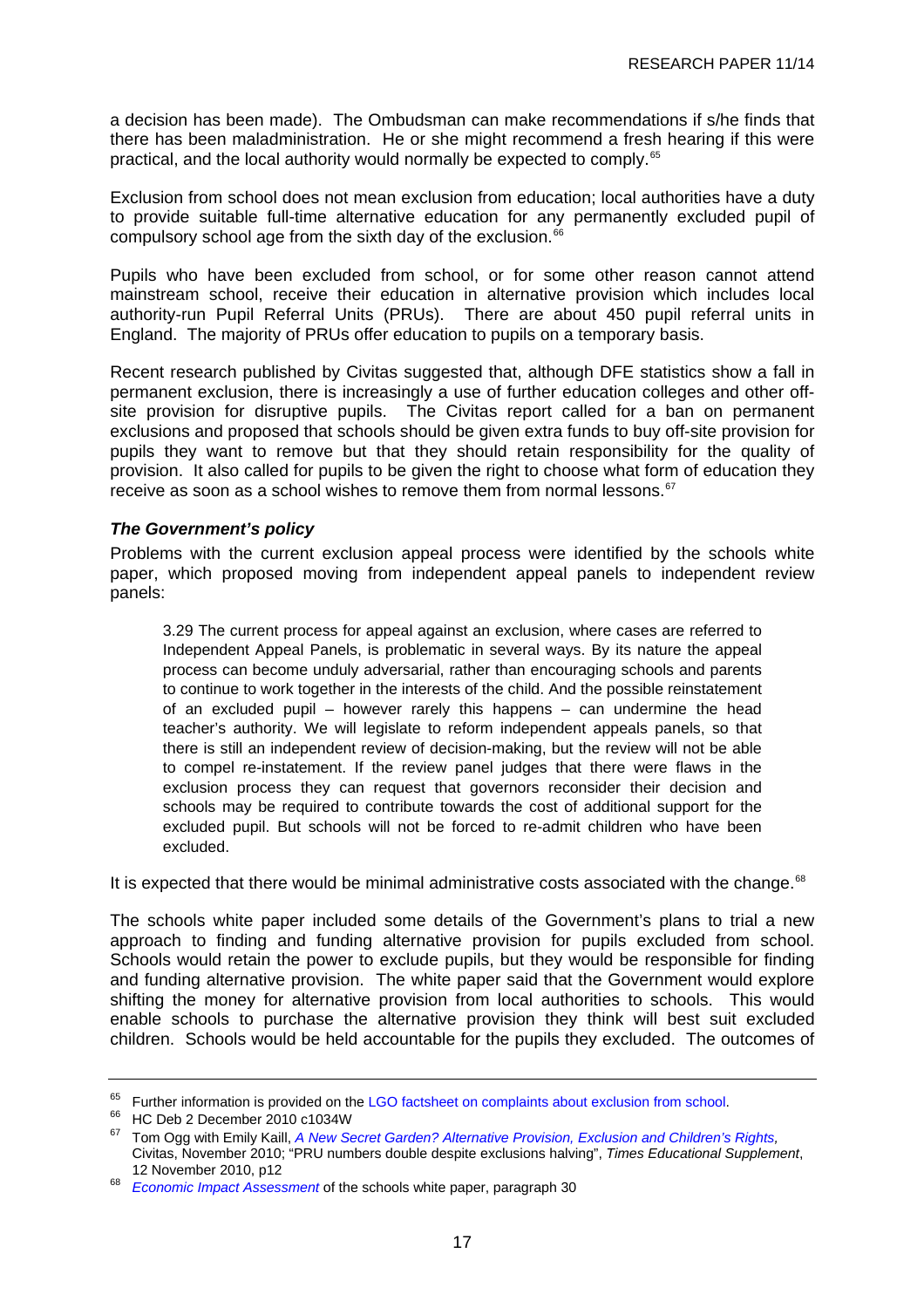<span id="page-21-0"></span>attainment of excluded children would count in the school's performance data; the schools white paper states that this would ensure that the decision to exclude was never abused. (This would, it states, create a strong incentive for schools to avoid exclusion where possible, and ensure that where it did happen pupils would receive good alternative provision. $69$ ) The trial would be used to assess the effect of the change.<sup>[70](#page-21-0)</sup>

#### *The Bill's provisions*

**Clause 4** inserts a new section 51A into the *Education Act 2002* providing for the exclusion of pupils from maintained schools and pupil referral units (PRUs). Subsections (1) and (2) of new section 51A would keep the current power in section 52 for head teachers of maintained schools and teachers in charge of PRUs in England to exclude any pupil from school on disciplinary grounds for a fixed period or permanently. The Secretary of State would be empowered to make regulations regarding the procedure relating to the exclusion of pupils. The *Explanatory Notes* state that these regulation-making powers broadly mirror those in the current section 52, though the powers of the proposed new review panels are significantly different from those of the current independent appeal panels.

The powers of a review panel are set out in new section 51A (4). A review panel would be able to uphold the decision of a 'responsible body' (a maintained school or a PRU); or recommend that the responsible body reconsiders the case. If it considers that the decision of the governing body was flawed when viewed in the light of the principles of judicial review it could direct the responsible body to reconsider the matter, but the review panel would not have the power to order reinstatement. The Secretary of State would be empowered to make regulations in relations to the review panel.

New section 51A (6) and (7) provide that where a review panel has quashed a decision of the responsible body and directed that it considers the decision again, then, in prescribed circumstances, an adjustment of a school's budget may be made. In effect this would mean that the review panel could specify that where the school reconsiders its decision but decides to go ahead with the exclusion, then the school would pay a financial penalty (achieved by a deduction from its budget share) to recognise the costs of providing alternative provision for the excluded child. The Secretary of State would be required to make regulations setting out how the amount of such a payment would be determined and what effect such adjustments would have on the budget shares of other maintained schools.

A regulation-making power contained in new section 51A (12) would allow the Secretary of State to apply new section 51A (and regulations made under it) to academies, or a description of academy, with or without modifications.

**Clause 4(3)** makes amendments to section 52 of *Education Act 2002* which will only apply now to Wales. **Clause 4 (4)** gives effect to Schedule 1 which makes amendments to other legislation consequential on the changes.

#### *Comment*

The Local Government Association believes that in a system with more autonomy, schools should take more responsibility, including responsibility for finding and fully funding alternative provision, and that schools should retain accountability for the attainment of permanently excluded pupils. For these reasons the LGA supports the proposal to trial

<sup>&</sup>lt;sup>69</sup> The Importance of Teaching, paragraphs 3.39<br><sup>70</sup> *Economic Impact Assessment* of the schools white paper, paragraph 34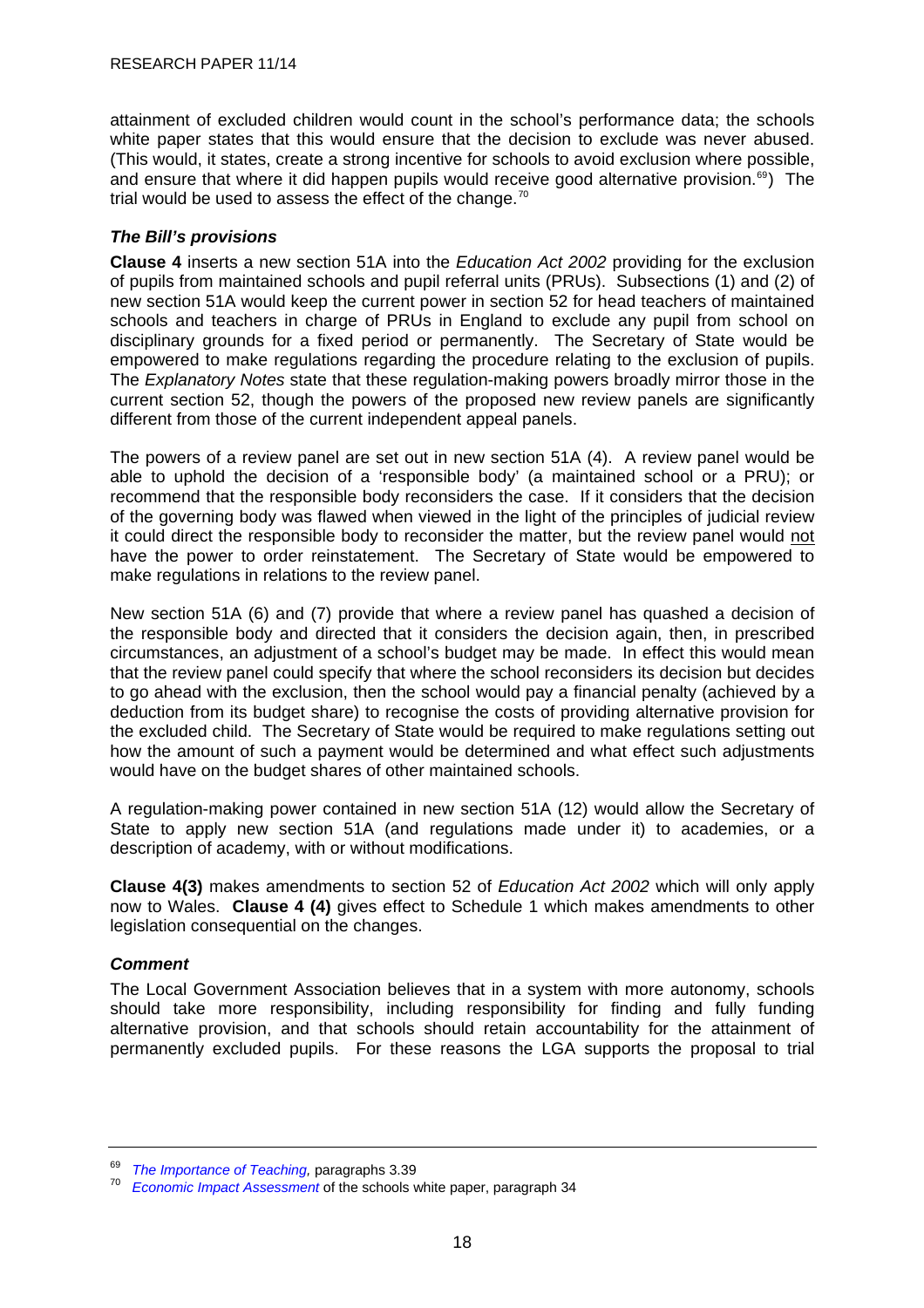<span id="page-22-0"></span>alternative approaches. It also welcomes the retention of rights of appeal for excluded pupils.<sup>[71](#page-22-0)</sup>

Serious concerns have been expressed about the proposals to make schools responsible for pupils after they are excluded. Brian Lightman, the general secretary of the Association of School and College Leaders, has pointed out that schools cannot be held accountable 'for things over which they have no control', and that 'if they are not educating the child, then it is quite unreasonable for them to be held accountable for what is going on with the pupil in alternative provision.<sup>[72](#page-22-0)</sup> ASCL believes that the proposals would have a detrimental effect on the ability of schools to maintain discipline, and could result in a financial penalty on schools, leaving them with a choice between excluding badly behaved pupils or employing teachers.<sup>[73](#page-22-0)</sup> NASUWT and ATL have also expressed concern about the proposal.<sup>[74](#page-22-0)</sup>

#### **2.5 Behaviour and attendance partnership**

The purpose of behaviour and attendance partnership is to encourage schools to work together to improve behaviour, tackle persistent absence, and improve the outcomes of pupils. A report from the Steer review on pupil behaviour recommended that these partnerships should be enshrined in legislation and that all state-funded schools should be required to participate. The Labour Government accepted the recommendation and made statutory provision for this in section 248 of the ASCL Act 2009.

The present Government wants to remove what it regards as unnecessary mandatory requirements on schools.

**Clause 6** removes the requirement in section 248 of ASCLA 2009 that the governing body of a maintained secondary school, or the proprietor of an academy, city technology college or city college for the technology of the arts (referred to in the section as "relevant partners") must co-operate with at least one other relevant partner in their area for the purpose of promoting good behaviour, discipline and attendance amongst pupils.

#### **3 School workforce**

#### **3.1 Abolition of the General Teaching Council for England**

#### *Background*

The General Teaching Council for England (GTCE) was established under the *Teaching and Higher Education Act 1998* (THEA 1998). Its main functions are to maintain a register of qualified teachers in England, regulate the teaching profession, and provide advice to government and other agencies on issues affecting the quality of teaching and learning. Further information on its role is available on the [GTCE website.](http://www.gtce.org.uk/)

#### *The Government's policy*

On 2 June 2010, Michael Gove said that he was 'deeply sceptical' about the purpose of the General Teaching Council for England:

This Government trusts the professionals. That's why we want to give teachers greater freedoms and reduce unnecessary bureaucracy. Since I have been shadowing education and more recently held the brief in Government there has been one

<sup>71</sup> Local Government Group, Briefing, *The Importance of Teaching – The Schools White Paper*, 28 November

<sup>2010,</sup> p2<br><sup>72</sup> "PRU numbers double despite exclusions halving", *Times Educational Supplement*, 12 November 2010, p12<br><sup>73</sup> "Gove under fire as heads rebel over plans to keep unruly pupils", *Times Educational Supplement*,

 <sup>3</sup> December 2010, p22

<sup>74 &</sup>quot;Rule change 'will stop schools from expelling worst pupils'", *Daily Telegraph*, 3 January 2011, p1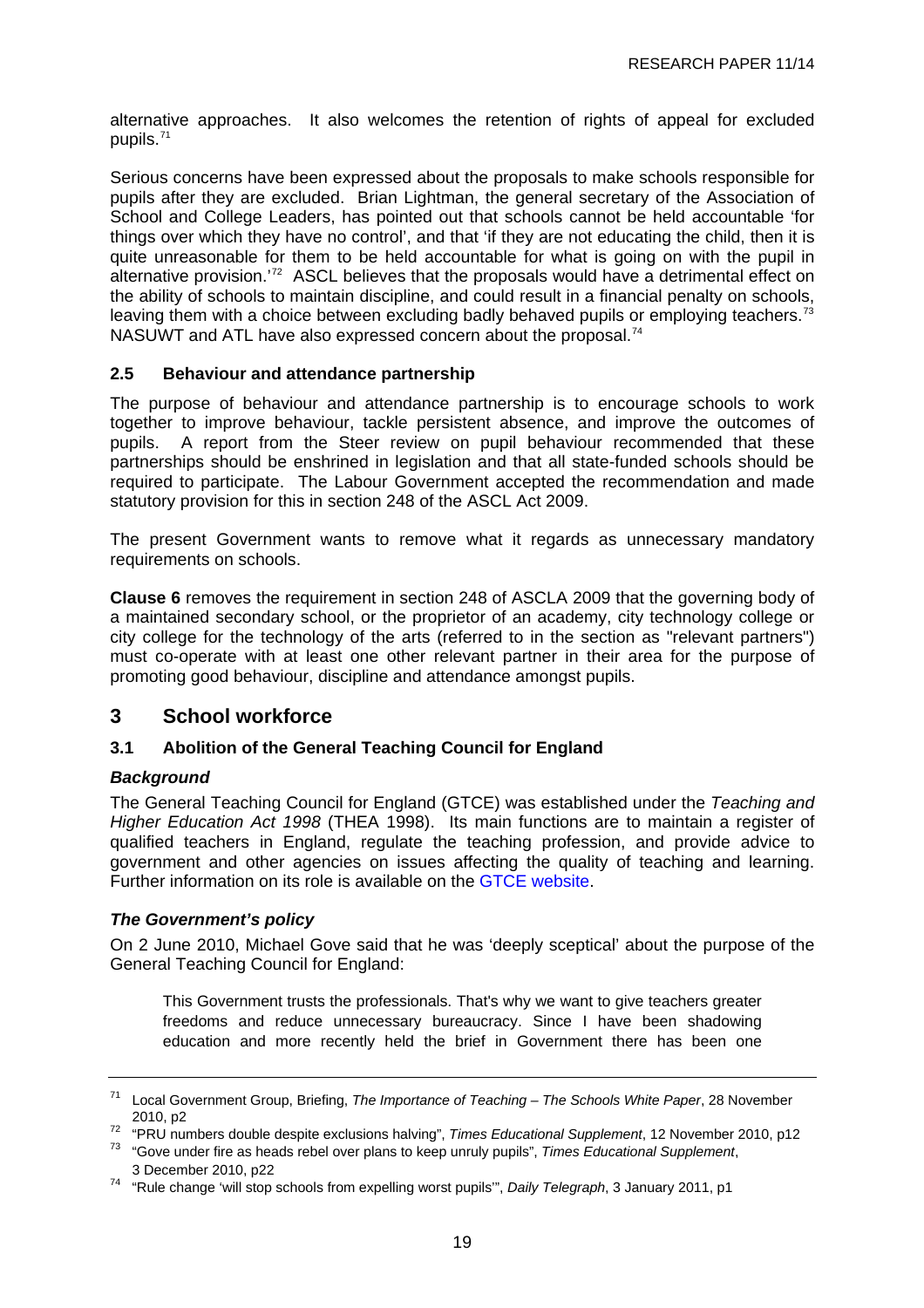<span id="page-23-0"></span>organisation of whose purpose and benefit to teachers I am deeply sceptical - the General Teaching Council for England. I believe this organisation does little to raise teaching standards or professionalism. Instead it simply acts as a further layer of bureaucracy while taking money away from teachers. I want there to be stronger and clearer arrangements in relation to teacher misconduct and I am not convinced the GTCE is the right organisation to take these forward. I intend to seek authority from Parliament to abolish the General Teaching Council for England.<sup>[75](#page-23-0)</sup>

The current cost of the GTCE to the exchequer is estimated to be around £16 million a year.[76](#page-23-0)

Nick Gibb, the Schools Minister, said in a written answer to a parliamentary question on 18 October 2010 that the Government was considering a range of options for handling GTCE's current functions, including how its regulatory and disciplinary functions should operate in the future.<sup>[77](#page-23-0)</sup> The closure date for the GTCE is expected to be 31 March 2012.<sup>[78](#page-23-0)</sup>

Commenting on the arrangements that will replace the GTCE, the schools white paper said the DFE will be able to bar teachers from the profession, where necessary, and that there will be a 'simple list of those who have been barred which employers and the public will be able to access,' and that the disciplinary process will be 'simplified further by reducing the current range of sanctions to a ruling that a teacher will be either barred or not.<sup>[79](#page-23-0)</sup>

**Clause 7** of the Bill seeks to amend section 1 of THEA 1998 to abolish the General Teaching Council for England by removing all references to it. However, the General Teaching Council for Wales will continue unaffected.

**Clause 8** inserts new sections 141A to 141E into *Education Act 2002,* providing for the Secretary of State to provide regulatory functions for the teaching profession in England. The Secretary of State would be empowered to consider allegations of unacceptable professional conduct, conduct that may bring the profession into disrepute or convictions of a relevant offence and to decide whether to prohibit the person from teaching. The Secretary of State would be required to keep a list (available for the public to view) of teachers who are subject to a prohibition order (barred from teaching) or teachers who have failed the teacher induction period in circumstances that may be prescribed. The Secretary of State would be able to include a person on the list who has been barred from teaching in Wales, Scotland or Northern Ireland. Where a teacher has been dismissed for serious misconduct (or where they would have been dismissed had they not resigned) the employer must consider whether to refer the case to the Secretary of State. There is provision to ensure that the same applies in respect of teachers employed through supply agencies or contractors.

A new Schedule 11A would be inserted into the 2002 Act to make provision about the regulations to be made by the Secretary of State relating to the procedures to be followed in making decisions about prohibiting a person from teaching, and to allow for a right to appeal.

**Clause 9** inserts new sections into EA 2002 that largely reproduce section 19 of the *Teaching and Higher Education Act 1998* (THEA 1998) regarding teachers' induction periods, and transfer existing provisions regarding induction from the GTCE to the Secretary of State as far as these relate to England. Arrangements for Wales are unaffected and remain covered by section 19 of THEA 1998.

<sup>75</sup> DFE News, 2 June 2010, *[General Teaching Council for England \(GTC\) to be scrapped](http://www.education.gov.uk/news/news/gtcscrapped)*

<sup>76</sup> HC Deb 6 September 2010 c349W

 $^{77}$  HC Deb 18 October 2010 cc475-6W

[GTC closure in 2012, GTC website, 5 November 2010](http://www.gtce.org.uk/media_parliament/news_comment/gtc_closure2012/)

<sup>79</sup> *[The Importance of Teaching,](http://publications.education.gov.uk/eOrderingDownload/CM-7980.pdf)* paragraph 2.36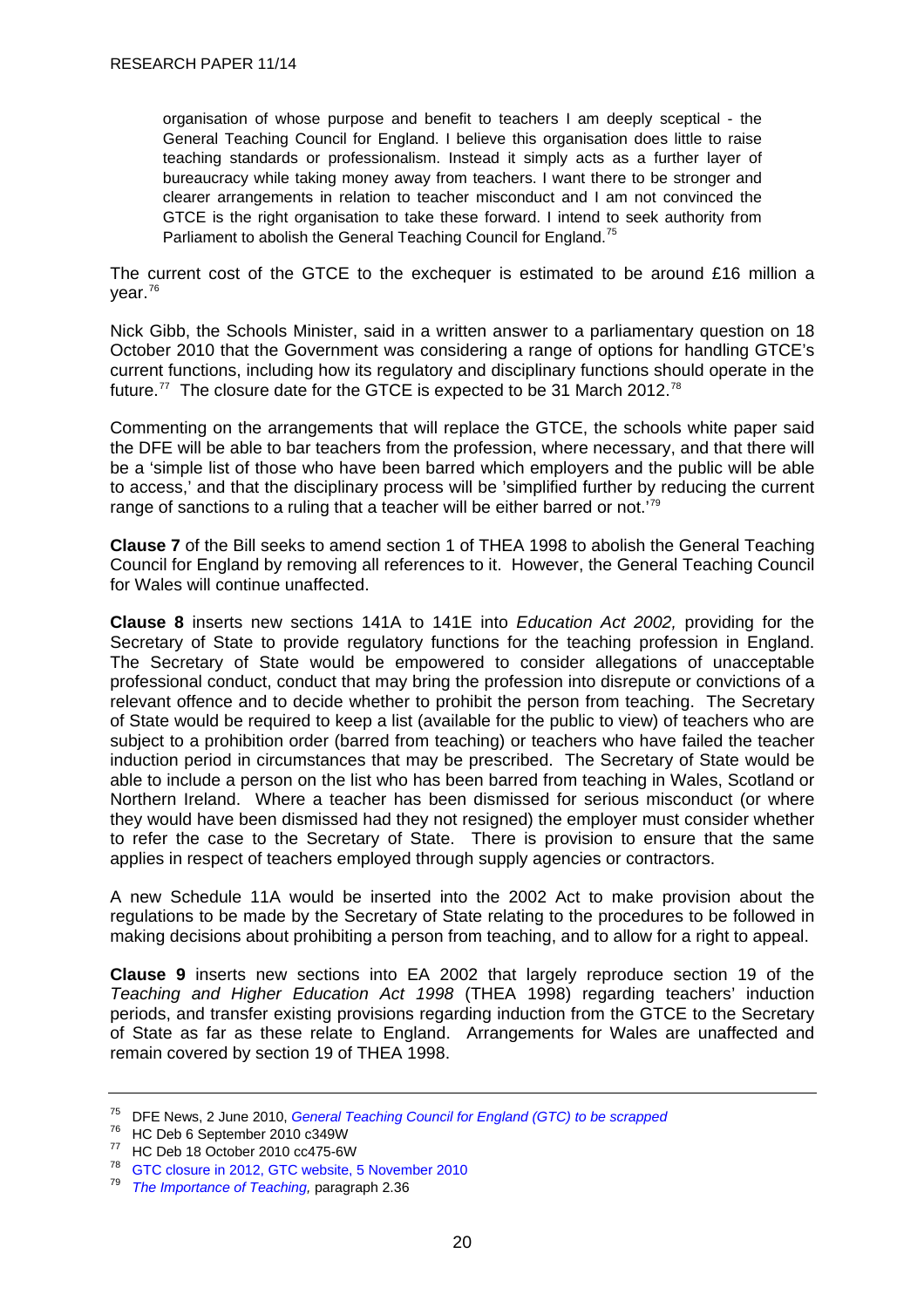<span id="page-24-0"></span>**Clause 10** makes transitional provisions in respect of certain functions currently undertaken by the GTCE. **Clause 11** gives effect to **Schedule 2** which makes consequential amendments to other enactments to reflect the changes made by provisions of this Bill. **Clause 12** gives effect to **Schedule 3** which enables the Secretary of State to create a scheme whereby members of GTCE staff can have their contracts of employment transferred to the Secretary of State, with appropriate civil service terms and conditions, unless they give notice of objection. The Explanatory Notes state that the Secretary of State may also create a property transfer scheme, through which the GTCE's assets and liabilities may transfer to the Secretary of State.

#### *Comment*

The chief executive of GTCE was said to be 'shocked and bewildered' by the decision to abolish the GTCE.<sup>[80](#page-24-0)</sup> The chief executives of the GTCE for Scotland and the GTC for Wales raised the issue of how information about teachers who are guilty of misconduct will be shared across the UK when the GTCE is abolished.<sup>[81](#page-24-0)</sup>

Lord Puttnam, who was closely associated with establishing the GTCE and served as its first chairman, described the decision to abolish the GTCE as 'incredibly short-sighted.'<sup>[82](#page-24-0)</sup>

Some commentators have questioned the effectiveness of the GTCE in regulating poorly performing teachers and seriously misbehaving teachers,<sup>[83](#page-24-0)</sup> and were not surprised at the decision to abolish it.<sup>84</sup> Nevertheless, some have pointed out that its abolition sits uneasily with the Government's commitment to raise the status of the teaching profession.<sup>[85](#page-24-0)</sup> Commentators have stressed that whatever replaces it should be the outcome of consultation and deliberation rather than 'Ministerial whim'.<sup>[86](#page-24-0)</sup>

The National Association of Head Teachers (NAHT) said that while it understood the motivation behind the dismantling of agencies such as the GTC and TDA, it thought that the teaching profession would need convincing that an increase in the powers and responsibilities of the Secretary of State would not signal a decrease in accountability and effectiveness.<sup>[87](#page-24-0)</sup>

The NUT has said that it will be a problem if the GTCE is replaced by the Secretary of State acting as both judge and jury for the teaching profession.<sup>[88](#page-24-0)</sup>

Concern has also been expressed that the GTCE may not be able to fulfil its functions during the transitional period as significant numbers of staff leave, and that this could affect the collection of remaining registration fees.<sup>[89](#page-24-0)</sup>

<sup>80 &</sup>quot;'Bewildered' GTC mulls legal fight for survival" *Times Educational Supplement*, 11 June 2010, p4; "Gove's

<sup>&</sup>lt;sup>81</sup> "Gove warned that GTC closure could see incompetent staff sneak across the border", *Times Educational Supplement*, 27 August 2010, p7

<sup>&</sup>lt;sup>82</sup> "Puttnam slams GTC abolition as 'shortsighted'", *Times Educational Supplement*, 8 October 2010, p9<br><sup>83</sup> "Gove's haste to axe greeted with disquiet", *Times Educational Supplement*, 11 June 2010, pp 28 and 29<br><sup>84</sup> "Sa

laugh", *Times Educational Supplement*, 15 October 2010, p27<br>
<sup>85</sup> e.g. "The abolition of the GTCE", *Education Journal*, Issue 124, p18<br>
<sup>86</sup> "GTC dismissal is no more than a crowd-pleaser", *Times Educational Supplement* 

<sup>88</sup> [NUT press comment on the Education Bill, 27 January 2011](http://www.teachers.org.uk/node/12378)

<sup>89 &</sup>quot;Discipline hearings may go as GTC struggles to cope", *Times Educational Supplement*, 22 October 2010 p13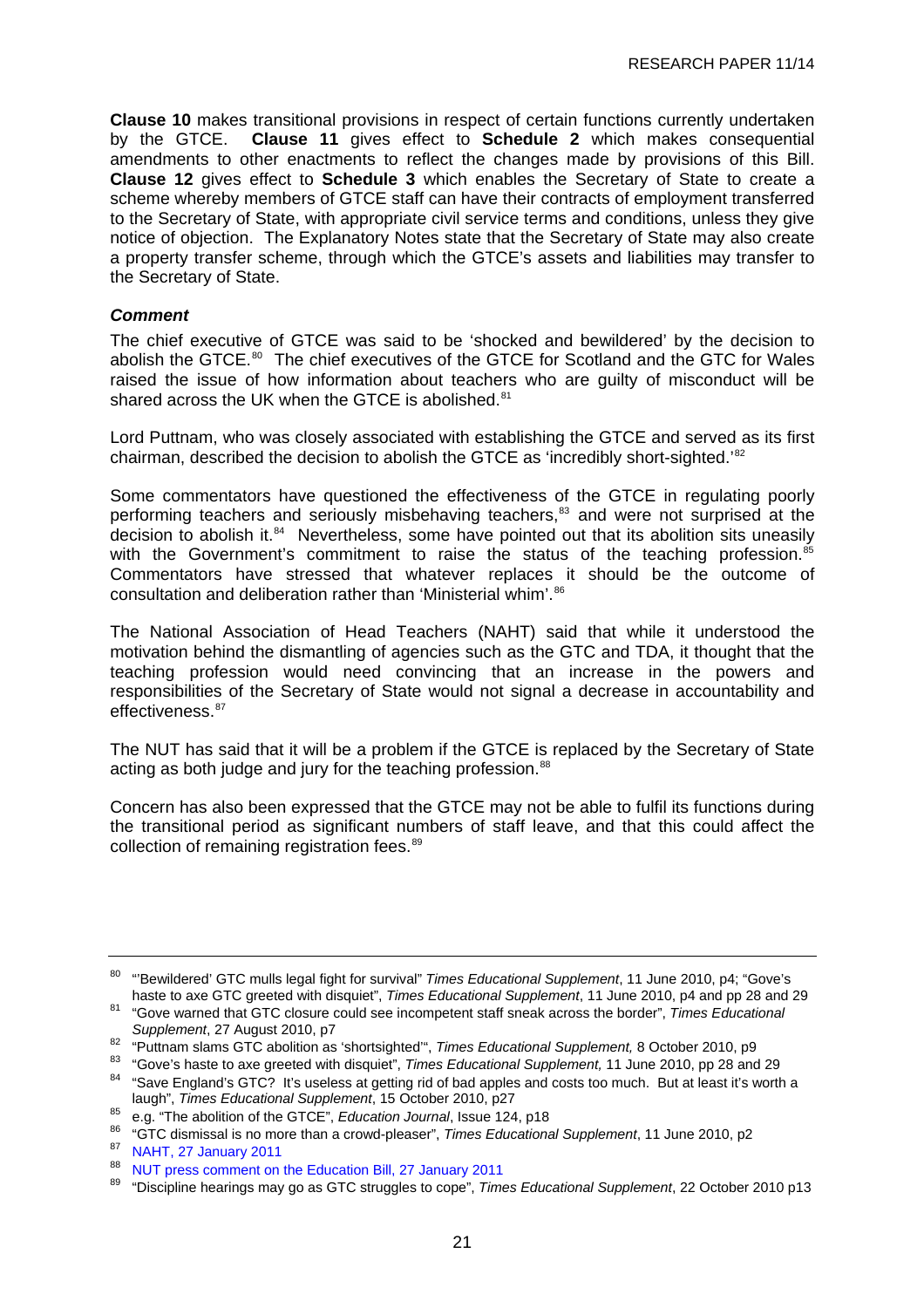#### <span id="page-25-0"></span>**3.2 Restrictions on reporting alleged offences by teachers**

Teaching unions have long campaigned for anonymity for teachers accused of abuse until charged with a criminal offence. An ATL survey, which was quoted in the schools white paper, found that 50% of staff questioned reported that they or a colleague had had a false allegation made against them.

The schools white paper said the Government would legislate to give anonymity to teachers accused by pupils and that the progress of investigations would be speeded up.<sup>[90](#page-25-0)</sup> The *[Economic Impact Assessment](http://media.education.gov.uk/assets/files/pdf/s/schools%20white%20paper%202010%20%20%20an%20economic%20impact%20assessment.pdf)* said that legislation would introduce reporting restrictions to prevent a teacher's identity being revealed until the point at which a person is charged with a criminal offence. Similarly, children and parents who are linked to the allegations would not be able to voice their views in the press until the teacher is charged or dismissed. No added burdens or costs to the schools are anticipated by the measure.<sup>[91](#page-25-0)</sup>

The proposals have been widely welcomed by the teachers' unions. However, the Newspaper Society, which represents and promotes the interests of Britain's regional and local media, expressed concerns over the proposals:

... these are potentially very wide ranging reporting restrictions, which would apparently curtail even the report of the arrest of a teacher and anyone in the 'wider children's workforce'. Yet protection is already given by the laws of libel and contempt, as well as the Code of Practice upheld by the [Press Complaints Commission].

Moreover, some commentators say that restrictions upon media reporting of accurate information from official authoritative sources might well allow local rumour and speculation to go unchecked.<sup>[92](#page-25-0)</sup>

**Clause 13** is limited to applying reporting restrictions about alleged misconduct by teachers, though this will include supply and peripatetic teachers.<sup>[93](#page-25-0)</sup> The clause would insert three new sections (141F, 141G and 141H) into the *Education Act 2002*.

New section 141F would restrict the publication in any medium of an allegation of a relevant criminal offence made by or on behalf of a registered pupil against a teacher. Relevant criminal offences are those where the victim is a pupil at the school. Restrictions on reporting that could identify the teacher concerned would only come to an end either on commencement of court proceedings or by a court order dispensing with the restrictions. Any person could apply to an appropriate criminal court, with the possibility of an appeal in the Crown Court, to have reporting restrictions lifted.

New section 141G would make it an offence to publish any information in breach of new section 141F. Publication on the internet would be captured. For newspapers, periodicals, television and radio programmes the new section identifies the people (for example, the editor) to whom the offence would apply. Newspaper proprietors and publishers would also be so covered. A person guilty of an offence under this section would be liable on summary conviction to a fine not exceeding level 5 on the standard scale (£5,000). New section 141H would place an onus on a person charged with such an offence to prove that one of specified defences applied. These defences include the written consent (freely given) of the teacher against whom an allegation has been made. Other defences might be styled ones of reasonable ignorance that an offence was being committed by publication.

<sup>&</sup>lt;sup>90</sup>The Importance of Teaching[,](http://www.journalism.co.uk/news/government-vows-to-restrict-reporting-of-allegations-against-teachers/s2/a541700/) paragraphs 3.11 to 3.15<br><sup>91</sup> Economic Impact Assessment of the schools white paper, paragraphs 27 and 28<br><sup>92</sup> "Government vows to restrict reporting of allegations against teachers", Journ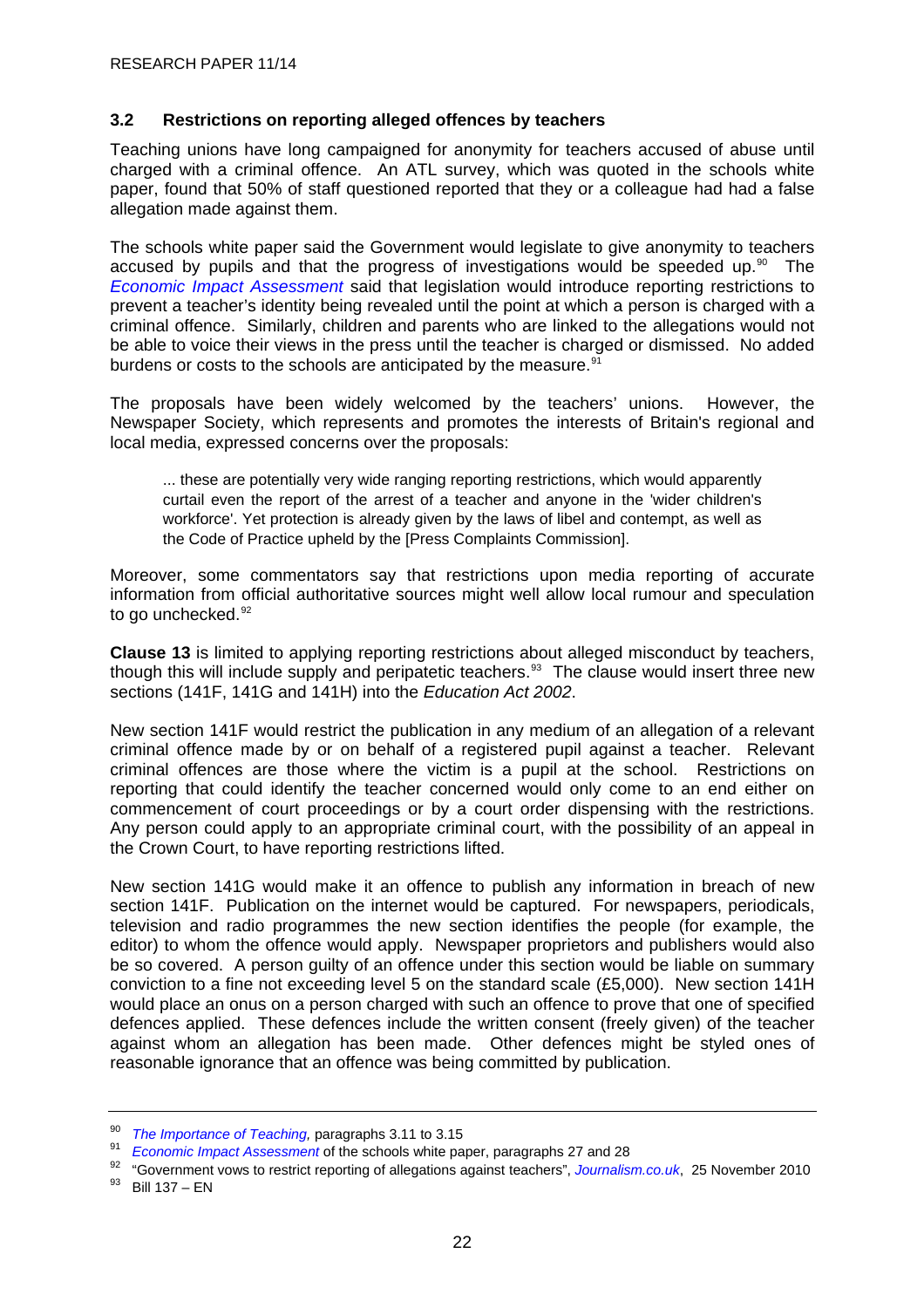#### <span id="page-26-0"></span>**3.3 Abolition of the Training and Development Agency for Schools**

The Training and Development Agency for Schools (TDA) was created under the *Education*  Act 2005. It is the national agency and recognised sector body responsible for the training and development of the school workforce. The TDA receives an annual remit letter from the DFE that sets out its priorities and objectives for the coming year. Further information is provided on the [TDA website](http://www.tda.gov.uk/about.aspx).<sup>[94](#page-26-0)</sup>

The schools white paper, *[The Importance of Teaching](http://publications.education.gov.uk/eOrderingDownload/CM-7980.pdf)*, published on 24 November 2010, announced:

2.22 Subject to legislation, the key functions of the Training and Development Agency (TDA), some of which are outlined above, will transfer to the Department for Education, where they will be exercised by an executive agency that is directly accountable to Ministers.

The Education Secretary wrote to the chair of the TDA on 24 November 2010 acknowledging the contribution it had made, and stressing that its responsibilities should be carried out in a different way in the future. The precise scope of the new executive agency's responsibilities has yet to be finalised. The [letter](http://www.tda.gov.uk/about/%7E/media/resources/about/secretary_of_state_letter_241110.pdf) goes on to say that there will be an extended transition to the new arrangements but that the process is expected to be completed by 2012.<sup>[95](#page-26-0)</sup>

**Clause 14** would abolish the TDA by repealing sections 74 to 84 and Schedule 13 of the *Education Act 2005.* 

Under **Clause 15**, which would amend the *Education Act 2002* and the *Education Act 2005*, the Secretary of State would have the power to exercise the functions that the TDA currently exercises, and to confer functions on the Welsh Ministers in relation to teacher training. Provision is made relating to financial support for the purposes of teacher training, and the Explanatory Notes state that the Secretary of State will not be able to impose terms and conditions on higher education institutions relating to the admission of students or the selection of staff as a condition of funding. This is to ensure that the autonomy of higher education institutions is not compromised.

**Clause 16** gives effect to **Schedule 4** which makes consequential amendments to other legislation; and **clause 17** gives effect to **Schedule 5** which provides for the transfer of staff and property from the TDA to the Secretary of State.

Voice has said that the abolition of the TDA raises a big question about the future of the professional development of teachers and its possible politicisation through direct departmental control.<sup>[96](#page-26-0)</sup>

#### **3.4 Abolition of the School Support Staff Negotiating Body**

The *Apprenticeships, Skills, Children and Learning Act 2009* established a new body known as the School Support Staff Negotiating Body (SSSNB), which became a statutory advisory body in January 2010. Its remit was to consider and seek agreement on matters relating to the remuneration and conditions of employment relating to the duties or working time of school support staff who work in maintained schools in England. Background on it is provided in [Library Research Paper 09/15,](http://pims.parliament.uk:81/PIMS/Static%20Files/Extended%20File%20Scan%20Files/LIBRARY_OTHER_PAPERS/RESEARCH_PAPER/RP09-015.pdf) which was prepared for the Commons second

<sup>94</sup> <http://www.tda.gov.uk/about.aspx>

<sup>95</sup> [http://www.tda.gov.uk/about/~/media/resources/about/secretary\\_of\\_state\\_letter\\_241110.pdf](http://www.tda.gov.uk/about/%7E/media/resources/about/secretary_of_state_letter_241110.pdf)

<sup>96</sup> [Voice, press release on the Education Bill, 27 January 2011](http://www.politics.co.uk/opinion-formers/press-releases/education/voice-education-bill-$21386897$366260.htm)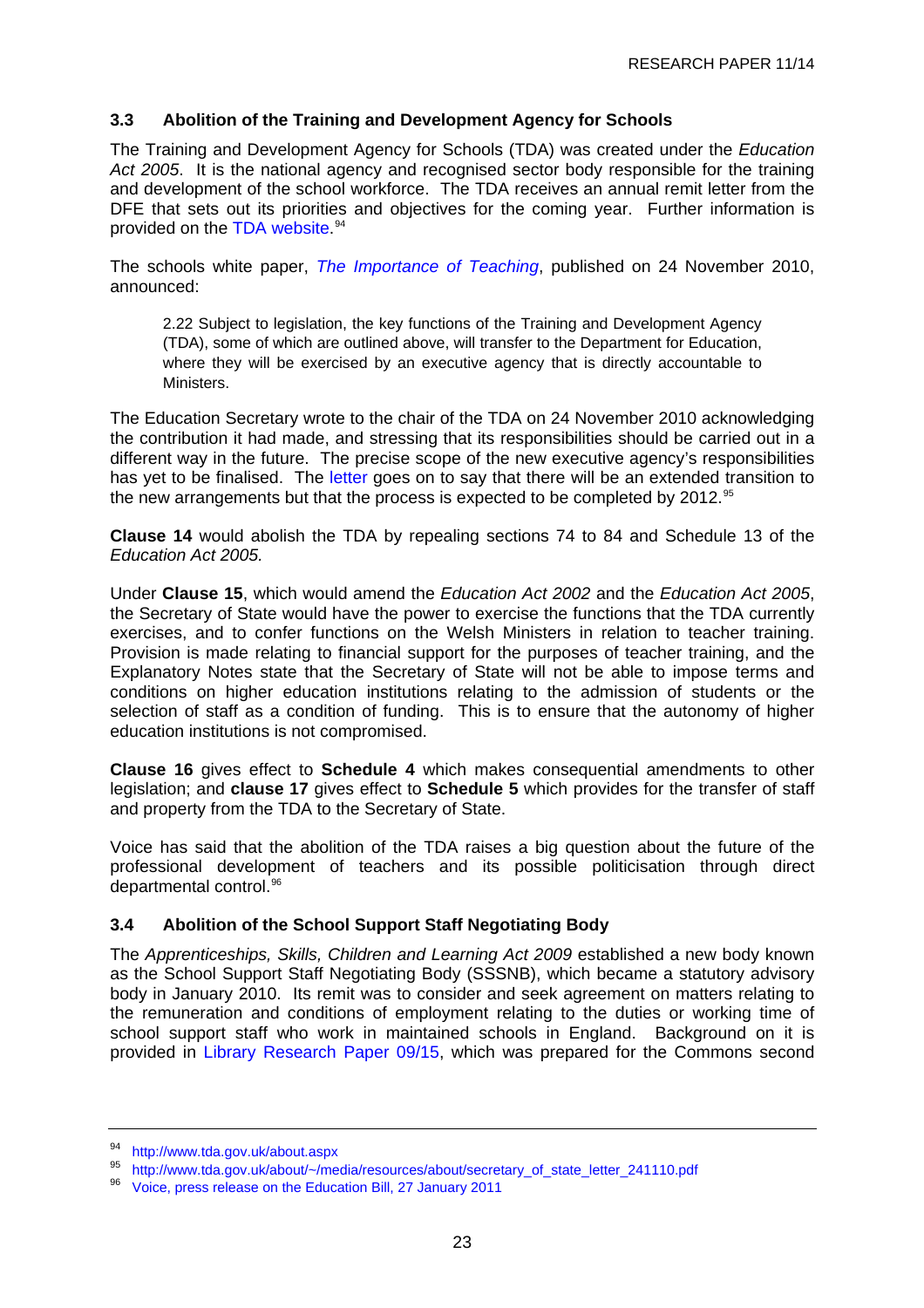<span id="page-27-0"></span>reading debate on the *Apprenticeships, Skills, Children and Learning Bill*. Details of the work of the SSSNB were set out on the [Local Government Employers website.](http://www.ome.uk.com/example/School_Support_Staff_Negotiating_Body.aspx)<sup>[97](#page-27-0)</sup>

On 28 October 2010, the Education Secretary announced in a *[Written Ministerial Statement](http://media.education.gov.uk/assets/files/pdf/w/written%20ministerial%20statement%20on%20abolition%20of%20the%20sssnb.pdf)* that the SSSNB would be abolished as it 'does not fit well with the Government's priorities for greater deregulation of pay and conditions arrangements for the school workforce,' and that school support staff will continue to have their pay and conditions determined at the local level by employers:

**The Secretary of State for Education (Michael Gove):** The SSSNB was established by the previous Government to develop a national pay and conditions framework for school support staff working in maintained schools in England. The Government have conducted a review of the future policy direction for determining school support staff pay and conditions, including the role of the SSSNB, and have concluded that the SSSNB does not fit well with the Government's priorities for greater deregulation of the pay and conditions arrangements for the school workforce. I therefore propose to introduce legislation to abolish the SSSNB at the earliest opportunity.

This decision means that school support staff will continue to have their pay and conditions determined in accordance with existing arrangements whereby decisions are taken at a local level by employers.

In reaching this decision the Government have considered very carefully the views of the SSSNB trade union and employer member organisations, and the SSSNB independent chair. I will be writing today to the independent chair and lead representatives of the SSSNB member organisations to notify them of the Government's decision.<sup>[98](#page-27-0)</sup>

The Education Secretary wrote to the SSSNB's independent chair on [28 October 2010](http://www.ome.uk.com/example/School_Support_Staff_Negotiating_Body.aspx) confirming the intention to abolish SSSNB.<sup>[99](#page-27-0)</sup> The letter withdrew with immediate effect the matters referred to SSSNB by the former Secretary of State (in his referral letter of 29 July 2009). These matters included producing a core contract of employment to cover remuneration, duties and working time; designing national job profiles to cover core support staff roles; developing and producing a method for converting those job role profiles into a salary structure; and a strategy to effectively implement the national pay and conditions' framework in all school maintained by local authorities in England.

**Clause 18** seeks to abolish the SSSNB. The *Impact Assessment* on the Bill says that as the SSSNB had not implemented any initiatives to change the way that pay for support staff is decided, the costs and benefits associated with its abolition only relate to its running costs, which are very small.

Unison, which represents 200,000 teaching assistants, opposes the abolition of the SSSNB.<sup>[100](#page-27-0)</sup> The GMB has called on the Government to change its mind as it believes that the abolition of SSSNB will leave school support staff 'between a rock and a hard place without the necessary protection afforded to teachers.<sup>'[101](#page-27-0)</sup> Voice has said that scrapping SSSNB is

<sup>97</sup> [http://www.ome.uk.com/example/School\\_Support\\_Staff\\_Negotiating\\_Body.aspx](http://www.ome.uk.com/example/School_Support_Staff_Negotiating_Body.aspx)

 $^{98}$  HC Deb 28 October cc 14-5WS

<sup>99</sup> [http://www.ome.uk.com/example/School\\_Support\\_Staff\\_Negotiating\\_Body.aspx](http://www.ome.uk.com/example/School_Support_Staff_Negotiating_Body.aspx)<br><sup>100</sup> "Support staff debate strike over the axing of pay body", *Times Educational Supplement*, 5 November 2010 <sup>101</sup> GMB comment on the Education Bill, posted on ePolitix.com members respond to the Education Bill, 27 [January 2011](http://www.epolitix.com/latestnews/article-detail/newsarticle/teaching-unions-respond-to-education-bill/)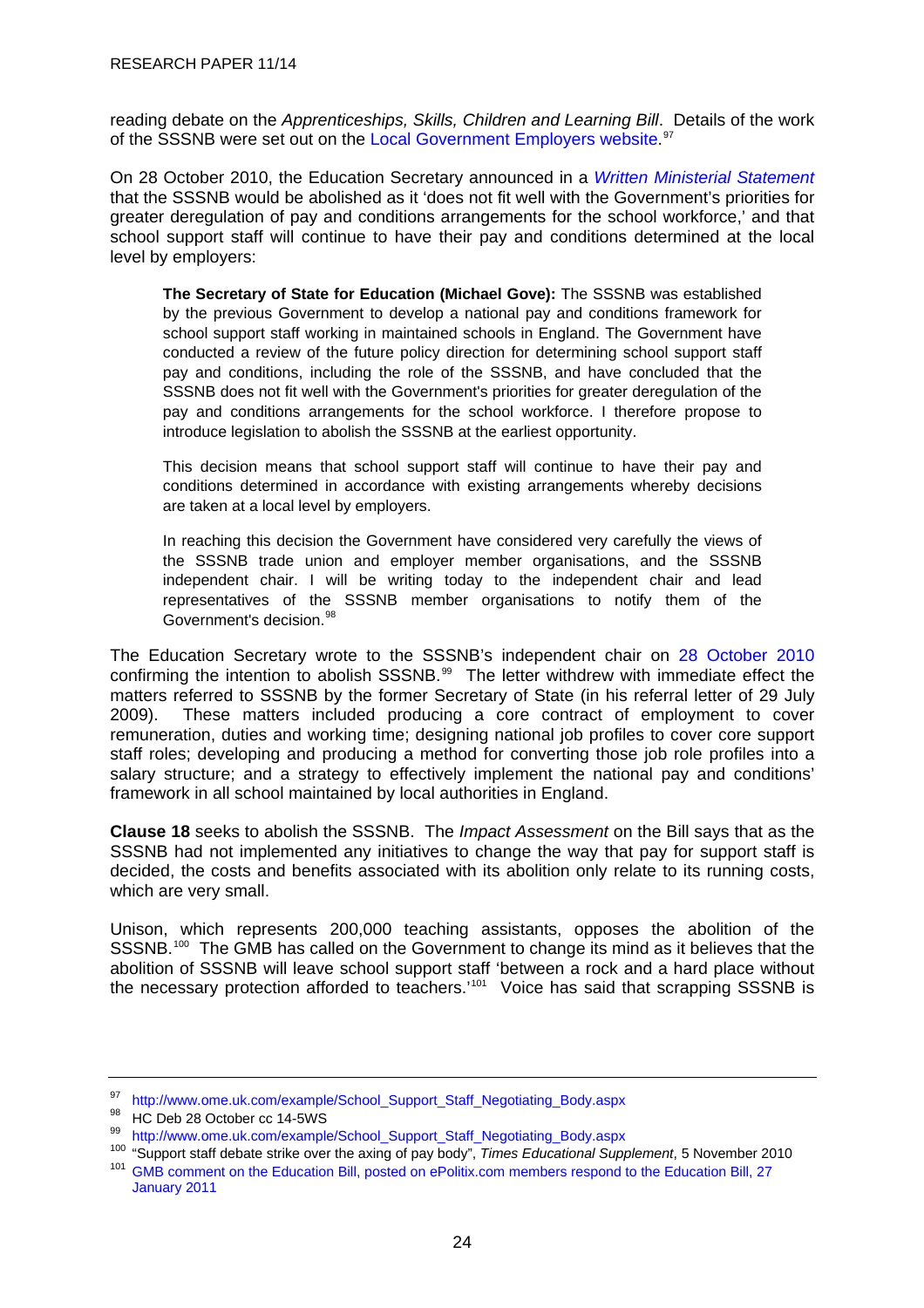<span id="page-28-0"></span>hugely disappointing and an insult to dedicated support staff, and has asked that since teachers have an independent pay review body why not support staff?<sup>[102](#page-28-0)</sup>

#### **3.5 Staffing of maintained schools: suspension of delegated budget**

A local authority may suspend a maintained school's right to a delegated budget under certain circumstances. The main effect of suspension of the right to a delegated budget is that the governing body loses the right to decide on how the budget should be spent and loses most staffing powers. The power of the local authority to suspend a delegated budget contained in section 17 of the *School Standards and Framework Act 1998* originally applied to England and Wales; however, section 17 was replaced by section 66 of the EIA 2006 in relation to England.

**Clause 19** would make minor changes so that the effect on staffing of a suspension of a school's delegated budget should be the same for schools in England and Wales.

#### **4 Qualifications and the curriculum**

The schools white paper sets out a range of measures with the stated aim of reducing unnecessary prescription in the curriculum while making sure that standards match the best internationally. The measures include those aiming to:

Review and reform the National Curriculum so that it becomes a benchmark outlining the knowledge and concepts pupils should be expected to master to take their place as educated members of society.

Ensure that all children have the chance to follow an enriching curriculum by getting them reading early. That means supporting the teaching of systematic synthetic phonics and introducing a simple reading check at age six to guarantee that children have mastered the basic skills of early reading and also ensure we can identify those with learning difficulties.

Hold an independent review of assessment at the end of primary school to improve the current system so that parents have the information they need and schools can be properly accountable without feeling that they must drill children for tests.

Encourage schools to offer a broad set of academic subjects to age 16, by introducing the English Baccalaureate.

Following Professor Alison Wolf's review of vocational education, make necessary reforms so that vocational qualifications support progression to further and higher education and employment.

Support more young people to continue in education or training to age 18.

Obtain an honest view of our national performance by ensuring pupils take part in international tests of literacy, mathematics and science.

Ask Ofqual to measure qualifications against the best in the world so that, at age 16 and beyond, students are able to choose from a range of high-quality and rigorous qualifications respected and valued by universities and employers.<sup>[103](#page-28-0)</sup>

<sup>102</sup> [Voice, press release on the Education Bill, 27 January 2011](http://www.politics.co.uk/opinion-formers/press-releases/education/voice-education-bill-$21386897$366260.htm)

<sup>&</sup>lt;sup>103</sup> *[The Importance of Teaching,](http://publications.education.gov.uk/eOrderingDownload/CM-7980.pdf)* paragraph 4.6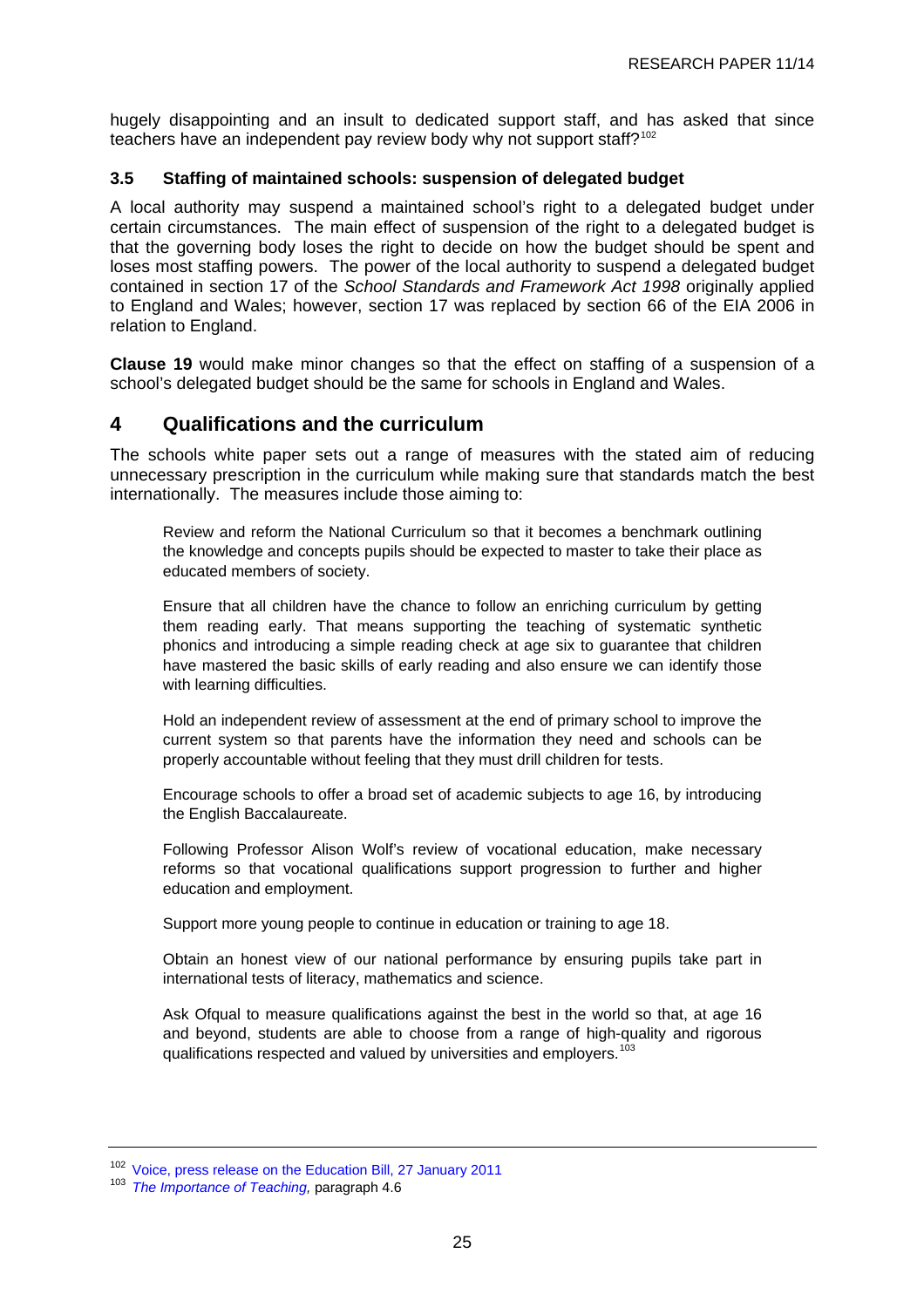#### <span id="page-29-0"></span>**4.1 International comparison surveys**

Alongside the schools white paper the DFE published *[The Case for Change](http://publications.education.gov.uk/eOrderingDownload/DFE-00564-2010.pdf)*, which set out the Government's analysis of international data on educational performance. The appendix to this research paper looks at some of the evidence.

The Government want to ensure that English standards can be compared with those of international competitors, and schools to be required to take part in international tests such as PISA $104$ , TIMMS $105$  and PIRLS.  $106$ 

**Clause 20** would insert a new section 538A into the *Education Act 1996* to empower the Secretary of State to direct the governing body of a community, voluntary and foundation schools in England to participate in international education surveys as specified.

Some commentators have argues that while it is true that we can learn from other countries and their education systems, we must also appreciate flaws in other systems and not get caught in a trap of seeing complete emulation as praiseworthy.<sup>[107](#page-29-0)</sup>

#### **4.2 Ofqual**

The Office of Qualifications and Examinations Regulation (Ofqual) was established under *Apprenticeships, Skills, Children and Learning Act* 2009. The *[Third Report of the Chief](http://www.ofqual.gov.uk/files/2010-12-15-the-third-report-of-the-chief-regulator.pdf)  [Regulator](http://www.ofqual.gov.uk/files/2010-12-15-the-third-report-of-the-chief-regulator.pdf)* was published in December 2010. Under the 2009 Act, the title of Chief Regulator is held by the Chair.

The Government wants the Chief Executive of Ofqual to be made the Chief Regulator so that there is a single figurehead within Ofqual who can act as the guardian of qualification and examination standards[.108](#page-29-0) **Clause 21** and **Schedule 6** seek to give effect to these proposals by amending Schedule 9 to ASCLA 2009.

The Government also wants to change the remit of Ofqual to ensure that when considering the quality of qualifications, Ofqual takes into account international comparisons as well as historical performance.

During the debates on the *Apprenticeships, Skills, Children and Learning Bill*, Session 2008- 09, there was a wide-ranging debate about Ofqual's role in relation to educational standards. Unsuccessful amendments tabled by the Liberal Democrats sought to add to Ofqual's objectives overall responsibility for educational standards and performance, and to place a duty on Ofqual to carry out sample testing annually in selected subjects; to report on changes in educational standards over time, not only comparing the standards in any one year with those of previous years, but also comparing standards in the UK with those in other OECD countries.<sup>[109](#page-29-0)</sup> Nick Gibb, then Conservative spokesman on schools referred to studies which, he said, demonstrated that standards in the main public exams had been slipping over the years. He unsuccessfully tried to amend the Bill to require Ofqual to set out a range of comparators with qualifications in other countries.<sup>[110](#page-29-0)</sup>

Section 128 of ASCLA 2009 sets out the objectives for Ofqual in discharging its functions; subsection (2) contains a 'qualifications standards objective'.

<sup>&</sup>lt;sup>104</sup> The OECD Programme for International Student Assessment<br><sup>105</sup> The Trends in International Mathematics and Science Study<br><sup>106</sup> Progress in International Reading Literacy Study<br><sup>107</sup> "Initiative overload carries a cost

<sup>&</sup>lt;sup>109</sup>Apprenticeships, Skills, Children and Learning Bill, PBC Deb 24 March 2009 cc581-90<br><sup>110</sup> Apprenticeships, Skills, Children and Learning Bill, PBC Deb 24 March 2009 c5c93-98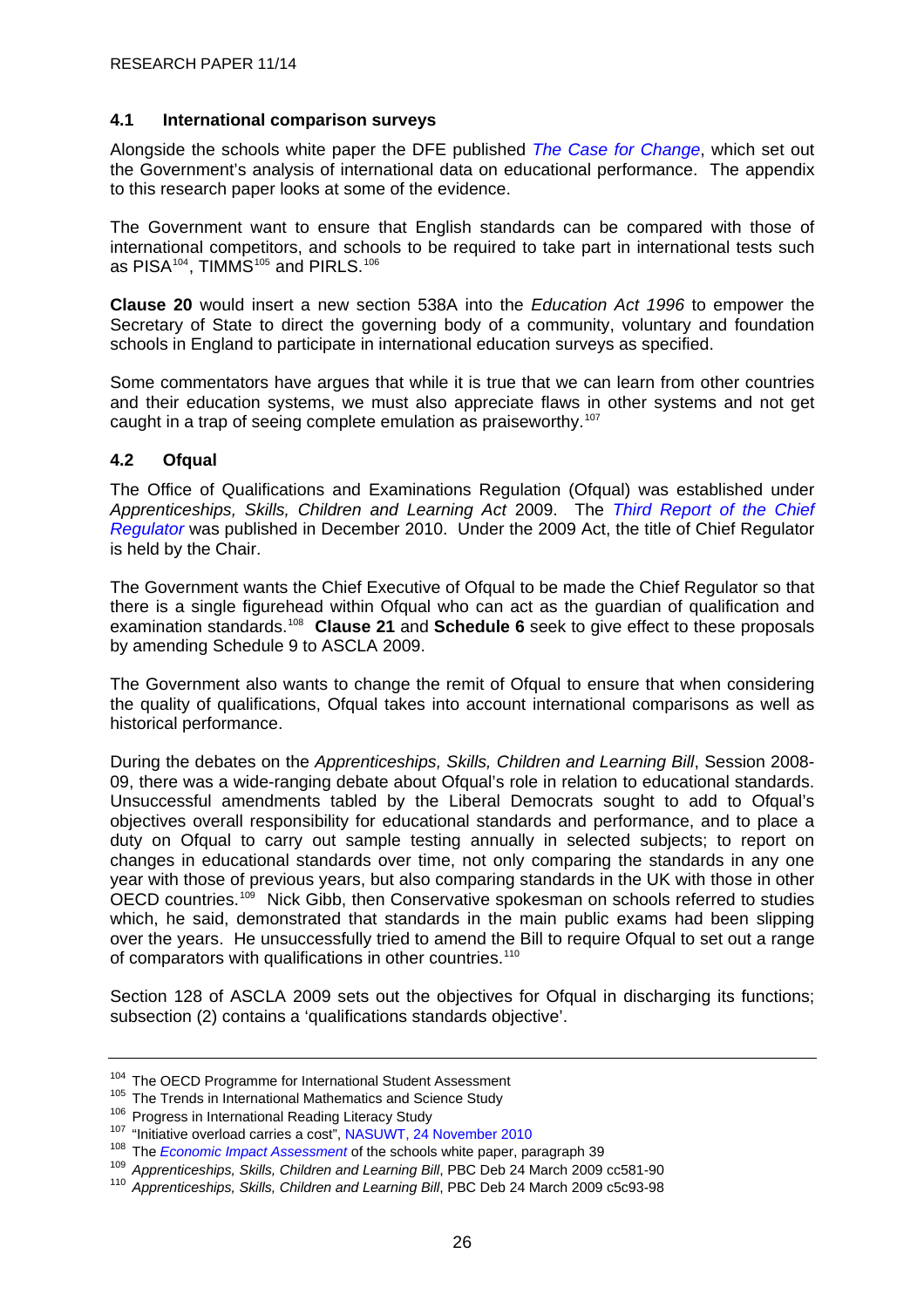<span id="page-30-0"></span>**Clause 22** would replace section 128(2) of ASCLA 2009 with a new subsection setting out Ofqual's qualifications standards objective. The new objective would be for Ofqual to secure that regulated qualifications (a) give a reliable indication of knowledge, skills and understanding, (b) indicate a consistent level of attainment (including over time) between comparable qualifications and, (c) indicate a consistent level of attainment (but not over time) between regulated qualifications and comparable qualifications which Ofqual does not regulate, including qualifications awarded outside the UK. (Objective (c) would be a new requirement.) The aim is to ensure that regulated qualifications indicate a consistent level of attainment with comparable qualifications not regulated by Ofqual whether from outside the UK or from other parts of the UK. The *Explanatory Notes* on the Bill state that it is for Ofqual to decide which qualifications are comparable, and to decide the action that it has to take, in the context of the totality of their objectives, to ensure that comparable qualifications indicate a consistent level of attainment.<sup>[111](#page-30-0)</sup>

#### **4.3 Abolition of the Qualifications and Curriculum Development Agency**

The Qualifications and Curriculum Development Agency (QCDA) was created by the Labour government to develop the curriculum and administer tests. The *Apprenticeships, Skills, Children and Learning Act 2009* made provision for the replacement of the then Qualifications and Curriculum Authority by the new QCDA, and for regulatory functions regarding examination and assessment boards to be transferred to the new regulatory body called Ofqual.

Currently QCDA collaborates with the Scottish Qualifications Authority (SQA), the Qualifications, Curriculum and Assessment Authority for Wales (ACCAC) and the Council for the Curriculum, Examinations and Assessment in Northern Ireland (CCEA).

On 27 May 2010, the Education Secretary, Michael Gove, announced that QCDA would close. He wrote to the chairman of the QCDA to say he would bring forward the necessary legislation.[112](#page-30-0) A [revised remit letter](http://www.qcda.gov.uk/docs/2010_DfE_Secretary_of_State_Rt_Hon_Michael_Gove_MP.pdf) from the DFE was sent to QCDA on 15 September 2010.[113](#page-30-0)

QCDA will carry out its statutory functions until the legislative changes are made. The [revised remit letter](http://www.qcda.gov.uk/docs/2010_DfE_Secretary_of_State_Rt_Hon_Michael_Gove_MP.pdf) from the DFE to QCDA on 15 September 2010 explained that some functions currently carried out by QCDA would be discharged differently, some would continue, and others would stop completely. The letter set out funding details including savings, and arrangements for the transitional period.<sup>[114](#page-30-0)</sup>

On 5 November 2010, commenting on the review of Key Stage testing, the Education Secretary announced new arrangements for delivering national curriculum tests following the abolition of QCDA. The [DFE news website](http://www.education.gov.uk/inthenews/inthenews/a0066617/michael-gove-announces-review-of-key-stage-2-testing) stated:

The Education Secretary also announced today new arrangements for delivering National Curriculum tests and assessments following the abolition of the QCDA. Working within the Department, an executive agency will oversee statutory tests and assessments for children up to age 14. Its exact remit will be confirmed following consideration of the recommendations of Lord Bew's review.

Michael Gove said:

<sup>&</sup>lt;sup>111</sup> Explanatory Notes, paragraph 136<br><sup>112</sup> Letter from the Education Secretary to Christopher Trinick, chair of QCDA, Library deposited paper: Dep<br>2010/1258

<sup>&</sup>lt;sup>113</sup> <http://www.qcda.gov.uk/news/7173.aspx>

<sup>114</sup> A [revised remit letter,](http://www.qcda.gov.uk/docs/2010_DfE_Secretary_of_State_Rt_Hon_Michael_Gove_MP.pdf) DFE, 15 September 2010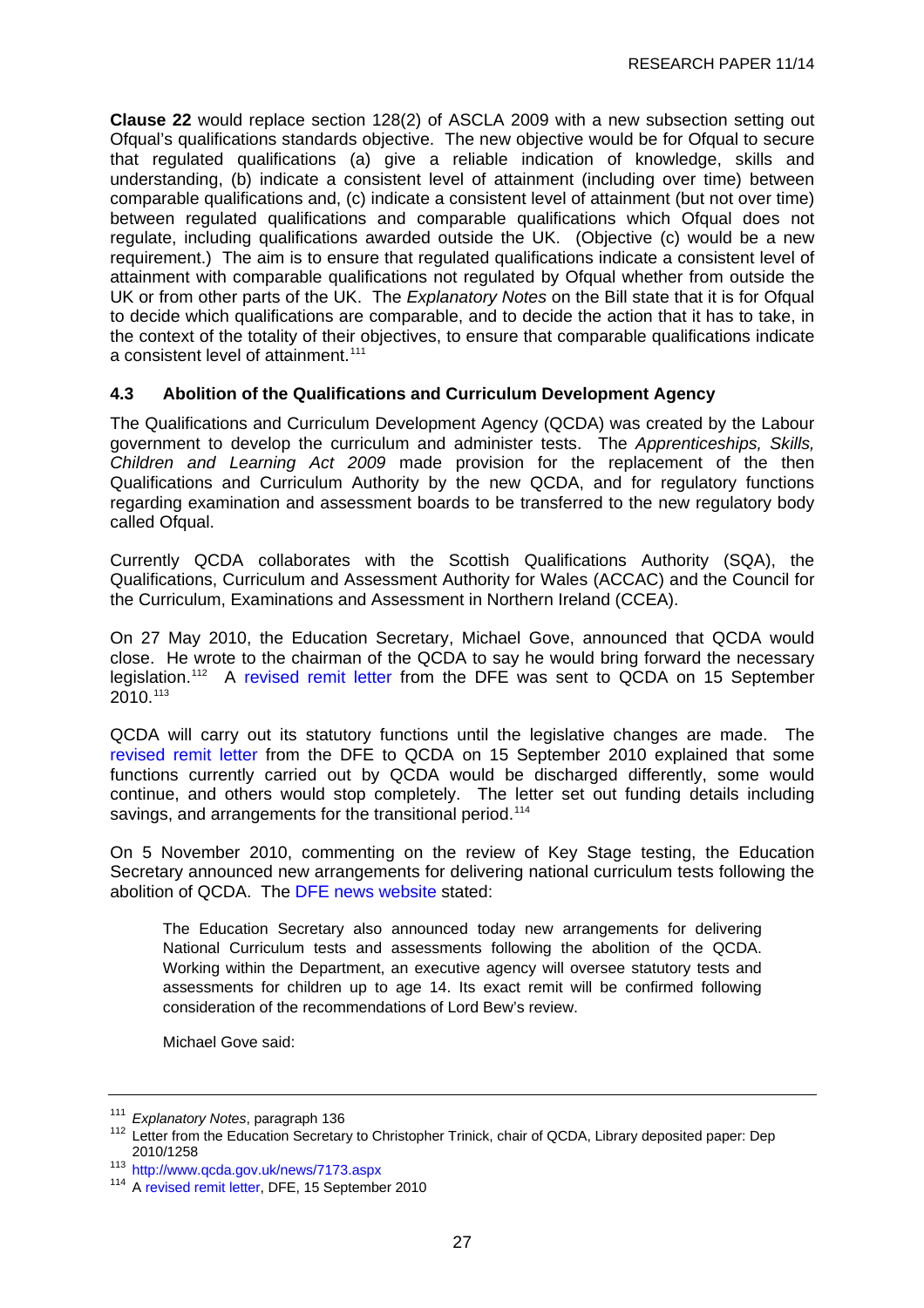<span id="page-31-0"></span>It is essential that the statutory assessment arrangements put in place following our review are delivered in a timely and effective way. It is right that accountability for ensuring this rests with ministers, and that is why I am establishing an executive agency within my department that will be accountable to me for the secure delivery of its functions.

As the independent regulator, Ofqual will continue to have an important role, as it does now, in keeping under review the agency's functions relating to National Curriculum tests and assessments  $115$ 

**Clause 23** seeks to repeal of sections 175 to 191 of, and Schedule 11 to, ASCLA 2009. In effect this would abolish QCDA, which continued in existence as the Qualifications and Curriculum Development Agency under that Act. **Clause 24** gives effect to **Schedule 7**, which removes references to the QCDA from other legislation, and enables the Secretary of State to make further changes to subordinate legislation by order in consequence of clause 23. **Clause 25** gives effect to **Schedule 8**, giving power to the Secretary of State to make a scheme to enable the transfer of staff, property, rights and liabilities from the QCDA to Ofqual and the Secretary of State.

Critics of the proposed abolition of QCDA have stressed the need to retain a body with responsibility for curriculum matters to sit between the government and the teaching profession. However, commentators have also pointed to problems when relations between such a body and the government of the day become strained, noting that the department had set up groups to review the curriculum in parallel to QCDA.<sup>[116](#page-31-0)</sup>

#### **4.4 Career education and guidance**

#### *Education and training support services in England*

Section 68 of the *Education and Skills Act 2008* (ESA) requires local authorities in England to make appropriate services available to young people<sup>[117](#page-31-0)</sup> and relevant young adults<sup>[118](#page-31-0)</sup> to encourage, enable or assist them to engage with and remain in education or training. Despite this requirement, an Ofsted report in 2010, *[Moving through the system: information,](http://www.ofsted.gov.uk/Ofsted-home/Publications-and-research/Browse-all-by/Documents-by-type/Thematic-reports/Moving-through-the-system-information-advice-and-guidance)  [advice and guidance](http://www.ofsted.gov.uk/Ofsted-home/Publications-and-research/Browse-all-by/Documents-by-type/Thematic-reports/Moving-through-the-system-information-advice-and-guidance)*, alleged that the quality of career advice and access to careers education varied considerably. Reports have also suggested that the Connexions Service does not always provide high quality career guidance or value for money. Alan Milburn's Panel on Fair Access to the Professions has also identified careers guidance as failing to overcome the effects of social and economic disadvantage on young people. The provisions in **clause 26** aim to give local authorities greater flexibility to provide targeted support in a way that meets the needs of local young people.

**Clause 26** subsection 2, removes the Secretary of State's power under section 69 of the ESA to give local authorities directions in relation to the exercise of their functions under section 68. This section retains the provision for local authorities to have regard to any guidance issued by the Secretary of State.

*Subsection (4)* omits the duty in section 73 of ESA which requires schools and other educational institutions to allow persons involved in providing education and training support services (such as Connexions personal advisers) access to pupils or students and facilities on their premises.

<sup>&</sup>lt;sup>115</sup> [DFE news website](http://www.education.gov.uk/inthenews/inthenews/a0066617/michael-gove-announces-review-of-key-stage-2-testing) 5 November 2010<br><sup>116</sup> "Scrapping the QCDA", *Education Journal*, Issue 124: "So, who will decide on the curriculum now?"

Independent 3 June 2010, p4<br><sup>117</sup> A "young person" means a person who has attained the age of 13 but not the age of 20<br><sup>118</sup> A "relevant young adult" is a person aged 20 to 24 years who has a learning difficulty within th subsections (6) and (7) of section 15ZA of *Education Act 1996.*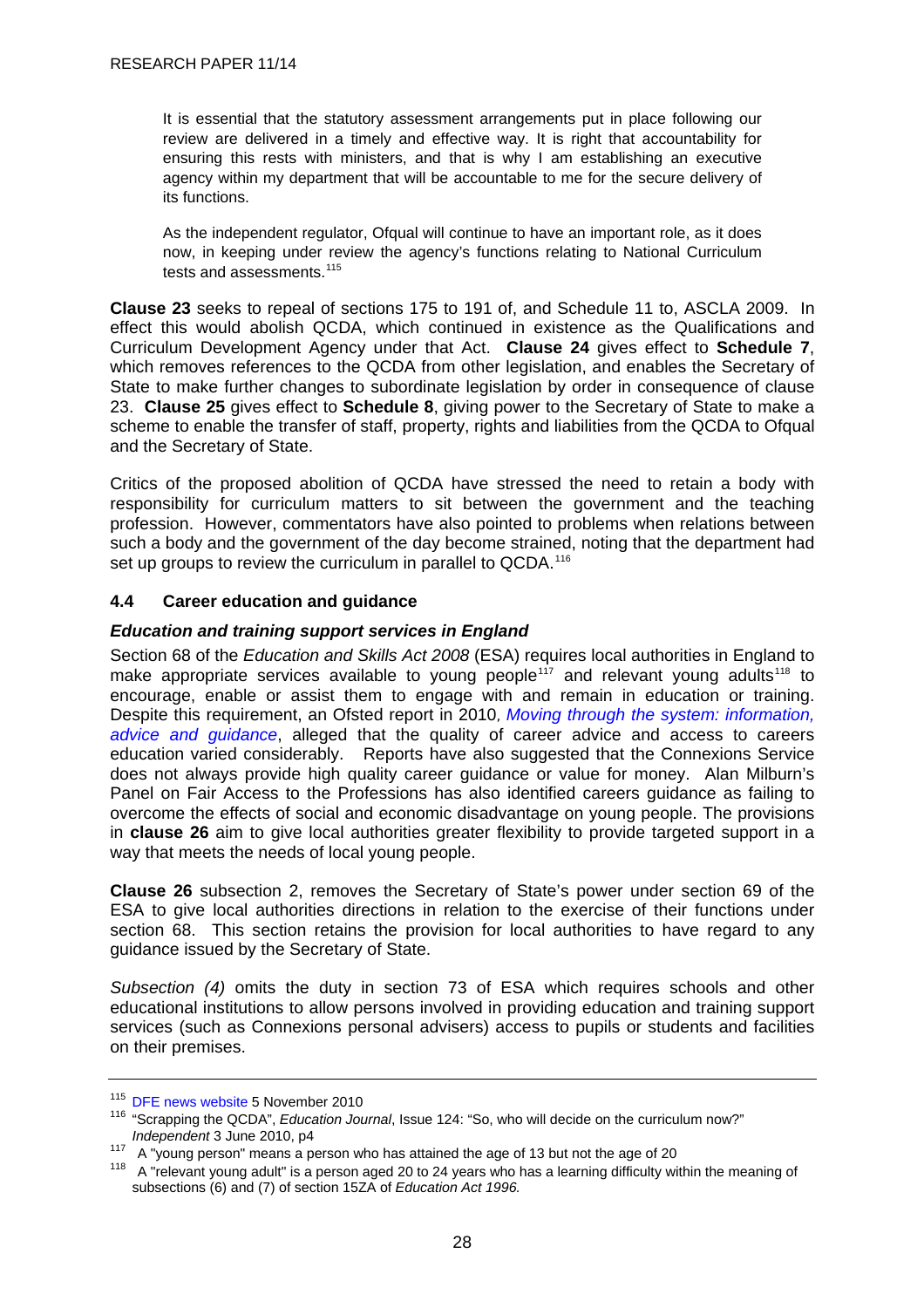<span id="page-32-0"></span>*Subsection (5)* changes provisions which relate to the supply of information obtained in connection with education and training services. Information on the participation of young people in education and training is held on a database known as the National Client Caseload Information System (NCCIS). Subsection (5) repeals section 76A(5) of ESA which prevents the Secretary of State or the NCCIS contractor from disclosing information to each other in a way that reveals, or could reveal, the identity of an individual. The Government intends to use this power to generate data about the kinds of activities that pupils go on to when they leave education. This will be done by "matching" information from the NCCIS (which contains information about where individuals go on to work or study) with information that the Secretary of State holds on individuals' education outcomes in the National Pupil Database. Published information will not identify individuals. Both the NCCIS contractor and the Secretary of State will continue to be required to comply with the *Data Protection Act 1998* which protects the use of individuals' personal data.

The Association of Colleges said that they welcomed the new proposals for independent careers advice and guidance contained in the Bill, however, they said that they had concerns as to whether there would be sufficient independent careers advisers available. They also said that they were would be interested to know how the Government would monitor the effectiveness of the new duty.<sup>[119](#page-32-0)</sup>

#### *Careers guidance in schools in England*

Currently section 43 of the *Education Act 1997*, as amended, makes provision for careers education in schools. Not all of the provisions have yet been brought into force.

Since April 2008, local authorities have had responsibility for the Connexions service in England which provides young people with careers information, advice and support.

The *Impact Assessment* to the Bill highlights evidence which, it states, shows inconsistent quality and access to careers education and information, advice and guidance, and which also suggest that the Connexions Service is not consistently providing high-quality guidance for all young people and value for money. The Government's want to place a single, simplified duty on schools requiring them to secure access to independent and impartial careers guidance. The *Impact Assessment* states that the Government will:

- remove the Secretary of State's direction making powers in relation to local authority services to promote participation and revise guidance on the targeted services that local authorities would be expected to deliver. These new arrangements will see LAs no longer providing a universal careers guidance offer;
- place a single, simplified duty on schools requiring them to secure access to independent and impartial careers guidance for all pupils in the third and fourth keystages of their education;
- bring together guidance resources for young people and adults in an all-age careers service, as a source of expert advice and guidance on careers; and
- reduce bureaucratic provisions to achieve a more efficient, cost-effective service.<sup>[120](#page-32-0)</sup>

The *Impact Assessment* notes that not all of this reform will require changes to primary legislation, but the net effect is a reduction in central government intervention.

<sup>119</sup> AoC *Briefing for MPs: the Education Bill – January 2011*

<sup>120</sup> *[Impact Assessment](http://media.education.gov.uk/assets/files/pdf/e/education%20bill%20impact%20assessment.pdf)*, p18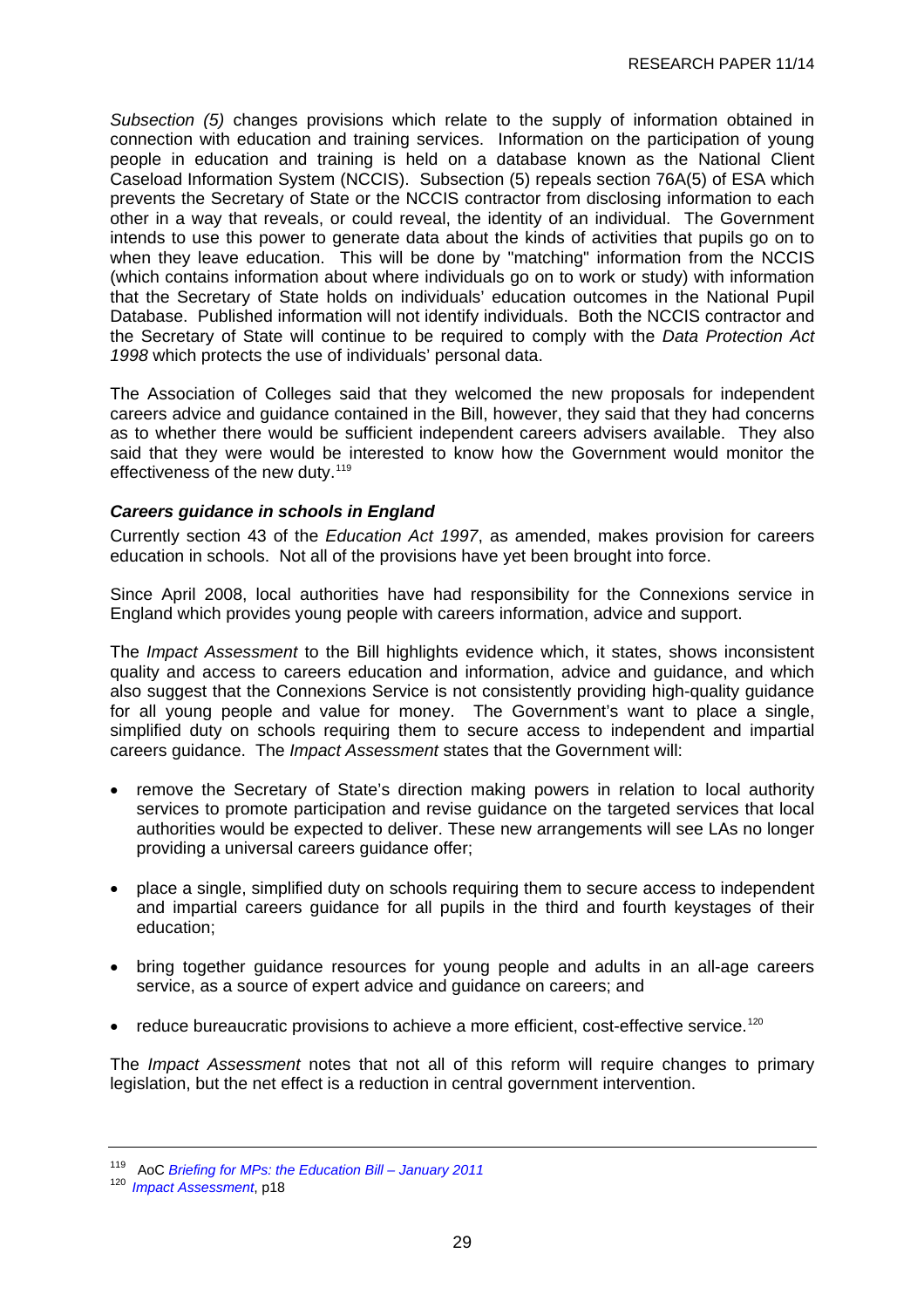<span id="page-33-0"></span>As local authorities will no longer be providing universal careers guidance, most young people will access careers guidance through their school. Consequently, the Government want to make it clear to all schools that they have a responsibility to secure access to independent, impartial careers guidance for their pupils. However, schools would have freedom to determine how they do that.

**Clause 27** would insert a new section 42A into the 1997 Act to require maintained schools and pupil referral units in England to secure independent careers guidance for pupils in the school year in which they reach the age of 14 until they have ceased to be of compulsory school age. Such guidance would have to be impartial and, as is currently set out in section 43(2ZB) (which has not been brought into force), it would also have to include information on all 16 to 18 education or training options, including apprenticeships.

#### **4.5 Repeal of diploma entitlement**

The Labour Government's 14-19 education and skills white paper, which was published in February 2005, proposed new specialised diplomas in 14 broad subject areas, reflecting key sectors of the economy, to be available at levels one (foundation), two (GCSE) and three (advanced). They were to be phased-in by 2013 and the first diplomas were introduced from September 2008. On 23 October 2007, the then Secretary of State for Children, Schools and Families announced plans to expand the diploma programme to include subject-based diplomas in science, languages and the humanities.<sup>[121](#page-33-0)</sup>

Section 74 of the EIA 2006 inserted a new section 85A into the *Education Act 2002* (EA 2002) to provide an entitlement for all 14 to 16 year olds to follow a course of study that would lead to a specialist diploma in an 'entitlement area' specified by the Secretary of State by order. No order has been made; the legislation is not yet in force. Had it been, it would have placed duties on local education authorities, governing bodies and head teachers of maintained secondary schools to secure the entitlement. Nevertheless, a great deal of work had been undertaken to deliver the diplomas in keeping with the previous government's public commitment to the programme.

On 7 June 2010 the new Schools Minister Nick Gibb announced that development of the new diplomas in science, humanities and languages, due to be introduced from September 2011, would cease immediately. He said that this would mean instant savings of around £1.77 million, plus further savings in future years. Explaining the decision, Mr Gibb said:

It's not for Government to decide which qualifications pupils should take, or to force the development of new qualifications, which is why we are stopping development of the state-led 'academic Diploma' in humanities, sciences and languages from today. Instead, we will devote our efforts to making sure our existing qualifications are rigorous, challenging and properly prepare our young people for life, work and study.<sup>[122](#page-33-0)</sup>

**Clause 29** would remove the diploma entitlement contained in section 85A of the EA 2002. Education institutions would still be able to secure the offer of a diploma but there would be no requirement on them to do so. The *Impact Assessment* on the Bill states that the diploma entitlement would place a duty on local authorities and maintained schools to make every type of diploma accessible, regardless of local priorities or practical constraints, and that the Government wants to remove such government intervention in local delivery of provision so that there can be greater flexibility in local provision.<sup>[123](#page-33-0)</sup>

<sup>&</sup>lt;sup>121</sup> HC Deb, 23 October 2007, c6WS<br><sup>122</sup> [DFE Press Notice, 7 June 2010](http://webarchive.nationalarchives.gov.uk/+/http:/www.education.gov.uk/news/press-notices-new/nationalcurriculum/)

<sup>123</sup> *[Impact Assessment](http://media.education.gov.uk/assets/files/pdf/e/education%20bill%20impact%20assessment.pdf)*, pp19 and 20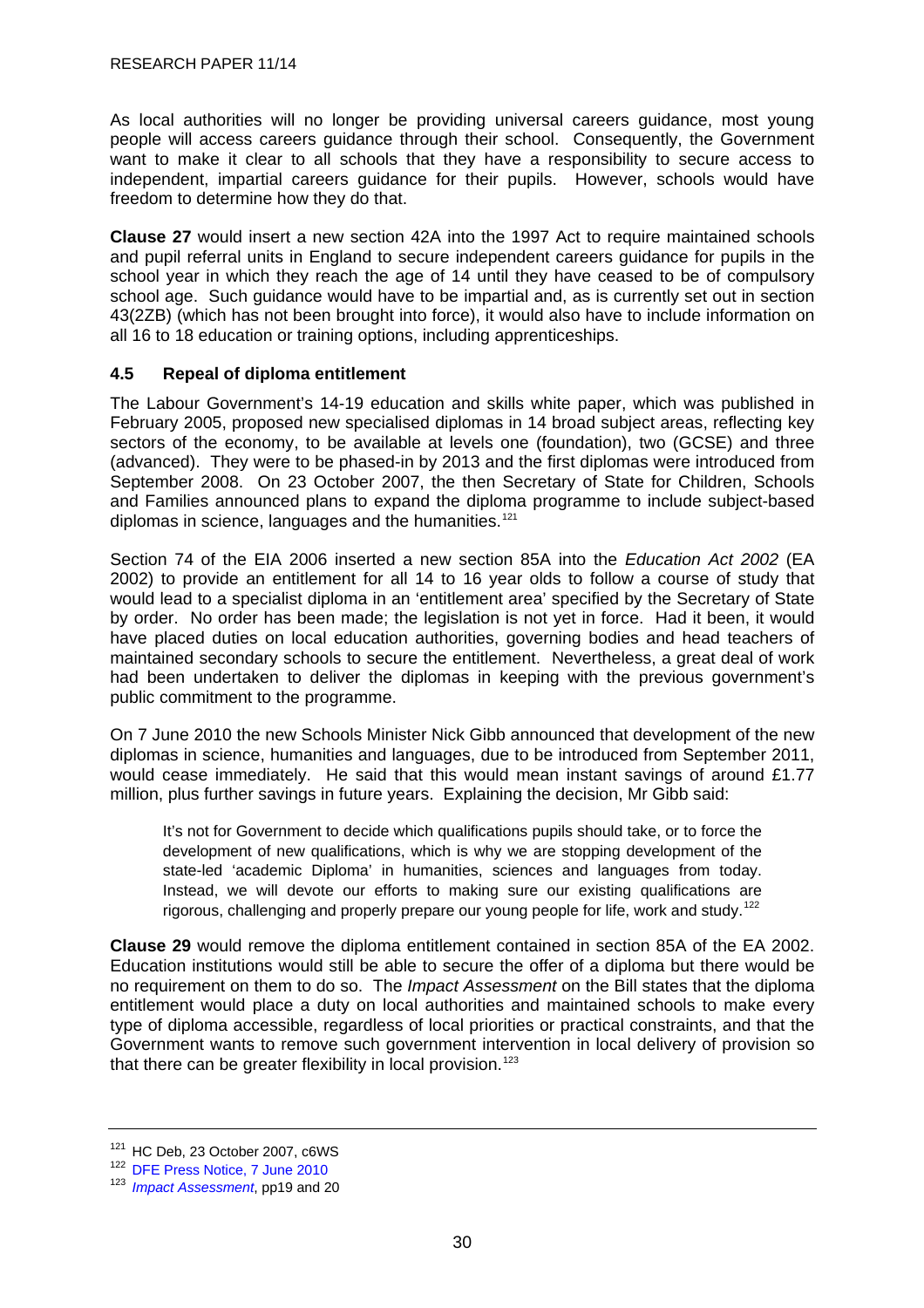# <span id="page-34-0"></span>**5 Education institutions: other provisions**

Part 5 of the Bill would repeal certain duties of school governing bodies, local authorities and further education institutions. It would also make changes to a range of duties on teachers and schools.

#### **5.1 Children's trusts and the duty to co-operate**

Lord Laming's report into the murder of Victoria Climbié in 2001 highlighted the lack of priority given to safeguarding by agencies involved in the case, making it difficult for professionals to work together effectively.[124](#page-34-0) Following the report's recommendations for better working between organisations, the Labour Government introduced a duty on children's services authorities<sup>[125](#page-34-0)</sup> in England to co-operate to improve the well-being of children. Section 10 of the *Children Act 2004* provides that authorities must make arrangements to promote co-operation with key partners and local agencies, and pool together goods and resources to improve the well-being of children in the authority's area. A list of the current relevant partners on which the duty to co-operate applies is set out overleaf.

Although the 2004 Act created a statutory framework for local co-operation, it did not, at the time, impose a duty to set up a children's trust. In fact the phrase 'children's trust' did not appear in the Act. At the time, the Government explained that the *Children Act 2004* did not specifically legislate for children's trusts in order to allow local authorities a degree of flexibility in their arrangements:

Introducing a duty to set up children's trusts in the Children Act 2004 would have necessitated outlining a specific and prescriptive strategic model. However, setting up a children's trust is more of an organic process which will develop in response to local circumstances. Children's trusts require a degree of flexibility in their development that would not have been possible had they been legislated for directly in the Children Act through the duty to cooperate arrangements. Instead this flexibility remains intact. This is why there will be 150 individual local change programmes to develop and deliver children's trusts.<sup>[126](#page-34-0)</sup>

Following a Government consultation in 2008 to strengthen the children's trusts arrangements, legislation was introduced which placed a statutory duty on all local authorities to establish children's trusts boards and extend the duty to co-operate to schools.<sup>[127](#page-34-0)</sup> During the consultation process preceding the change, Ed Balls, the then Secretary of State for Children, Schools and Families said:

Schools are key partners for children's trusts at the local and neighbourhood level, and are well placed to give early warning when things are going wrong for young people. To achieve the objectives of the children's plan, schools must be effectively supported by wider children's services and involved in determining the strategic direction and commissioning arrangements for those services at board level. Strong collaborative working of this kind is generally welcomed in principle, but in practice can be difficult to achieve. This was a key message from our recent consultation on our draft supplementary guidance to local authorities and others on the 'duty to co-operate' (children's trust guidance).

<sup>&</sup>lt;sup>124</sup> Lord Laming, *The Victoria Climbié Inquiry*; Cm 5730, January 2003<br><sup>125</sup> A children's services authority was defined in s 65 of the *Children Act 2004*. It was a high-level authority, e.g a county council, or a London Borough. The Act has since been amended to place the duty on local authorities.<br><sup>126</sup> Every Child Matters, Children's trusts FAQs: Why is there no duty to set up children's trusts in the Childre

*<sup>2004?</sup>*

<sup>127</sup> *Apprenticeships, Skills, Children and Learning Act 2009,* sections 193-194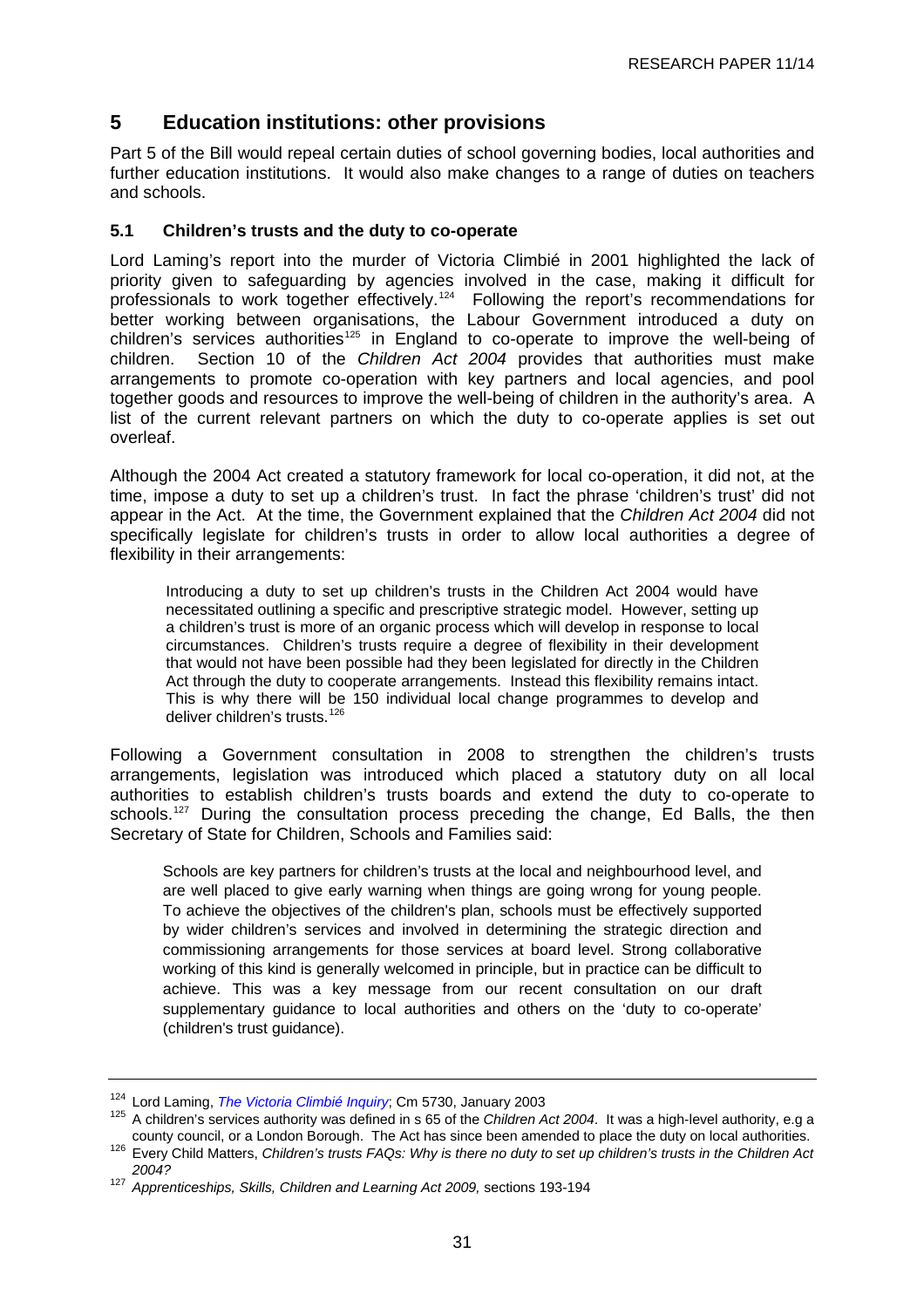<span id="page-35-0"></span>The 2004 Act, as amended,<sup>[128](#page-35-0)</sup> requires a local authority to make arrangements to promote co-operation between it and the relevant partners. In 2009, schools and the further education sector were included in the list of relevant partners to which the duty to co-operate applies. The relevant partners of a local authority are: [129](#page-35-0)

- the district council (where applicable);
- the local police authority and chief officer of police;
- a local probation board and other providers of probation services;
- a youth offending team:
- a Strategic Health Authority and Primary Care Trust;
- a provider of education and training support services for young adults:  $130$
- governing bodies of maintained schools;
- proprietors of non-maintained special schools; $131$
- proprietors of a city technology colleges, city colleges for the technology of the arts or Academies situated in the authority's area; and
- the governing bodies further education sector institutions.

In November 2010, Ofsted published the results of a [small scale survey](http://www.ofsted.gov.uk/Ofsted-home/Publications-and-research/Browse-all-by/Documents-by-type/Thematic-reports/Improving-outcomes-for-children-and-young-people-through-partnership-in-Children-s-Trusts) it conducted to evaluate the impact of children's trusts on improving the lives of children and young people, particularly those whose circumstances made them potentially vulnerable. In the six local authorities visited, inspectors found that:

- The capacity to improve services for children and young people in those local authorities was crucial in providing a firm foundation for ways of working in wider partnership. The leadership skills of the members of the Children's Trust Boards were paramount in tackling a complex agenda, driving forward change and combining efforts to deliver better outcomes for children and young people.
- The children's trusts visited had been responsive to a range of government initiatives by developing ways of providing more integrated front-line services that were linked closely to and responded to local needs.
- The children's trust boards, together with senior officers of partner agencies, showed considerable flexibility and willingness to find common ground from which to move services forward. They showed a strong commitment to early intervention and prevention. They worked effectively in a complex environment which involved different performance targets, priorities and ways of providing services.<sup>[132](#page-35-0)</sup>

The study found that 'good relationships and effective cooperation existed between schools, the local authorities' education and social care services, the police, health services and the voluntary sector.'[133](#page-35-0) However, one of the trusts found that it was difficult to engage schools if

<sup>128</sup> By the *Apprenticeships, Skills, Children and Learning Act 2009*

<sup>&</sup>lt;sup>129</sup> Section 123 of the *Apprenticeships, Skills, Children and Learning Act 2009* removed the Learning and Skills<br>Council from the list of relevant partners

The Connexions Partnership<br>
<sup>130</sup> The Connexions Partnership<br>
<sup>131</sup> As approved by the Secretary of State under section 342 of the *Education Act 1996* 

<sup>132</sup> Ofsted, *Improving outcomes for children and young people through partnerships in Children's Trusts*

<sup>&</sup>lt;sup>133</sup> *Ibid*, p4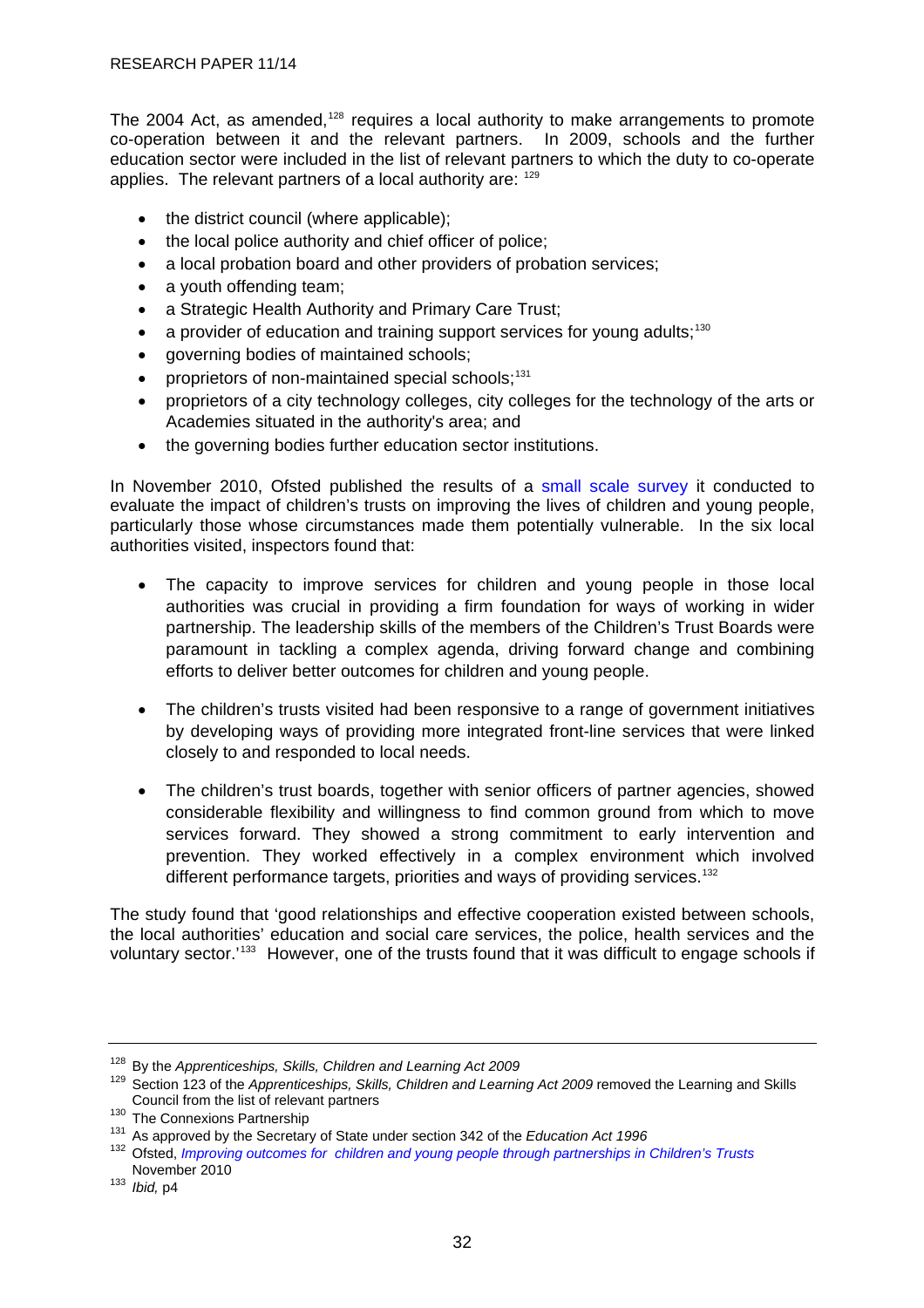<span id="page-36-0"></span>they chose not to participate in initiatives, for example relating to sexual health, relationships and drugs awareness.<sup>[134](#page-36-0)</sup>

## *The Coalition Government's proposals for children's trusts*

In July 2010, the Coalition Government announced its intention to remove the duty on local authorities to form children's trusts and to legislate to remove schools as statutory partners.[135](#page-36-0) It proposed that schools should be able to choose whether they engaged in local partnership arrangements. Following the announcement, the Secretary of State for Education, Michael Gove, in an interview with *[Children & Young People Now](http://www.cypnow.co.uk/inDepth/ByDiscipline/Education/994782/News-Insight-Scholarly-Gove-wage-war-bureaucracy/)* magazine, called children's trusts 'bureaucratic' and said that they took professionals away from what they should be doing. He added:

I see no evidence that children's trusts help in any way. I have the testimony of lots of head teachers and others that the last thing they need is to spend lots of time in long meetings.<sup>[136](#page-36-0)</sup>

Subsequently, the Government withdrew statutory guidance for children's trusts and revoked regulations relating to the duty on trusts to make children and young people's plans.<sup>[137](#page-36-0)</sup>

## *The Bill*

The Bill would repeal the duty on schools to co-operate with children's trusts. **Clause 30**  would amend the list of relevant partners in section 7 of the 2004 Act by removing the following local partners with which local authorities must co-operate to improve the well-being of children:

- governing bodies of maintained schools;
- proprietors of non-maintained special schools:<sup>[138](#page-36-0)</sup>
- proprietors of city technology colleges, city colleges for the technology of arts, or Academies situated in the authority's area; and
- governing bodies of further education sector institutions.[139](#page-36-0)

The above partners were added to the list by section 193 of the *Apprenticeships, Skills Children and Learning Act 2009*. Clause 30 would effectively reverse those changes.

## *Reaction*

Following the initial announcement that changes would be made to children's trusts, children's organisations were quick to dispute the Education Minister's claims that the arrangements did not provide any added value. Marion Davis, the president of the Association of Directors of Children's Services (ADCS), described the Minister's remarks as 'extraordinary'. She explained:

Children's trusts have been vital in sending out a strong message that it's everyone's responsibility to boost child safeguarding and educational attainment. To draw back

<sup>&</sup>lt;sup>134</sup> *Ibid*[,](http://www.education.gov.uk/inthenews/inthenews/a0066362/more-freedom-and-flexibility-a-new-approach-for-childrens-trust-boards-children-and-young-peoples-plans-and-the-duty-to-cooperate) p10<br><sup>135</sup> Department for Education, *Reform of Children's Trusts*, 22 July 2010<br><sup>136</sup> Children & Young People Now, *Scholarly Gove to wage war on bureaucracy*, 6 April 2010<br><sup>137</sup> Department for Education, *A* 

<sup>139</sup> *Children Act 2004,* sections 7(4)(fa) –(fd)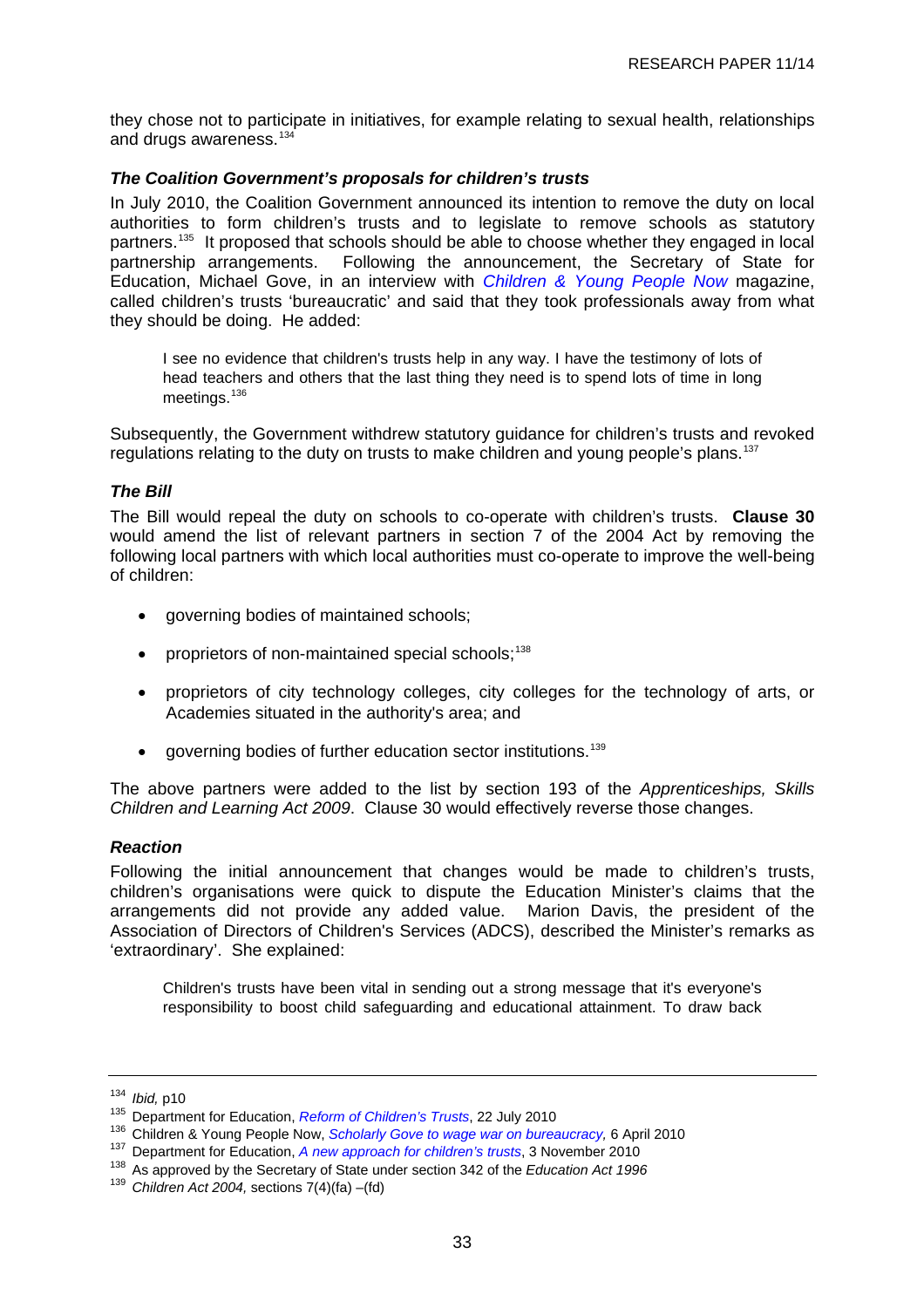<span id="page-37-0"></span>from that commitment would be a retrograde step and risk undermining the strong partnerships that local areas have built up.[140](#page-37-0)

Sir Paul Ennals, chief executive of the National Children's Bureau, also disagreed with the Minister stating that 'evidence does in fact show that joined-up working improves outcomes and efficiency.<sup>'[141](#page-37-0)</sup>

The National Autistic Society raised concerns over the impact on vulnerable children of the abolition of the statutory guidance for children's trusts. Chief executive Mark Lever said:

The needs of children with autism are widely overlooked in local service planning, which means that they don't get the support they need. After our members campaigned on this issue, the recent statutory guidance represented a significant step forward in addressing the problem, so we are hugely frustrated that it could be repealed. $142$ 

He added that if the legal obligation for local agencies to work together was removed there would be a risk that children with autism could increasingly find themselves at the mercy of a 'postcode lottery' in terms of the support they receive.<sup>[143](#page-37-0)</sup>

The ADCS reportedly urged all children's trust partners, particularly schools, to continue working together, warning councils against making any hasty decisions to dismantle current arrangements. Its vice-president, Matt Dunkely, argued that:

Schools play a key role in the lives of most children and young people, and children's ability to learn is affected by their lives outside schools and their wider needs.... This is why it is vital that schools are represented at the strategic table when decisions are made about services for children in the area.<sup>[144](#page-37-0)</sup>

He warned that the proposals could lead to agencies seeing integration 'as a luxury rather than a financial necessity'.<sup>[145](#page-37-0)</sup> Mike Welsh the president of the National Association of Head teachers agreed that many schools were likely to take advantage of the opt-out. He said:

With the upcoming period of austerity, increased pressure on schools just isn't going to assist that process. If society wants to expect this role from schools, they have to provide the resources for it.<sup>[146](#page-37-0)</sup>

## **5.2 Children and Young People's Plan**

The *Guide to the Law for School Governors* explains that the Children and Young People's Plan (CYPP) is 'a single, strategic, overarching plan for all services which affect children and young people in an area. It is a local authority plan led by the Director of Children's Services but developed with the active involvement of other partners on the children's trust board or governing body, who should set the strategic vision and jointly develop the plan with partners and stakeholders.'<sup>[147](#page-37-0)</sup>

<sup>140</sup> Children & Young People Now, *Tories to abolish children's trust obligations if they win election,* 6 April 2010.<br><sup>141</sup> *Ibid* 

<sup>142</sup> Children & Young People Now, *[Schools urged to stick with children's trusts despite plans to end requirement,](http://www.cypnow.co.uk/news/ByDiscipline/Education/1018245/Schools-urged-stick-childrens-trusts-despite-plans-end-requirement/)* 23 July 2010. 143 *Ibid*

<sup>144</sup> *Ibid*

<sup>145</sup> Community Care, *Directors blast plans to downgrade children's trusts,*26 July 2010 146 *Ibid*

<sup>147</sup> *[Guide to the Law for School Governors,](http://www.education.gov.uk/b0065507/gttl/)* DCSF, January 2010, chapter 25, paragraph 11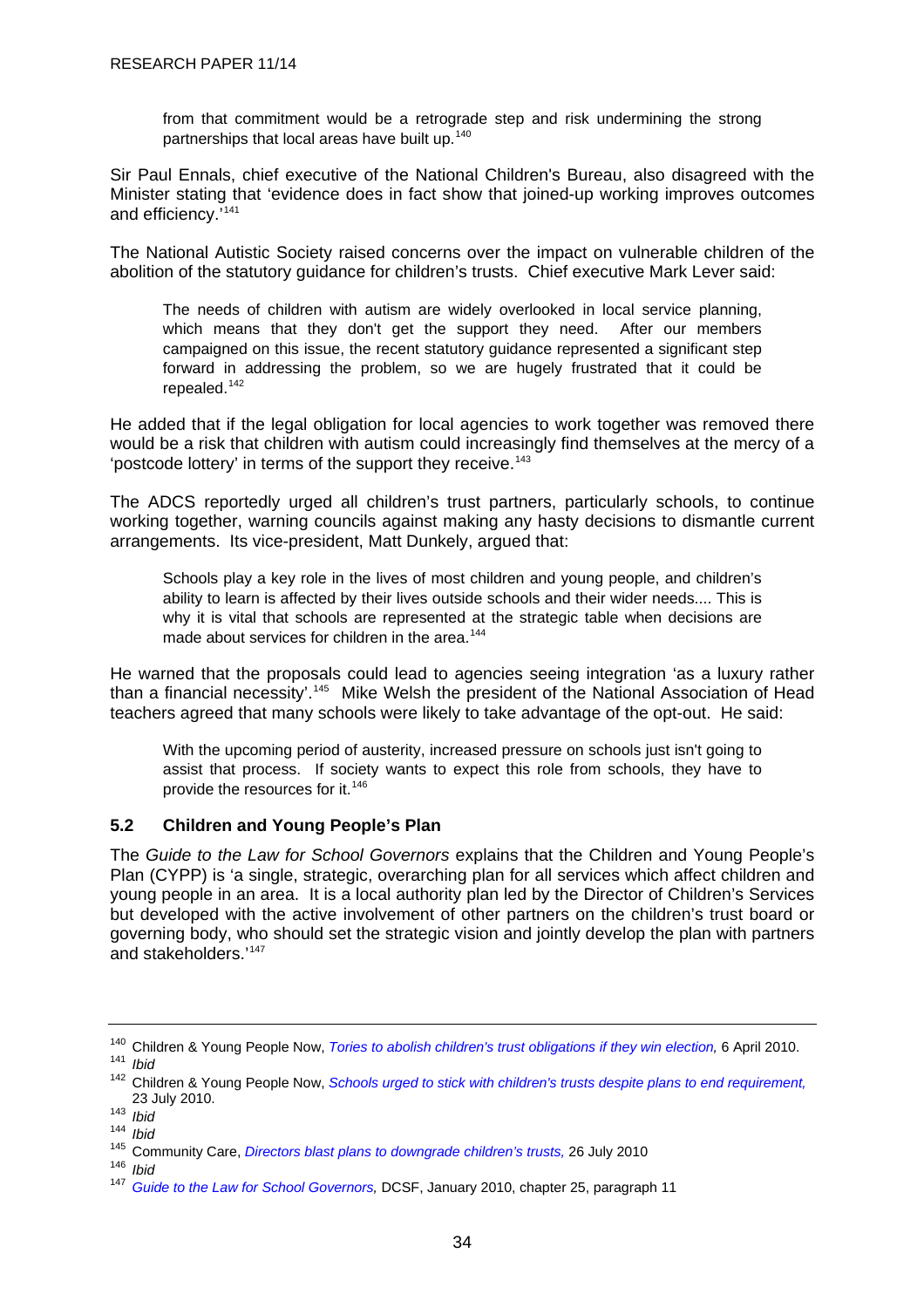<span id="page-38-0"></span>Under Section 21 of the *Education Act 2002*, as amended, maintained schools have a duty to have regard to the CYPP when undertaking duties to promote well-being, community cohesion and high standards of educational achievement. Section 47A of the SSFA 1998 also places a duty on Schools Forums to have regard to the CYPP. (A Schools Forum represents the governing bodies and head teachers of maintained schools as well as the interests of other persons, and advises the local authority on matters relating to the schools budget and carries out certain functions.)

**Clause 31** would amend these provisions to remove the requirement for maintained schools and Schools Forums in England to have regard to the CYPP. However, the duty would remain for maintained schools in Wales.

The change is part of the Government's commitment to reduce prescription for schools.<sup>[148](#page-38-0)</sup>

## **5.3 School Profile**

Information is currently published about schools' performance in the Achievement and Attainment Tables, Ofsted inspection reports, the online School Profile, and in school prospectuses.

The *Education Act 2005[149](#page-38-0)* inserted section 30A into the *Education Act 2002* to require governing bodies of maintained schools, except maintained nursery schools, to complete a School Profile. The School Profile has three elements: performance data supplied by the DFE; a summary of the school's latest Ofsted report; and a narrative section written by the school including an outline of the school's successes and what the school is trying to improve.

The *[Department for Education Business Plan for 2011-2015](http://www.number10.gov.uk/wp-content/uploads/Department-for-Education-Final-Business-Plan.pdf)*, which was published in November 2010, highlights data that will be published to 'help people make informed choices' about schools, including 'qualifications held by teachers, by school' and 'number of teachers who are full/part-time, teachers' pay, and teacher absence, by school.<sup>[150](#page-38-0)</sup> The decision to make such information public was condemned by teaching unions.<sup>[151](#page-38-0)</sup>

Alongside proposals for a more autonomous school system, the schools white paper outlines measures to give parents, governors and the public access to more information about schools and how they perform, and to make it easier for parents and the public to hold schools to account. The Government said that it wants to make 'direct accountability more meaningful, making much more information about schools available in standardised formats to enable parents and others to assess and compare their performance'.<sup>[152](#page-38-0)</sup> The current school profiles would therefore not be needed.

**Clause 32** would repeal the duty in section 30A of *Education Act 2002* for maintained schools in England to prepare and publish a school profile.

## **5.4 School Improvement Partners**

Section 5 of the *Education and Inspections Act 2006* requires local authorities in England to appoint SIPs to each of the maintained schools in their area. Only persons accredited or appointed by the Secretary of State can be SIPs. Most SIPs are experienced head teachers.

<sup>&</sup>lt;sup>148</sup>Economic Impact Assessment of the schools white paper, paragraph 16<br><sup>149</sup> Section 104 of the 2005 Act<br><sup>150</sup> Precisely how this will be achieved, including finding the right balance between publishing aggregated or mo personal data, is still under consideration and will be finalised when the Department's final Business Plan is

published in April 2011 (source: DFE official). 151 ["Gove bid to link performance to pay ires unions and irritates sceptics"](http://www.allbusiness.com/labor-employment/compensation-benefits/15285171-1.html), *TES*, 12 November 2010, p10 152 *The Importance of Teaching,* paragraph 2.6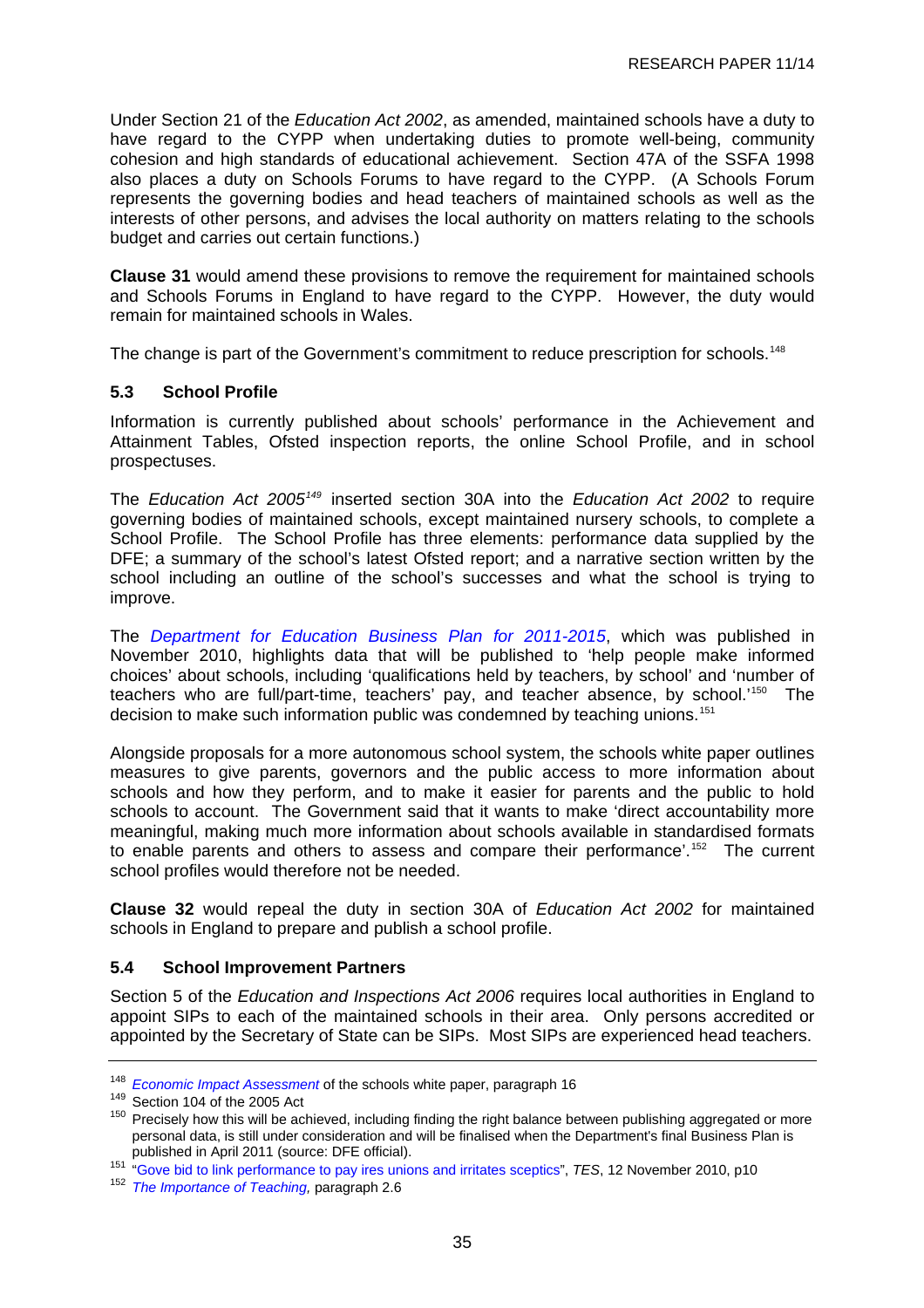<span id="page-39-0"></span>Advice and guidance on the role of SIPs was set out in *[A New Relationship with Schools](http://www.teachernet.gov.uk/_doc/8508/SIP%20Brief%20edition%203%20final.pdf)  [the School Improvement Partner's Brief](http://www.teachernet.gov.uk/_doc/8508/SIP%20Brief%20edition%203%20final.pdf)*. *[153](#page-39-0)* This explained that the role of a SIP is to provide professional challenge and support to the school, helping its leadership to evaluate its performance, identify priorities for improvement, and plan effective change.

The Labour Government believed that the role of SIPs was not always correctly interpreted and that it needed to be more clearly defined and extended to focus on the wider goals of the Every Child Matters agenda, and not only on educational attainment. Provisions to give effect to this policy were included in the *Children, Schools and Families Bill* but were dropped from the bill immediately before the general election.<sup>[154](#page-39-0)</sup>

## *The Government's policy*

The schools white paper said that over recent years, centralised approaches to improving schools have become the norm, with central government tending to lead, organise and systematise improvement activity. The Government believes that this is the wrong approach. While it acknowledges the importance of having the structures and processes which challenge and support schools to improve, it wants the school system to become more effectively self-improving. It notes that the primary responsibility for improvement rests with schools, and that it wants the wider system to be designed so that the best schools and leaders can take on greater responsibility, leading improvement work across the system. To this end the Government wants to make clear that schools – governors, head teachers and teachers – have responsibility for improvement.

The schools white paper announced the Government's intention to end the requirement for every school to have a School Improvement Partner.<sup>[155](#page-39-0)</sup>

The Government intends to increase the number of National and Local Leaders of Education (head teachers of excellent schools committed to supporting other schools) and develop Teaching Schools to make sure that every school has access to highly effective professional development support. More data will be published to enable schools to identify similar schools in their region from which they can learn. A new Education Endowment Fund to raise standards in underperforming schools will distribute money to local authorities, academy sponsors, charities and other groups that bring forward innovative proposals to improve performance in the most challenging schools.

The Government envisages that in a much more autonomous school system, schools will be responsible for setting their own priorities. It wants to support 'a new market of school improvement services with a much wider range of providers'.

**Clause 33** would repeal section 5 of EIA 2006 to remove the duty on a local authority to appoint a school improvement partner for each school they maintain. The *Impact Assessment* said that the rationale for the change was to remove central prescription and leave it to schools as to how to 'drive their own improvement'.<sup>[156](#page-39-0)</sup>

Christine Blower, general secretary of the NUT, observed that the role of SIPs as a 'critical friend' was distorted so badly that some SIPs resembled Ofsted inspectors. She felt it had been a mistake to use serving heads as SIPs as they were under a lot of pressure themselves, and lacked the all-round knowledge needed to identify a school's problem. Emma Knight, chief executive of the National Governors' Association said that in some cases

<sup>&</sup>lt;sup>153</sup> DCSF, 2007<br><sup>154</sup> Background on the Labour Government's policy on SRCs was provided in [Library Research Paper 09/95](http://pims.parliament.uk:81/PIMS/Static%20Files/Extended%20File%20Scan%20Files/LIBRARY_OTHER_PAPERS/RESEARCH_PAPER/RP09-095.pdf) <sup>155</sup> *[The Importance of Teaching,](http://publications.education.gov.uk/eOrderingDownload/CM-7980.pdf)* paragraph 6.4; *[Economic Impact Assessment](http://media.education.gov.uk/assets/files/pdf/s/schools%20white%20paper%202010%20%20%20an%20economic%20impact%20assessment.pdf)* of the schools white paper, paragraph 69

<sup>&</sup>lt;sup>156</sup> *Impact Assessment*, p22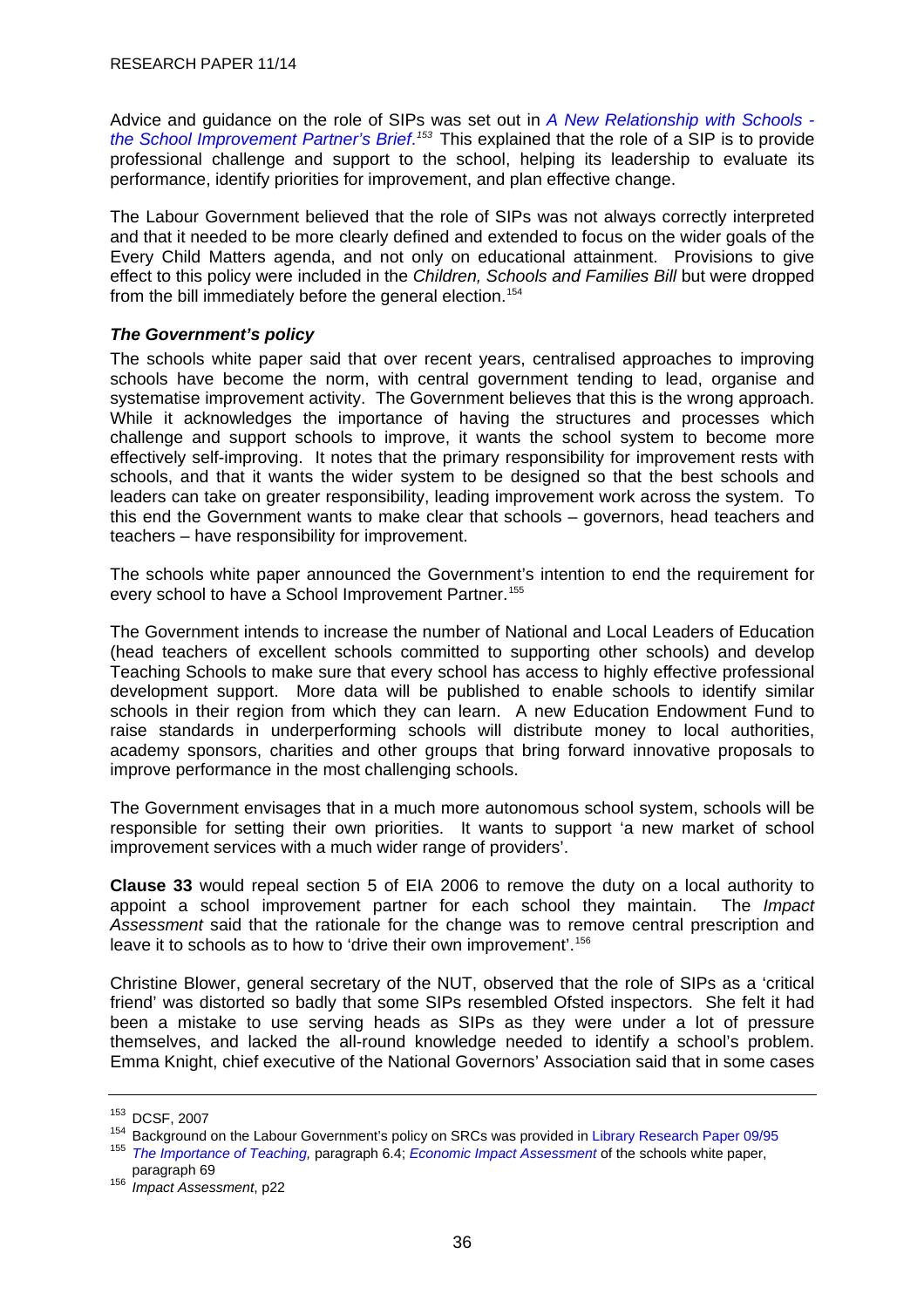<span id="page-40-0"></span>SIPs had been a great help, although in others less so. She stressed the importance of schools having access to school improvement services. John Chowcat, general secretary of Aspect, thought that SIPs had been a good link between the local authority and the school. However, Marion Davis, president of the Association of Directors of Children Services, observed that ending the requirement to have a SIP would not mean that no school would have one, nor that local authorities would not drive improvements in, and maintain relationships, with maintained schools.<sup>[157](#page-40-0)</sup>

## **5.5 School admissions**

### *Overview of the current system*

The key legislation and guidance relating to school admissions is contained in the *School Standards and Framework Act 1998* (SSFA 1998), as amended, in associated regulations, and in statutory guidance issued by the Secretary of State in the *[School Admission Code](http://www.dcsf.gov.uk/sacode/downloads/admissions-code-feb10.pdf)  [2010](http://www.dcsf.gov.uk/sacode/downloads/admissions-code-feb10.pdf)*. The latest version came into force on 10 February 2010, and, unless otherwise stated, applied with immediate effect. There is also a *[School Admission Appeals Code](http://www.dcsf.gov.uk/sacode/downloads/SchoolAdmissionAppealsCodeWEB060309.pdf),* which was issued in  $2009.<sup>158</sup>$  $2009.<sup>158</sup>$  $2009.<sup>158</sup>$ 

Generally speaking, if a school is a community school or voluntary controlled, the local authority is the admissions authority and it decides on the admission arrangements. If the school is a foundation school (including a trust school) or voluntary aided school, the school governing body is the admissions authority it decides the admission arrangements, and which children best meet its oversubscription criteria if it has more applicants than places.

The school governing body is the admission authority for an academy. Admission arrangements for academies are approved by the Secretary of State as part of the individual academy's funding agreement, which will require compliance with admissions legislation and relevant codes. New faith academies that do not replace an existing faith predecessor school will be required to admit at least half of their intake without reference to faith.<sup>[159](#page-40-0)</sup>

Parents may make an application for any maintained school they choose and, with the exception of designated grammar schools, schools that have enough places available must offer a place to every child who has applied for one.<sup>[160](#page-40-0)</sup> However, schools that are oversubscribed use oversubscription criteria to determine admissions provided such criteria are fair and comply with the mandatory requirements set out in the *School Admissions Code*, and other statutory requirements. Parents, therefore, have a right to express a preference for a particular school, rather than a right to a place at a particular school.

Where a school is oversubscribed the admission authority must decide applications for places against its published oversubscription criteria. It is for each admission authority to decide what criteria are appropriate in the local circumstances. However, chapter 2 of the Admissions Code sets out what are regarded as fair and unfair oversubscription criteria; it does not seek to list preferred criteria but rather it discusses the criteria commonly used to give priority. The Code also provides detailed guidance on religious-based admission criteria for religious schools, and on admission to selective schools and partly selective schools.

Local authorities are required to operate a co-ordinated admissions scheme for all types of state school. This requirement does not apply to maintained special schools, maintained nursery schools and school sixth forms. The *[School Admission Code 2010](http://www.dcsf.gov.uk/sacode/downloads/admissions-code-feb10.pdf)* provides detailed

<sup>&</sup>lt;sup>157</sup> Children & Young People, 7 December 2010 to 10 January 2011, p14<br><sup>158</sup> The current Codes (and some of the earlier versions) and related information is available on the former DCSF [school admissions website.](http://www.dcsf.gov.uk/sacode/)<br><sup>159</sup> HC Deb 6 September 2010 c348W<br><sup>160</sup> *School Standards and Framework Act 1998,* section 86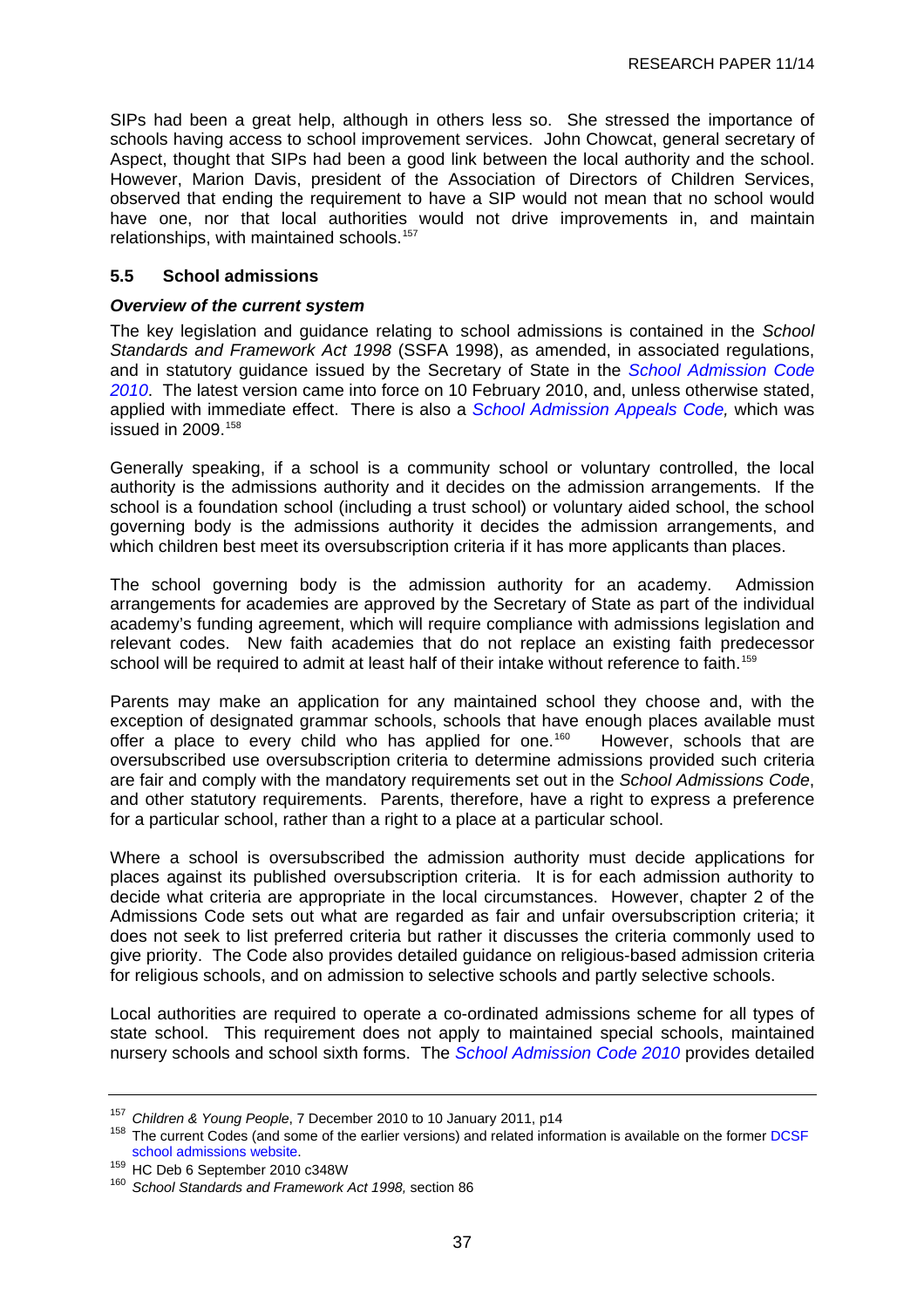<span id="page-41-0"></span>information on co-ordinated admission schemes.<sup>[161](#page-41-0)</sup> Appendix 2 of the Code sets out the statutory requirements of co-ordinated admission schemes in 2010. This covers primary and secondary admissions.

Offers of secondary school places must be sent to parents each year on 1 March (or the next working day) in the year during which the child will be admitted to a school. This is commonly referred to as National Offer Day. Local authorities are required to submit data to the department on the number of secondary school applications made and offers met.

Where an application for a place is unsuccessful, parents must be informed in writing of the reasons for the decision, and told about their statutory right to appeal. The *[School](http://www.dcsf.gov.uk/sacode/downloads/SchoolAdmissionAppealsCodeWEB060309.pdf)  [Admission Appeals Code](http://www.dcsf.gov.uk/sacode/downloads/SchoolAdmissionAppealsCodeWEB060309.pdf)* outlines the law on admission appeals. Where there is evidence that a school place has been refused because of some unfairness or mistake by the admissions authority and/or a school admissions appeal has been handled incorrectly, a complaint may be made to the Local Government Ombudsman (LGO). However, the Ombudsman is not another level of appeal and cannot question decisions if they were taken properly and fairly by the admissions authority or the appeal panel. The [LGO website](http://www.lgo.org.uk/complaints-about-school-admissions/) provides information about making complaints in relation to school admissions.[162](#page-41-0)

### *Admission Forum*

Currently, all local authorities are required to establish an Admission Forum.<sup>[163](#page-41-0)</sup> This is a vehicle for admission authorities and other interested parties to discuss the effectiveness of local admission arrangements, to consider how to deal with difficult local admission issues and to advise admission authorities on how arrangements can be improved. Their key role is to ensure a fair admission system. The Forum must consist of representatives of schools, religious bodies, parents and community groups. Further information is provided in chapter 4 of the *School Admissions Code*.

## *Schools Adjudicator*

The Schools Adjudicator enforces the mandatory requirements placed on admission authorities. Where someone believes that an admission authority has unlawful admission arrangements, an objection can be made to the Schools Adjudicator. The five main functions of Schools Adjudicators are to:

- determine objections to school admission arrangements;
- decide on requests to vary determined admission arrangements;
- resolve disputes relating to school reorganisation proposals (including the provision of new schools);
- resolve disputes on the transfer and disposal of non-playing-field land and assets; and
- determine appeals from schools against a direction from a local authority to admit a particular pupil.

The Secretary of State may ask the Chief Schools Adjudicator to undertake other relevant tasks. Further information is given on the [Office of the Schools Adjudicator website.](http://www.schoolsadjudicator.gov.uk/index.cfm)

Under the *School Standards and Framework Act 1998*, local authorities are required to provide the adjudicator with reports on admissions to schools in their area.

The *[Annual Report 2010](http://www.schoolsadjudicator.gov.uk/RMS_upload/Annual%20Report%202009-103.pdf)* of the Chief Schools Adjudicator for England was published on

<sup>&</sup>lt;sup>161</sup> School Admission Code 2010, Chapter 3<br><sup>162</sup> <http://www.lgo.org.uk/complaints-about-school-admissions/>

<sup>163</sup> *School Standards and Framework Act 1998*, as amended, section 85A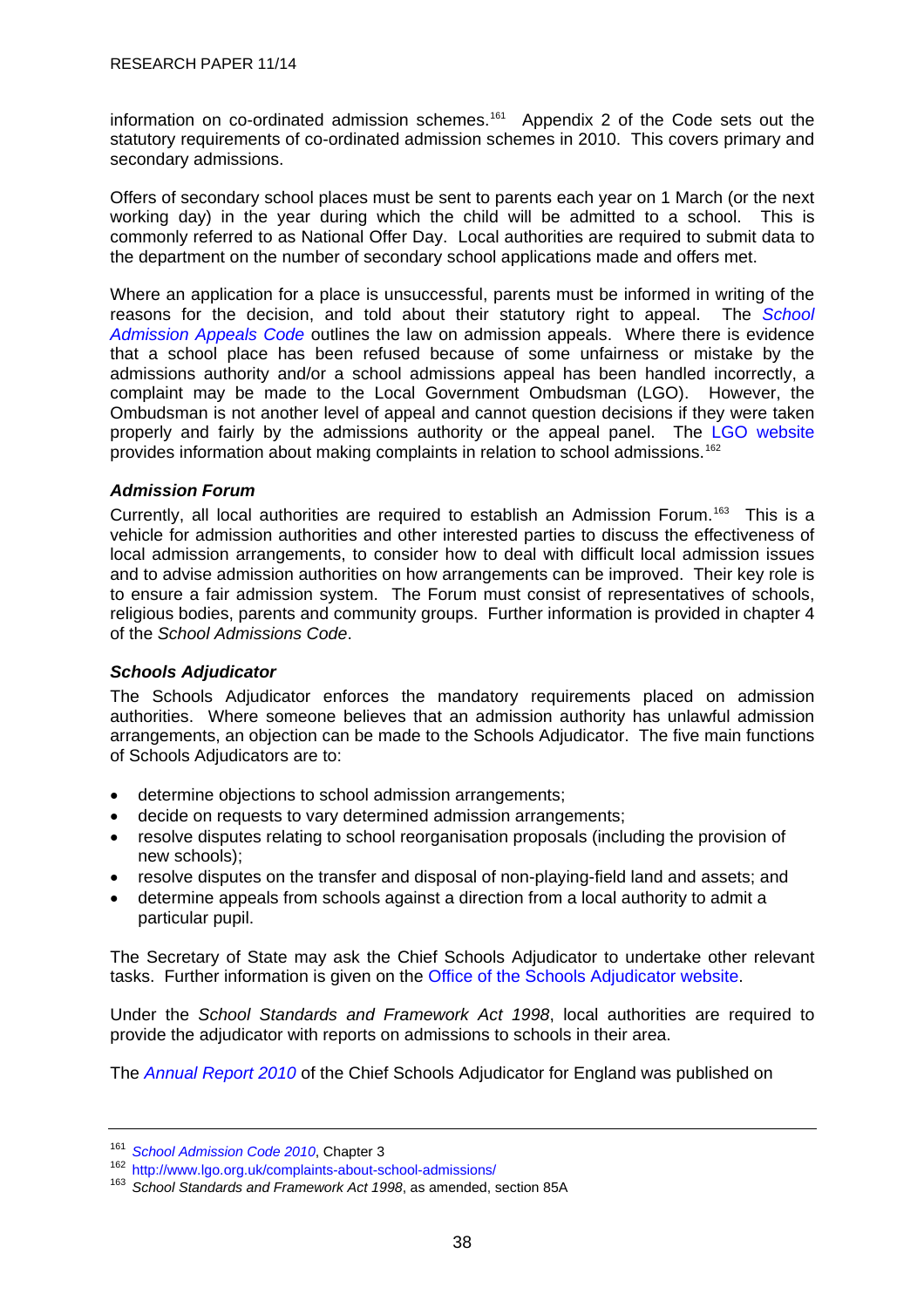<span id="page-42-0"></span>1 November 2010. Amongst other things, the report noted that local authorities were asked whether or not admission arrangements for schools in their area complied with the mandatory requirements of the Code and admissions law. 134 (88%) said that all schools were compliant. However, 18 (12%) reported that some schools were not and were asked to state what action they were taking to deal with this. 14 (9%) of these said that they had either already referred, or were proposing to refer schools to the OSA (a total of 44 referrals). The remaining four LAs confirmed that they were, at the time of writing their report, working with the non-compliant schools and were confident that compliance would be achieved by 1 September 2010.<sup>[164](#page-42-0)</sup>

### *The Government's policy*

A written answer to a parliamentary question on 27 September 2010 said that the Government was considering the school admission framework, including the Admissions Code.[165](#page-42-0) Commenting on the annual report by the Chief Schools Adjudicator, the Education Secretary said that he intended to make the school admissions framework, including the School Admissions Code, simpler and fairer, and that he had asked DFE officials to start discussions with key stakeholders.<sup>[166](#page-42-0)</sup>

The schools white paper set out the strategic role of local authorities, which would include ensuring fair access to schools for every child.[167](#page-42-0) The Local Government Association has welcomed the recognition that local authorities should have a strong role in ensuring fair access to all local schools, including free schools and academies.<sup>[168](#page-42-0)</sup>

The school white paper said that legislation would remove requirements for local authorities to establish an Admissions Forum and provide annual reports to the Schools Adjudicator. Instead the Government want local authorities to set up arrangements that work best for their area.

The schools white paper said that the Schools Adjudicator will focus on specific complaints about admission arrangements for all schools, including academies and free schools. The Admissions Code will be simplified to make it easier for schools and parents to understand and act upon, while maintaining fairness as the Code's guiding principle. However, the principles and priorities of the current Code will be retained, and 'looked after children' (i.e. children in care) and pupils with a statement of Special Education Needs which names a particular school (including academies and free schools) will continue to be guaranteed a place at the school. In order to promote fair access to high-performing schools, the white paper said that there will also be consultation on whether academies and free schools should be allowed to choose to prioritise children from disadvantaged backgrounds in their oversubscription criteria if they wish. Changes to the Code will be subject to consultation so that a revised Code is in place by July 2011.<sup>[169](#page-42-0)</sup>

Ian Craig, the Chief Schools Adjudicator, has warned against slimming down the Admissions Code:

Removing the non-binding guidance would risk "throwing the baby out with the bathwater", he warned.

<sup>&</sup>lt;sup>164</sup> Annual Report 2010 of the Chief Schools Adjudicator for England, paragraphs 106 to 108<br><sup>165</sup> HL Deb 27 September 2010 c531WA<br><sup>166</sup> [Michael Gove responds to Chief Schools Adjudicator report](http://www.education.gov.uk/inthenews/inthenews/a0066140/michael-gove-responds-to-chief-schools-adjudicator-report), DFE, 1 November 2010<br><sup>167</sup> 2010, p4 169 *[The Importance of Teaching,](http://publications.education.gov.uk/eOrderingDownload/CM-7980.pdf)* paragraphs 5.34 and 5.35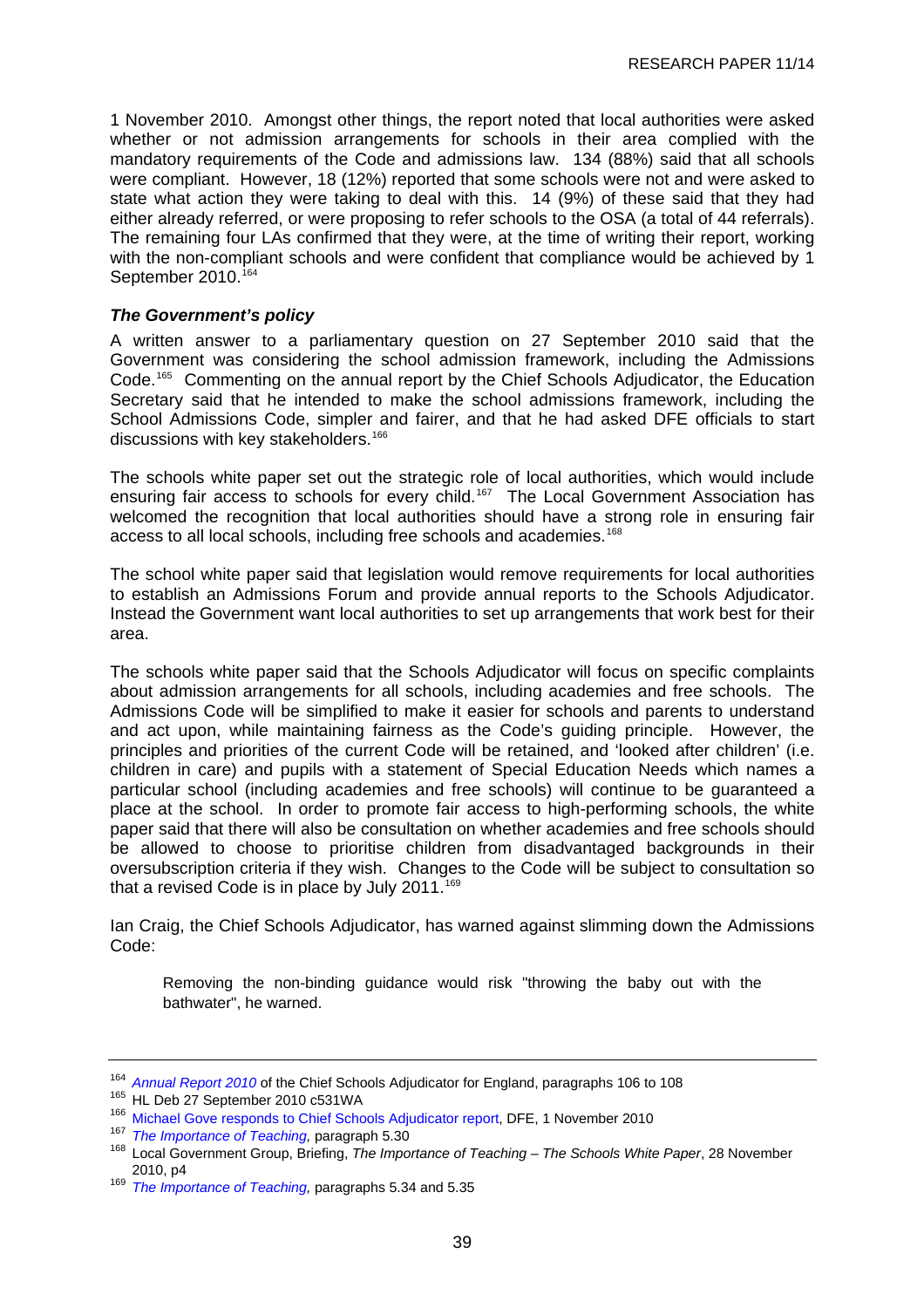<span id="page-43-0"></span>"I don't think it should necessarily be cut down in terms of its requirements, but it needs to be more accessible," he said.

"I think we need to be very careful that while we're making it more accessible we don't simplify it to such an extent where it becomes a useless document," he said.<sup>[170](#page-43-0)</sup>

There is concern that a new Code could give schools more power in setting their own admission criteria and that this could deepen the divide between the top-performing schools and their neighbours.<sup>[171](#page-43-0)</sup>

Martin Johnson, deputy general secretary of the Association of Teachers and Lecturers, has pointed out that there is a lot of difference between 'allowing' and 'requiring' popular schools to give preference to children receiving free school meals.<sup>[172](#page-43-0)</sup>

## *The Bill's provisions*

**Clause 34** seeks to make a number of changes to the school admission provisions contained in Part 3 of the SSFA 1998. The requirement on English local authorities to establish an Admission Forum for their area would be removed. The powers of the School Adjudicator would be restricted by repealing section 88J of the SSFA 1998 so that the School Adjudicator's remit is limited to direct complaints about an admission policy. Currently the Schools Adjudicators, upon referral of a specific matter concerning a maintained school's admission arrangements, is required to consider whether it would be appropriate for changes to be made to any aspect of those admission arrangements in consequence of the matter referred. They can also consider whether any other changes to the arrangements are appropriate.

The requirement under section 88P of SSFA 1998 for local authorities to provide to the School Adjudicator reports on admissions to schools in their area would be removed. The power of the Secretary of State to make regulations prescribing the content of such reports is also removed, and the *Explanatory Notes* state that instead the *School Admissions Code* will contain the requirements for reports on school admissions in their area. **Schedule 9** makes amendments that are consequential on the repeals and amendments made by clause 34.

**Clause 60** of the Bill amends Chapter 1 of Part 3 of SSFA 1998 to allow School Adjudicators to consider and to determine eligible objections or referrals relating to the admissions arrangements of academies, as they do in respect of maintained schools.

## **5.6 School meals**

Statutory provisions relating to school meals are contained in the *Education Act 1996*, sections 512 to 513, and 533, as amended. Local authorities may charge for school meals. Currently, they must charge every person the same price for the same quantity of the same item. Eligibility for free school meals is dependent upon receipt of certain benefits or tax credits.

**Clause 35** amends sections 512ZA (power to charge for meals etc) and 533 (functions of governing bodies of maintained schools with respect to provision of school meals etc) of *Education Act 1996*. Clause 35 (2)(a) and *(*3 )(a) will prohibit local authorities and governing bodies of maintained schools in England from charging more than the cost of providing milk, meals or other refreshments to pupils. Subsection (2)(b) *and (*3)(b) repeal the requirement in section 512ZA that any charge made for the provision of milk, meals and other refreshments

<sup>&</sup>lt;sup>170</sup> "School places watchdog warns over simplifying code", [BBC News Education, 1 November 2010](http://www.bbc.co.uk/news/education-11665540)

<sup>171 &</sup>quot;Enemy at the gates; admissions code risks new inequalities". *Times Educational Supplement*, 3 December 2010, pp30-31

<sup>&</sup>lt;sup>172</sup> "School admissions changes considered to favour poor", [BBC News Education, 14 September 2010](http://www.bbc.co.uk/news/education-11292965)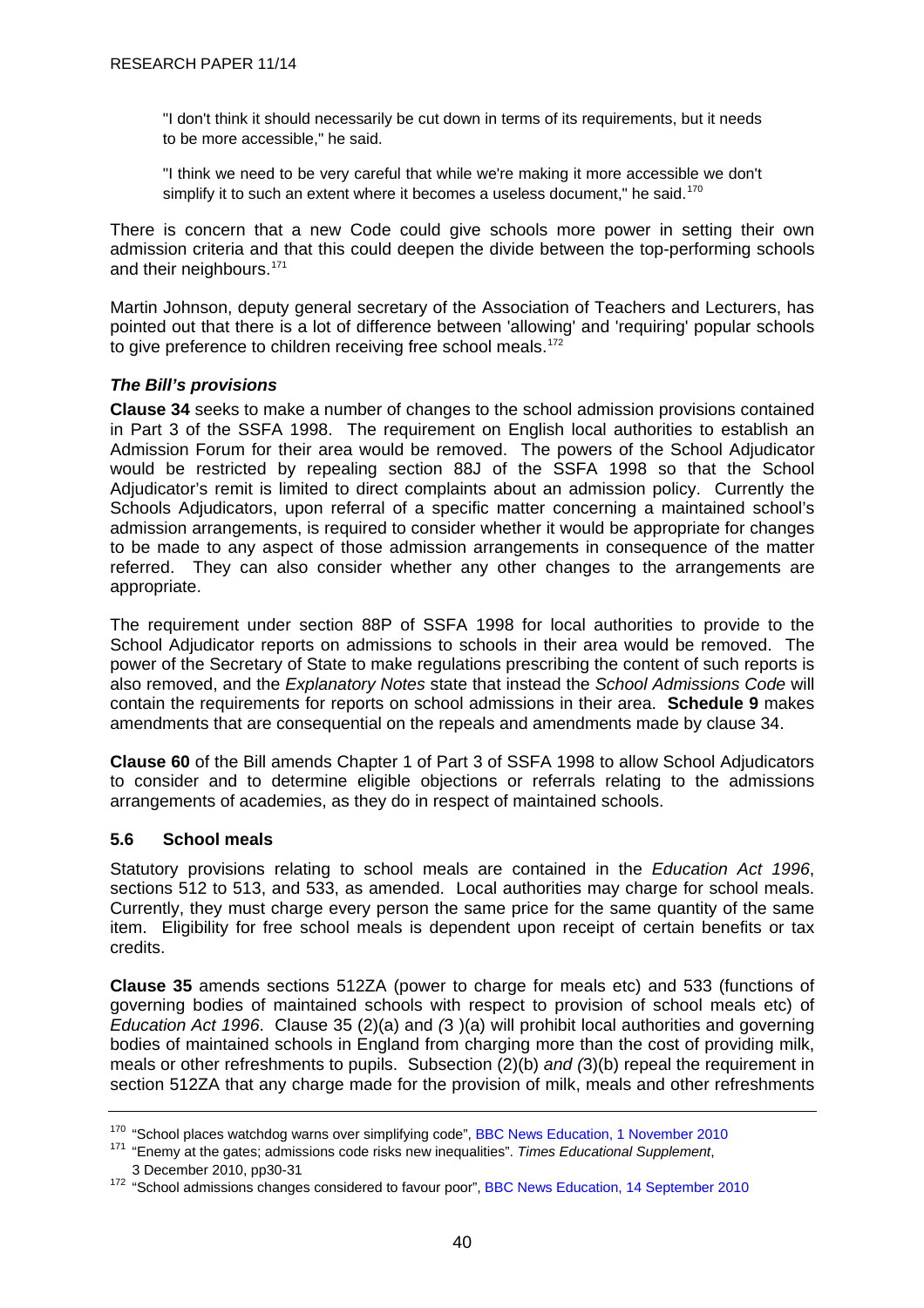<span id="page-44-0"></span>in a school must be the same for every person for the same quantity of the same item. The repeal of this requirement will, in effect, allow them to charge different prices for the same quantity of the same item. The *Explanatory Notes* state that such flexible charging will, for example, enable local authorities and governing bodies in England to charge less for school meals provided to children in reception classes at the start of term or children of families on low incomes not eligible for free school meals, in order to encourage them to take school meals. Use of flexible charging would be optional and subject to local circumstances. The change would not affect the provision of free school meals (and free milk) to eligible pupils.

The *Impact Assessment* of the Bill notes that 'intelligence from schools and local authorities' had told the DFE that the requirement to charge the same price for the same meal to every school child is inhibiting schools and local authorities from giving discounts to certain pupils (such as siblings) to encourage families to use the school meals service. The Impact Assessment acknowledged that there is a 'theoretical risk' that some schools may charge too much but it said that there would be a safeguard in the form of 'a simple capping scheme' that will ensure that charges are no more than the cost of providing the meal.<sup>[173](#page-44-0)</sup>

# **5.7 Establishment of new schools**

## *Current provision*

Under the *Education and Inspections Act 2006* (EIA 2006) there are specific requirements for the establishment of any new maintained schools – whether they are to be brand new schools or to replace existing ones as part of school reorganisation. Local authorities are required by section 7 of EIA 2006 and the *School Organisation (Establishment and Discontinuance) (England) Regulations 2007[174](#page-44-0)* to invite proposals from potential providers for any proposed new school. The arrangements are commonly referred to as a new school 'competition'. The local authority can enter its own 'bid' in a competition for either a foundation or a foundation special school or (in specified circumstances) a community or a community special school.

The Labour government's white paper *Higher Standards, Better Schools for All,[175](#page-44-0)* which preceded the EIA 2006, had envisaged a new school system with every school being able to acquire a self-governing trust so that they could work with external partners. Closely linked to this was the aim for local authorities to promote greater diversity in provision, playing a commissioning role rather than a provider role. At the time, the proposals were controversial and one concession that the then government made was to allow local authorities to propose their own new school in certain circumstances.

The current competition process and associated requirements are described in statutory guidance issued by the former DCSF, *[Establishing a New Maintained Mainstream School](http://www.dcsf.gov.uk/schoolorg/guidance.cfm?id=2)*, last updated on 1 February 2010. The guidance sets out the circumstances in which a competition is required, and describes the decision making process.

## *The Government's policy*

The Government's ambition is that academy status should be the norm for state schools, and it wants to ensure that all schools, whatever their status, have greater autonomy. The Government intend to expand the academies programme dramatically and actively to support those who want to open free schools.<sup>[176](#page-44-0)</sup> The underlying premise is that more

<sup>&</sup>lt;sup>173</sup> Impact Assessment, p23<br><sup>174</sup> SI 2007 No 1288, as amended<br><sup>175</sup> Cm 6677, October 2005<br><sup>176</sup> Free schools will be new schools set up in response to parental demand. Providers may be charities, universities, business, community or faith groups, teachers or groups of parents. Free schools will operate as academies.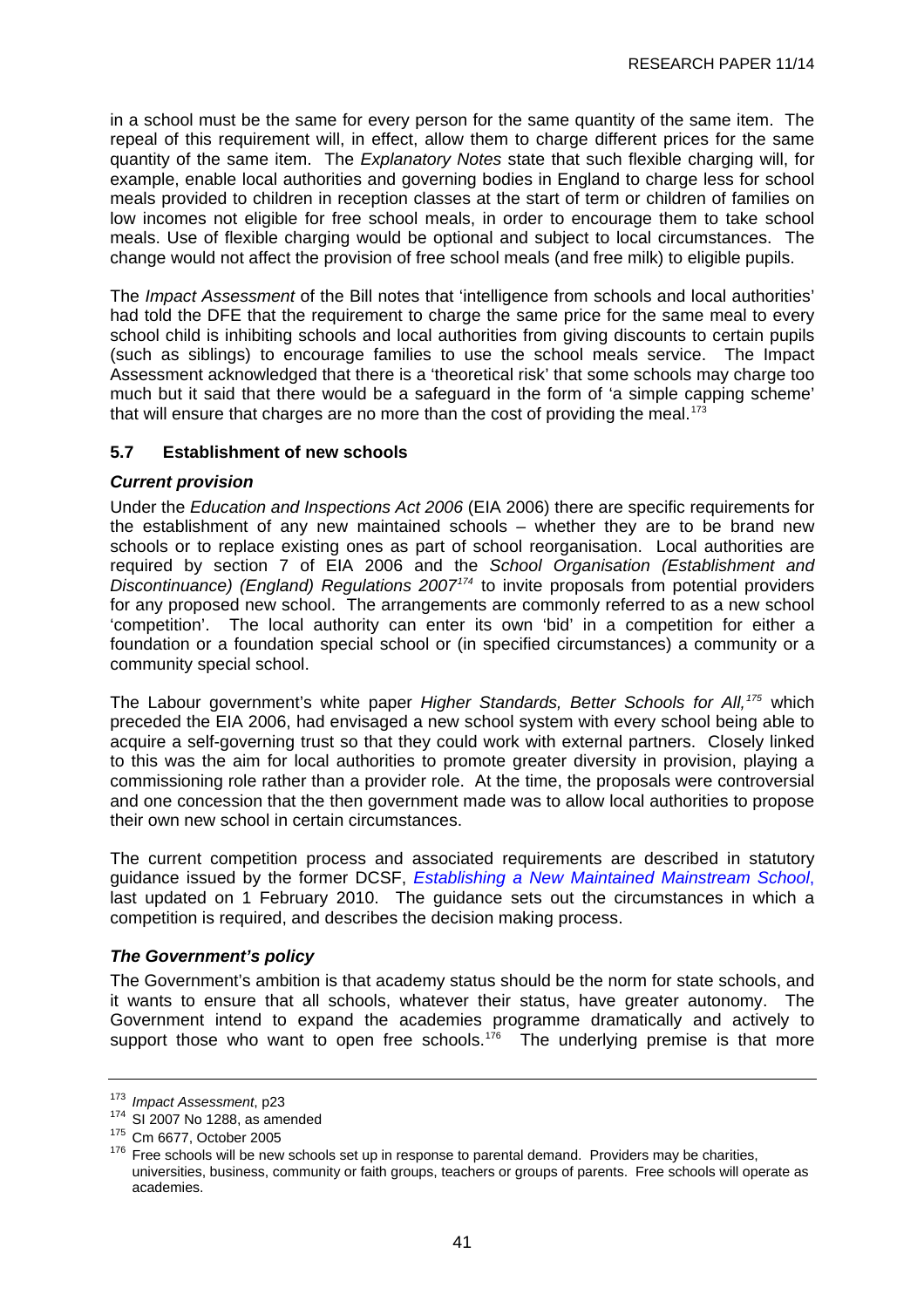<span id="page-45-0"></span>parental choice can increase standards by encouraging competition among schools; popular schools will gain pupils and additional funding, while unpopular schools will lose pupils and money.<sup>[177](#page-45-0)</sup>

The schools white paper envisages a new role for local authorities. This would be to:

- support parents and families through promoting a good supply of strong schools encouraging the development of Academies and Free Schools which reflect the local community;
- ensure fair access to all schools for every child;
- use their democratic mandate to stand up for the interests of parents and children;
- support vulnerable pupils including Looked After Children, those with Special Educational Needs and those outside mainstream education;
- support maintained schools performing below the floor standards to improve quickly or convert to Academy status with a strong sponsor, and support all other schools which wish to collaborate with them to improve educational performance; and
- develop their own school improvement strategies they will be encouraged to market their school improvement services to all schools, not just those in their immediate geographical area.<sup>[178](#page-45-0)</sup>

Where there is a need for a new school, as the schools white paper made clear, the first choice will be a new academy or free school. It said that legislation would be introduced to simplify the competition process currently required to open a new school.[179](#page-45-0) The *[Economic](http://media.education.gov.uk/assets/files/pdf/s/schools%20white%20paper%202010%20%20%20an%20economic%20impact%20assessment.pdf)  [Impact Assessment](http://media.education.gov.uk/assets/files/pdf/s/schools%20white%20paper%202010%20%20%20an%20economic%20impact%20assessment.pdf)* of the schools white paper said:

55.We will legislate to favour Academies, Free Schools and other self-governing schools where new provision is needed. The current competitions and exemptions regime is lengthy and unwieldy - changes to the process for establishing a new school will encourage local authorities to encourage competition, and will decrease barriers to entry for Academies and Free Schools, while also reducing bureaucracy and allowing for LAs to provide community schools in those cases where other options have been exhausted. This intervention will enhance the role of competition in school markets and decrease barriers to entry, enabling new providers to enter the system to increase parental choice, improve efficiency and drive up standards. It will also streamline processes, resulting in less bureaucracy for both LAs and potential school providers.

56.Changes to the school competition process should be at least cost neutral and may lead to considerable administrative savings for LAs in some cases. The changes to the exemption from competition process will result in administrative savings for both LAs and the Department.

## *The Bill's provisions*

**Clause 36** gives effect to Schedule 10 which would make amendments to Part 2 of EIA 2006 in order to give precedence to proposals for academies where there is a need for a new school. The *Explanatory Notes* set out in detail the effect of the many amendments. The changes include a new section 6A inserted into EIA 2006, placing a duty on local authorities

<sup>&</sup>lt;sup>177</sup>The *Economic Impact Assessment* of the schools white paper, paragraphs 49 and 50<br><sup>178</sup> *The Importance of Teaching, paragraph* 5.31 and 5.32<br><sup>179</sup> *The Importance of Teaching, paragraph* 5.31 and 5.32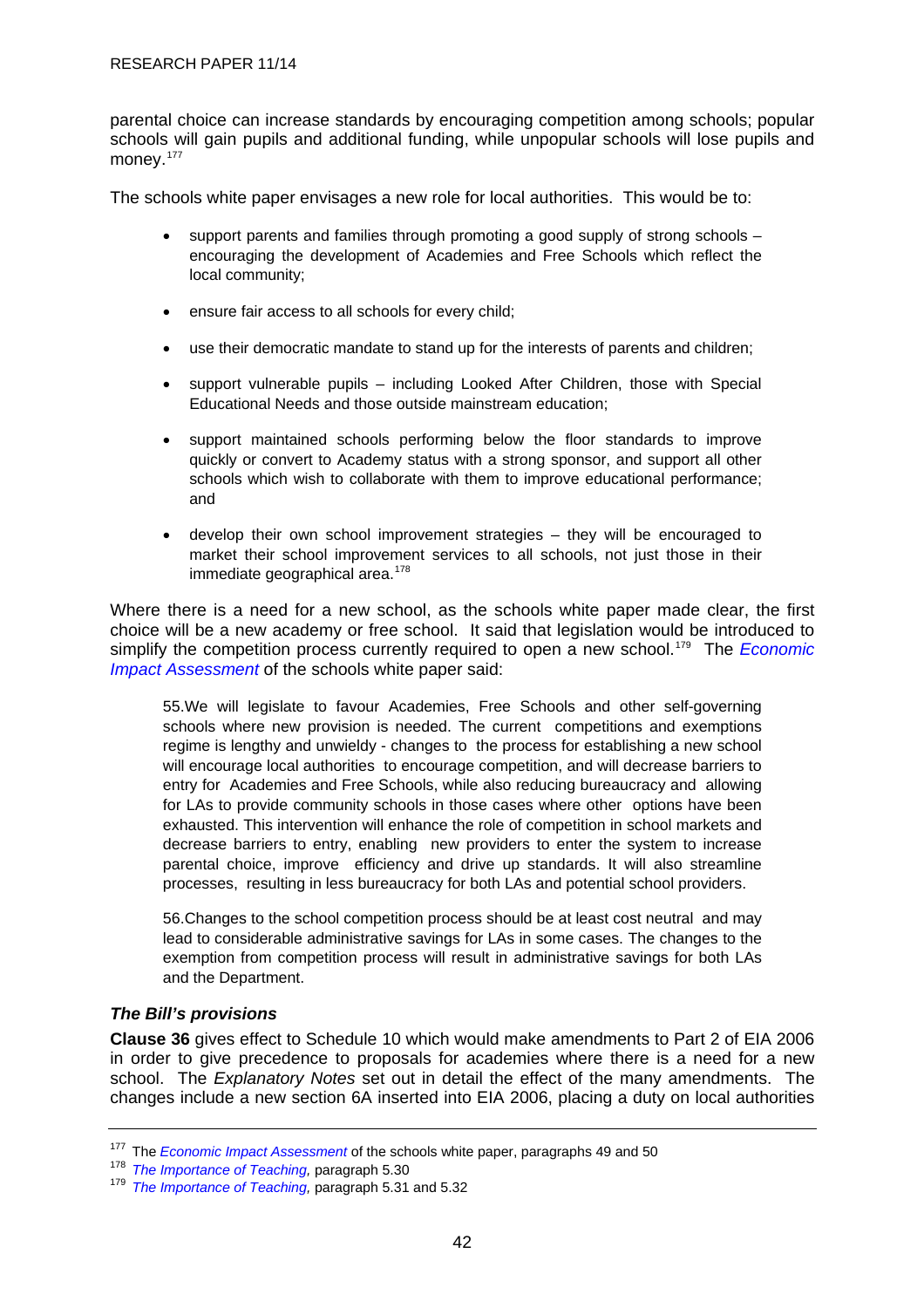to seek proposals for the establishment of an academy where there is a need for a new school in their area. The local authority must specify a date by which proposals must be submitted, and after that date must notify the Secretary of State of the steps taken to satisfy this duty, and the proposals that have been submitted or there have been no proposals. The notification to the Secretary of State must identify a site for the school and any other matters prescribed by regulations.

Before publishing proposals for a competition for the establishment of a new school, the local authority would be required to obtain the consent of the Secretary of State. In addition, the ability of the local authority to publish any of its own proposals for a new foundation or community school in a section 7 competition would be removed. Section 8 of EIA 2006, which currently prescribes the circumstances in which the local authority can enter its own proposals for a new school in a competition, would be repealed.

The Bill would also amend sections 10 and 11 of EIA 2006 which deal with publication of proposals outside a competition. The *Explanatory Notes* state:

The amendments to section 10 (proposals that require the Secretary of State's consent) provide that the following proposals for a new school can be published with the consent of the Secretary of State:

- local authority proposals for a community or foundation school to replace one or more maintained schools (except infant and junior amalgamations, which do not now require consent), excluding those providing education suitable only for persons over compulsory school age;
- proposals for foundation, and voluntary controlled schools by other proposers (except those within section 11(2) as amended).

And:

Under the amended section 11 of EIA 2006 the following proposals will be able to be made without the Secretary of State's consent:

- Local authority proposals for a new community or foundation primary school to replace a maintained infant and a maintained junior school;
- Proposals for the establishment of a new voluntary aided school;
- Proposals for a new foundation or voluntary controlled school resulting from an existing religious school changing or losing its religious designation; and
- A new foundation or voluntary controlled school with a religious character replacing an existing religious school, resulting from the reorganisation of faith schools in an area.
- Local authority proposals for a new community or foundation school where following publication of a section 7 notice no proposals are approved by the local authority, no Academy arrangements are entered into, or no proposals are received.

Changes would also be made to the approval process for establishing a new school, and these are summarised in the *Explanatory Notes*.

Both the *Economic Impact Assessment* of the schools white paper and the *Impact Assessment* for the Bill said that the changes would encourage competition in the school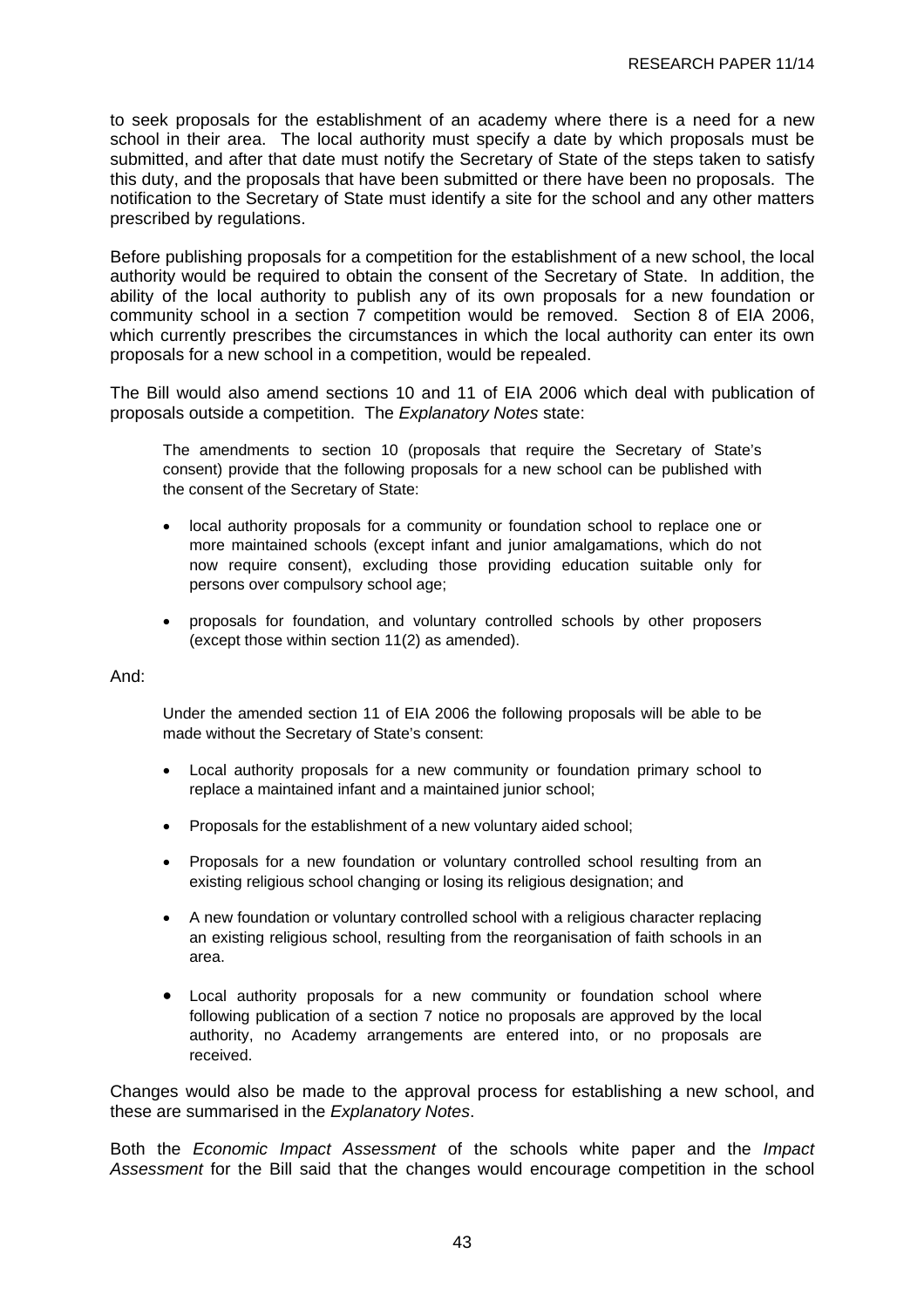<span id="page-47-0"></span>system and enable new providers to enter the system which would increase parental choice, improve efficiency and drive up standards for pupils.

## *Comment*

Commenting on the schools white paper, the NUT reiterated its criticisms of the expansion of the academies and free schools programme, pointing out that there was no evidence to show that this was the solution to raising standards.<sup>[180](#page-47-0)</sup> The NASUWT also emphasised a lack of evidence that structural change raises standards. It added that there was no evidence that the model of autonomy being proposed improves school performance, and said that it 'removes national frameworks and local democratic accountability'.[181](#page-47-0) The NAHT stressed its opposition to free schools, and said that it was 'sceptical' about the power of structural reform to make a real difference.<sup>[182](#page-47-0)</sup>

Commenting on the Bill, the ATL said that it was 'incredibly concerned about the lack of accountability of academies.<sup>[183](#page-47-0)</sup> The NUT said that the presumption that any new school would be an academy makes it clear that, regardless of wishes of the local community, the Government intends to 'railroad this costly, unproven and unnecessary programme through.'[184](#page-47-0) Voice pointed to the mixed results that academies had achieved so far, and said that changing the organisation and governance of schools was not a guarantee of better education.<sup>[185](#page-47-0)</sup>

The LGA was concerned that the presumption that any new schools established would be academies should not reduce the ability of parents, education providers and councils to respond quickly and effectively to new demand, and said that local choice and diversity of provision should be maintained.[186](#page-47-0)

# **5.8 Governing bodies: constitution and dissolution**

School governors serve as volunteers. Under section 19 of the *Education Act 2002* every maintained school in England must have a governing body. The membership of the governing body is determined according to the instrument of government for the school, produced under section 20 of the 2002 Act. The content of the Instrument and the composition of the governing body are prescribed in regulations.<sup>[187](#page-47-0)</sup> Guidance is provided in *[The Statutory Guidance on the Constitution of School Governing Bodies](http://www.governornet.co.uk/publishArticle.cfm?contentId=1342)*. [188](#page-47-0)

The *[Guide to the Law for School Governors](http://www.governornet.co.uk/linkAttachments/GTTL%2024.10.09.pdf)[189](#page-47-0)* outlines the current arrangements and explains that the size of the governing body ranges from a minimum of 9 to a maximum of 20 people, except in voluntary-aided schools and qualifying foundation schools where the minimum size of the governing body is to be 10 and 11 respectively. Within this range, each governing body can adopt the model of their choice, provided it complies with guiding principles that prescribe which categories of governor must be represented on the governing body and what the level of representation is for each of the categories. The guide describes each of the categories and provides a table showing the proportion of places for each category that should be allocated to a governing body.

<sup>&</sup>lt;sup>180</sup> NUT press release on the schools white paper, 24 November 2010<br><sup>181</sup> NASUWT summary of the schools white paper, initial comments, 25 November 2010<br><sup>182</sup> [NAHT, 24 November 2010](http://www.naht.org.uk/welcome/resources/key-topics/government-policy/initiative-overload-carries-a-cost/):<br><sup>183</sup> ATL. comment on the Education Bi

<sup>184</sup> NUT *[comment on the Education Bill](http://www.teachers.org.uk/node/12378)*, 27 January 2011

<sup>185</sup> *[Education Bill chaotic and contradictory](http://www.voicetheunion.org.uk/index.cfm/page/_sections.contentdetail.cfm/navid/11/parentid/0/id/1950)*, Voice, 27 January 2011

<sup>186</sup> [Local Government Group Briefing on the schools white paper, 28 November 2010](http://www.lga.gov.uk/lga/core/page.do?pageId=15189004)

<sup>&</sup>lt;sup>187</sup> The School Governance (Constitution) (England) regulations 2007, SI 2007 No 957<br><sup>188</sup> HC Deb 13 December 2010 c571W<br><sup>189</sup> DCSF, last updated in January 2010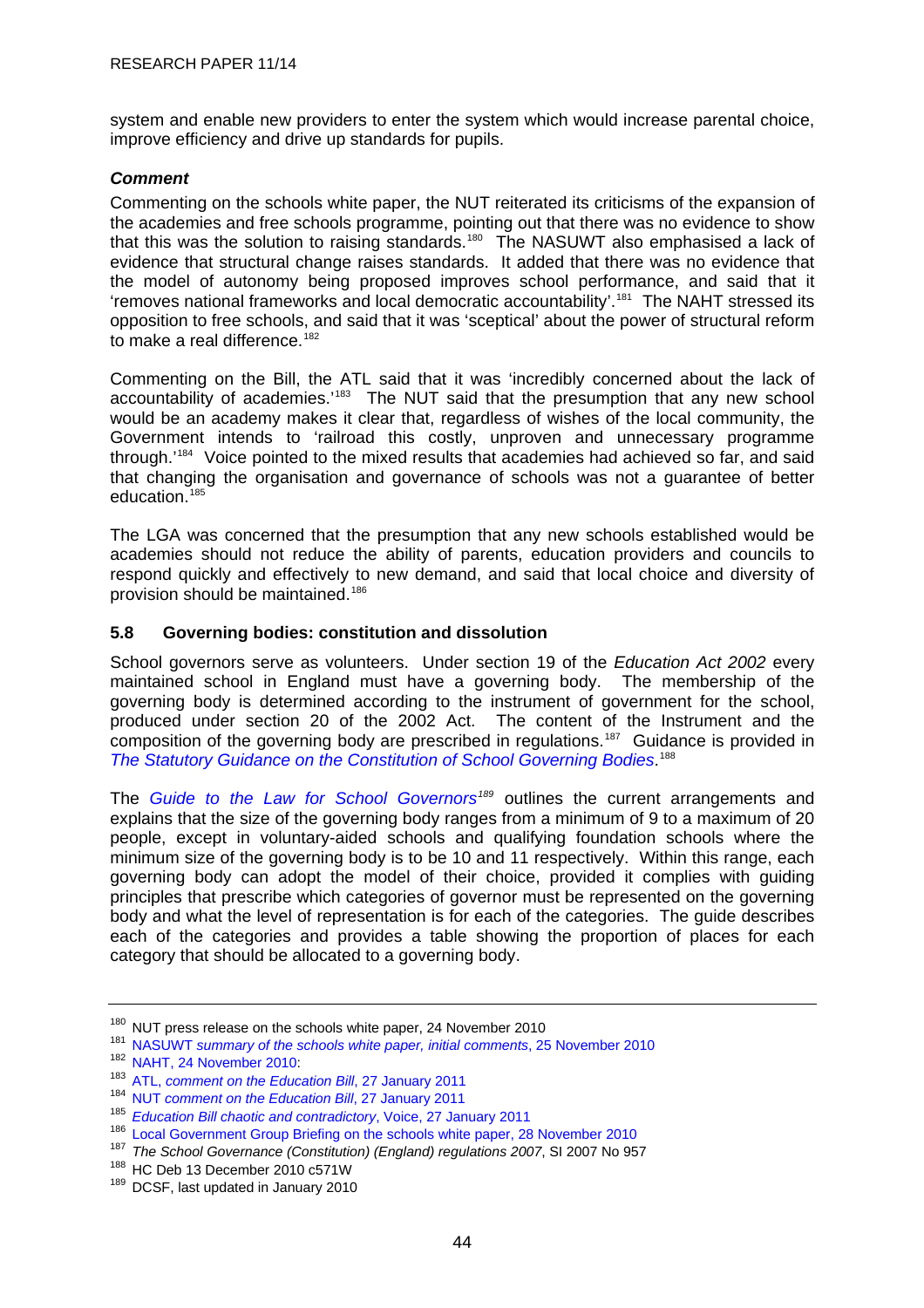<span id="page-48-0"></span>The schools white paper said that the time and expertise of school governors needs to better deployed. It proposed smaller school governing bodies with appointments reflecting the skills needed.<sup>[190](#page-48-0)</sup> The *[Economic Impact Assessment](http://media.education.gov.uk/assets/files/pdf/s/schools%20white%20paper%202010%20%20%20an%20economic%20impact%20assessment.pdf)* of the schools white paper said that there was significant evidence that more flexibility, with smaller, more focused governing bodies was effective in promoting good governance and rapid improvement in schools.<sup>[191](#page-48-0)</sup>

**Clause 37** seeks to reduce the number of categories of governor required for governing bodies of a maintained school in England. The requirements in relation to Wales remain unchanged.

The NUT has expressed concern that if school governing bodies are not required to have staff and local authority elected governors on their boards, it will lead to schools becoming less democratically accountable in how they are run.<sup>[192](#page-48-0)</sup>

**Clause 38** relates to the discontinuation of federated governing bodies. A federated governing body is a single governing body for two or more maintained schools. Under current provision a federated governing body would be dissolved on the occasion of one of the schools in the federation being discontinued. **Clause 38** would prevent dissolution from happening in circumstances where two or more schools will remain in the federation after the school concerned has discontinued. The *Explanatory Notes* state that this will enable a school to close or convert to an academy, without having to first undertake a statutory procedure to leave the federation in order to avoid dissolving the federated governing body.

## **5.9 School Inspection**

## *Background*

The *Education Act 2005* reformed the school inspection system in England to provide for regular, shorter, lighter-touch inspections based on the school's own self-evaluation. The changes followed *A New Relationship with Schools*, and *A New Relationship with Schools – Next Steps*, published in June 2004 and 2005 respectively, by the Office for Standards in Education (Ofsted) and the Department for Education and Skills (DfES). At the heart of the reformed inspection regime was the school's self-evaluation and School Improvement Partners (SIPs).

The *Education and Inspections Act 2006* created a single inspectorate for children and learners by extending Ofsted's remit to create the Office of Standards in Education, Children's Services and Skills. The 2006 Act also empowered the chief inspector to investigate complaints by parents about schools. In April 2007 the new Ofsted brought together the various different regulatory and inspection systems. The general principles and processes underpinning Ofsted inspection are contained in a framework document: *[Ofsted](http://www.ofsted.gov.uk/Ofsted-home/Forms-and-guidance/Browse-all-by/Other/General/Ofsted-inspects/(language)/eng-GB)  [Inspects: A Framework for all Ofsted Inspection and Regulation](http://www.ofsted.gov.uk/Ofsted-home/Forms-and-guidance/Browse-all-by/Other/General/Ofsted-inspects/(language)/eng-GB)*. [193](#page-48-0)

School inspections vary in their frequency and intensity. Schools that are perceived to be doing well have only short inspections, but schools that are perceived to be in difficulty have more intense inspections. The aim is for inspection to be proportionate by adjusting the frequency of inspection according to the outcomes of previous inspection reports and risk assessment so that resources are concentrated in where improvement is most needed. From September 2009 the frequency of inspections depended upon the results of the

<sup>&</sup>lt;sup>190</sup> The Importance of Teaching, paragraphs 6.28 to 6.30<br><sup>191</sup> Economic Impact Assessment of the schools white paper, paragraphs 64 and 65<br><sup>192</sup> NUT comment on the Education Bill, posted on ePolitix.com members respond to [January 2011](http://www.epolitix.com/policy/education/education-article/newsarticle/education-bill-will-reduce-pupil-rights/)

<sup>193</sup> Ofsted, March 2009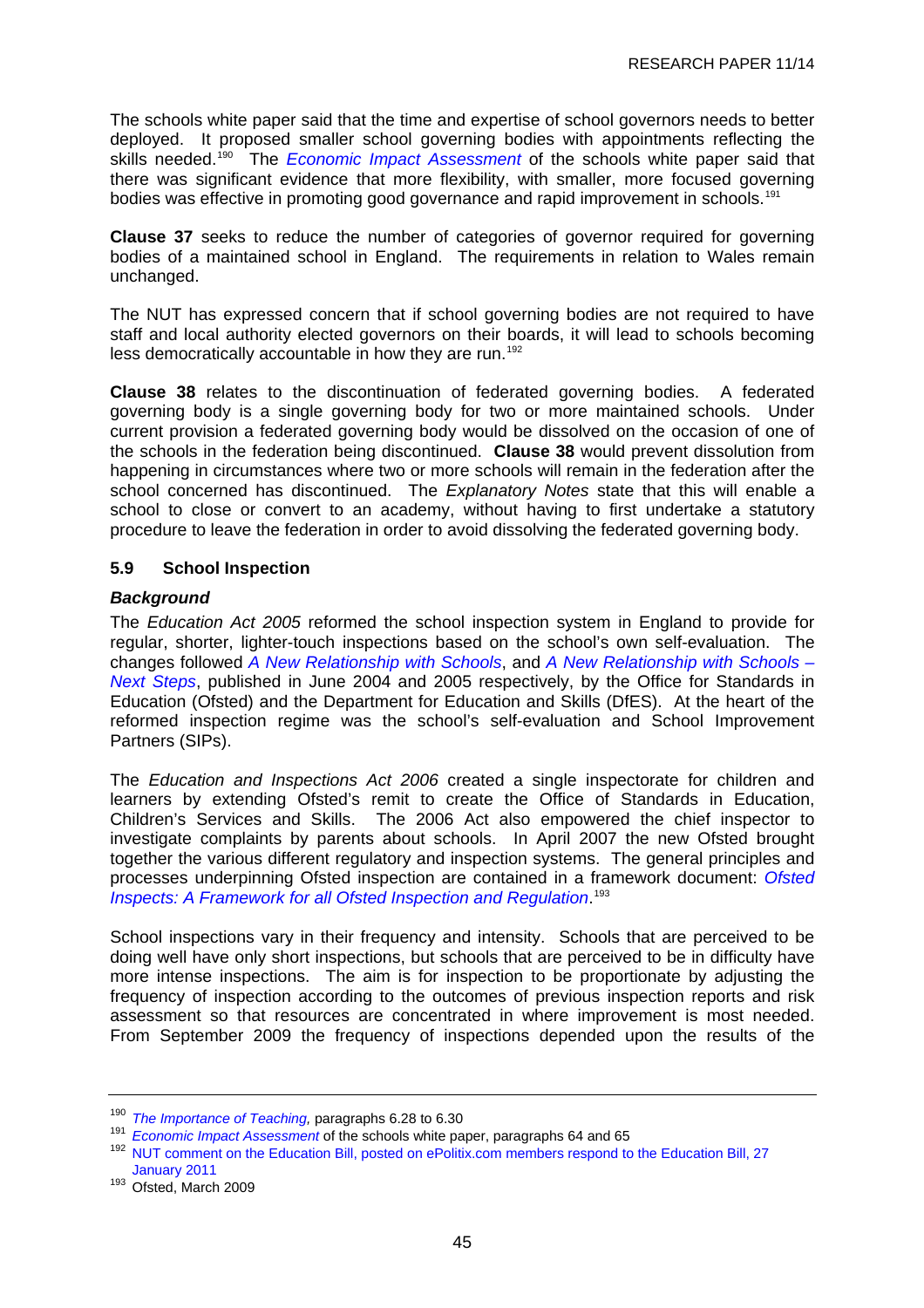<span id="page-49-0"></span>previous inspection and an annual assessment of performance including an analysis of performance data.

The *[Framework for the Inspection of maintained schools in England from September 2009](http://www.ofsted.gov.uk/Ofsted-home/Forms-and-guidance/Browse-all-by/Other/General/Framework-for-the-inspection-of-maintained-schools-in-England-from-September-2009)[194](#page-49-0)* sets out the statutory basis for inspection and summarises the main features of school inspections carried out under section 5 of the *Education Act 2005* from that date. The legal requirements are outlined as follows:

10. Under section 5 of the Education Act 2005, schools are required to be inspected at prescribed intervals and inspectors must report on:

- the quality of the education provided in the school
- how far the education meets the needs of the range of pupils at the school
- the educational standards achieved in the school
- the quality of the leadership in and management of the school, including whether the financial resources made available to the school are managed effectively
- the spiritual, moral, social and cultural development of the pupils at the school
- the contribution made by the school to the well-being of those pupils
- the contribution made by the school to community cohesion.

11. In addition, the Education and Inspections Act 2006 requires Ofsted to carry out its work in ways which encourage the services it inspects and regulates to:

- improve
- be user-focused
- be efficient and effective in the use of resources.

12. Regulations that apply from September 2009 require all maintained schools to be inspected within five school years of the end of the school year in which they were last inspected. This inspection framework applies to all maintained schools, including special schools and pupil referral units. It also covers academies, city technology colleges, city colleges for the technology of the arts and some non-maintained special schools in England. It does not apply to any other independent schools.

...

17. If Ofsted decides that a school previously judged good or outstanding is not to be inspected three school years from the end of the school year in which its last section 5 inspection took place, Ofsted will publish an interim assessment. The interim assessment will be published after a factual accuracy check by the school and the school will be required to send the assessment to others (see paragraphs 86–87). It provides a summary of key information about the school and explains why the school will not be inspected for the year following the date of the interim assessment. This interim assessment may be superseded by the proposed School Report Card.<sup>[195](#page-49-0)</sup>

<sup>&</sup>lt;sup>194</sup> Ofsted, January 2011<br><sup>195</sup> Note that the proposals for a SRC were not implemented under the Labour Government.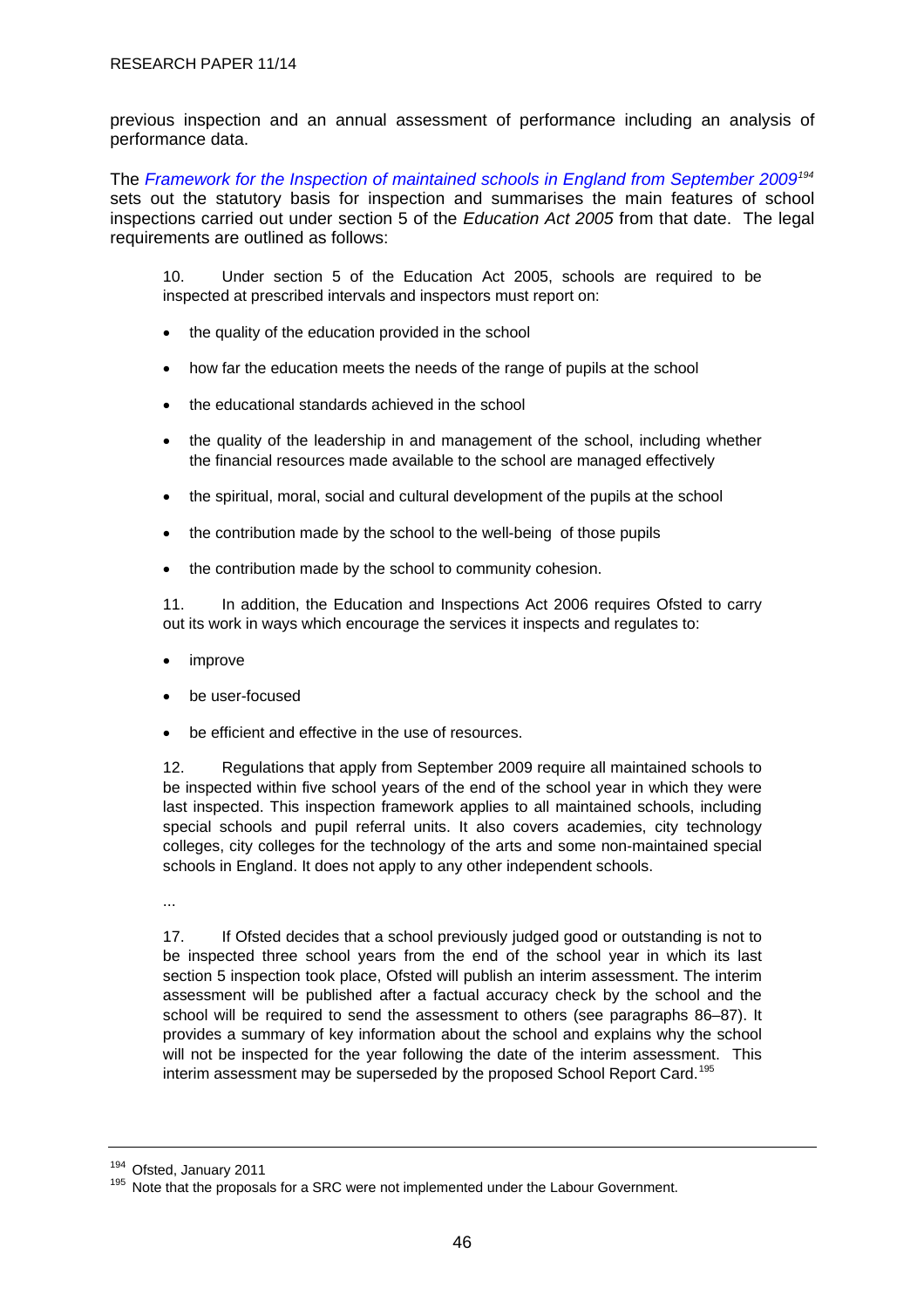<span id="page-50-0"></span>18. Schools which were judged satisfactory at their previous inspection are inspected within three school years from the end of the school year in which that inspection took place. A significant proportion of these schools will receive monitoring inspections to check on their progress following their last full inspection.

19. Schools judged inadequate in their overall effectiveness continue to receive monitoring visits. They are reinspected after a specific period.

School self-evaluation has been a well-established part of the inspection process. However, the Education Secretary announced that the school self-evaluation form is to be withdrawn with effect from September 2011. Teachers' unions supported the change.<sup>[196](#page-50-0)</sup>

All school inspections carried out by Ofsted use the same grading scale: outstanding, good, satisfactory, or inadequate.

Following the introduction of the new framework there were press reports of schools' dissatisfaction with how the framework was operating and an increase in the proportion of schools judged to be inadequate.<sup>[197](#page-50-0)</sup>

The Education Select Committee is currently carrying out an inquiry into the role and performance of Ofsted.[198](#page-50-0) It has taken evidence from teachers, union leaders, academics, charities, Her Majesty's Chief Inspector and other senior inspection officials, inspection service providers, and others.<sup>[199](#page-50-0)</sup>

## *The Government's policy*

The Government intends to make inspection more proportionate, including freeing the best schools from routine inspection, and targeting school inspections in future on four things:

- pupils' achievement,
- the quality of teaching,
- leadership and management, and
- pupils' behaviour and safety.

The schools white paper said that the current framework inspects schools against 27 headings, and that instead a new framework would focus on the four core functions; the change would come into effect in autumn 2011, subject to legislation.<sup>[200](#page-50-0)</sup>

Ofsted will cease routine inspection of schools and sixth-form colleges previously judged to be outstanding. Subject to legislation, primary schools, secondary schools and sixth-form colleges which have been judged to be outstanding will be exempt from routine inspection from autumn 2011 and re-inspected only if there is evidence of decline or widening attainment gaps. The Government plans to extend the same principle to outstanding special schools and PRUs. However, it notes that, as risk assessment of these schools will be more

<sup>196 &</sup>quot;Unions back Gove's call to scrap Ofsted self-evaluation forms", *[Children & Young People Now](http://www.cypnow.co.uk/news/ByDiscipline/Education/1030701/Unions-back-Goves-call-scrap-Ofsted-self-evaluation-forms/)*, 24 September

<sup>2010 197</sup> e.g. see ["MPs in cross-party attack on Ofsted's 'arbitrary' judgement"](http://www.tes.co.uk/article.aspx?storycode=6040334), *Times Educational Supplement*, 2 April

<sup>2010,</sup> p 13<br><sup>198</sup> New inquiry announced: The role and performance of Ofsted, Education Committee news release, 29 July 2010

<sup>199</sup> The published evidence to-date can be found on the [Education Select Committee website.](http://www.parliament.uk/business/committees/committees-a-z/commons-select/education-committee/publications/) 200 *The Importance of Teaching,* paragraphs 6.16 to 6.20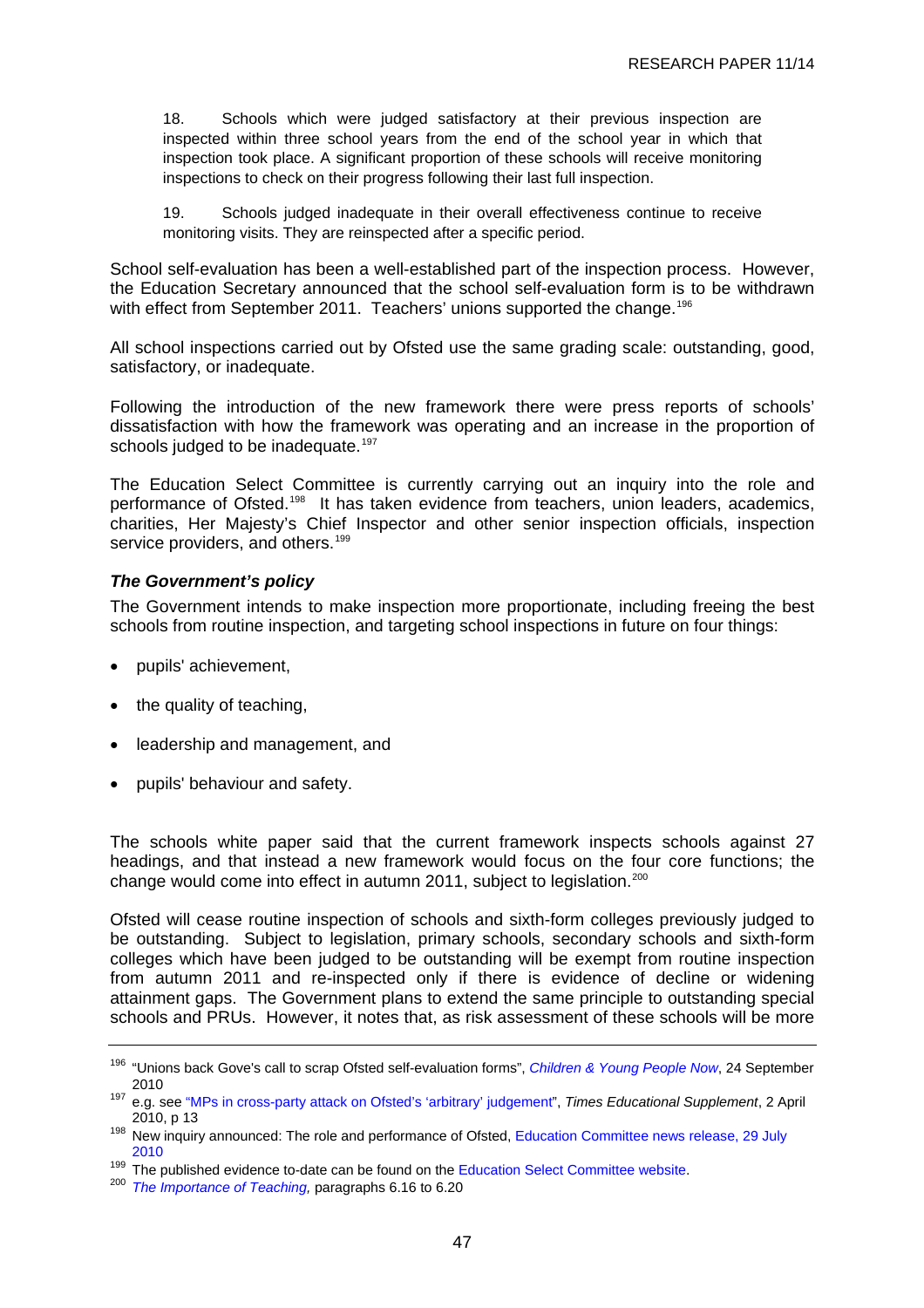<span id="page-51-0"></span>complex, work will be carried out with Ofsted to identify suitable triggers which might indicate a need for re-inspection. The weaker the school, the more frequent the monitoring: schools judged to be inadequate will receive termly monitoring visits to assess improvement. Other changes are proposed to help with this approach. The schools white paper notes that where a school feels that its last Ofsted judgement is out of date and does not reflect the improvement it has made since its last inspection, it should be able to request an inspection. It therefore proposes that, subject to legislation, all schools will be able to request an Ofsted inspection from autumn 2011. Ofsted will be able to charge schools for this service, and will decide when and how many 'requested' inspections it carries out each year, and how it will prioritise requests.<sup>[201](#page-51-0)</sup>

The *[Economic Impact Assessment](http://media.education.gov.uk/assets/files/pdf/s/schools%20white%20paper%202010%20%20%20an%20economic%20impact%20assessment.pdf)* of the schools white paper said that refocusing the Ofsted inspection framework on four key areas is not intended to save time or money; the administrative cost of introducing a new framework is limited – it was estimated to cost around £60,000 to redevelop the Ofsted risk-assessment process.<sup>[202](#page-51-0)</sup>

## *The Bill's provisions*

**Clauses 39** amends the current requirement for the Chief Inspector to inspect and report on every school in England at intervals prescribed in regulations, and provides for the regulations to stipulate that certain schools (to be known as 'exempt schools') would be exempt from routine inspections carried out under section 5 of the *Education Act 2005.* Exempt schools would however remain eligible for inspection under section 8 of 2005 Act and therefore could be subject to inspection as part of surveys of curriculum subjects and thematic reviews. Exempt schools may also be inspected where the Chief Inspector or the Secretary of State has concerns about the performance of the school.

Charges for the cost of an inspection may be made where the Chief Inspector inspects a school in response to a request from that school and the Chief Inspector is not required to inspect the school. Such an inspection must be treated as if it were 'section 5' inspection (i.e. a routine inspection). The *Explanatory Notes* state that this provision is likely to be particularly relevant in cases where an exempt school is seeking an updated independent assessment of its performance, or where a school believes its performance has improved and wants an early assessment of this.<sup>[203](#page-51-0)</sup>

The *Impact Assessment* to the Bill emphasises that exempting outstanding schools from routine inspection would free staff time and lead to savings by reducing the number of inspections.[204](#page-51-0)

**Clause 40** redefines the areas upon which the Chief Inspector is under a general duty to report as part of an inspection conducted under section 5 of the 2005 Act. In addition to the general duty of the Chief Inspector to report on the quality of education provided in the school, the report must focus on:

- the achievement of pupils at the school;
- the quality of teaching in the school;
- the quality of leadership in and management of the school; and
- the behaviour and safety of pupils at the school.

<sup>&</sup>lt;sup>201</sup>The Importance of Teaching, paragraphs 6.21 to 6.23<br><sup>202</sup> Economic Impact Assessment of the schools white paper, paragraph 62<br><sup>203</sup> Explanatory Notes to Bill 137, paragraph 197<br><sup>204</sup> Impact Assessment, p26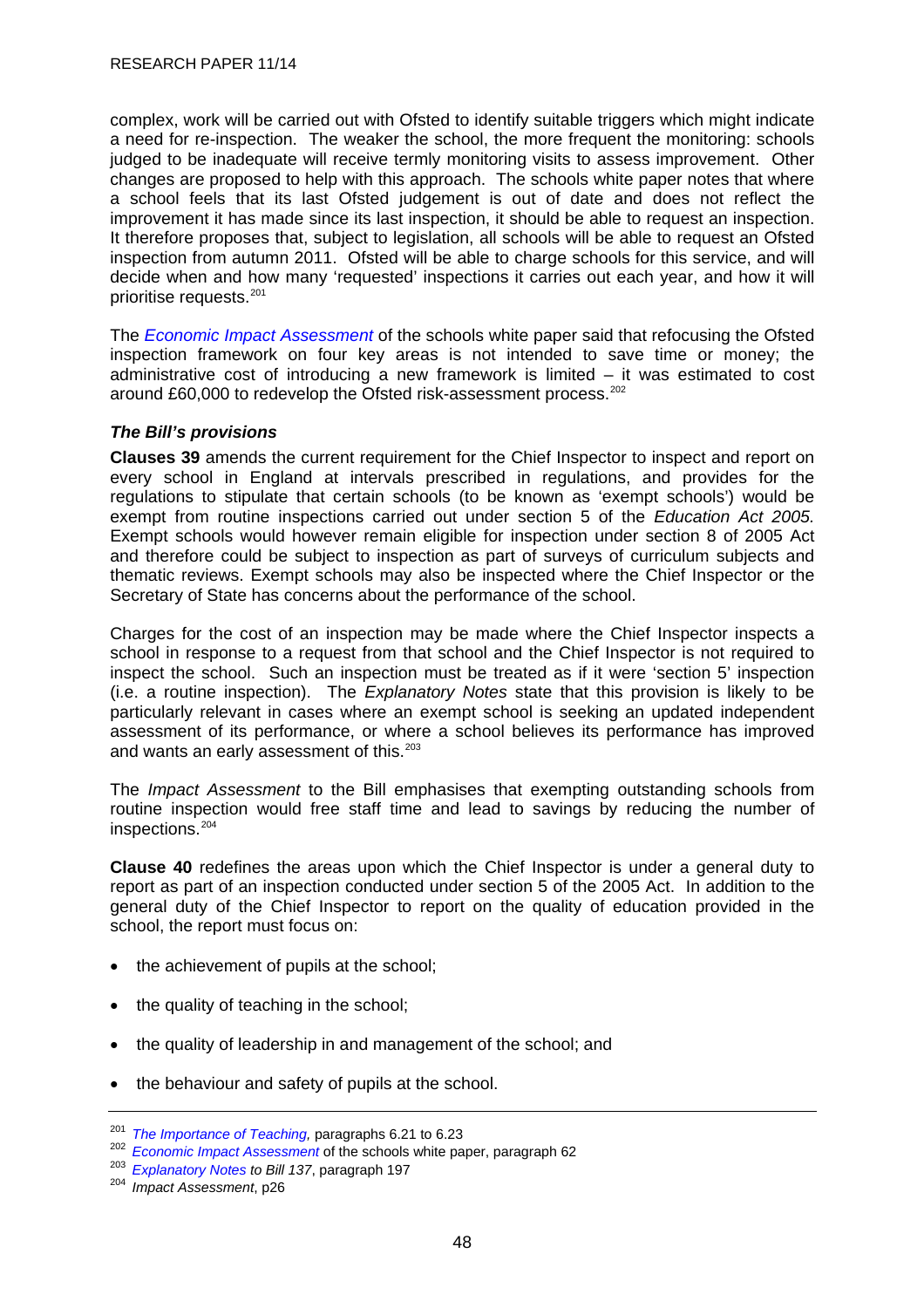<span id="page-52-0"></span>In reporting on the quality of education provided in a school, including in relation to the four specified areas above, the Chief Inspector must consider the school's provision for the spiritual, moral, social and cultural development of pupils; and how well a school provides for different groups of pupils, particularly for pupils with a disability and those with special educational needs (Clause 40, new subsection 5B in the EA 2005).

**Clause 41** amends the current requirement in section 125 of *Education and Inspections Act 2006* for the Chief Inspector to inspect and report on all institutions within the further education sector. The clause makes provision to exempt outstanding sixth form and further education colleges from routine inspections.

The AoC said that they welcomed the provisions in **clause 41** and said that they would like to see it extended to independent specialist providers which provide education to students with learning difficulties and/or disabilities.<sup>[205](#page-52-0)</sup>

**Clause 42** relates to the inspection of boarding accommodation. It amends sections 87 and 87A to 87D of the *Children Act 1989*. The meaning of providing accommodation is extended to include where a school or college arranges boarding accommodation for a child otherwise than on its own premises or a residential trip. The *Explanatory Notes* give the example of providing accommodation with host families. The Secretary of State would be empowered to direct the Chief Inspector to take steps to determine whether a child's welfare is being adequately safeguarded and promoted whilst accommodated by a school or college in England. Separate provision is made in relation to Wales.

The clause also makes provision in respect of independent inspectorates. Ofsted would be required to monitor the work of independent inspectorates appointed to conduct welfare inspections of boarding schools under section 87, and to report annually to the Secretary of State on those inspectorates. The *Explanatory Notes* indicate that both of these provisions mirror existing provisions in sections 106 and 107 of *Education and Skills Act 2008* for independent inspectorates conducting inspections of education provision in independent schools in England.

### *Comment on the school inspection proposals*

Appearing before the Education Select Committee, Christine Gilbert, the Chief Inspector of schools, welcomed the schools white paper's focus on teaching and learning, and noted that a lot of the schools white paper builds on the work that Ofsted had already set in train with the new inspection framework introduced in September 2009. However, she had some anxiety about not inspecting outstanding schools routinely although she accepted the logic, given the resources available. She also pointed out that Ofsted's thematic surveys involve outstanding schools, and that Ofsted will do data analysis (in effect a risk analysis) of all outstanding schools; she noted that if there were cause for concern Ofsted would carry out an inspection.<sup>[206](#page-52-0)</sup>

Mike Butler, chair of the Independent Academies Association, was reported to have warned against ceasing routine inspection of outstanding schools.<sup>[207](#page-52-0)</sup>

The Association of School and College Leaders (ASCL) has called for a complete overhaul of the school accountability system including cutting the number of Ofsted ratings, and

<sup>205</sup> AoC *Briefing for MPs: the Education Bill – January 2011*

<sup>206</sup> [Uncorrected transcript of oral evidence taken before the Education Committee, 12 January 2011,](http://www.publications.parliament.uk/pa/cm201011/cmselect/cmeduc/uc570-v/uc57001.htm) Q386 and Q397 207 "Inspect outstanding schools when heads leave", *Times Educational Supplement*, 15 October 2010, p21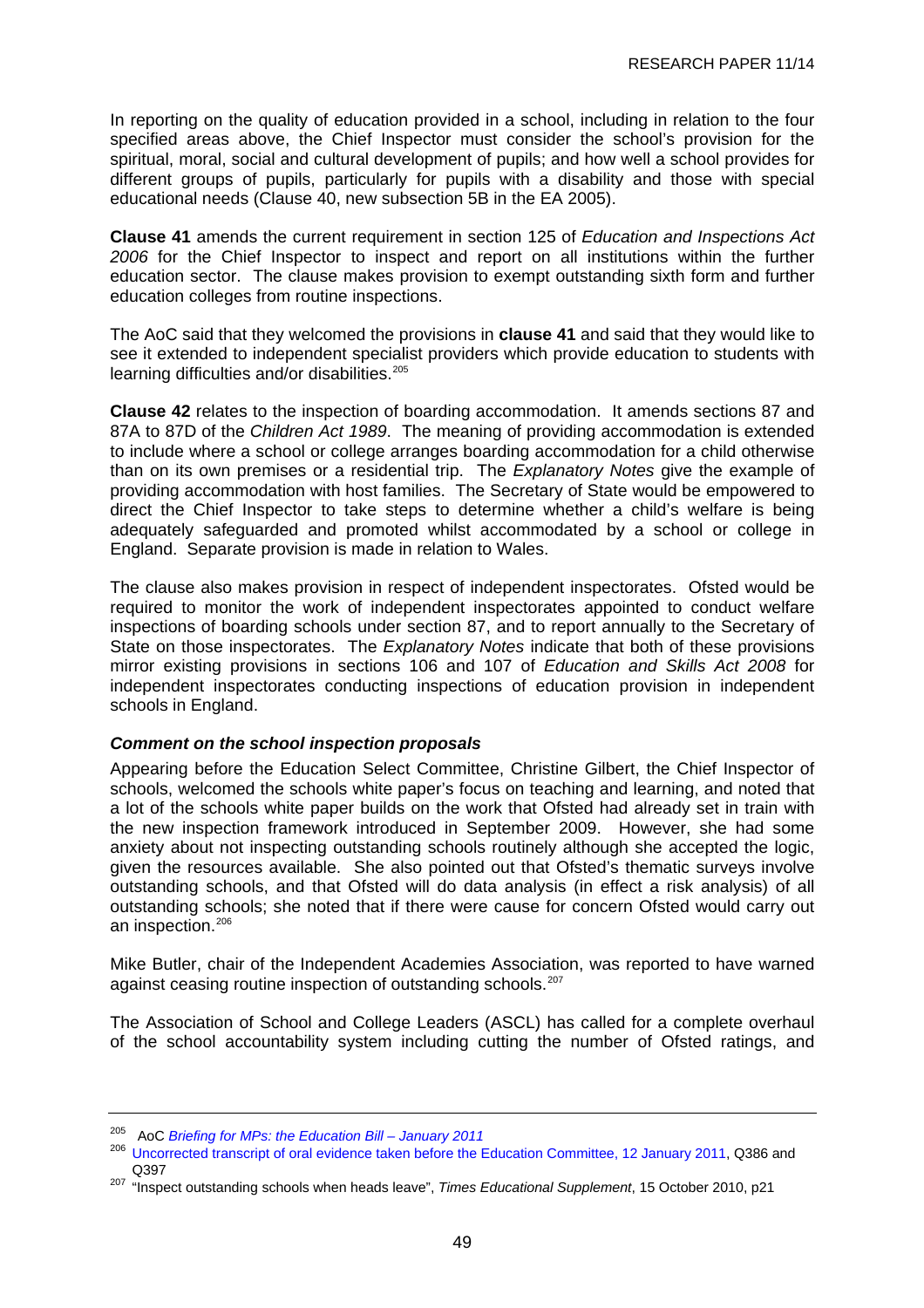<span id="page-53-0"></span>adopting a more modest system of descriptions with "above expected level of performance" for top-rated schools.<sup>[208](#page-53-0)</sup>

The NSPCC said that all schools should be regularly assessed, regardless of the type of school or any prior Ofsted judgement as it said that this ensures national consistency and helps drive up standards of safeguarding in schools across the whole country.<sup>[209](#page-53-0)</sup>

## **5.10 Schools causing concern: powers of Secretary of State**

In England schools inspected under sections 5<sup>[210](#page-53-0)</sup> or 8<sup>[211](#page-53-0)</sup> of the *Education Act 2005* may reveal an unsatisfactory situation and the 2005 Act divides these into: schools 'requiring significant improvement' and schools 'requiring special measures'. The latter category is worse than the former. These schools are described in the *Education and Inspection Act 2006* (EIA 2006) as schools 'eligible for intervention'. There is a third category of school eligible for intervention where a school is failing to comply with a warning notice under section 60 of EIA 2006. The Act sets out the legal framework for tackling maintained schools causing concern in England. These schools will be inspected more frequently and the local authority has specific powers and duties to tackle the problem. The eventual outcome will depend upon the circumstances. Under sections 67 to 71 of EIA 2006, the Secretary of State has specific powers of intervention. The Secretary of State may direct that a school be closed where Ofsted has judged it as 'requiring special measures'.

The Government wants to ensure that action is taken quickly to tackle schools causing concern. The schools white paper said that the very lowest-performing schools (attaining poorly and in an Ofsted category, or not improving) will be partnered with sponsors or outstanding schools and converted to academies. If necessary, it said, the powers in the *Academies Act 2010* would be used to require conversion, and that the Government would legislate to extend the Secretary of State's closure powers to schools subject to a notice to improve.<sup>[212](#page-53-0)</sup> The schools white paper also said that where academies or free schools are failing then action would be taken to ensure improvements.<sup>[213](#page-53-0)</sup>

**Clause 43** amends EIA 2006. The clause makes provision for the Secretary of State to direct a local authority to issue a warning notice to a school on grounds of performance or safety concerns, and extends the Secretary of State's powers to direct a local authority to close a school to all schools eligible for intervention, rather than (as at present) only those deemed by Ofsted to be in need of special measures.

## **5.11 Parental complaints about schools**

The *Apprenticeships, Skills, Children and Learning Act 2009* made provision for a new complaints service operated by the Local Commissioner (i.e. the Local Government Ombudsman) to replace the Secretary of State's role in relation to parental complaints about schools.

Under the 2009 Act a complaint against a 'qualifying school'<sup>[214](#page-53-0)</sup> could be made where a pupil or parent claims to have suffered an injustice because of the actions, or omissions, of the school governing body or by the head teacher exercising, or failing to exercise, a prescribed

<sup>&</sup>lt;sup>208</sup> "We don't want Ofsted 'outstanding' label, says heads", *Times Educational Supplement*, 13 August 2010 p14<br><sup>209</sup> [NSPCC, parliamentary briefing on the Education Bill, January 2011](http://www.nspcc.org.uk/Inform/policyandpublicaffairs/westminster/briefings/education_bill_wdf80536.pdf)<br><sup>210</sup> Schools inspected at prescribed

<sup>&</sup>lt;sup>211</sup> Other inspections<br>
<sup>212</sup> The Importance of Teaching, paragraphs 5.15 and 7.18<br>
<sup>213</sup> The Importance of Teaching, paragraph 7.19<br>
<sup>214</sup> A 'qualifving school' is defined as a community, foundation, or voluntary-aided s school or foundation special school, maintained nursery school or short stay school (i.e. a Pupil Referral Unit). The Secretary of State may add to or amend this definition by order.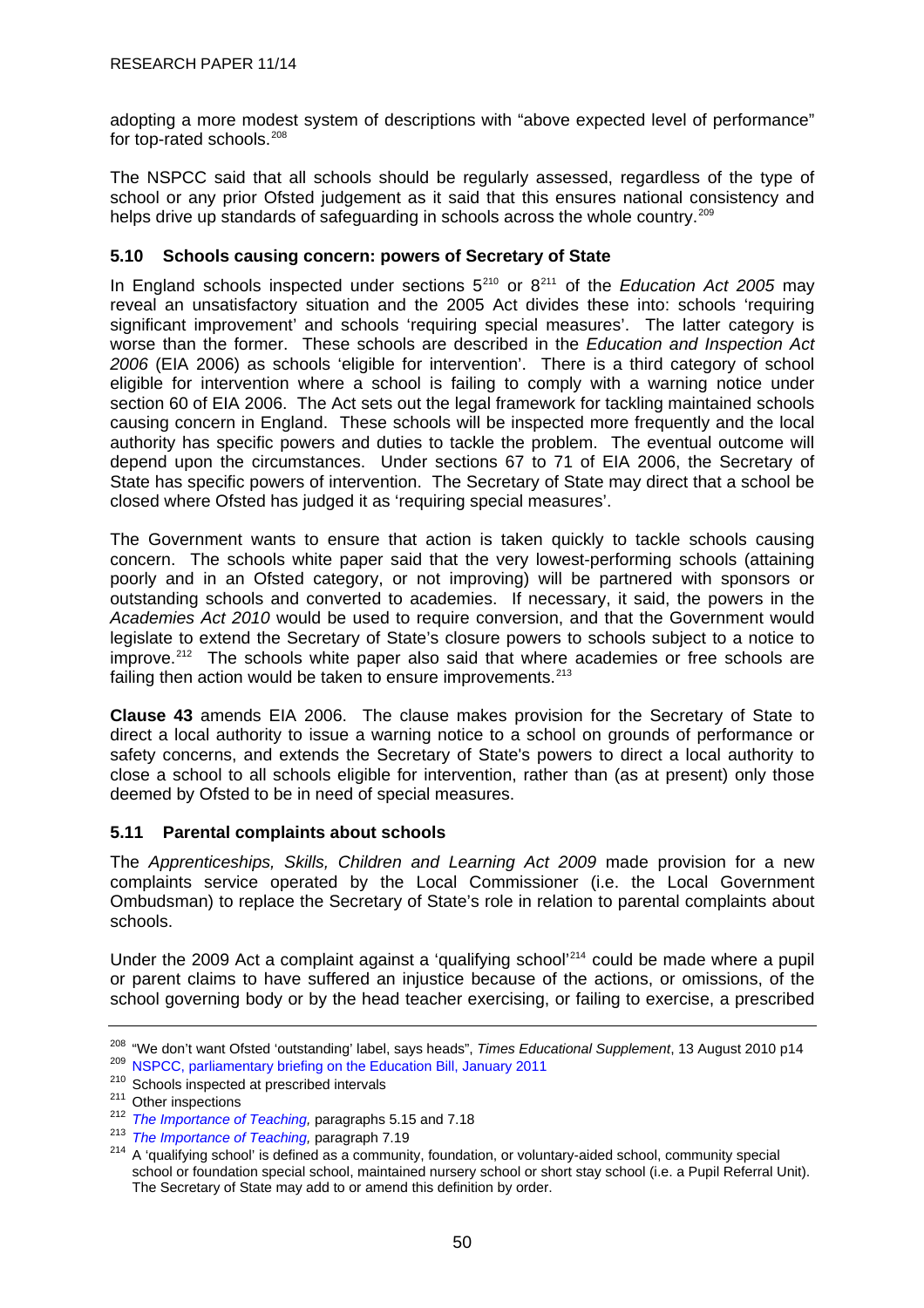<span id="page-54-0"></span>function. Complaints about matters that already have their own independent appeal process, such as school admissions and exclusions, were to remain outside the remit of the new system.

There was a phased introduction of new complaints system from April 2010,<sup>[215](#page-54-0)</sup> and the arrangements were expected to apply nationally from September 2011. 14 local authorities have been operating the new system. (For further information on the phased introduction see the [LGO website on schools](http://www.lgo.org.uk/schools/).)

The Government wants to remove the new LGO complaints service on the grounds that it is not cost effective in the longer term; instead complaints about schools may be made to the Secretary of State under sections 496 and 497 of the *Education Act 1996*. [216](#page-54-0)

**Clause 44** repeals the powers in the ASCL Act 2009 for parents to make complaints about schools to the Local Commissioner. The clause also amends the Secretary of State's powers of intervention<sup>[217](#page-54-0)</sup> (where he is satisfied that the school's governing body has acted, or is intending to act, unreasonably, or in breach of a duty) to provide that those powers may not be exercised in respect of a matter that has, or in his opinion could be, complained about to the Local Commissioner. The *Explanatory Notes* state that the effect of the repeal is that the Secretary of State's powers of intervention are no longer so restricted. It also notes that the clause makes a number of other consequential amendments to remove the duty on local authorities in England to consider complaints relating to the curriculum (although local authorities in Wales retain this duty) and to remove the restrictions on the Secretary of State's intervention powers.

# **5.12 Finance**

## *Local authorities' financial schemes*

Each local authority must prepare and maintain a scheme that sets out the arrangements for financing their schools. Section 48 of *School Standards and Framework Act 1998* (SSFA 1998) makes provision for this, and regulations prescribe the matters which must be dealt with in local authority schemes. Schedule 14 of SSFA 1998 allows a local authority to revise their scheme provided they:

take into account any guidance given by the Secretary of State;

consult the governing body and head teacher of every school maintained by them; and

the revisions are approved by their schools forum.

The schools white paper said that the Government wants all schools to be funded transparently, logically and equitably. It said that while the majority of schools are local authority maintained schools, funding will continue to pass to them through the local authority. But as academy status becomes the norm with funding being given directly rather than through the local authority, the requirement for a greater degree of transparency and consistency in allocating school funding becomes more pressing. Therefore the Government's long term aspiration is to move to a national funding formula. It plans to publish a consultation on this in the spring of 2011. The white paper also announced that, subject to the Education Bill's passage through Parliament, the Young People's Learning Agency would be replaced by a new Education Funding Agency as an executive agency of

<sup>215</sup> *[The Apprenticeships, Skills, Children and Learning Act 2009 \(Commencement No. 2 and Transitional and](http://www.england-legislation.hmso.gov.uk/si/si2010/uksi_20100303_en_4)* 

*Saving Provisions) Order 2010 SI 2010 No. 303* 216 *Impact Assessment*, p27 217 section 496 or 497 of *Education Act 1996*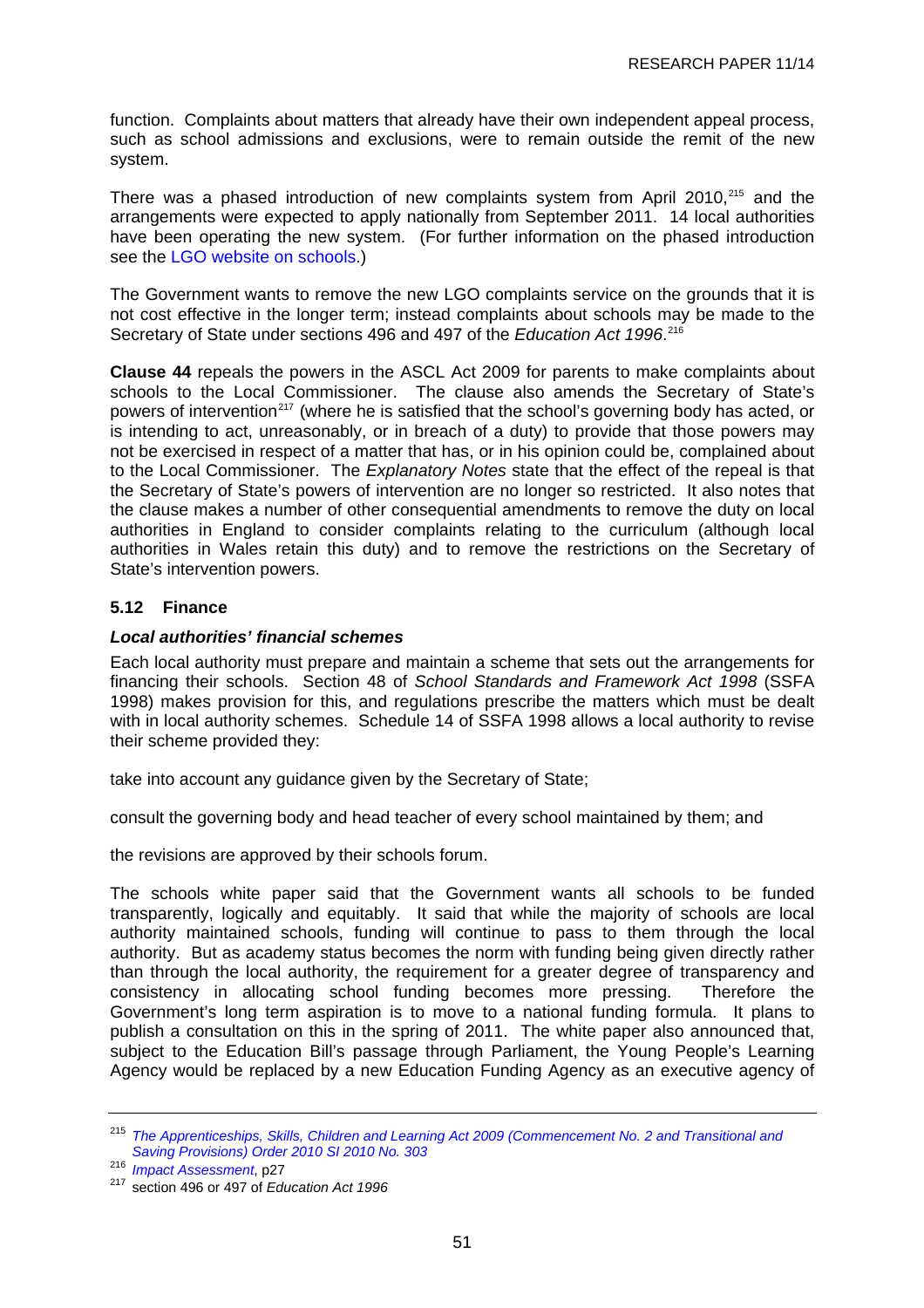<span id="page-55-0"></span>the DFE with responsibility for the direct funding of academies and free schools and all 16-19 provision. The need for greater value for money and making savings was highlighted, particularly the need to make savings on procurement and to use energy efficiently.<sup>[218](#page-55-0)</sup>

**Clause 45** amends Schedule 14 of SSFA 1998, enabling the Secretary of State to revise the whole or any part of a local authority scheme by giving a direction. It also requires the Secretary of State to consult the relevant local authority and such other persons as the Secretary of State thinks fit before a direction is given. The *Impact Assessment* to the Bill notes that the change would enable the Secretary of State to implement national policies on school financial management to save money, for example, in the replacing the Financial Management Standard in Schools (FMSiS) or ensuring schools use national framework contracts for procurement. The *Impact Assessment* states that the greater use of national procurement contracts should lead to economies of scale and gives national procurement of energy costs as an example. Replacing FMSiS with a simpler standard is also seen as a way of saving schools' and local authorities' time.<sup>[219](#page-55-0)</sup> As the change could be used to provide for standardisation across schemes on various matters then presumably this could help pave the way towards a national funding formula.

## *Payments in respect of dismissal*

Section 37 of *Education Act 2002* sets out how the costs of premature retirement, dismissal or securing the resignation of school staff in maintained schools are funded. The section reenacted the provisions in section 57 of the SSFA 1998 and included an additional provision related to the payments in respect of dismissal of staff employed for community purposes. Currently, where a local authority incurs costs in relation to school staff employed for community purposes, such as an adult education tutor, the costs must be recovered from the governing body of the school, unless the local authority agrees otherwise. However, the costs cannot be met out of the school's budget share. The *Explanatory Notes* state that this means that these costs must be met by the governing body out of grants which can be used for community purposes or other external income. It notes that Section 4 of *Children, Schools, and Families Act 2010* amended section 50 of SSFA 1998 to enable governing bodies of maintained schools to use their budget shares to finance the provision of community facilities or services under section 27 of EA 2002; this amendment comes into force on 1 April 2011.

**Clause 46** would amend section 37 of *Education Act 2002* to provide that a local authority must still recover costs in relation to school staff employed for community purposes from the governing body of a maintained school in England, but that they may be met by the governing body out of the school's budget share. The *Explanatory Notes* state that the change would provide consistency in relation to the funding of the costs of premature retirement, dismissal and securing the resignation of staff employed for community purposes.

## *Permitted charges*

The *Impact Assessment* for the Bill said that there is uncertainty about whether maintained nursery schools and primary schools with nursery provision are able to charge for nursery provision beyond the current 15 hours free entitlement. The Government want to make it clear that such schools are permitted to charge for early years provision over and above that delivered free of charge under section 7 of *Child Care Act 2006*.

Section 451 of *Education Act 1996* prohibits charges for education for registered pupils during school hours; however, regulations can be made under section 451(2A) to lift this prohibition on charging for early years provision where this is for a pupil who is below

<sup>218</sup>*The Importance of Teaching,* paragraphs 8.9 to 8.23 219 *Impact Assessment,* DFE, p29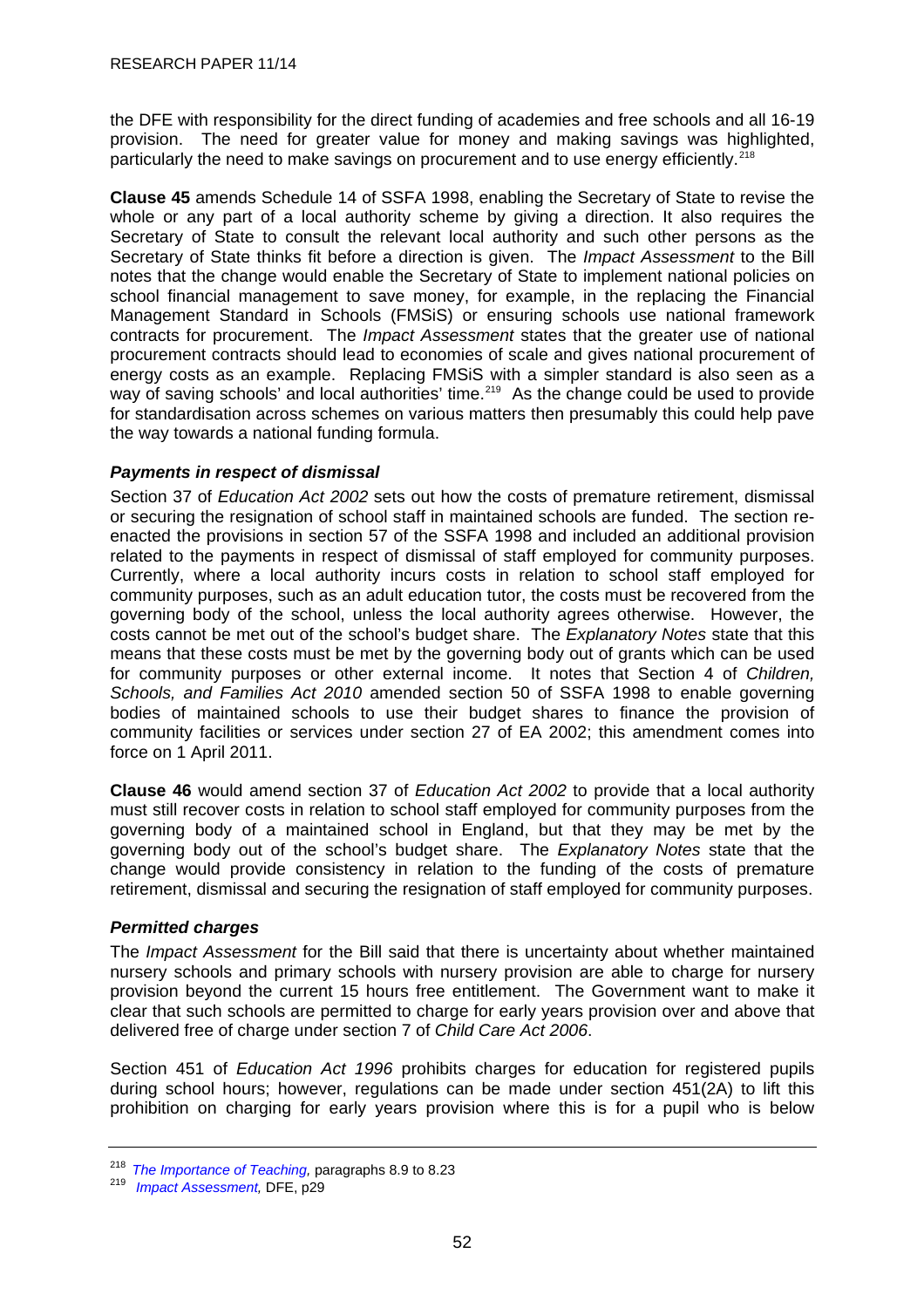<span id="page-56-0"></span>compulsory school age and it is additional to the hours which must be made available free of charge under the duty on local authorities to secure a certain amount of early years provision free of charge. The *Explanatory Notes* to the Bill state that the Government intends to make these regulations so that a school governing body will then be able to charge for early years provision as an 'optional extra'.

Section 456 of *Education Act 1996* deals with charges that maintained schools are permitted to make for 'optional extras' provided by a school. Optional extras currently include education outside of school hours, entry for certain public examinations, some school transport, and board and lodging provided on residential trips.

**Clause 47** would make changes in relation to permitted charges for optional extras. Clause 47(2) would insert a new provision into section 456 of the 1996 Act clarifying that the charges for all optional extras can also include an amount attributable to the costs relating to the buildings and accommodation used, for example, heating and lighting costs, and maintenance. Currently, under section 456(4), the charges for all optional extras can include the costs of any materials, books, instruments or other equipment used for the purposes of or in connection with the provision of the optional extra, and the use of non-teaching staff or teaching staff engaged under contracts for services for the purposes of providing the optional extra.

**Clause 47** would also insert new subsection (6A) into section 456 where the optional extra is education which is early years provision. It provides that the charges for early years provision imposed by the school may include costs attributable to teaching staff who are employees of the school and who provide the early years provision. Currently this is prohibited by section 456(5) and only the costs attributable to any self-employed staff with whom the school has contracted can be included.

The NUT has warned that allowing maintained nursery schools and classes to charge for any provision over the 15 hours free entitlement would widen the gap between schools serving affluent areas where parents can afford to pay, and the rest. It said that the change may well lead to closures where provision is most needed.<sup>[220](#page-56-0)</sup>

## **5.13 Further education institutions**

**Clause 48** gives effect to **Schedule 11** which makes amendments to the duties on further education corporations and sixth form college corporations. The aim of these amendments is to reduce Government intervention and bureaucracy and to give colleges greater autonomy. Some of the amendments are a consequence of the dissolution of the Young People's Learning Agency (YPLA) and involve amendments to *Further and Higher Education Act* (FHEA)1992, other provisions transfer powers of the YPLA to other bodies.

**Paragraphs 2, 8** and **9** amend sections 19, 33F and 33G respectively of FHEA 1992 and remove the requirement for further education corporations in England and sixth form college corporations to gain the consent of the relevant body (the local authority or the YPLA or the Chief Executive of Skills Funding), before they exercise their powers to borrow money and form (or invest in) a company or a charitable incorporated organisation for educational purposes. It is intended that removing the need for colleges to seek consent from the local authority before borrowing money should increase colleges' independence and also speed up financial transactions.

**Schedule 11** also repeals the duty on colleges contained in *Apprenticeships, Skills, Children and Learning Act 2009* (ASCLA) section 256 to promote the economic and social wellbeing

<sup>&</sup>lt;sup>220</sup> [NUT comment on Education Bill, 27 January 2011](http://www.teachers.org.uk/node/12378)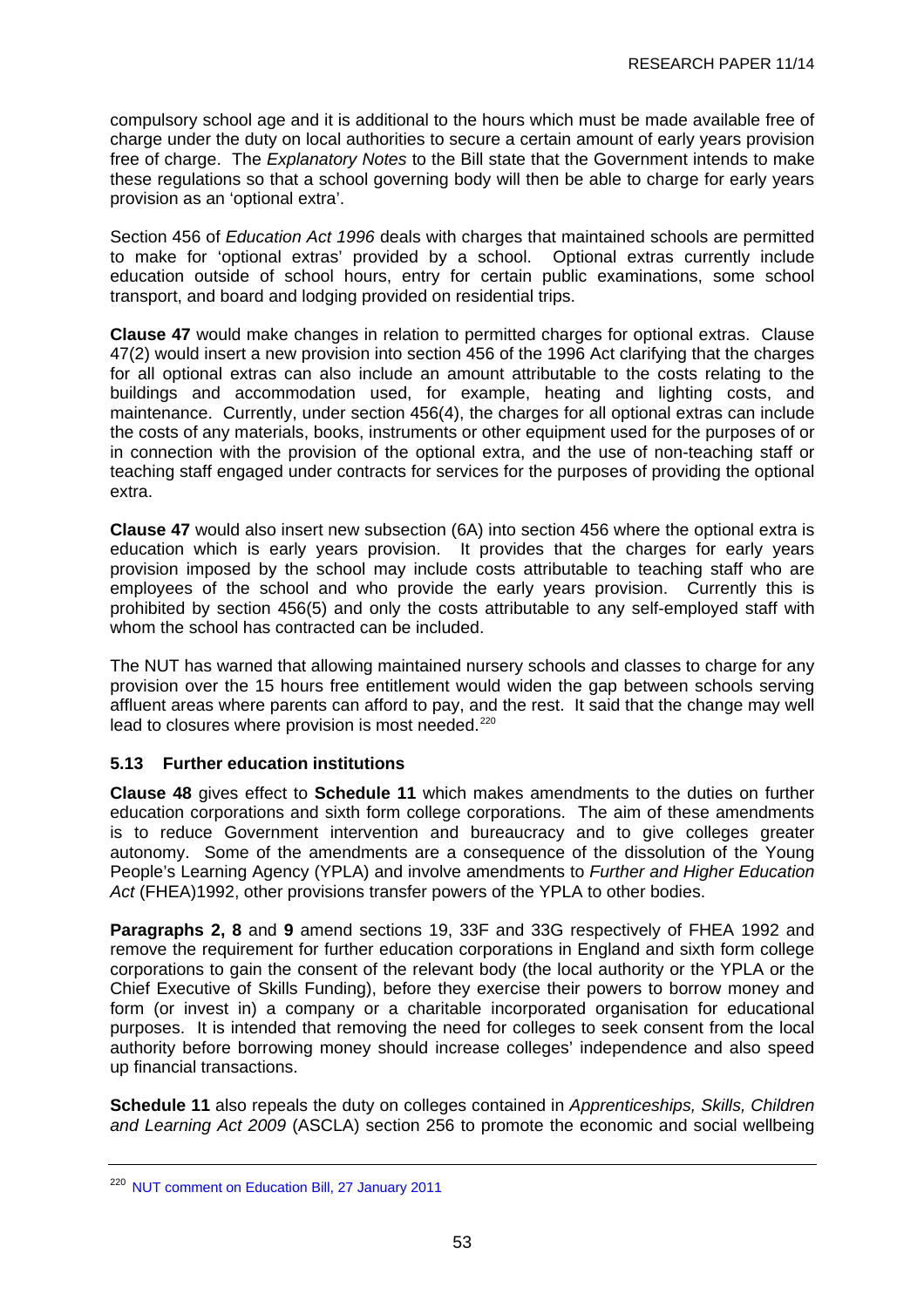<span id="page-57-0"></span>of their local area when carrying out their functions and to have regard to guidance issued by the Secretary of State in this area. The *[Overarching Impact Assessment of the Education](http://media.education.gov.uk/assets/files/pdf/e/education%20bill%20impact%20assessment.pdf)  [Bill 2011](http://media.education.gov.uk/assets/files/pdf/e/education%20bill%20impact%20assessment.pdf)* states that this provision is being removed because it is unnecessary; colleges already play an important role in local areas by virtue of the education they provide.

**Schedule 11** contains changes to provisions relating to the dissolution of sixth form college corporations and further education corporations. **Paragraph 4** removes the requirement for the Secretary of State to consult the YPLA before making an order to dissolve a further education corporation. **Paragraph 13** allows sixth form college corporations to make an application for closure directly to the Secretary of State and allows the Secretary of State to instigate the process for dissolution.

**Paragraph 7** changes provisions relating to the establishment of new sixth form college corporations; the change will enable any person or body to make a direct application to the Secretary of State, to establish a sixth form college corporation.

**Paragraphs 11,12** and **14** make amendments which are necessary as a result of the abolition of the YPLA, these paragraphs transfer powers of the YPLA to the Secretary of State. **Paragraphs 11** and **12** transfer YPLA's responsibility for the drawing up and modification of the initial instruments and articles of government of a new sixth form college corporation to the Secretary of State. **Paragraph 14** transfers to the Secretary of State the YPLA's power to make payments to local authorities in respect of any excepted loan liability of the authority.

**Paragraph 15** removes the requirement for governing bodies of sixth form and further education colleges to have regard, when exercising their functions, to the content of any guidance that has been issued by the Secretary of State about consulting certain groups in connection with decisions that affect them; these groups are people who are, or are likely to become, students and employers. The *Overarching Impact Assessment* states:

taking away this duty will free sixth-form and further education colleges from the administrative burden of having to comply with specific legislation and enable them to develop student participation in a way that addresses their unique needs, rather than following a prescribed path. $221$ 

It is expected that colleges will continue to consult young people and employers as a matter of course where the governing body considers this to be appropriate or necessary, whether or not they are subject to a particular duty.

**Paragraphs 16,17,19** and **22** make amendments in relation to the governing bodies of sixth form and further education colleges. **Paragraph 16** removes the power of the Chief Executive of Skills Funding to direct the governing body of a further education college to consider taking disciplinary proceedings against a senior post holder; **paragraph 19** contains a similar provision for sixth form colleges. **Paragraphs 19** and **22** also remove the powers of the local authority and the YPLA to intervene in sixth form college corporations. They transfer these powers to the Secretary of State who must provide a notice to the trustees of the college detailing the nature of the planned intervention and the reasons for it before exercising his intervention powers.

**Paragraph 17** removes the power of the Chief Executive of Skills Funding to appoint up to two additional members of the governing body of a further education corporation. **Paragraphs 20** *and* **23** remove the corresponding powers of the local authority and the

<sup>221</sup> *Overarching Impact Assessment of the Education Bill 2011* p 21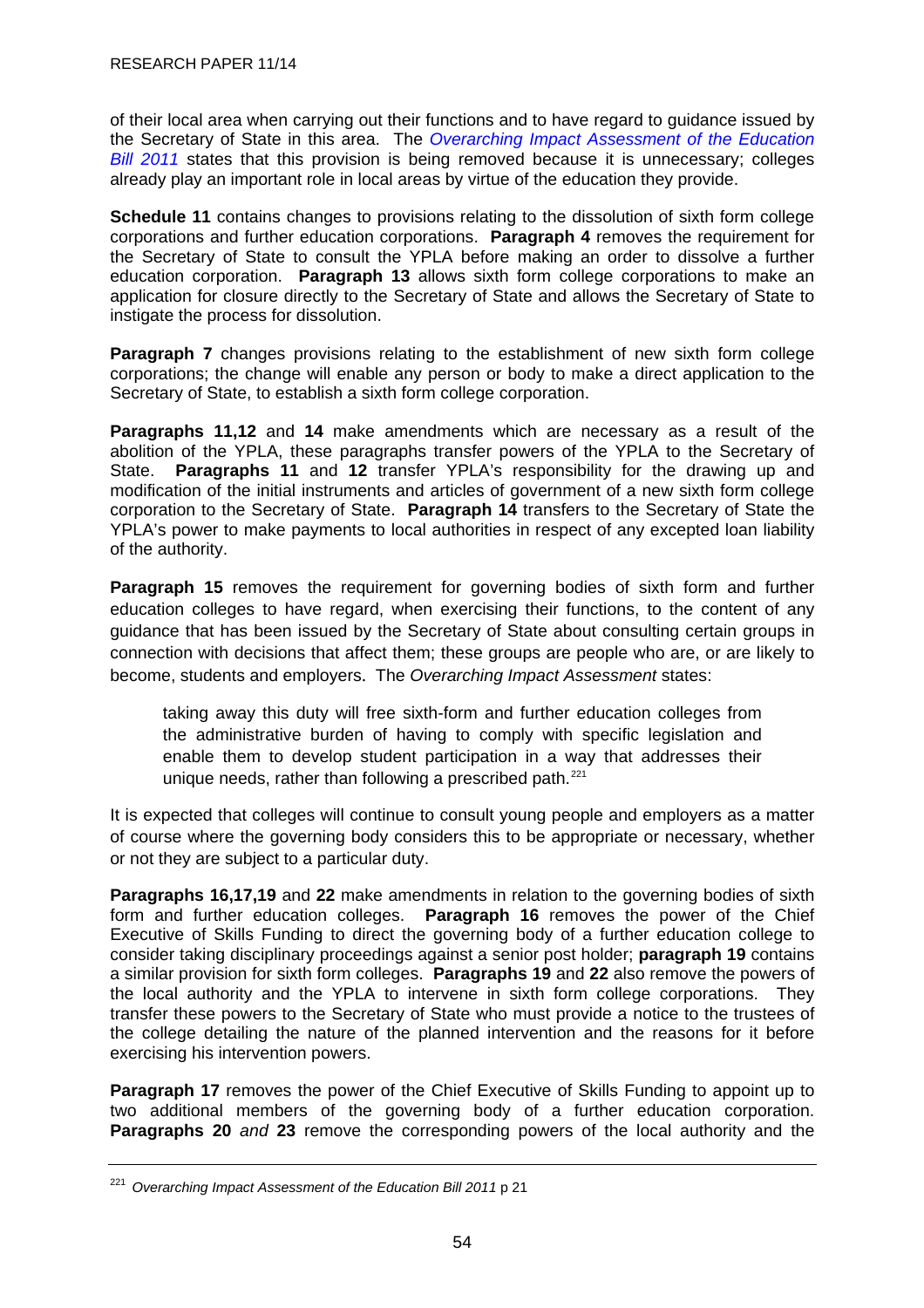<span id="page-58-0"></span>YPLA in respect of sixth form college corporations. Paragraphs 5, 6 and 30 respectively make consequential amendments to remove references to the two additional members of the governing body appointed by the Chief Executive of Skills Funding or the local authority and the YPLA.

**Paragraph 18** repeals section 56D of FHEA 1992, removing a legal duty from the local authority and the YPLA to notify the Chief Executive of Skills Funding where they have concerns about provision delivered at a further education college. **Paragraph 24** contains a corresponding duty for the Chief Executive to notify the local authority and the YPLA about any concerns the Chief Executive has about provision delivered at a sixth form college.

**Paragraph 21** removes the duty on the YPLA to produce and publish an intervention policy.

## *Reactions to the proposals*

The AoC said that they welcomed the repeal of various duties placed on further education and sixth form colleges in recognition of the autonomy of the college sector.

## **5.14 Repeal of provision to change the name Pupil Referral Units**

Pupils who have been excluded from school, or for some other reason cannot attend mainstream school, receive their education in alternative provision which includes local authority-run pupil referral units (PRUs). There are about 450 pupil referral units in England. They are established by local authorities and are part of the (local authority) maintained school system; however, they have their own legal identity as schools. The majority of PRUs offer education to pupils on a temporary basis.

The Labour Government decided to change the name of pupil referral units to short stay schools to reflect the policy proposals set out in its *Back on Track* white paper. This change was contained in section 249 of *Apprenticeships, Skills, Children and Learning Act 2009*. The provisions were due to be brought into force on 1 September 2010; however the Coalition government decided not to proceed with the name change.<sup>[222](#page-58-0)</sup>

**Clause 49** would repeal section 249(1) and (2) of ASCLA 2009, which have not yet been brought into force.

# **6 Academies**

## *Background*

Academies are state-funded schools, independent of the local authority; they receive their funding from central government, operating in accordance with the funding agreement between the Secretary of State and the academy trust.<sup>[223](#page-58-0)</sup> The requirements relating to an academy's admission arrangements are set out in its agreement.

The academies programme was a major part of the Labour Government's strategy to improve educational standards in secondary schools in disadvantaged communities and areas of poor educational performance. It built on the Conservative government's City Technology Colleges programme introduced under the *Education Reform Act 1988*.

The first academies opened in 2002. They had sponsors from a range of backgrounds. By March 2010 there were 203 academies open in 83 local authority areas, and a further 100

 $222$  HC Deb 20 July 2010 c266W<br> $223$  Some commentators have taken issue with the description of academies as state-funded independent schools, see, for example, a letter to the *Guardian* from Peter Newsam, a former chief schools adjudicator, who argued that academies should be described as government-controlled schools: *["Democracy at issue in](http://www.guardian.co.uk/education/2010/jun/11/local-democracy-and-academy-schools)  [the creation of academy schools](http://www.guardian.co.uk/education/2010/jun/11/local-democracy-and-academy-schools)*", *Guardian,* 11 June 2010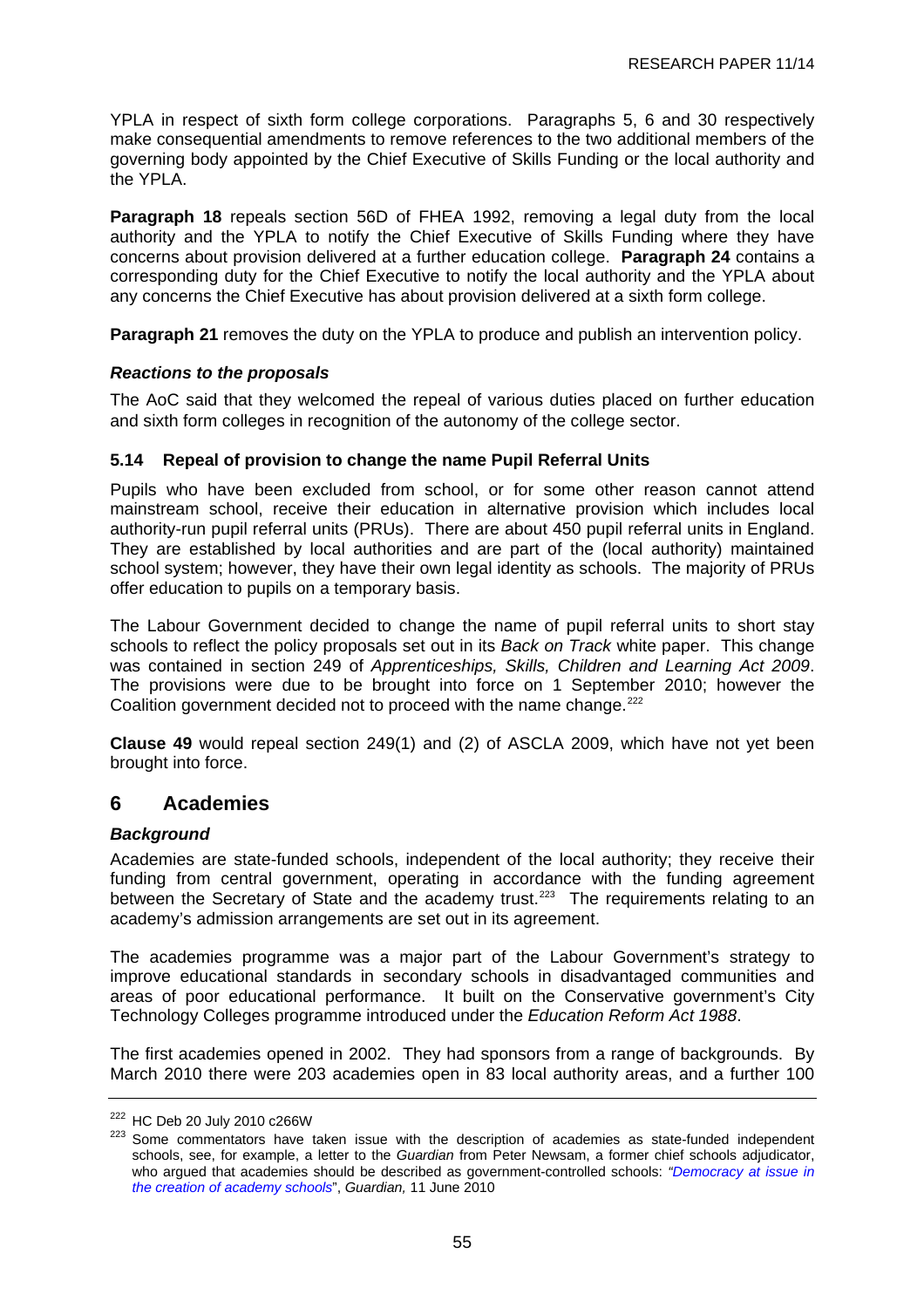<span id="page-59-0"></span>were planned to open in 2010.<sup>[224](#page-59-0)</sup> Although Labour wanted to expand the programme, it did not believe that all schools should become academies. Ministers stressed that academies could not be the solution for all secondary schools.<sup>[225](#page-59-0)</sup>

From May 2010 the Conservative-Liberal Democrat Coalition Government extended the programme to all schools, fast-tracking 'outstanding' schools. In effect, the change created two types of academy: 'sponsored' academies, usually those opened to improve standards in deprived areas; and 'converters' created from other types of school, with 'outstanding' schools converting first (see below). By January 2011, there were 407 academies consisting of 271 sponsored and 136 converters.<sup>[226](#page-59-0)</sup>

## *The Government's policy*

The 2010 Conservative Election Manifesto proposed a 'schools revolution', drawing on the Swedish 'free schools' model and the 'charter school' movement in the US, to allow parents, charities, teachers and others to set up new schools. The manifesto also said that a Conservative government would enable all existing schools to have the chance to acquire academy status; that 'outstanding' schools would be pre-approved; and that the academy programme would be extended to primary schools.

While the Liberal Democrats wanted all schools to be free to innovate, their 2010 Manifesto favoured replacing academies with 'sponsor managed schools', commissioned by and accountable to local authorities, with educational charities and private providers involved.<sup>[227](#page-59-0)</sup>

The Conservative-Liberal Democrat Coalition Government's *[The Coalition: our programme](http://www.cabinetoffice.gov.uk/media/409088/pfg_coalition.pdf)  [for government](http://www.cabinetoffice.gov.uk/media/409088/pfg_coalition.pdf)*, published on 20 May 2010, proposed school reform to ensure that new providers could enter the state school system in response to parental demand, and to provide that all schools would have greater autonomy.

On 26 May 2010, the Education Secretary wrote to schools saying that he wanted to open up the academies programme to all existing schools - including, for the first time, primaries and special schools. He invited schools to register their interest in becoming an academy. Schools rated 'outstanding' by Ofsted were fast-tracked through the process.

The *Academies Act 2010* provided the legislative basis for the expansion of the programme and paved the way for new 'free' schools to operate as academies (see below). [Library](http://pims.parliament.uk:81/PIMS/Static%20Files/Extended%20File%20Scan%20Files/LIBRARY_OTHER_PAPERS/RESEARCH_PAPER/RP10-048.pdf)  [Research Paper 10/48](http://pims.parliament.uk:81/PIMS/Static%20Files/Extended%20File%20Scan%20Files/LIBRARY_OTHER_PAPERS/RESEARCH_PAPER/RP10-048.pdf), prepared for the Commons second reading debate on the *Academies Bill*, provided background on the proposals including a brief account of how the academies programme developed under the previous Labour governments and the current Government's proposals. It also included comment on the main differences, and provided a selection of comment on the Government's policy for academies and free schools.

On 17 November 2010, the Education Secretary announced that alongside outstanding schools, all schools that are ranked good with outstanding features by Ofsted will automatically be eligible for academy status. All other schools – primary or secondary – will also be eligible, providing they work in partnership with a high-performing school that will help drive improvement. In addition, for the first time, special schools will be able to apply to convert to academies.<sup>[228](#page-59-0)</sup>

<sup>&</sup>lt;sup>224</sup> HC Deb 8 March 2010 c15<br><sup>225</sup> HC Deb 8 March 2010 c16<br><sup>226</sup> *The Academies Programme*, Public Accounts Committee, Seventeenth Report Session 2010-11, HC Paper 552, 27 January 2011

<sup>227</sup> *[Liberal Democrat Manifesto 2010](http://network.libdems.org.uk/manifesto2010/libdem_manifesto_2010.pdf)*

<sup>&</sup>lt;sup>228</sup> "Academy model extended so every school can benefit", [DFE press release, 17 November 2010](http://www.education.gov.uk/schools/leadership/typesofschools/academies/a0068006/academy-model-extended-so-every-school-can-benefit)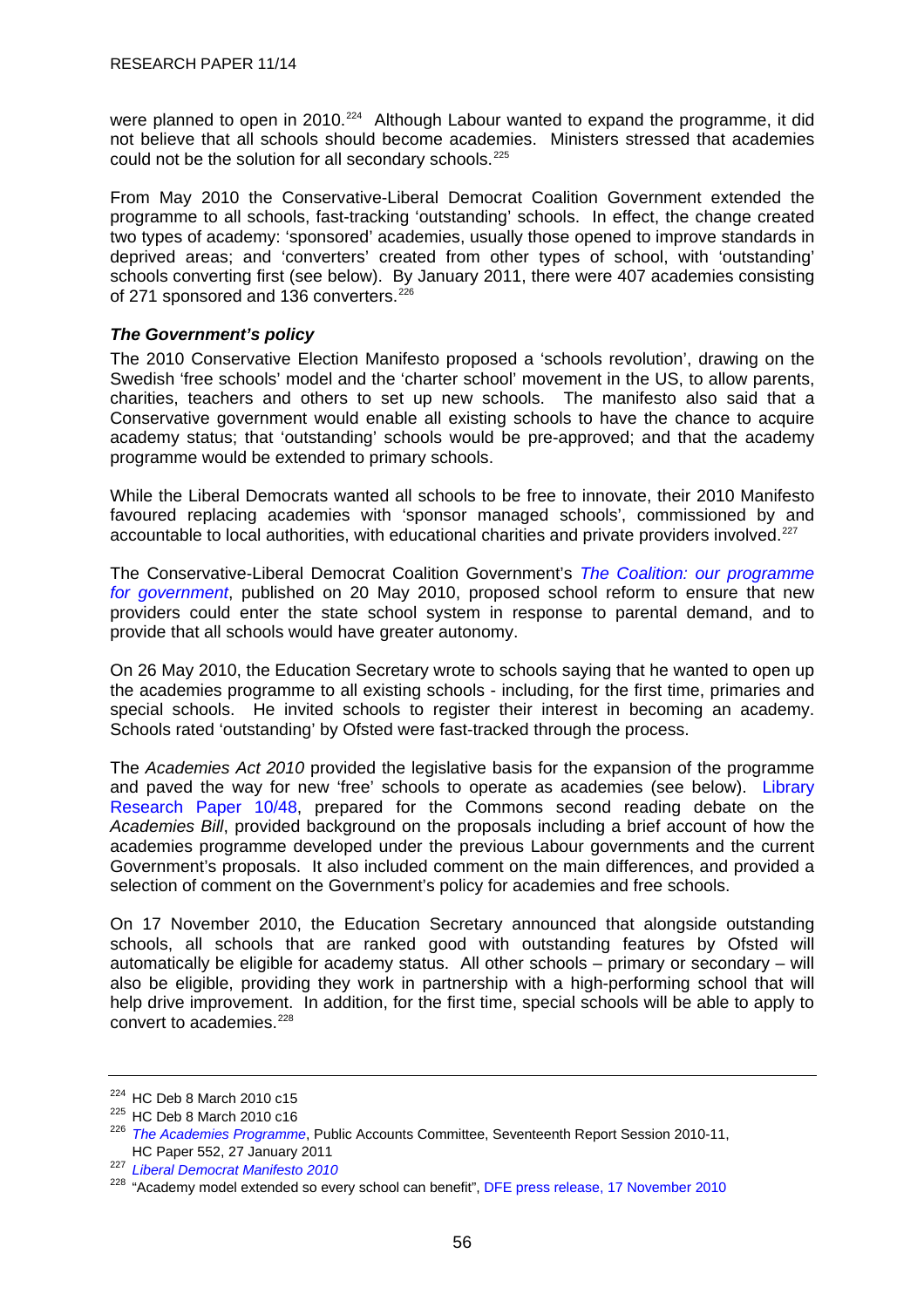<span id="page-60-0"></span>Information on the academies approved since the Government came to power is available on the DFE's [academies](http://www.education.gov.uk/schools/leadership/typesofschools/academies) website.<sup>[229](#page-60-0)</sup>

Free schools, referred to in the *Academies Act 2010* as 'additional schools', will usually be brand-new schools set up set up in response to parental demand. Providers may be charities, universities, business, community or faith groups, teachers or groups of parents. Free schools will be state-funded and will operate as academies. The first free schools are expected to open in September 2011. Independent schools may apply to become free schools and receive state funding; however, such schools would need to meet certain criteria including an agreement that their admissions policy will be in line with the *School Admissions Code*, and that they can demonstrate they have a good record of success as an education provider, and financial viability. Independent schools applying to become free schools will not be able to retain any existing academic selection admission arrangements. Background on the government's policy on free schools and information on applications made to establish them is provided on the DFE's [free schools](http://www.education.gov.uk/schools/leadership/typesofschools/freeschools) website.<sup>[230](#page-60-0)</sup>

An article in the *[Guardian](http://www.guardian.co.uk/politics/2010/oct/01/gove-education-teachers-discipline-new-deal)* on 1 October 2010 quoted the Education Secretary as saying that he wanted voluntary groups and city academies such as Ark schools to take over local authority-controlled Pupil Referral Units (PRUs) as he regarded PRUs as 'the weak link in the chain, without an accountable person responsible for making sure these children progress'. He emphasised that 'It is striking that there are people who want to play a greater role in this market.'[231](#page-60-0)

The schools white paper outlined how the Government intended to rapidly expand the academies programme and encourage free schools. It announced that legislation would be introduced to allow PRUs to become academies. The Government believes that there is not enough diversity in alternative provision, and therefore wants to encourage new providers into the market:

3.34 We will open up the alternative provision market to new providers and diversify existing provision by legislating to allow PRUs to become Academies, encouraging Free Schools that offer alternative provision, and supporting more voluntary sector providers alongside Free Schools. Alternative provision Free Schools in particular will be a route for new voluntary and private sector organisations to offer high-quality education for disruptive and excluded children and others without a mainstream school place. Local authorities will be expected to choose the best provision and replace any that is unsatisfactory. We will, if necessary, use the Secretary of State's powers to close inadequate PRUs and specify what sort of provision will replace it. In doing so, we will use competitions to open the way for high quality new providers to enter the market.

The Government wants to remove what it sees as unnecessary restriction on academy provision and enable a more diverse 16 to 19 sector in response to parental demand. The *[Economic Impact Assessment](http://media.education.gov.uk/assets/files/pdf/s/schools%20white%20paper%202010%20%20%20an%20economic%20impact%20assessment.pdf)* (of the white paper) said that in order to remove restrictions to market entry, the Government would legislate to allow academies and free schools to offer alternative provision<sup>[232](#page-60-0)</sup> and 16 to 19 education. It noted that the number of new schools

<sup>229</sup> <http://www.education.gov.uk/schools/leadership/typesofschools/academies>

<sup>&</sup>lt;sup>230</sup> <http://www.education.gov.uk/schools/leadership/typesofschools/freeschools><br><sup>231</sup> "Michael Gove promises 'new deal' for teachers on classroom discipline", *Guardian*, 1 October 2010

<sup>&</sup>lt;sup>232</sup> Alternative education is for children of compulsory school age who are not in school because of illness, exclusion or other reason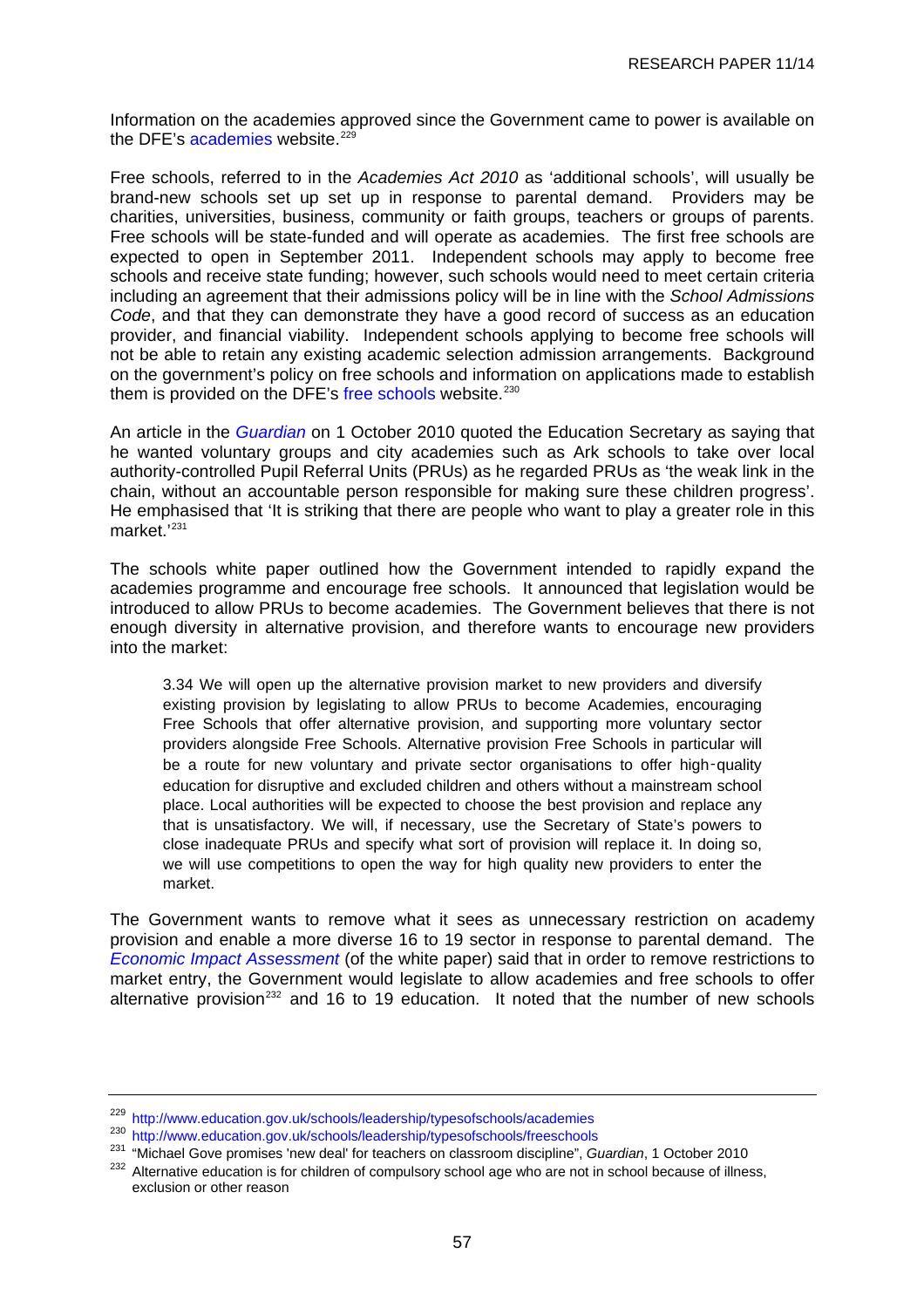<span id="page-61-0"></span>offering such provision would depend upon local demand and proposals from schools, charities and others.<sup>[233](#page-61-0)</sup>

The *Impact Assessment* to the Bill describes the proposals as particularly significant where a new 16 to 19 institution would fill a gap in provision and increase the opportunities for young people in an area.

## *The Bill's provisions*

**Clause 50** removes the requirement<sup>[234](#page-61-0)</sup> that academies providing secondary education must have a specialism in a particular subject area or particular subject areas. The *Explanatory Notes* state that the removal of section 1(6)(b) would mean that new schools which are set up as academies and existing schools which convert to become academies would no longer be required, where they provide secondary education, to have an emphasis on a particular subject area or subject areas. However, an academy can specialise if it chooses to do so.

Section 1 of the AA 2010 would be further amended by **clause 51** to provide for two new types of academies: 16 to 19 academies, and alternative provision academies. These would have broadly the same characteristics as existing academies. 'Academy' would be the generic term for all the three different types of educational establishment. Consequential amendments to section 1 of the 2010 reflect the fact that academies will not necessarily be 'schools'.

16 to 19 academies must be educational institutions that are principally concerned with providing full-time or part-time education suitable to the requirements of those over compulsory school age but under 19 years old. The *Explanatory Notes* indicate that the Government intends to use this legislation to allow providers to set up free schools for those aged 16 to 19.

Alternative provision academies must be principally concerned with the provision of full-time or part-time education for children of compulsory school age who are not in school because of illness, exclusion or other reason and who would not receive suitable education unless alternative provision was made for them. 'Alternative provision' means arrangements made under 19(1) of *Education Act 1996*.

**Clause 52** gives effect to **Schedule 12** which reflects the fact that there would be three different types of academies (i.e. academy schools, 16 to 19 academies, and alternative provision academies). Many of the changes are needed because academies would no longer necessarily be schools.

Section 4(1)(b) of the AA 2010 empowers the Secretary of State to make an academy order in respect of a school if the school is 'eligible for intervention'. **Clause 53** would insert a new subsection into section 4 of the AA 2010 to provide that before making an academy order under section 4(1)(b) in respect of a foundation or voluntary school that has a foundation, the Secretary of State must first consult the trustees of the school, the person or persons by whom the foundation governors are appointed, and in the case of a school which has a religious character, the appropriate religious body. Other changes would provide for information relating to academy orders to be given to the trustees of a foundation or voluntary school with a foundation and, in the case of schools with a religious character, the appropriate religious body.

New provision would be made relating to consultation on conversion to an academy, including where a school is eligible for intervention, and in the case of a federated school

<sup>&</sup>lt;sup>233</sup>The *Economic Impact Assessment* of the schools white paper, paragraph 54 <sup>234</sup> contained in section 1(6)(b) of the *Academies Act 2010* (AA 2010)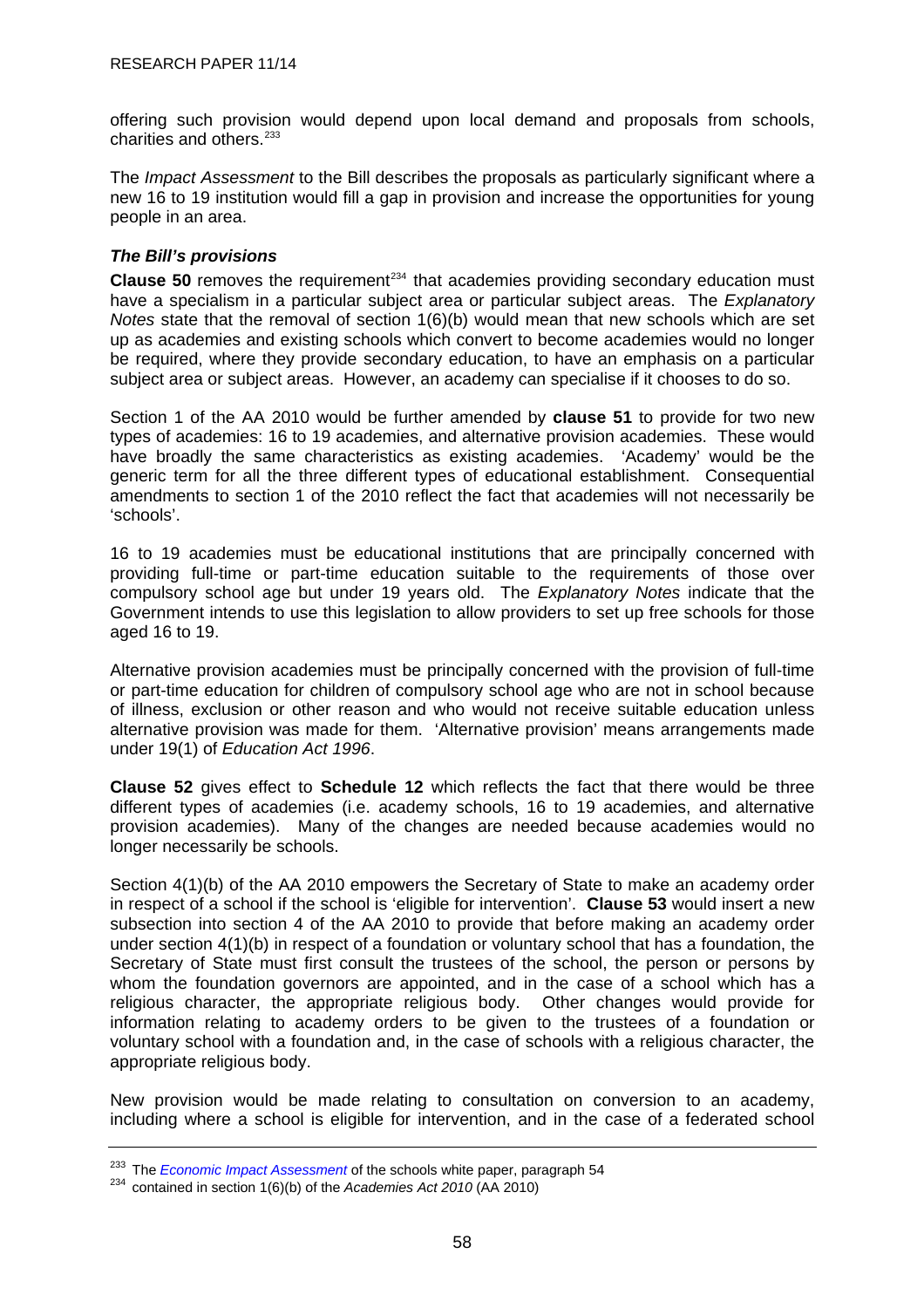<span id="page-62-0"></span>(**clause 54**). A federated school would be able to apply for an academy order without requiring the agreement of the whole federated governing body (**clause 55**). The clause also makes further provision in relation to federated schools converting to academy status.

The Bill would also make changes relating to the transfer of property, rights and liabilities when a school is converting to an academy (**clause 56**).

**Clause 57,** which relates to new and expanded educational institutions, would make new provision in relation to sections 9 and 10 of the AA 2010; the term 'additional school' is removed to reflect the fact that educational institutions may cater for a wider age range than the institution it replaces.

Currently, there is provision for foundation or voluntary controlled school to have a number of 'reserved' teachers who have been selected to give religious education in accordance with the tenets of the religion or religious denomination of the school. A voluntary aided school may apply preference in the appointment, promotion or remuneration of all teachers at the school in accordance with the tenets of the religion or religious denomination of the school. **Clause 58** would insert a new section 124AA into the SSFA 1998 that would apply to staff at academies with religious character. It would provide that voluntary controlled and foundation schools with a religious character that convert to academy status must include 'reserved' teachers, subject to a limit of up to one-fifth or the total number of teachers. The Secretary of State would be able to make an order for a specific school that would disapply section 124AA for that individual school.

**Clause 59** gives effect to Schedule 13 which would replace Schedule 1 to AA 2010 with a new Schedule to make provision about land in relation to academies. Additional powers would be given to the Secretary of State to transfer the publicly funded land of maintained schools to academies, whilst ensuring that the public interest in land at academies continues to be protected. The arrangements are complex, and the *Explanatory Notes* to the Bill describe the provisions in detail.

As noted in the section of this research paper on school admissions**, Clause 60** of the Bill amends Chapter 1 of Part 3 of SSFA 1998 to allow School Adjudicators to consider and to determine eligible objections or referrals relating to the admissions arrangements of academies, as they do in respect of maintained schools.

## *Comment*

Comment on the Government's policy towards academies and free schools generally was included in [Library Research Paper 10/48](http://pims.parliament.uk:81/PIMS/Static%20Files/Extended%20File%20Scan%20Files/LIBRARY_OTHER_PAPERS/RESEARCH_PAPER/RP10-048.pdf) prepared for the Commons second reading debate on the *Academies Bill*. Labour Opposition spokesmen have pointed out repeatedly that the Government's academies policy is very different from the previous government's policy. In the House of Commons debate on the Queen's Speech Ed Balls, the then Shadow Education Secretary, claimed that the Government's policy was a perversion of Labour's academies programme.<sup>[235](#page-62-0)</sup>

NASUWT believes that the opening of alternative provision to a market of new providers has the potential 'to increase costs, undermine the ability of schools to access local authority support and provisions and put at risk the skills and expertise of teachers and other staff who work in PRUs.'[236](#page-62-0)

 $^{235}$  HC Deb 2 June 2010 cc 476-78<br> $^{236}$  [NASUWT summary of the schools white paper and initial comments](http://www.nasuwt.org.uk/Whatsnew/NASUWTNews/Nationalnewsitems/VoteForEducation/EducationWhitePaper/index.htm): [http://www.nasuwt.org.uk/Whatsnew/NASUWTNews/Nationalnewsitems/VoteForEducation/EducationWhitePa](http://www.nasuwt.org.uk/Whatsnew/NASUWTNews/Nationalnewsitems/VoteForEducation/EducationWhitePaper/index.htm) [per/index.htm](http://www.nasuwt.org.uk/Whatsnew/NASUWTNews/Nationalnewsitems/VoteForEducation/EducationWhitePaper/index.htm)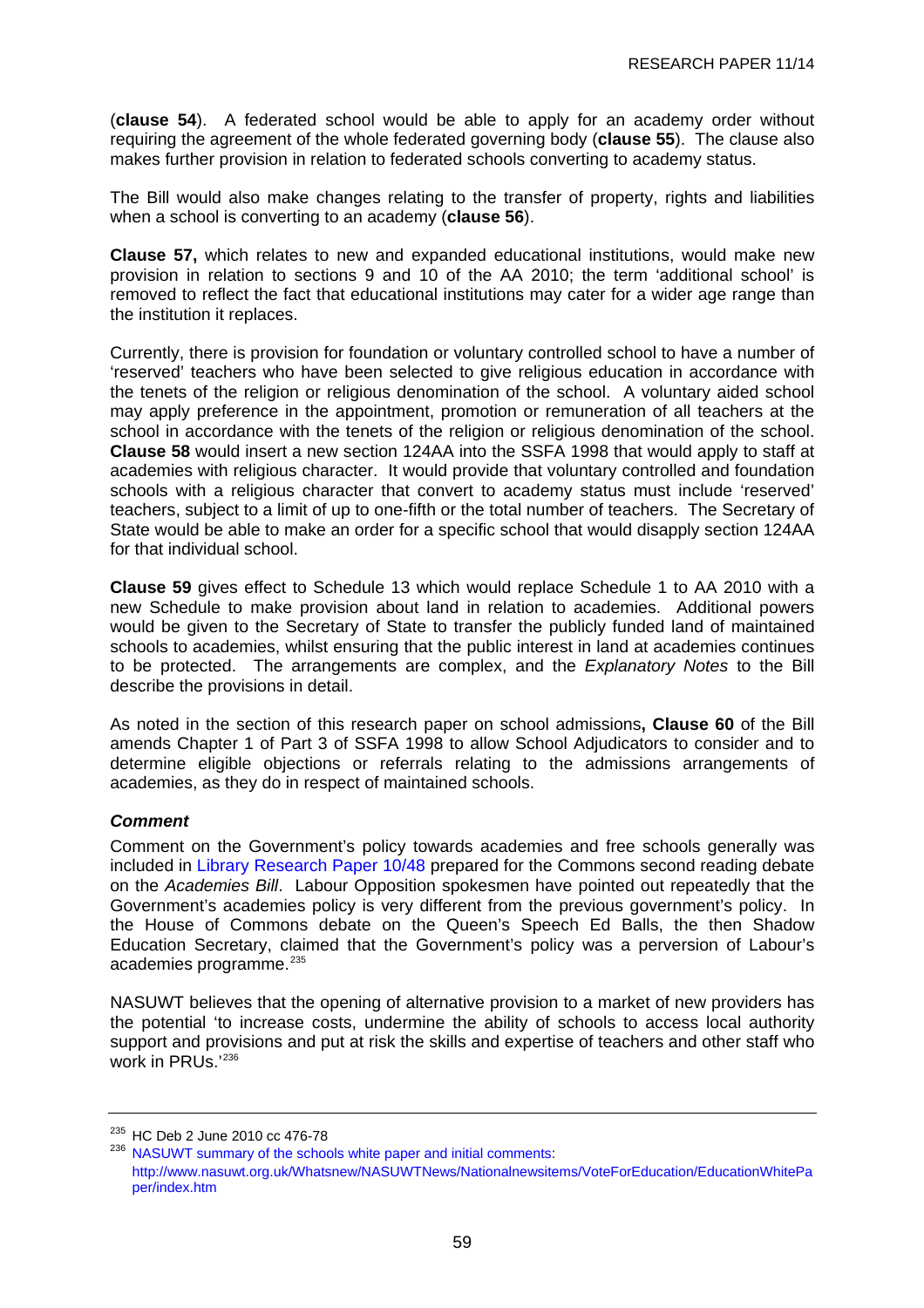<span id="page-63-0"></span>Several commentators have drawn attention to the findings of the recent report by the Public Accounts Committee (PAC) on academies.<sup>[237](#page-63-0)</sup> Although the report found that sponsored academies have performed impressively in improving educational attainment, it warned that the expansion of the academies programme poses substantial potential problems relating to their financial management. The NUT, for example, believes it is reckless for the Government to press ahead with the expansion of the programme when, it says, the PAC report shows that the DFE is 'struggling' with the administration of a relatively small number<br>of academies at present.<sup>238</sup> However, the Education Secretary welcomed the report, However, the Education Secretary welcomed the report, stressing that it recognised the success of the programme; a DFE spokesperson said that the Government recognises the issues raised, and that this was one reason why the schools white paper announced the creation of the Education Funding Agency to replace the YPLA.<sup>[239](#page-63-0)</sup>

# **7 Post-16 Education and Training**

# **7.1 Abolition of the Young People's Learning Agency for England**

## *Background*

The ASCLA dissolved the Learning and Skills Council (LSC) and established the Young People's Learning Agency (YPLA) as a non–departmental public body sponsored by the Department for Children, Schools and Families. The YPLA's function is to support the delivery of training and education to all 16 – 19 year olds in England, it took over from the LSC in April 2010.

Details of the establishment of the YPLA, its structure and functions are available in Library Research Paper 09/15, *[Apprenticeships, Skills, Children and Learning Bill: provisions for](http://10.160.3.10:81/PIMS/Static%20Files/Extended%20File%20Scan%20Files/LIBRARY_OTHER_PAPERS/RESEARCH_PAPER/RP09-015.pdf)  [children, education and learners](http://10.160.3.10:81/PIMS/Static%20Files/Extended%20File%20Scan%20Files/LIBRARY_OTHER_PAPERS/RESEARCH_PAPER/RP09-015.pdf)*. [240](#page-63-0)

The YPLA funds academies, general further education colleges, sixth form colleges and other 16-19 providers and supports local authorities in commissioning suitable education and training opportunities for 16-19 year olds. It also provides learner support funding such as the Education Maintenance Allowance (EMA).

A House of Lords written answer on 11January 2011 gave information on the funding role of the YPLA:

### **Young People's Learning Agency**

*Question*

### *Asked by Lord Laird*

To ask Her Majesty's Government what payments have been made in the last three years to the Young People's Learning Agency; for what reason; and whether the agency will continue.[HL5381]

**The Parliamentary Under-Secretary of State for Schools (Lord Hill of Oareford):** The Young People's Learning Agency for England began operation on 1 April 2010 following the dissolution of the Learning and Skills Council. Its principal functions are to fund academies, to fund learning opportunities for 16 to 18 year-olds (and for 16 to 24

<sup>&</sup>lt;sup>237</sup>Public Accounts Committee, *The Academies Programme*, HC Paper 552, 27 January 2011<br><sup>238</sup> NUT press release on the PAC academies report, 27 January 2011<br><sup>239</sup> "MPs warn over academies finances", ePolitix, 27 January 18 February 2009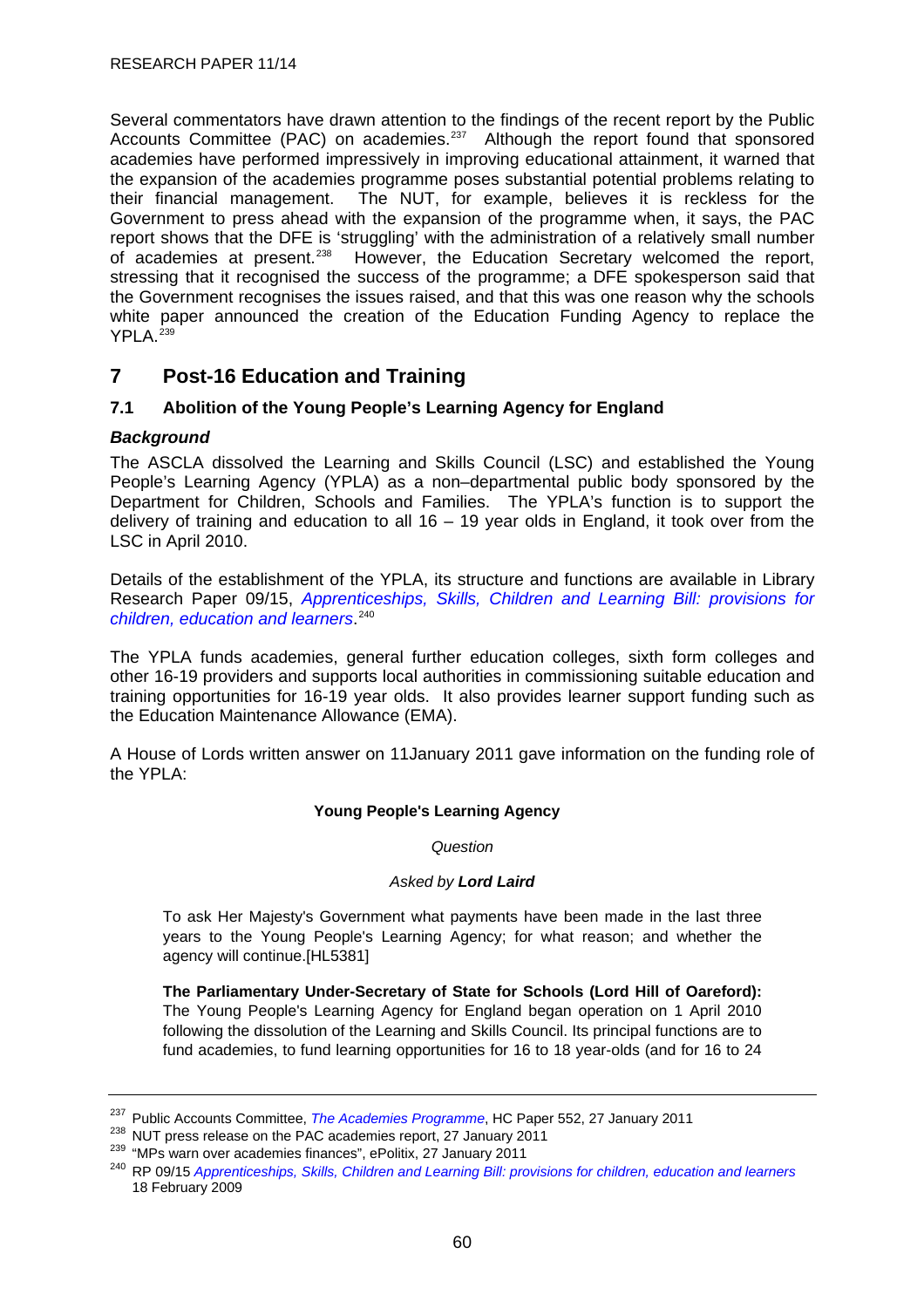<span id="page-64-0"></span>year-olds with a learning difficulty or disability) and to fund support for young learners. The agency's grant for 2010-11 is £9.6 billion;

[...]

On 24 November 2010, the White Paper, *The Importance of Teaching*, set out the Government's intention, subject to legislation, to replace the Young People's Learning Agency, a non-departmental public body, with a new Education Funding Agency, which will be an executive agency within the Department for Education. We anticipate that the new agency will begin operation in April 2012.

| Further Education for 16-18 year olds    | 3,964 |
|------------------------------------------|-------|
| Schools                                  | 4,298 |
| Academies                                | 1,882 |
| Maintained School Sixth Forms            | 2,213 |
| Sixth Form Academies                     | 203   |
| Learning opportunities for learners with |       |
| learning difficulties or disabilities    | 282   |
| Support                                  | 667   |
| <b>Fducation Maintenance Allowance</b>   | 564   |
| Learner Support                          | 98    |
| Childcare support                        | 5     |
| Administration                           | 49    |
| Capital Programmes                       | 231   |
| Other                                    | 108   |
| Total                                    | 9,599 |

#### **YPLA grant funding 2010-11, £ millions**

*Source: HL Deb 11 January 2011 c 439WA*

Further information on the work of the [YPLA](http://www.ypla.gov.uk/) is available on the organisation's website.

### *Government proposals*

The Government intends to abolish the YPLA and to replace it with a new body: the Education Funding Agency. This proposal was contained in *[The Importance of Teaching](http://www.education.gov.uk/publications/standard/publicationdetail/Page1/CM%207980)*:

Subject to legislation, we intend to replace the existing Young People's Learning Agency and set up a new Education Funding Agency (EFA) as an executive agency of the Department with responsibility for the direct funding of the growing number of Academies and Free Schools and all 16–19 provision. This will include the funding of 16–19 provision in FE colleges, sixth form colleges and independent provision.<sup>[241](#page-64-0)</sup>

The *[Impact Assessment](http://www.education.gov.uk/publications/eOrderingDownload/CM-7980-Impact_assessment.pdf)*<sup>[242](#page-64-0)</sup> published alongside the schools white paper stated that abolishing the YPLA would streamline the system and reduce costs:

The creation of an executive agency will improve the transparency, accountability and efficiency of the funding of education up to age 19. We would expect providers of education and training to benefit from a more streamlined system, and the reductions in bureaucracy concomitant with a more streamlined approach to the management of

<sup>241</sup>*The Importance of Teaching,* p 82, paragraph 8.13 242 *Economic Impact* Assessment of the schools white paper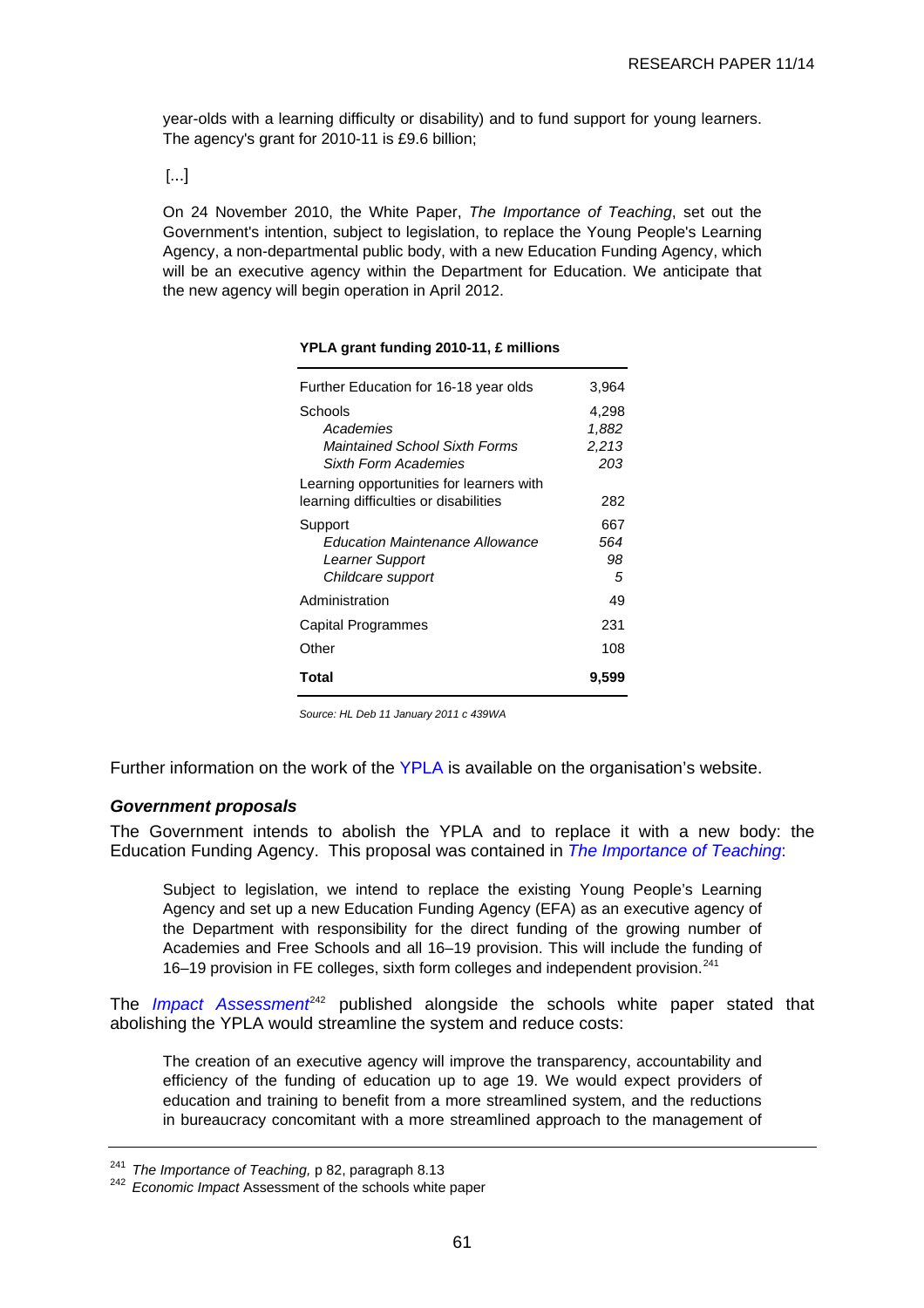<span id="page-65-0"></span>funding. There will also be cost savings and efficiencies in the administration, calculation and management of funding for 3-19 education. While some efficiency savings may be realised pre-transfer the majority of benefits and efficiencies will be realised from April 2012 onwards.<sup>[243](#page-65-0)</sup>

These changes are also a necessary step towards the Government's plan to create a national funding formula for all provision up to age sixteen.<sup>[244](#page-65-0)</sup> It is anticipated that the new body will take effect in April 2012.

## *The Education Funding Agency (EFA)*

The EFA will be a non-statutory executive agency within the Department for Education. The agency will be independently accountable, produce its own accounts and reports and will be directly accountable to Ministers. The *Overarching Impact Assessment for the Education Bill 2011* outlines the perceived benefits of the EFA:

We would expect providers of education and training to benefit from a more streamlined system, and the reductions in bureaucracy associated with a more streamlined approach to the management of funding. We would expect efficiencies and savings to be delivered in the following ways

- Increased transparency and accountability will provide ministers with a stronger direction over functions and a better understanding of how the money is spent, with the potential for better targeting of resources.
- There will be efficiencies from the consolidation of grant calculation activities as result of the national funding formula.
- Greater efficiencies will be achieved through shared services, including staffing, audit and IT, on Academy and Free School grant calculations and payments.
- There will be potential to rationalise administrative costs of carrying out similar functions across capital and revenue.
- There will also be scope to merge and rationalise corporate functions between ALBs which are currently distinct.<sup>[245](#page-65-0)</sup>

An article in *Children & Young People Now* discussed the establishment of the EFA and issues surrounding the transition from the YPLA to the new body:

But a DfE spokesman said: "The agency will administer the national funding formula for young people up to 19, ensuring the maximum amount of money goes to schools, colleges and independent providers in a fair and transparent way, with the minimum of bureaucratic burden."

Nick Hudson, chair of the Association of Directors of Children's Services educational achievement policy committee, admitted directors would need to work closely with the YPLA to ensure a smooth transition, but argued that the introduction of the national funding formula would require even more delicate negotiations.

<sup>&</sup>lt;sup>243</sup> Ibid p 33<br><sup>244</sup> *The Importance of Teaching: Schools White Paper 2010 Impact Assessment p 34*<br><sup>245</sup> *The Overarching Impact Assessment for the Education Bill 2011* p 35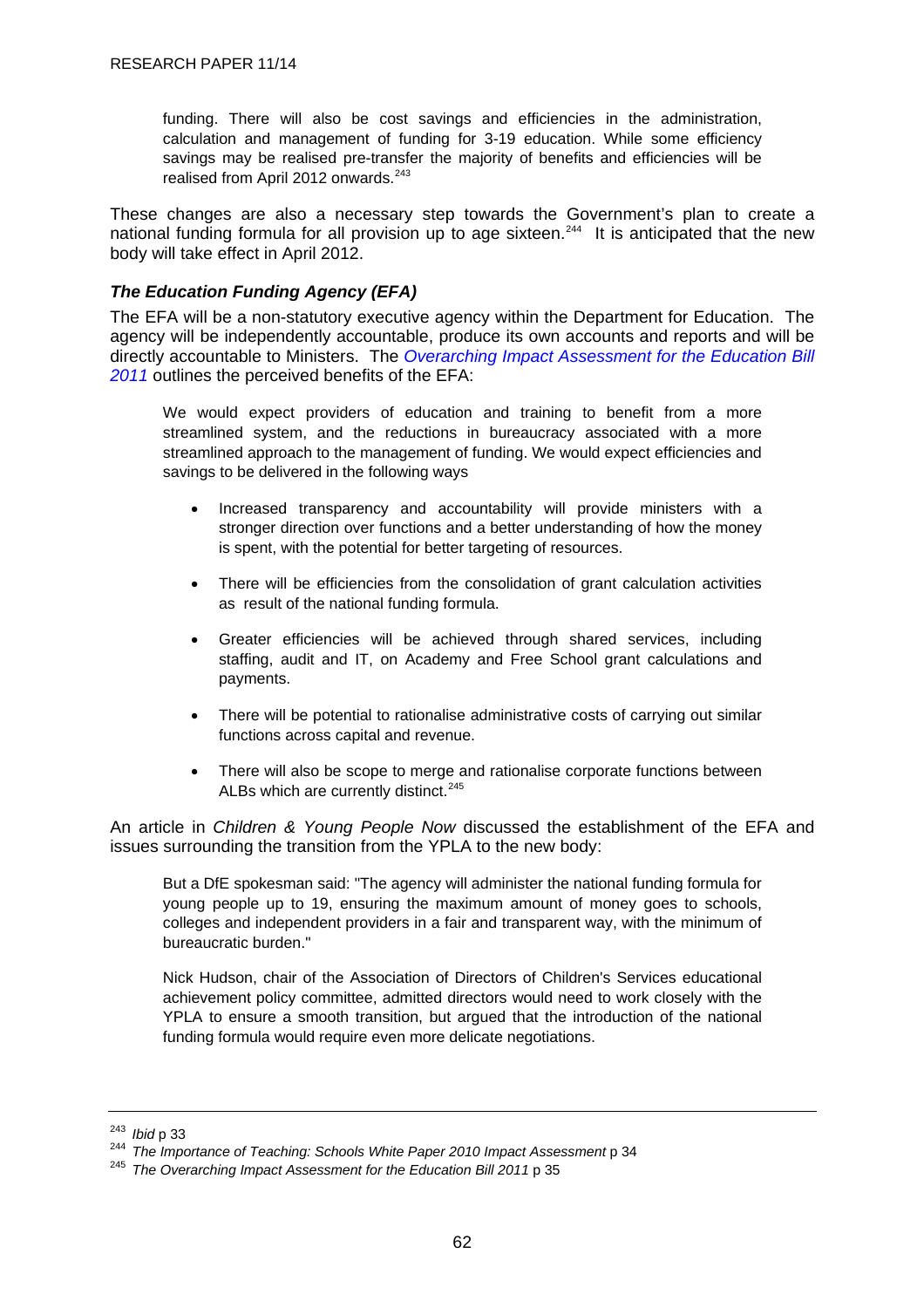<span id="page-66-0"></span>"Any move to a national funding formula must be carefully handled to avoid significant disruption to the ability of schools to plan for the future," he explained.

Staff jobs at the YPLA appear to be secure, but Kathy Prendiville, industrial officer at the Public and Commercial Services Union (PCS), which represents former Learning and Skills Council staff, said she would be seeking further assurances that all members will transfer into the new organisation.

"The announcement means yet more change for our members, at a time when the organisation has only just settled into its new role as the YPLA in April of this year," she said. "It will be essential for the success of the EFA that staff feel secure in the transition."

Les Walton, chair of the YPLA, will continue to lead the organisation through its changeover to the EFA. "The staff are very good at managing change, we've been managing change for 18 months," he said. $246$ 

### *The Bill*

**Clauses 62-63** of the Bill will abolish the YPLA and repeal the relevant provisions in the ASCLA. The functions of the YPLA will be discharged by the Secretary of State through a new non-statutory agency within the Department for Education, as proposed in *the schools white paper*.

**Clause 63** gives effect to **Schedule 15** which removes references to the YPLA from some legislation and amends other legislation to replace references to the YPLA with "the Secretary of State". This clause also enables the Secretary of State by order to make further changes to other primary and subordinate legislation which may be necessary as a consequence of **clause 62**. **Clause 74** has the effect of making any amendments to primary legislation made under **clause 62** subject to the affirmative procedure

**Schedule 15 paragraph 2** will require local authorities to have regard to quidance issued by the Secretary of State when exercising their duties in respect of education and training for young people. **Paragraphs 6** and *7* enable the Secretary of State, rather than the YPLA, to share information with certain bodies to facilitate the exercise of their functions.

**Clause 64** gives effect to **Schedule 16***,* giving the Secretary of State power to make schemes for the transfer of staff, property, rights and liabilities from the YPLA to the Secretary of State (to provide, for example, for transfers to the Department for Education).

### *Issues*

The *Overarching Impact Assessment for the Education Bill 2011* states that there may be redundancy costs in the transfer of functions from the YPLA to the EFA:

The Education Funding Agency will build on the efficient delivery model developed by the YPLA, whose 2010-11 budget is approximately £9.5 billion, of which £48m is YPLA administration. Stripping out duplicated functions across organisations may create surplus posts which in turn may result in redundancy costs. In determining the structure of the Agency, including its roles and responsibilities, the Department will look for further scope for reduction and rationalisation while minimising these costs.

In most cases, YPLA offices are in premises managed by the Skills Funding Agency on a shared service basis. We have already asked the YPLA to develop a strategy for reducing its premises costs, and this expectation will remain in place through the

<sup>246</sup> ["School funding reforms blasted for creating more bureaucracy"](http://www.cypnow.co.uk/news/ByDiscipline/Education/1043808/School-funding-reforms-blasted-creating-bureaucracy) *Children & Young People Now* 30 November 2010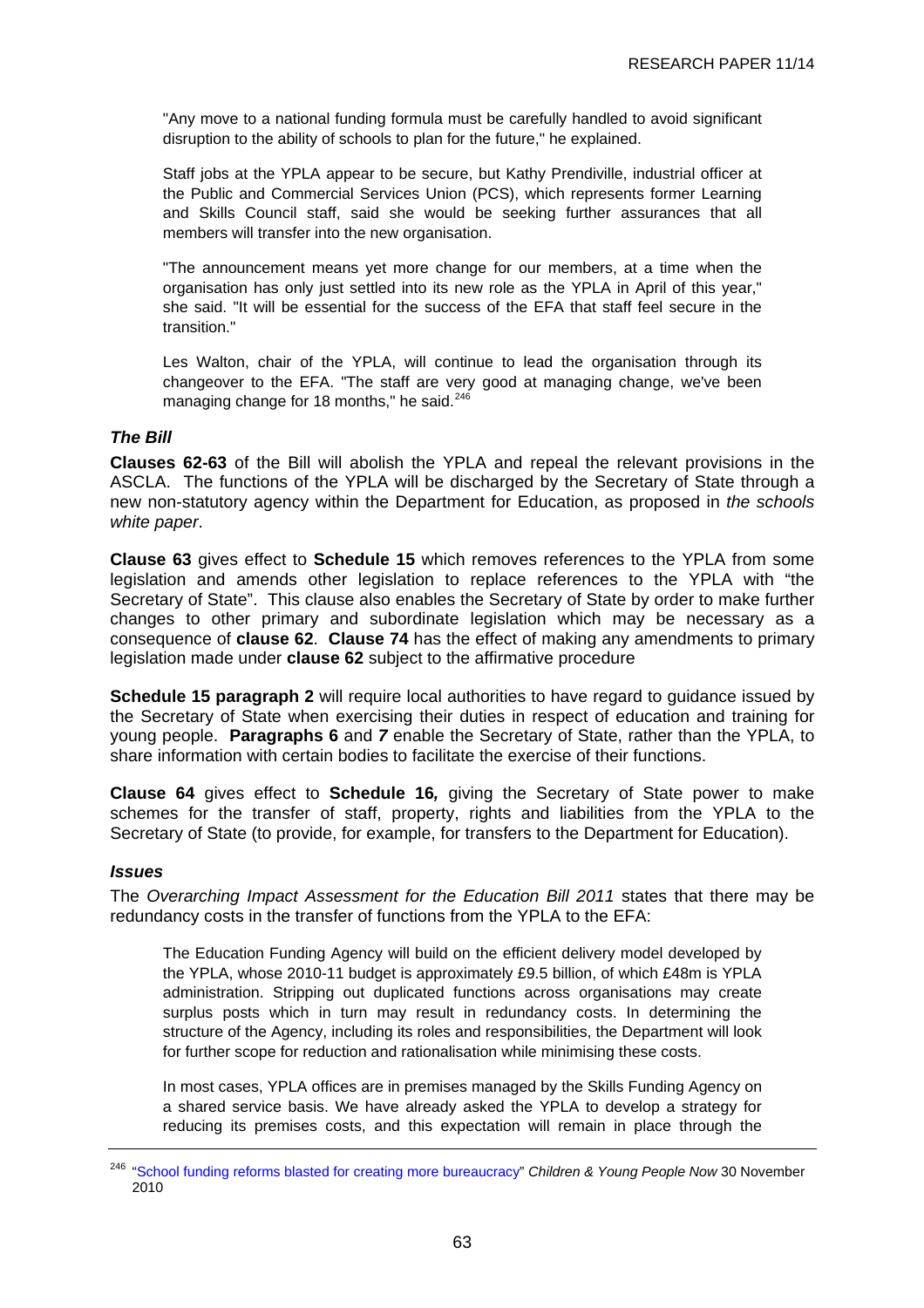<span id="page-67-0"></span>period of transition. Our expectation is that the costs of this accommodation will not rise as a result of establishing the EFA.<sup>[247](#page-67-0)</sup>

### *Reaction to the proposals*

The abolition of the YPLA has been welcomed by the Local Government Group, but the organisation expressed concern that the new Education Funding Agency would create needless bureaucracy:

The LGG welcomed the dissolution of the YPLA, but argued that the creation of the agency is unnecessary, particularly given plans to introduce a national funding formula for schools.

An LGG briefing explained: "The abolition of the YPLA is welcome and we called for its functions to transfer to local authorities. We do not see the need to replace it with the  $FFA$ <sup>"[248](#page-67-0)</sup>

The AoC made the following statement on the proposals:

In its short life the YPLA has, for the most part, communicated effectively with providers of post-16 education and ensured the voice of Colleges, schools and academies is heard via its Board. We will seek assurances that transferring the responsibilities of the YPLA to the Secretary of State, via a non-statutory agency, will not diminish in any way or prevent full involvement and consultation with the College sector as to the implementation of post-16 funding policy and changes in the 16-19 infrastructure, including free schools, academies and University Technical Colleges.

## **7.2 Apprenticeships**

The Bill amends the definition of the "apprenticeship offer" to young people, which was created in the ASCLA 2009 and has not yet come into effect. Instead of placing a duty on the Chief Executive of Skills Funding to provide an apprenticeship place to all suitably qualified young people who wanted but did not have one, the offer will instead prioritise funding for young people who have already secured an apprenticeship place. The apprenticeship offer will come into effect by 2013 and applies to England only.

John Hayes, the Minister responsible for apprenticeships, explained the rationale behind the change:

This new duty will constitute a much more robust deal for these young people because it will ensure that the chief executive of skills funding gives priority for funding apprenticeship training to those eligible for the "redefined offer". We will continue to work with those key stakeholders representing vulnerable and disadvantaged young people to ensure that they have equal access to "redefined offer". This new duty will be more straightforward, more meaningful and less bureaucratic than the apprenticeship offer set out in sections 91-99 of the Apprenticeships, Schools, Children and Learners Act 2009 "apprenticeship offer".<sup>[249](#page-67-0)</sup>

<sup>247</sup> *Overarching Impact Assessment of the Education Bill 2011,* p 35

<sup>248 &</sup>quot;School funding reforms blasted for creating more bureaucracy" *Children & Young People Now* 30 November

<sup>2010&</sup>lt;br><sup>249</sup> [HC Deb 21 Dec 2010, c161-2WS](http://www.publications.parliament.uk/pa/cm201011/cmhansrd/cm101221/wmstext/101221m0001.htm#10122138000154)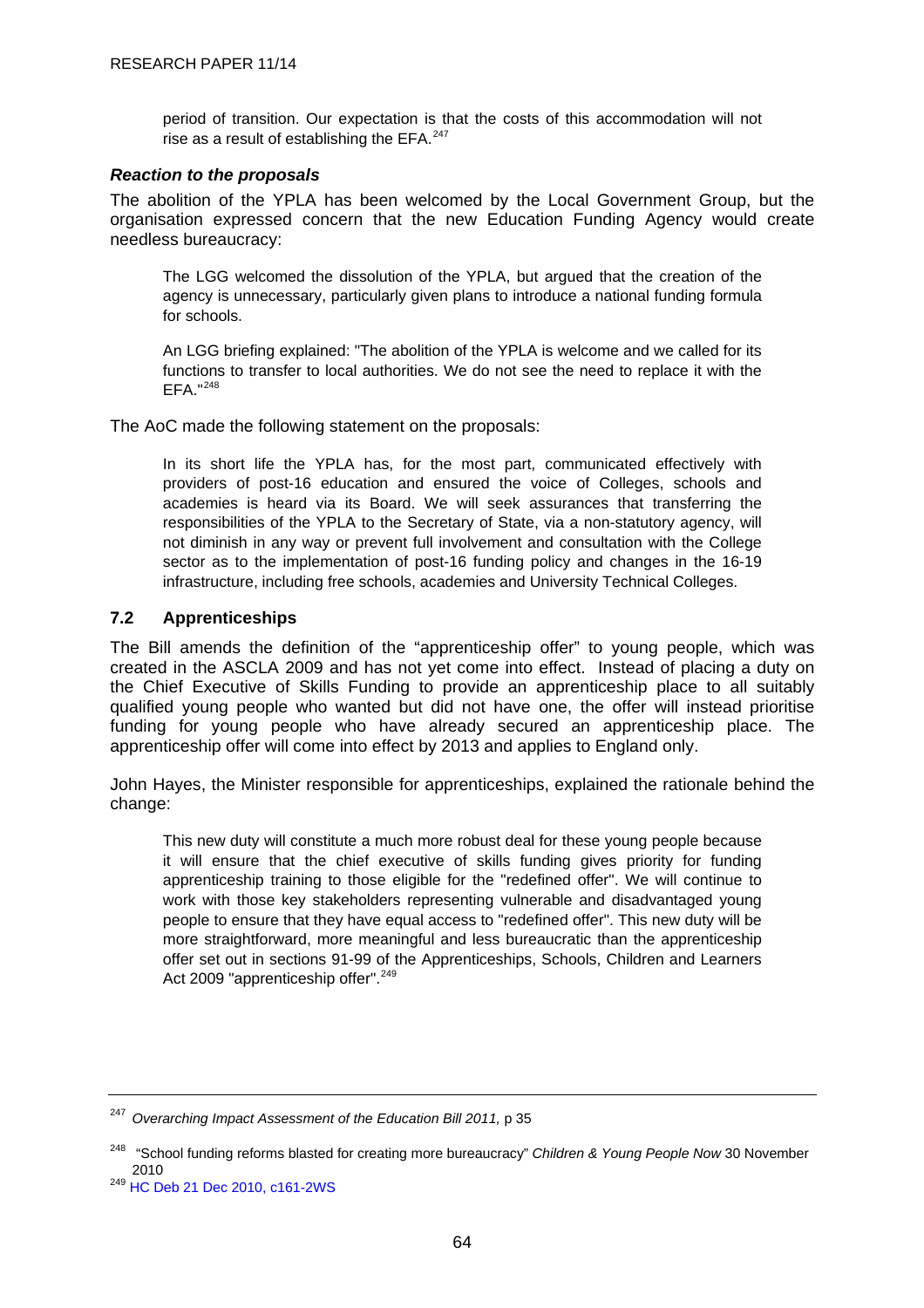### <span id="page-68-0"></span>*Government policy*

Each apprenticeship framework is made up of three elements; a national vocational qualification (NVQ), a technical certificate and key skills. There are currently over 190 different types of apprenticeships in a wide variety of different sectors.  $250$ 

The National Apprenticeship Service (NAS) was created in April 2009 and has responsibility for apprenticeships in England. The NAS is responsible for promoting apprenticeships, both to employers and learners, supporting employers through the process of recruiting and training an apprentice, and maintaining the national online apprenticeship vacancy matching system.<sup>[251](#page-68-0)</sup>

Apprenticeships in England are funded by the Department for Education (DfE), which funds apprenticeships for under 19s, and the Department for Business, Innovation and Skills (BIS), which funds adult apprenticeships for those aged 19 and over.

The Government in its October 2010 Spending Review committed to increasing the budget for adult apprentices by up to £250 million a year by 2014/15 "compared with the previous government's level of spending."[252](#page-68-0) This £250 million includes the £150 million increase the Government has already implemented for the current year (2010/11). The total budget for apprenticeships in 2011/12 will be £1,404 million (£799 million from the DfE for under 19s and £605 million from BIS for 19+). In 2009/10 the comparable figure was £1,072 million.<sup>[253](#page-68-0)</sup>

The planned £250 million a year increase in funding for adult apprentices will add approximately 75,000 apprenticeship places each year by 2014/15. To provide some context, in 2009/10 there were 276,900 apprenticeships started in England.

This Bill focuses on apprenticeships for young people (aged under 19), funded by the DfE. The YPLA estimates that there will be 230,000 apprenticeships starts by young people in 2011/12, an increase of 20% on 2009/10 (191,000).[254](#page-68-0)

## *The Bill*

The ASCLA 2009 introduced the "apprenticeship offer" which placed a duty on the Chief Executive of Skills Funding to secure sufficient number of apprenticeship places for all suitably qualified young people who wanted one. This duty has not yet come into effect (this would have commenced in 2013).

The Bill's Impact Assessment states that the commitment to give all qualified young people an apprenticeship "may not have been possible in practice" as apprenticeships are workbased and the Chief Executive of Skills Funding cannot force employers to take on new apprentices against their will. The then Children, Schools and Families Select Committee made similar observations about the duty to secure places when scrutinising *The Draft Apprenticeships Bill* in 2008:

We have grave doubts about whether a statutory duty on the Learning and Skills Council (and in due course the National Apprenticeship Service) to secure sufficient apprenticeship placements can be met, or met without compromising on quality.[ $\ldots$ ]<sup>[255](#page-68-0)</sup>

<sup>&</sup>lt;sup>250</sup>National Apprenticeship Service website, *Types of apprenticeships*<br>
<sup>251</sup> National Apprenticeship Service website, *Our responsibilities*<br>
<sup>252</sup> HM Treasury, *Spending Review* 2010, October 2010, page 51<br>
<sup>253</sup> BIS,

<sup>&</sup>lt;sup>254</sup> Young Person's Learning Association[,](http://www.ypla.gov.uk/news/latest/16-19-Funding-Statement-and-Statutory-Guidance-Arrangements-for-16-19-Funding-of-Education-and-Train.htm)16-19 Funding Statement, December 2010, page 5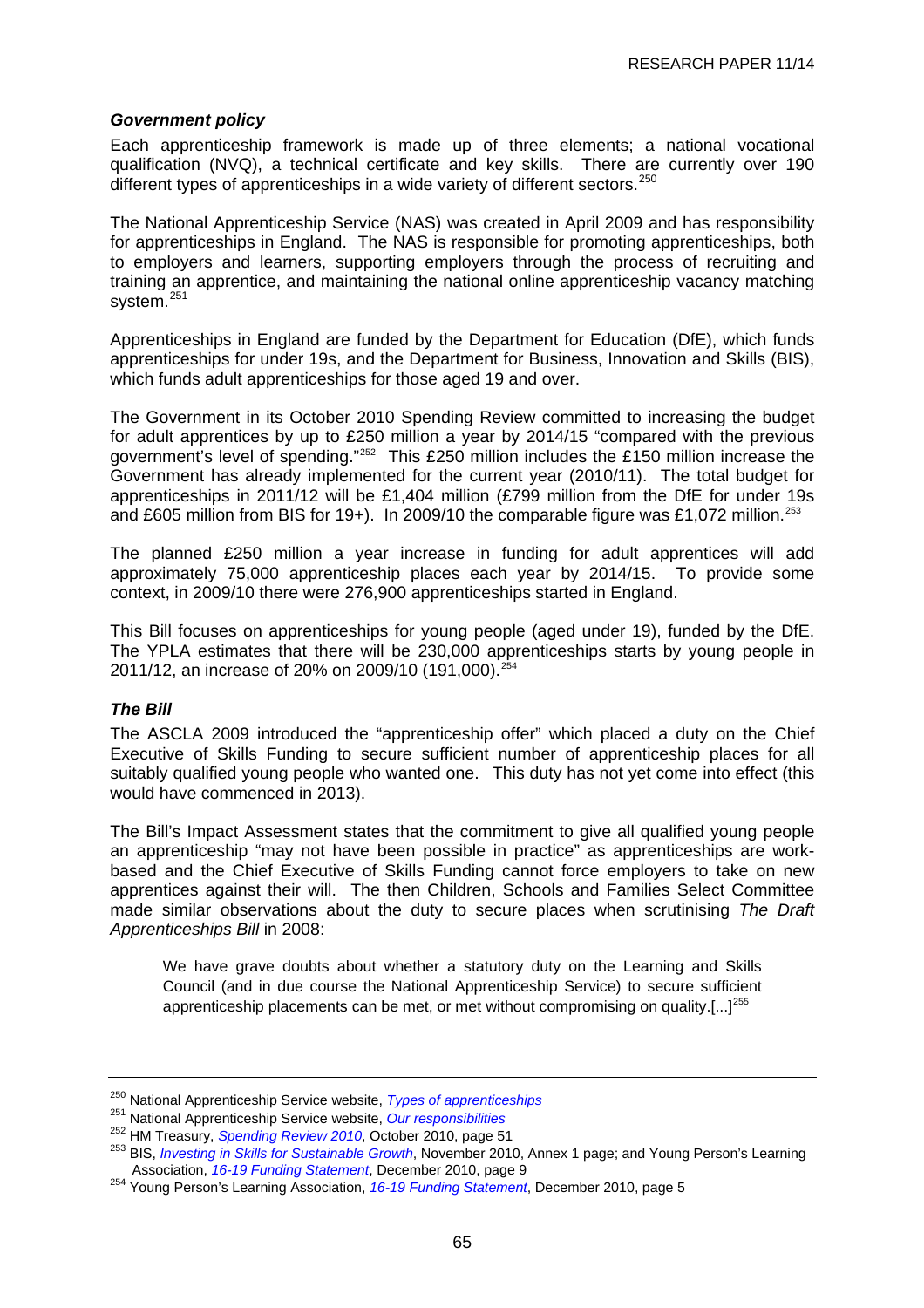<span id="page-69-0"></span>**Clause 65** removes the duty, as introduced by the ASCLA 2009, to provide an apprenticeship place to all qualified young people who did not have one and wanted one. This duty is also known as the "apprenticeship offer". In its place a new duty on the Chief Executive of Skills Funding will be introduced to prioritise funding for young people who have already secured an apprenticeship place. This new "apprenticeship offer" will come into effect by 2013 and applies to England only.

The relevant age groups are the same as those defined in ASCLA 2009:

- All those aged 16-18
- Those aged 19-24 who are care leavers
- Those aged 19-24 with a disability or learning difficulty

This clause gives the Secretary of State the power to change who is eligible for the new apprenticeship offer by affirmative resolution.

This clause also limits the scope of the offer by restricting it to those who have not already completed an apprenticeship at that apprenticeship level (or who have experience or attainment equivalent to that level). For example, if someone has already completed a level 2 apprenticeship they will not be covered under the offer for any other level 2 apprenticeship; they will, however, be covered for level 3 apprenticeships.[256](#page-69-0)

This clause also gives the Secretary of State the power to suspend the apprenticeship offer in relation to a specific skill, trade or occupation for up to two years by order under a negative resolution procedure. This power is very similar to that contained in the ASCLA 2009 and which is scheduled to be repealed by this Bill. The Explanatory Notes suggest that circumstances where this power may be used includes when economic difficulties would not allow the duty to be fulfilled and when there is an oversupply of qualified people in a particular occupation.

This clause most be commenced by the day after the school leaving date in 2013.

**Clause 66** provides that the certifying authority for apprenticeships in England will designated by the Secretary of State. It is intended that this authority will be delegated to the relevant sector skills councils who issue apprenticeship frameworks for their sector.

## **7.3 The Chief Executive of Skills Funding**

### *Background*

The ASCLA established the office of the Chief Executive of Skills Funding and set out the framework for the operation of the Skills Funding Agency – the body that funds and regulates the adult learning and skills sector. Information on the establishment of the office of the Chief Executive and powers and duties of the office holder are set out in Library Research Paper 09/15 *[Apprenticeships, Skills, Children and Learning Bill: provisions for children,](http://10.160.3.10:81/PIMS/Static%20Files/Extended%20File%20Scan%20Files/LIBRARY_OTHER_PAPERS/RESEARCH_PAPER/RP09-015.pdf)  [education and learners](http://10.160.3.10:81/PIMS/Static%20Files/Extended%20File%20Scan%20Files/LIBRARY_OTHER_PAPERS/RESEARCH_PAPER/RP09-015.pdf)*.

Further information on the work of the [Skills Funding Agency](http://skillsfundingagency.bis.gov.uk/aboutus) can be found on the Agency's website.

<sup>255</sup> Children, Schools and Families Select Committee, *[The Draft Apprenticeships Bill](http://www.publications.parliament.uk/pa/cm200708/cmselect/cmchilsch/1082/1082.pdf#page=19)*, 5 December 2008, HC 1082 2007-08, para 47  $^{256}$  An explanation of what the different skills levels mean is available from the [Directgov website](http://www.direct.gov.uk/en/EducationAndLearning/QualificationsExplained/DG_10039017).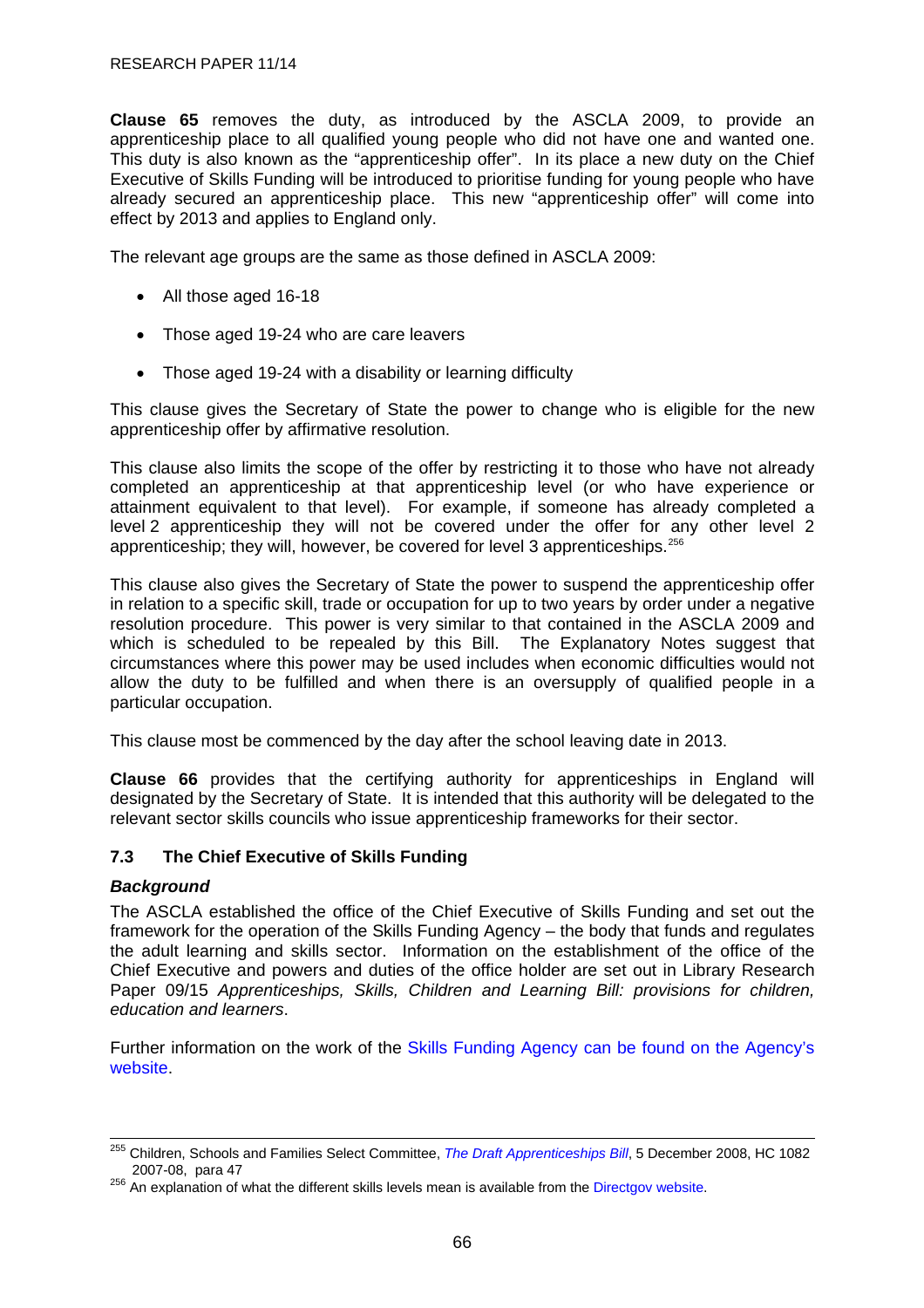# <span id="page-70-0"></span>*The Bill*

**Clauses 67** and **68** of the Bill make changes to the powers of the Chief Executive of Skills Funding.

**Clause 67** alters the power of the Chief Executive of the Skills Funding with regard to the conduct of consultations. It inserts a new section into ASCLA which will give the Secretary of State power to direct the Chief Executive to consult with specified people on matters associated with the performance of his functions. The direction can set out the way in which a consultation is to be carried out; for example the direction could state that a formal advisory group is to be established and specify the individuals and representative groups to be included. This section does not stop the Chef Executive from carrying out other forms of consultation. It is intended that this change will provide the Chief Executive with a more effective process for engaging with the sector, employers and students.

### *Changes to level 2 and 3 entitlement*

As part of the Labour Government's Skills Strategy in September 2006, the Government introduced a national entitlement to fee remission for eligible adults of 19 years and over to study for a first full level 2 qualification.  $257$  Subsequently, in August 2007 the Government introduced a national entitlement to free education for 19-25 year-olds studying for their first level 3 qualification (two 'A' levels or equivalent). [258](#page-70-0)

The most recent skills strategy document, *[Skills for Sustainable Growth Strategy](http://www.bis.gov.uk/assets/biscore/further-education-skills/docs/s/10-1274-skills-for-sustainable-growth-strategy.pdf) 2010*  proposed changes to the entitlement:

We will fully fund a first full Level 2 or Level 3 qualification for those aged 19 up to 24 who don't yet have one, and support them in making the transition from education to work.[259](#page-70-0)

**Clause 68** of the Bill amends section 88 of ASCLA and brings into effect the proposal in the Skills Strategy document, so that the entitlement to fee remission for a first full vocational qualification at level 2 and specified qualification at level 3 is *restricted* to those aged over 19 and under 24.

## *Financial impact*

The Bill's *Impact Assessment*<sup>[260](#page-70-0)</sup> states that the proposed changes look to maximise the effect of the reduced levels of Government funding by targeting it where it has maximum impact. It does not quantify the financial implications of this decision, but refers readers to the impact assessment which was published alongside the *Skills for Sustainable Growth*  Strategy.<sup>[261](#page-70-0)</sup> This estimated the benefits of the policy (reductions in public expenditure and in foregone output from those in further education) against the costs (lost increases in productivity from a less well educated workforce and higher fees). Calculations were made of the impact of carrying out the policy for three years, rather than the conventional 10 year period used for most impact assessments. This is due to the uncertainty around funding after the end of the current Spending Review period in 2014-15.

<sup>&</sup>lt;sup>257</sup> Level 2 standard is 5 GCSEs at grades A<sup>\*</sup> - C, an NVQ at Level 2 or an equivalent qualification <sup>258</sup> Department for Children, Schools and Families News Release "*[Free training for under 25s – Rammell](http://www.dfes.gov.uk/pns/DisplayPN.cgi?pn_id=2007_0088)*" 22 May 2007

<sup>&</sup>lt;sup>259</sup> Department for Business, Innovation and Skills, Skills for Sustainable Growth Strategy November 2010 p 9<br><sup>260</sup> Department for Education Overarching Impact Assessment for the Education Bill 2011, 10 January 2011<br><sup>261</sup>

September 2010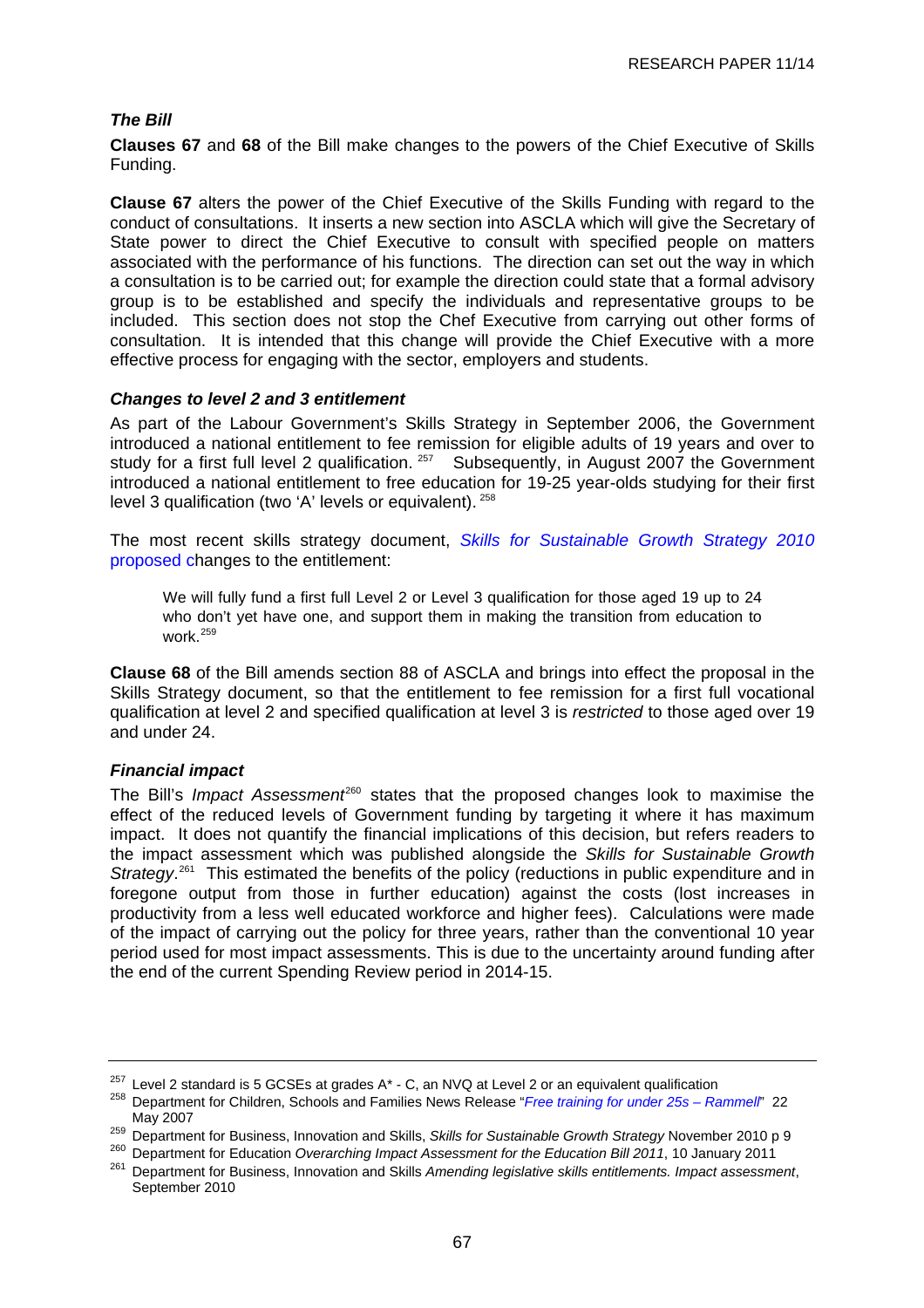### <span id="page-71-0"></span>*Remove the entitlement to a first full level 2 qualification for those aged 24 and above*

The savings to public spending from this policy are estimated to be £160 million in 2012-13 rising to £255 million in 2014-15. There will be an additional benefit to the wider economy estimated at £170 million per year from the reduction in lost output for those who will now work rather than study. All the cost and benefit estimates are expressed in present value terms; after inflation and an annual discount rate of 3.5% are applied.

The estimated costs resulting from the policy are in higher fees and the lost output in the future from a less well qualified workforce. There are no costs to the public sector. Higher fee contributions paid by individuals and firms are estimated to cost £170 million in 2014-15. The impact assessment assumes that 524,000 learner places will be affected by the policy, or 345,000 starts per year. It is estimated that 114,000 or around one-third of these potential learners would not be prepared to pay higher fees. The impact assessment also assumes that in half of these cases colleges will not collect the full-fee for co-funded courses. This leaves an estimated 57,000 learners 'lost' to the system each year as a result of the policy. The additional lifetime value added<sup>[262](#page-71-0)</sup> from a level 2 qualification is given as £43,000 to £54,000. Multiplying these numbers together the impact assessment estimates the cost at £3 billion for each year the policy is carried out. This is an estimate of the present value of the long-term cost to the economy for each cohort. The impact assessment also lists other non-monetised benefits associated with adult learning that could be affected by this policy; these include better health and civic engagement, lower levels of crime and improved parenting skills.[263](#page-71-0)

### *Remove the entitlement to a first full level three qualification for those aged 24*

The costs and benefits of this policy are much smaller. The impact assessment assumes that it will affect 3,000 learners per year and fewer than 500 will be 'lost' to the system. The net annual cost, using a similar methodology as the level 2 changes, is estimated at £13 to18 million.<sup>[264](#page-71-0)</sup>

## *Overall impact*

Summing these costs and benefits over the three years included in the assessment gives a 'best estimate' of the net lifetime cost of both policies of £7.9 billion. The long-term costs to the economy are by far the largest element. These policies will bring a net benefit to the public sector on its own as they reduce public spending. The total cost is much greater than any other cost or benefit quantified in the Bill's *Overarching Impact Assessment* over the same time period. Were the policy to continue past the three years included in the impact assessment then costs would increase accordingly. These figures are a best estimate only. The impact assessment says 'In reality, the range of costs and benefits is significant'.<sup>[265](#page-71-0)</sup> The main alternative assumption included in these estimates was around how colleges would react to these changes. The impact assessment of this policy acknowledges that it is very difficult to predict their response. If they fully passed on the funding cuts, the number of learners lost would double, as would the gross costs of the policy. Alternatively, a different response from employers and learners and a change in the 'culture' towards paying fees could reduce the number of learners lost and the costs of the policy.<sup>[266](#page-71-0)</sup>

### *Reaction to the proposals*

The AoC has made the following statement:

<sup>262</sup> The additional contributed to GDP by, in this case, a more highly educated individual 263 *Ibid*. p 12-17 264 *Ibid*. p 17-19 265 *ibid*. p 20 266 *ibid*. p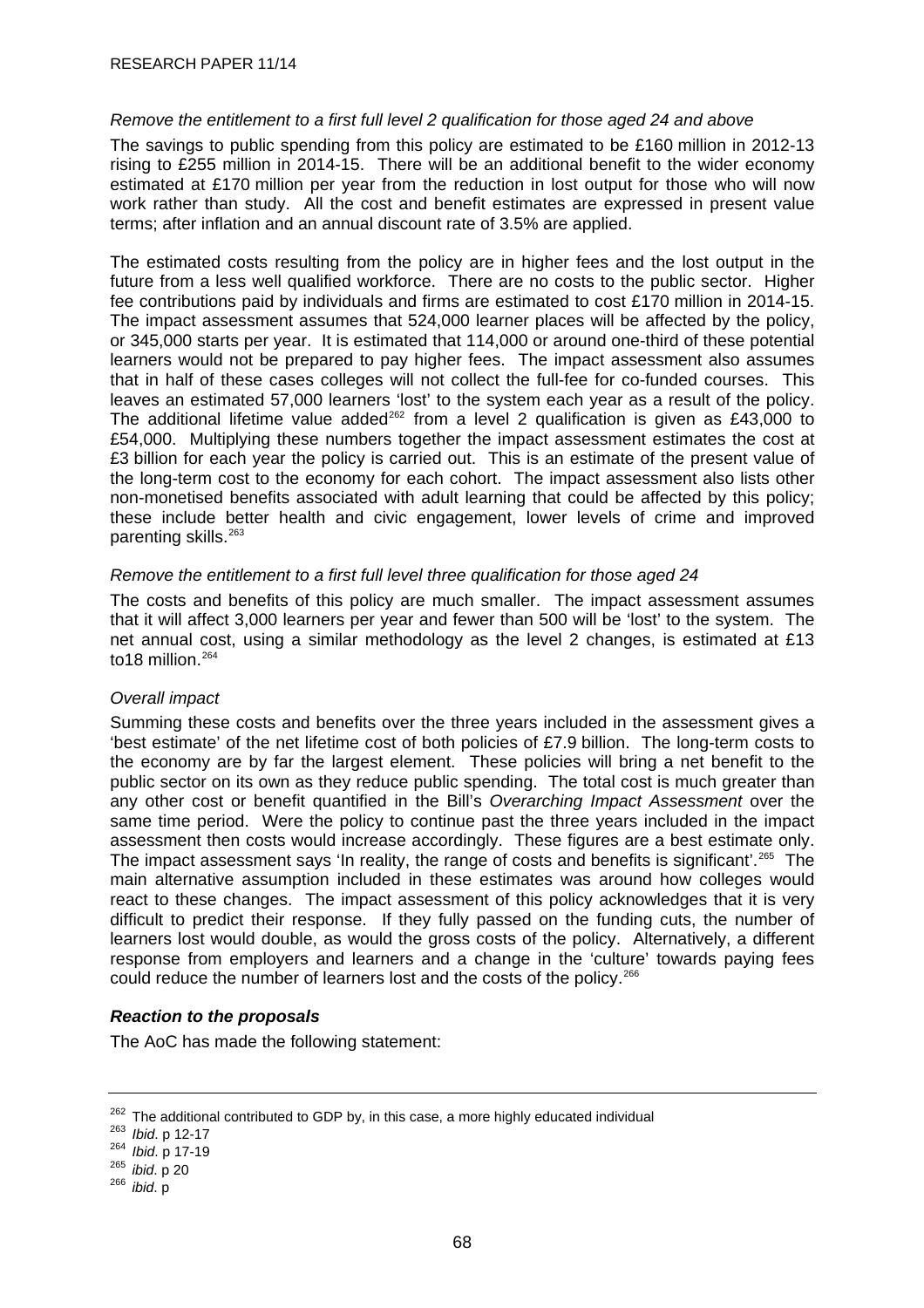<span id="page-72-0"></span>Colleges understand the desire of Government to prioritise certain levels of qualifications over others but question whether it needs to set the rules on the face of the Bill. $267$ 

## **7.4 Raising the participation age**

## *Background*

Part 1 of the *Education and Skills Act 2008* (ESA 2008) placed a new duty on young people above compulsory school age but under 18 years to participate in a form of education or training. The new duty applies to a young person who has not yet reached 18 and has not attained a Level 3 qualification as defined in section 3 of the Act (i.e. a level of attainment equivalent to GCE at advanced level in two subjects). This does not necessarily mean that young people will stay at school until age 18. The eligible forms of education or training include appropriate full-time education, an apprenticeship, or part-time education or training towards an accredited qualification as part of employment (for details see section 4 of the Act.) Section 173 of the Act provides for commencement. Under section 173 (10) the participation duty will be commenced in two stages: to 17 years in 2013 and to 18 years in 2015.

The proposal to phase in the increase was made in the then Labour Government's 2007 *Raising Expectations* white paper.

We propose first to introduce a requirement to participate until age 17, then later to require participation until 18. We judge that the best moment to raise the participation age to 17 would be 2013. This is the first year in which we will have in place a national entitlement to the new qualifications we plan to introduce. It would mean that the extended requirement would first apply to pupils who start Year 7 in September 2008 – creating a clear expectation of continued participation for those young people right from the start of their secondary schooling. These proposals would apply to all 16 and 17 year olds resident in England.

[...]

we estimate that if we introduce compulsory participation to age 17 in 2013 there would be around 5000 more 16 and 17 year olds in schools that year than there will be next year (the 07/08 academic year), and in 2015, when the age would be raised to 18, there would be around 15,000 more in schools than in  $07/08$ .<sup>[268](#page-72-0)</sup>

During the debates on the *Education and Skills Bill* in 2008 Conservative and Liberal Democrat spokesmen argued against compulsion and unsuccessfully tried to remove it. Resisting opposition amendments, Labour Ministers argued that they wanted a system that would provide for 100% participation and that compulsion was needed to bring about an essential culture change.<sup>[269](#page-72-0)</sup>

#### *The Government's policy*

The decision to increase the participation age was reaffirmed by the Coalition Government.<sup>[270](#page-72-0)</sup> However, the Government want to allow more time for the education system to embed the change, and therefore the enforcement process will be introduced progressively over a

<sup>&</sup>lt;sup>267</sup> AoC Briefing to MPs: Education Bill - 2011<br><sup>268</sup> Department for Education and Skills, *[Raising Expectations: staying in education and training post-16](http://publications.education.gov.uk/eOrderingDownload/Cm%207065.pdf)*, March 2007, Cm 7065, p6, paragraph 9 and p31, paragraph 4.43<br><sup>269</sup> e.g. see *Education and Skills Bill*, Public Bill Committee debates, 31 January 2008 and 7 February 2008<br><sup>270</sup> HC Deb 27 July 2010 cc1226W-1227W; Treasury, *Spen* 

paragraph 2.4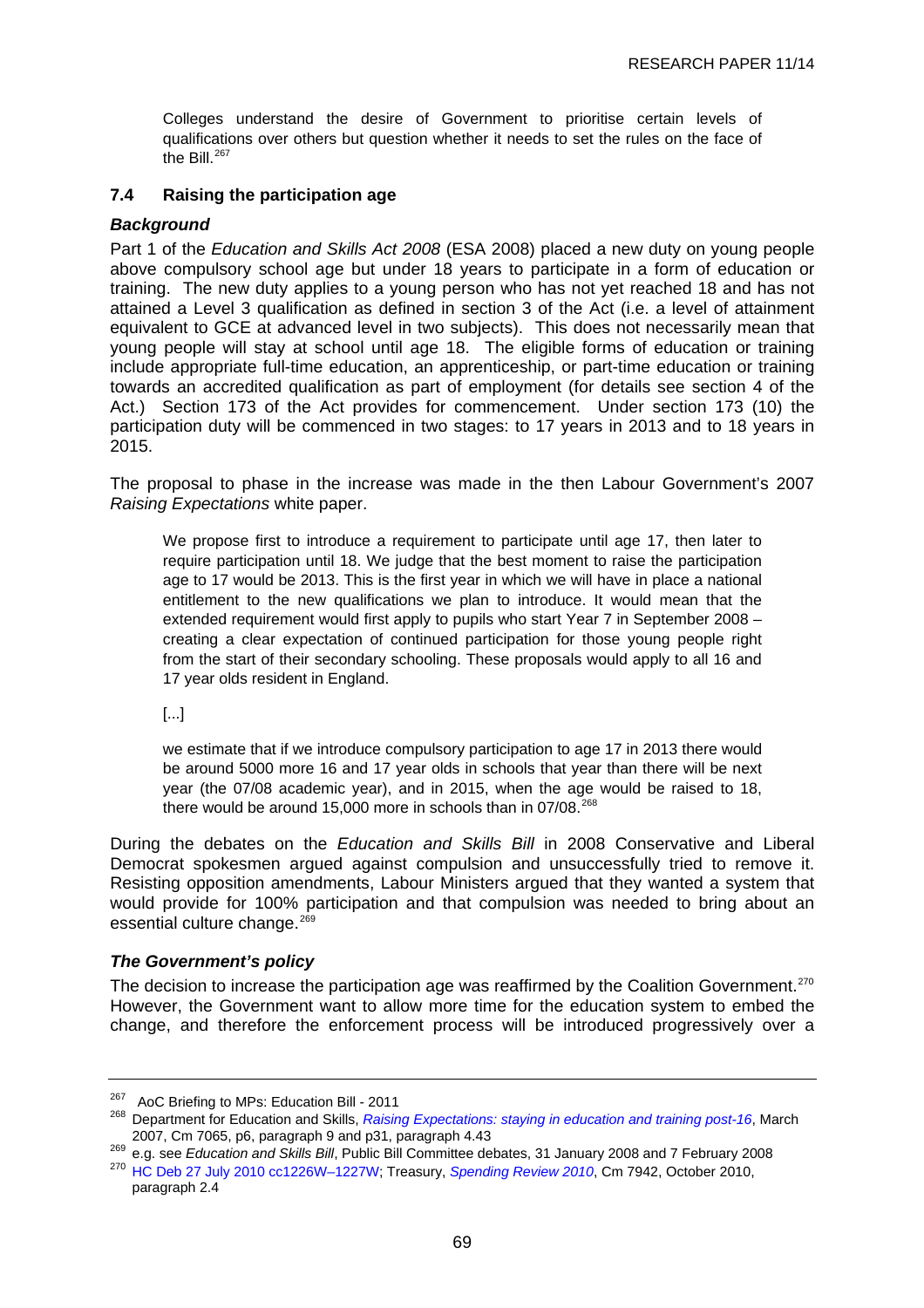<span id="page-73-0"></span>longer period. The aim is to allow schools, colleges and local authorities to develop ways to implement the change with the minimal need for enforcement.<sup>[271](#page-73-0)</sup>

**Clause 69** would amend section 173(9) and (10) (the commencement provisions) of ESA 2008 to give the Secretary of State flexibility as to the timing of the commencement of elements of Part 1 of that Act. The *Explanatory Notes* state that this change would not affect the commencement of sections 1 to 10 of ESA 2008, including the duty on young people to participate in education and training and the duty on local authorities to promote fulfilment of that duty. These sections would still be brought into force in part by 2013, and fully by 2015. However, the amendment would enable the enforcement provisions to be commenced at a point decided by the Secretary of State. The *Explanatory Notes* comment that the Secretary of State intends to keep under review the appropriateness of commencing these, which provide for a mechanism involving local authority enforcement notices, panels, penalty notices, and ultimately a criminal offence for failure to comply with an attendance notice. The commencement of other duties may also be affected, including those on employers, parents, and the requirement on local authorities to identify those young people not meeting the central duty.

# **8 Student Finance**

# **8.1 Overview: The Browne Review**

The *[Higher Education Act 2004](http://www.legislation.gov.uk/ukpga/2004/8/contents)* increased university tuition fees and brought in a system of deferred repayment of tuition fees. When the Higher Education Bill was presented in the House of Commons, the Labour Government undertook to review the operation of the new system three years after its introduction. This commitment was fulfilled in November 2009 when the Labour Government appointed an independent panel to review higher education funding and student finance under the chairmanship of Lord Browne of Madingley. The panel's report, *[Securing a Sustainable Future for Higher Education](http://hereview.independent.gov.uk/hereview/2010/10/press-pack-the-browne-report)*, was published on 12 October 2010.

Library Standard Note SN/SP/5739, *[The Browne Review of Higher Education Funding and](http://10.160.3.10:81/PIMS/Static%20Files/Extended%20File%20Scan%20Files/LIBRARY_OTHER_PAPERS/STANDARD_NOTE/SNSP-%2005739.pdf)  [Student Finance](http://10.160.3.10:81/PIMS/Static%20Files/Extended%20File%20Scan%20Files/LIBRARY_OTHER_PAPERS/STANDARD_NOTE/SNSP-%2005739.pdf)* gives an outline of the review and its recommendations.

# **8.2 Government response to the Browne Review**

The Government's response to the Browne Review was given in a statement by the Secretary of State for Business, Innovation and Skills, Vince Cable, on 12 October 2010, "[Higher Education and Student Finance](http://www.publications.parliament.uk/pa/cm201011/cmhansrd/cm101012/debtext/101012-0001.htm)".<sup>[272](#page-73-0)</sup> In the response, he said that the Government endorsed the thrust of the report.

On 3 November 2010, David Willetts, the Minister of State for Universities and Science, made a statement in the House of Commons, "[Higher Education Funding](http://www.publications.parliament.uk/pa/cm201011/cmhansrd/cm101103/debtext/101103-0001.htm)", setting out the Government's proposals for changes to the higher education funding and student finance system. <sup>[273](#page-73-0)</sup> Further detail was given in a [written statement](http://www.publications.parliament.uk/pa/cm201011/cmhansrd/cm101208/wmstext/101208m0001.htm) on 8 December 2010. <sup>[274](#page-73-0)</sup>

Information on the Government's planned reforms to the higher education system is set out on the Department for Business, Innovation and Skills webpage "[Reform for Higher](http://www.bis.gov.uk/news/topstories/2010/Nov/student-finance)  [Education and Student Finance".](http://www.bis.gov.uk/news/topstories/2010/Nov/student-finance)

<sup>&</sup>lt;sup>271</sup> *[The Importance of Teaching,](http://publications.education.gov.uk/eOrderingDownload/CM-7980.pdf)* paragraph 4.55; The *[Economic Impact Assessment](http://media.education.gov.uk/assets/files/pdf/s/schools%20white%20paper%202010%20%20%20an%20economic%20impact%20assessment.pdf)* of the schools white paper, paragraph 42 to 45

<sup>&</sup>lt;sup>272</sup> HC Deb 12 October 2010 c155<br><sup>273</sup> HC Deb 3 November 2010 c924<br><sup>274</sup> HC Deb 8 December 2010c19WS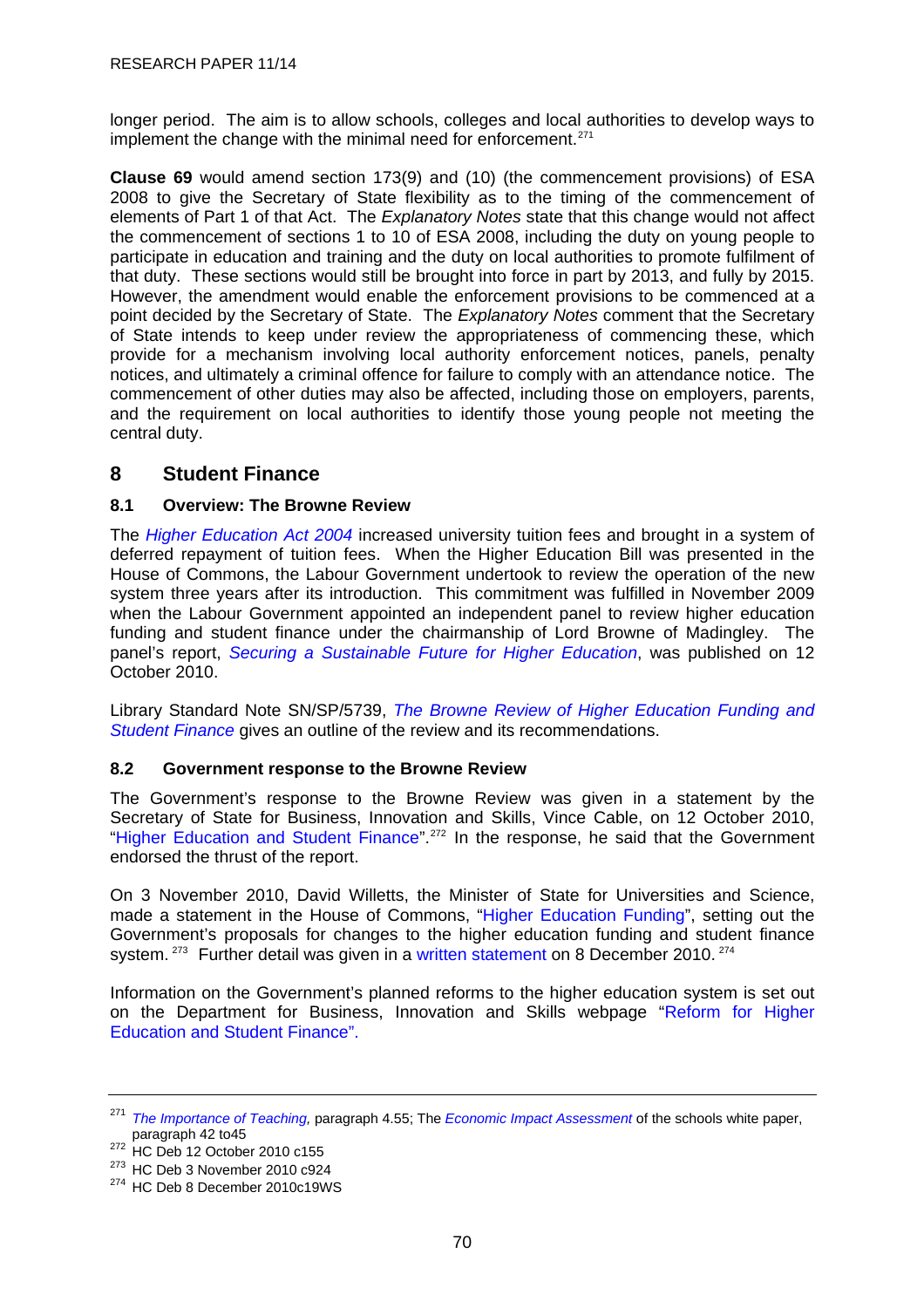<span id="page-74-0"></span>Library Standard Note SN/SP/5791, *[The Government's proposals on higher education](http://10.160.3.10:81/PIMS/Static%20Files/Extended%20File%20Scan%20Files/LIBRARY_OTHER_PAPERS/STANDARD_NOTE/snsp-05791.pdf)  [funding and student finance and their impact on access](http://10.160.3.10:81/PIMS/Static%20Files/Extended%20File%20Scan%20Files/LIBRARY_OTHER_PAPERS/STANDARD_NOTE/snsp-05791.pdf)* outlines the Government's response to the Browne Review and provides comment on their proposals.

## **8.3 Student loans: interest rates**

## *Background*

The first student loans were brought in by the *[Education \(Student Loans\) Act 1990](http://www.legislation.gov.uk/ukpga/1990/6/introduction/enacted)*. These loans were known as mortgage-style loans as repayments were made in fixed instalments over a five year period. Subsequently the *[Teaching and Higher Education Act 1998](http://www.legislation.gov.uk/ukpga/1998/30/contents)* introduced a new type of student loan – the income contingent loan. Income continent loans are repaid by graduates when they are in work and earning over a threshold which is currently £15,000 a year.

Library Standard Note SN/SG/1079, *[Student Loan Statistics](http://10.160.3.10:81/PIMS/Static%20Files/Extended%20File%20Scan%20Files/LIBRARY_OTHER_PAPERS/STANDARD_NOTE/snsg-01079.pdf)*, gives further background on the current system and provides details on student loan uptake, value owed, repayment and includes arguments for reform. [275](#page-74-0)

The legislation establishing student loans sets out provisions regarding the charging of interest on loans. Section 22(4) of the *Teaching and Higher Education Act* specified that the interest charged on loans should maintain the value of the loan in real terms:

- (4) In relation to loans under this section—
- (a) the rates prescribed by regulations made in pursuance of subsection  $(3)(a)$ —

(i) shall be no higher than those which the Secretary of State is satisfied are required to maintain the value in real terms of the outstanding amounts of such loans, and

(ii) shall at no time exceed the specified rate for low interest loans; and

One of the recommendations of the Browne Review was that the interest rate charged on student loans should be more progressive and that some graduates should pay a higher, real rate of interest on their loans:

Students with higher earnings after graduation will pay a real interest rate on the outstanding balance for the costs of learning and living. The interest rate will be equal to the Government's cost of borrowing (inflation plus 2.2%). Students earning below the repayment threshold will pay no real interest rate. Their loan balance will increase only in line with inflation. Those earning above the threshold whose payments do not cover the costs of the real interest will have the rest of the interest rebated to them by Government.

The repayment threshold will be reviewed regularly and increased in line with average earnings. As the threshold has not been increased since 2005, there will be a one-off increase at the start of our new system from £15,000 to £21,000.<sup>[276](#page-74-0)</sup>

Changing the interest rate on student loans affects the amount of interest which is added to the outstanding debt. This means that, for income contingent loans, changing the interest rate has an impact on the length of time it takes to repay a loan and on the total amount repaid. It does not affect the monthly repayments of graduates who are repaying loans. Monthly repayments depend on whether the borrower earns above the repayment threshold and by how much. Currently the repayment threshold is £15,000 and borrowers repay 9% of any income above this. Higher interest rates therefore mean that some graduates will be

<sup>275</sup> SN/SG/1079 *Student Loan Statistics* 25 November 2010 276 *Securing a Sustainable Future for Higher Education* p 35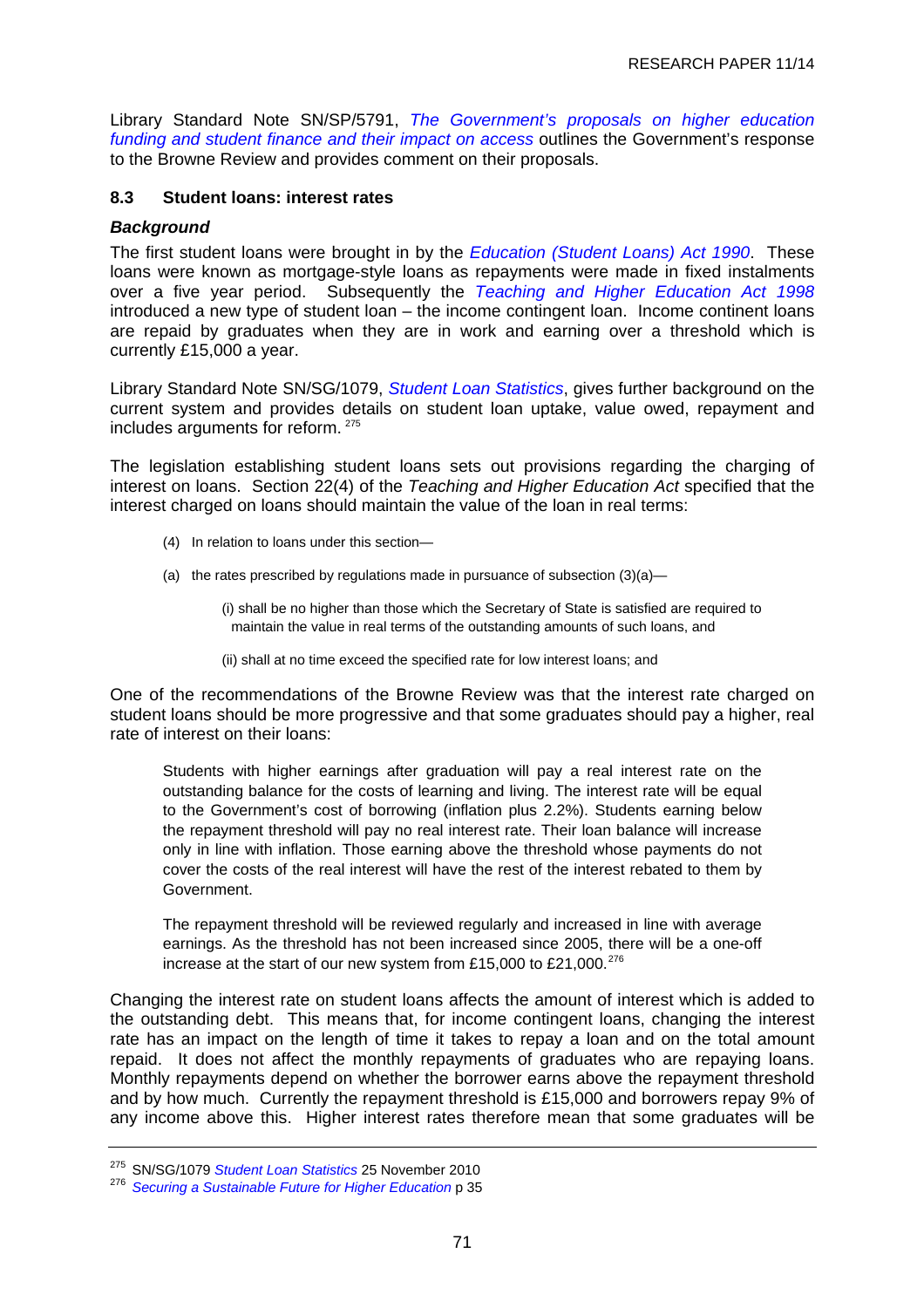<span id="page-75-0"></span>repaying their loans for longer other factors remaining equal. Thus the negative effects of any increase in interest rates falls on graduates who earn over the repayment threshold and would otherwise have repaid their loan in full. Graduates who earn below the income threshold are not affected by *any* change in the interest rate.

## *Current interest rates*

The interest rate on student loans is subsidised by the Government, which allows the rate to be set below commercial levels. The interest rate subsidy cost the Government almost £900 million in financial year 2009-10.<sup>[277](#page-75-0)</sup> <sup>[278](#page-75-0)</sup> The interest rate on student loans is normally set in line with past levels of inflation to ensure that student loan debts retain their real value before any repayments are made. The real value of the loan will only change when repayments are made.

The interest rates for income contingent loans for an academic year are normally based on the rate of RPI inflation in the year to the preceding March.  $279$  There are exceptions to this, such as where the 'low interest cap' applies and when the Secretary of State decides not to charge any interest. Both have happened in recent years

The low interest cap is one percentage point above the highest base rate of a specified group of major banks. This cap is applied to student loans when the cap is below the 'standard' RPI-based interest rate. The large falls in the Bank of England base rates at the end of 2008 and start of 2009 meant that this cap was triggered for the first time. The interest rate on income contingent loans was reduced from 3.8% to 3.0% on 4 December 2008, to 2.5% on 9 January 2009, to 2.0% on 6 February 2009 and to 1.5% on 5 March 2009.[280](#page-75-0) Past variations in rates are illustrated below:



The all-items RPI was -0.4% in the year to March 2009. The regulations stated that *if* an interest rate were to apply in academic year 2009/10 it would be set at this level.<sup>[281](#page-75-0)</sup> However the Secretary of State subsequently decided that no interest rate was to apply to income contingent student loans in 2009/10. Previously the Government had stated that it had 'no plans to abandon the consistent use of RPI in calculating interest on student loans'.<sup>[282](#page-75-0)</sup> The interest rate in academic year 2010/11 has so far been 1.5% as the low interest cap has

<sup>&</sup>lt;sup>277</sup> Calculated as a percentage of new fee and maintenance loans issued to English domiciled students and EU students studying at English institutions. 278 *BIS resource accounts 2008-09*

<sup>&</sup>lt;sup>280</sup> SLC Income Contingent Loans (ICL) - Maximum Loan Rates

<sup>&</sup>lt;sup>281</sup> The Education (Student Loans) (Repayment) Regulations 2009, (SI 2009/470)<br><sup>282</sup> HC Deb 9 July 2008 c1716W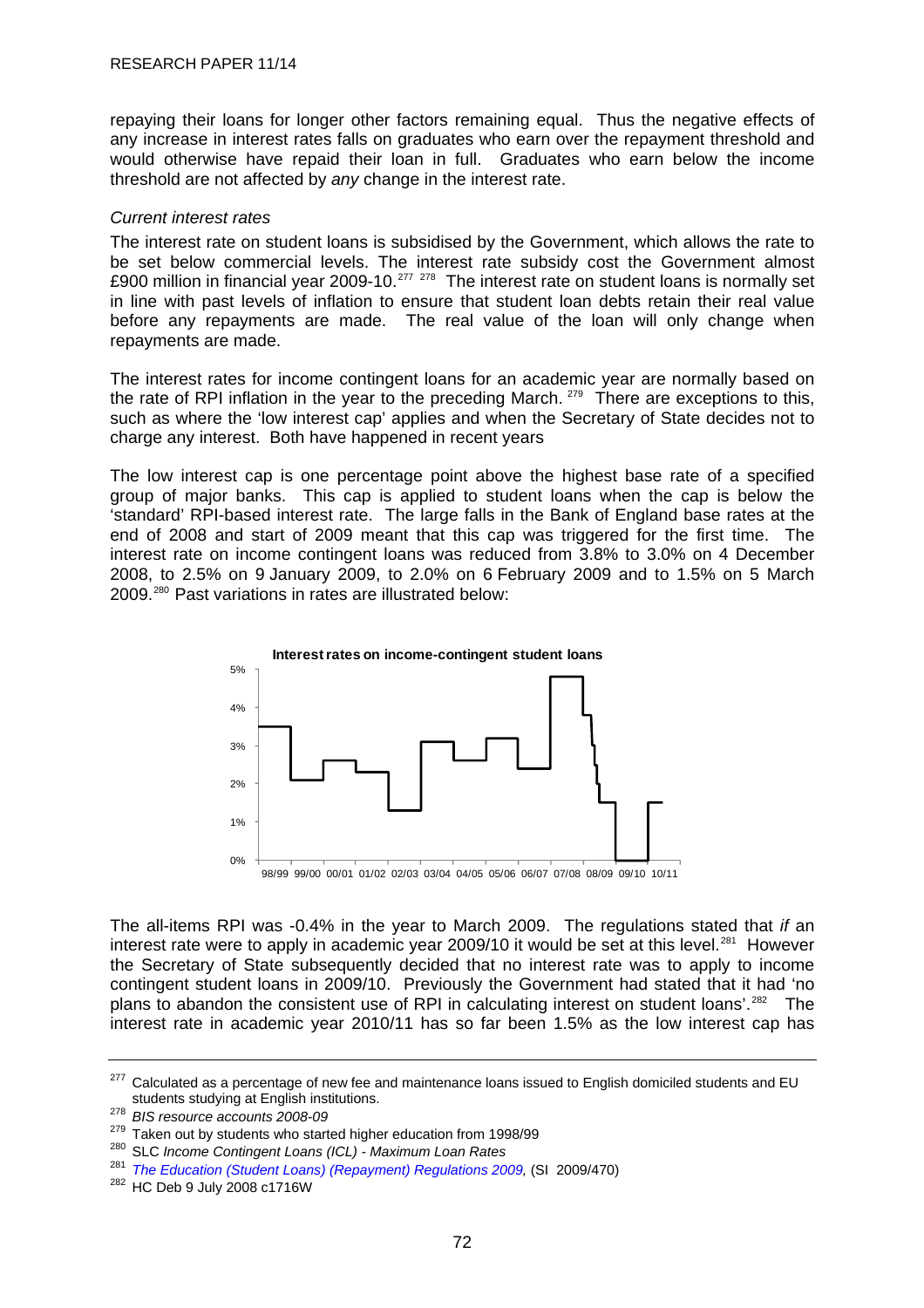<span id="page-76-0"></span>applied rather than the rate of RPI inflation in the year to March 2010  $(4.4\%^{283})$  $(4.4\%^{283})$  $(4.4\%^{283})$ . Any increase in the base rate could mean immediate increases in the student loan interest rate.

# *Arguments for charging higher rates*

It has been argued that the interest rate element of the loan subsidy (rather than the write-off part<sup>[284](#page-76-0)</sup>) is poorly targeted. In *[Interest subsidies on student loans: A better class of drain](http://eprints.lse.ac.uk/28287/1/ceedp114.pdf)<sup>[285](#page-76-0)</sup>* Professor Nicholas Barr says that the subsidy is a poor use of public funding; it is poorly targeted, expensive to Government and 'crowds out' spending on other areas which would improve the efficiency of the system. His calculations show that the 20% of graduates with the lowest lifetime earnings (a group dominated by women) gain most of their benefit from the 25 year write-off and very few low earners gain anything from the interest rate subsidy.

At higher income levels most graduates repay their loans, so they benefit from the interest subsidy - it reduces the duration and total amount of repayments. The very highest earning graduates do not benefit to the same extent, as they pay off their loans much more quickly. The subsidy element on its own becomes 'regressive' overall as most of the benefit goes to the better off. The loan write-off aspect is strongly progressive and makes the overall loan terms progressive.

Professor Barr says that charging a real interest rate equal to the Government's cost of borrowing (currently 2.2%) would reduce this aspect of public spending which could be used to improve the efficiency of the overall system in some of the following ways:

- increasing the number of students
- expanding maintenance loans to cover the full cost of going to university
- increasing fee loans to cover the higher fee cap
- extending loans to part-time students and postgraduates
- offering loans to students in other tertiary education and training more generally

#### *The Government's proposals*

Library Standard Note SG/SP/5753, *[Changes to higher education funding and student](http://10.160.3.10:81/PIMS/Static%20Files/Extended%20File%20Scan%20Files/LIBRARY_OTHER_PAPERS/STANDARD_NOTE/snsg-05753.pdf)  [support from 2012/13](http://10.160.3.10:81/PIMS/Static%20Files/Extended%20File%20Scan%20Files/LIBRARY_OTHER_PAPERS/STANDARD_NOTE/snsg-05753.pdf)* summarises the Government's proposals, compares them to the Browne recommendations and the current situation and sets out the impact on different groups of graduates.

Within the wider higher education reform package, the real interest rate is one aspect that will, taken on its own, make offering each £1 of loan cheaper for the public sector. It reduces the percentage of the face value of the loan which is counted as public expenditure. Other changes to the loan terms, particularly the higher repayment threshold, will make each £1 of loan more expensive. Overall the reforms are expected to increase the cost of loans in public expenditure terms from around 28% to around 30%.<sup>[286](#page-76-0)</sup> Charging a real interest rate makes it less expensive for the Government to expand the loan system (mainly to cover higher tuition fees as student numbers are set to remain constant<sup>[287](#page-76-0)</sup>) and to cut much direct public funding for the costs of higher education tuition.

<sup>&</sup>lt;sup>283</sup> Office of National Statistics series CHAW<br><sup>284</sup> Loan write-offs for death/disability and incomes not reaching the repayment threshold.<br><sup>285</sup> N Barr and A Johnson, *Interest subsidies on student loans: A better class* 

<sup>&</sup>lt;sup>286</sup> HC Deb 12 January 2011 c379-80W<br><sup>287</sup> BIS, *[Higher education funding for 2011-12 and beyond](http://www.bis.gov.uk/assets/biscore/higher-education/docs/h/10-1359-hefce-grant-letter-20-dec-2010.pdf)*, 20 December 2010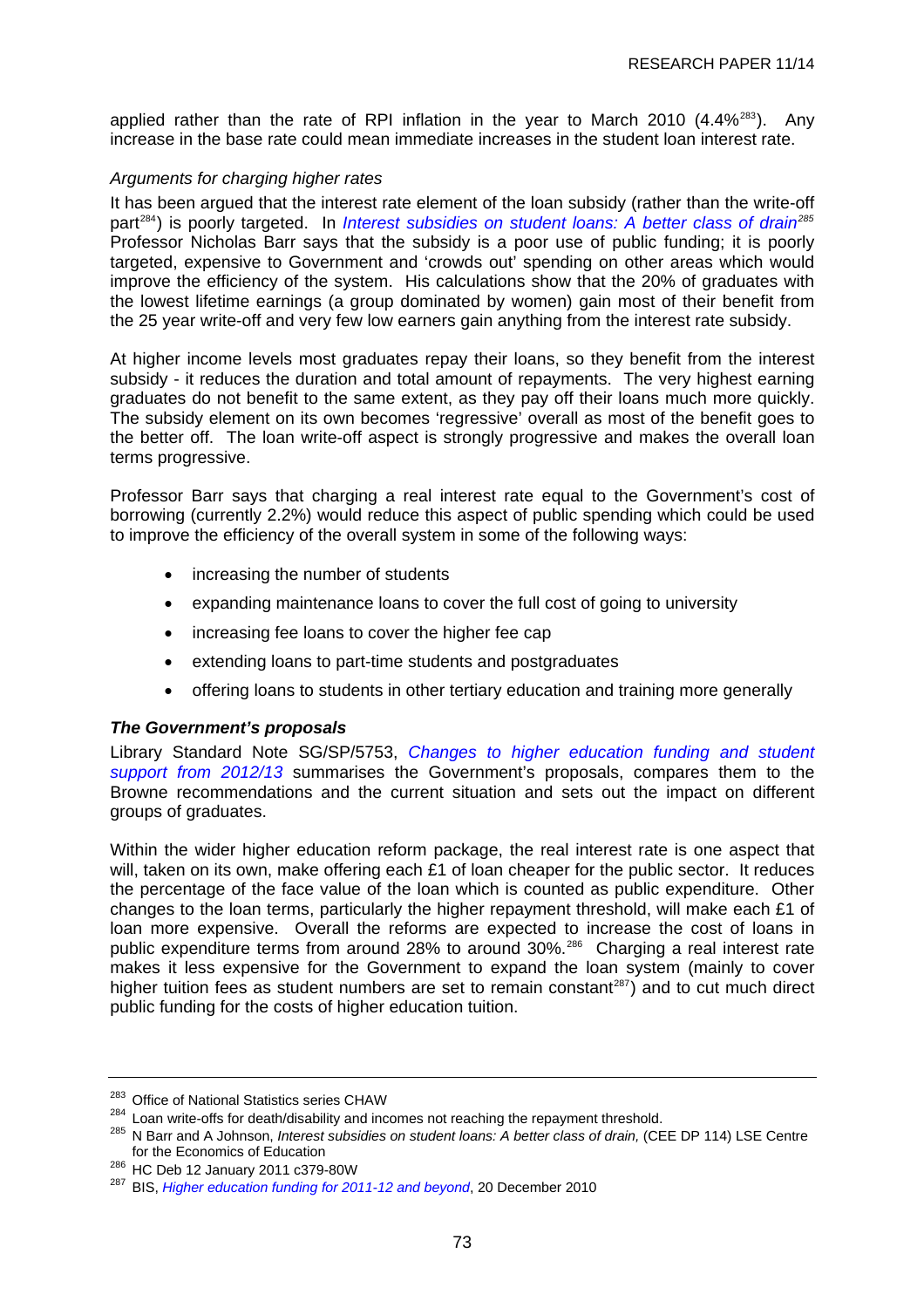<span id="page-77-0"></span>Applying a real rate of interest on student loans creates a financial incentive for some graduates to repay their loans early and hence reduce the real value of their repayments. The Government plans to consult on the operation of early repayments to ensure that higher earning graduates cannot buy their way out of loan interest payments without a penalty.<sup>[288](#page-77-0)</sup> It is unclear whether or how this might apply to students who do not to take out fee loans at all because they have chosen to pay their fees upfront.

## *Operation of the proposed variable rate*

The Browne Report recommended charging an interest rate of 2.2% above inflation for graduates earning above the repayment threshold (raised to £21,000 in 2016) with a cap to ensure that where repayments do not cover interest charges debts do not increase in real terms. [289](#page-77-0)

The Government plans to introduce a variable real interest rate to be charged on top of inflation. This will start at 0% for graduates on the repayment threshold and rise to 3% at a higher threshold of £41,000 starting from 2016. The BIS *[Student Loan Repayment Ready](http://www.bis.gov.uk/assets/biscore/corporate/docs/b/10-1249-student-loan-repayment-ready-reckoner-background-note.pdf)  [Reckoner](http://www.bis.gov.uk/assets/biscore/corporate/docs/b/10-1249-student-loan-repayment-ready-reckoner-background-note.pdf)* assumes a straight line increase (illustrated opposite). This change will affect

higher earners to a greater extent as they will face the highest interest rates. It means that any graduate making repayments will see their outstanding debt fall in real terms. However, a graduate with a £30,000 loan would need to earn around £42,000 in 2016/17 to see the outstanding balance fall in cash terms.<sup>[290](#page-77-0)</sup> The loan model also assumes that the maximum real interest rate will apply to loans between when they are taken out and the date when repayment is due (April



after the course is completed). This would mean the real value of debt when repayments become due would be just over 6% above the value of the loans when taken out.<sup>[291](#page-77-0)</sup> As with other changes to loan amounts and interest rates, the greatest impact of this will be on middle and higher earning graduates.

The Institute for Fiscal Studies has said that, compared to the proposals set out by Lord Browne, the Government's proposals were both more progressive and more complex.<sup>[292](#page-77-0)</sup>

# *The Bill*

**Clause 70** amends the power given to the Secretary of State in section 22(4) of THEA 1998 to make regulations setting interest rates. Section 22(4)(a) provides that the rates set must be no higher than the rates required to maintain the value of the loan in real terms or the amount specified for low interest rate loans, whichever is the lower.

The clause gives Secretary of State wider power to set interest rates in regulations, provided that the rates set do not exceed those commercially available. This new cap will ensure that section 8 of the *Sale of Student Loans Act 2008*, which exempts student loans from the regulatory regime in the *Consumer Credit Act 1974*, continues to be compliant with EU law.

<sup>&</sup>lt;sup>288</sup> BIS, *Reform for higher education and student finance*, 3 November 2010<br><sup>289</sup> *Securing a sustainable future for higher education* –An independent review of higher education funding & student finance<br><sup>290</sup> Assumes a debt at the statutory repayment date of £33,500 after 3% real interest applied to loan on top

inflation linked rate of 2.75%. 291 *BIS Student Loan Repayment Ready Reckoner*

<sup>292</sup> Institute of Fiscal Studies *[Higher Education Reforms: Progressive but Complicated with an Unwelcome](http://www.ifs.org.uk/bns/bn113.pdf)  [Incentive](http://www.ifs.org.uk/bns/bn113.pdf)*, briefing note 113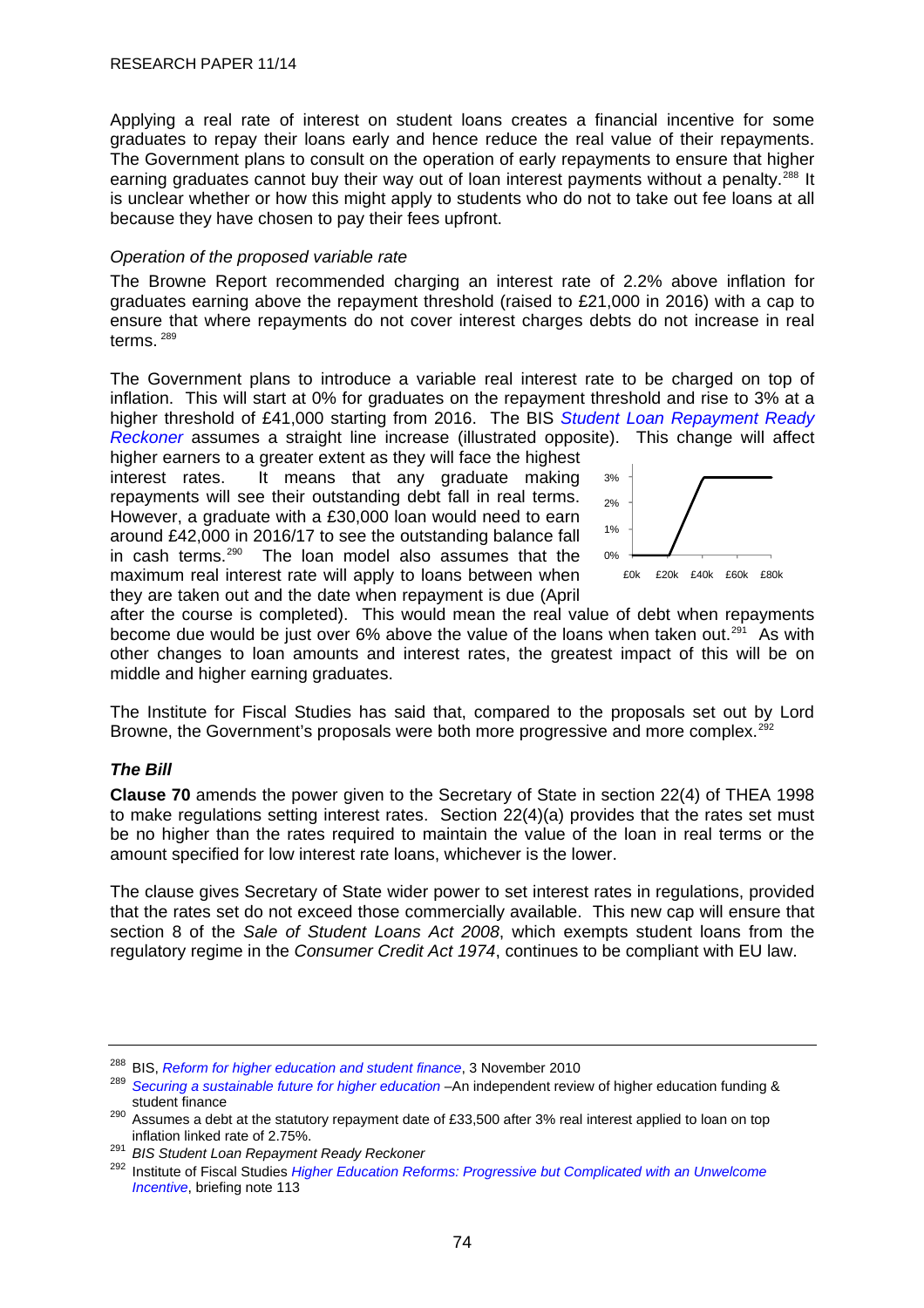<span id="page-78-0"></span>*Subsection (3)* sets out the general rule that the new limits on interest rates will only apply to borrowers starting courses on or after 1 September 2012, except in prescribed circumstances.

### *Reaction to the proposals*

The Russell Group have published a *Comment on the [Education Bill student proposals](http://www.google.co.uk/search?hl=en&q=russell+group+comment+on+the+Education+Bill+student+proposals&aq=f&aqi=&aql=&oq=)* which is in favour of a progressive interest rate:

A mechanism of variable interest rates, where higher earning graduates pay a real rate of interest, whilst lower earners continue to enjoy a lower, subsidised interest rate, will be more progressive than a single rate of interest for all, whilst also making the scheme more affordable for the government.<sup>[293](#page-78-0)</sup>

University Alliance have provided a response to the Bill *The 2011 Education Bill: a higher education perspective* which is in favour of a real rate of interest:

To be clear, a system that charges real interest rates to cover the cost of borrowing to graduates earning over £21,000, whilst providing targeted subsidies to protect low earners is fairer and more progressive than the current system.<sup>[294](#page-78-0)</sup>

However other bodies have been critical of the way these proposals have been put into a Bill which is largely a schools bill. The 1994 Group has made the following response:

Today's news on student loans has been quietly slipped into a bill largely unconcerned with higher education, and leaves many questions unanswered. The 1994 Group had recommended a real rate of interest be applied to student loans so that subsidies could be targeted towards the lowest earning gradates. The measures in today's legislation look like they uphold these principles. However, we need to see more of the detail. In particular, the rate of interest applied while students are still studying needs to be made clear. All of us in the sector need to be able to scrutinise the government's proposals on interest rates, so we look forward to seeing more on the full scope of the changes."[295](#page-78-0)

The Universities and Colleges Union (UCU) has also commented on the inclusion of these proposals in the Education Bill:

UCU today accused the government of ducking further scrutiny of its 'punitive' plans for university funding after it added reforms to the student loans system in England to an education bill that is dominated by school reforms.

[The bill](http://www.education.gov.uk/aboutdfe/departmentalinformation/educationbill/a0073748/education-bill), tabled in the House of Commons this morning, primarily concerns itself with bad behaviour in the classroom and new powers for teachers to exclude unruly pupils. However, the government has added on legislation that allows variable rates of interest on student loans.

UCU general secretary, Sally Hunt, said: 'The general public will see this for what it is – a stealth tax on learning and achievement – and it doesn't matter what piece of legislation the government tries to hide it in. Sneaking these plans into a schools bill is yet another indication that the government has lost the argument on student funding and is terrified of further scrutiny of such a punitive policy.

'Graduate unemployment is at a 10-year high, yet the government has introduced

<sup>&</sup>lt;sup>293</sup> Email sent to the Library from the Russell Group  $^{294}$  Email sent to the Library from University Alliance  $^{295}$  Email sent to the Library from 1994 Group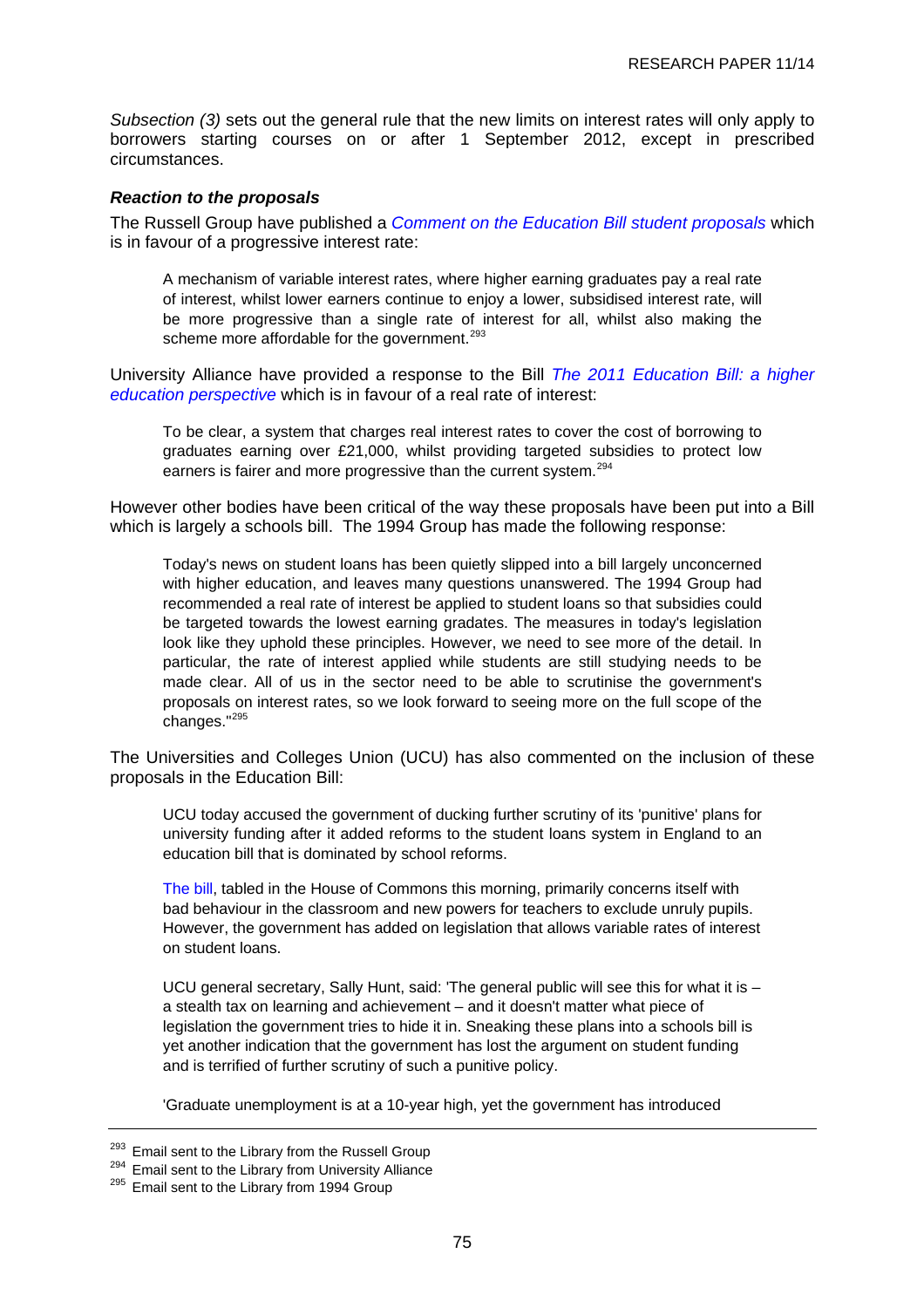<span id="page-79-0"></span>policies to increase student debt to record levels and then charge even higher rates of interest. Surely now the government will stop trying to spin these damaging and unfair policies as progressive.'[296](#page-79-0)

The National Union of Students has been critical of the changes:

Aaron Porter, president of the National Union of Students, said higher interest rates would hit the poorest students the hardest.

"Wealthier students, who do not have to take out loans, will escape higher interest charges," he said.

He warned that the new system also breaks Islamic teachings which forbid taking out loans that incur interest charges. Ministers risked punishing those with certain religious beliefs, Porter said.<sup>[297](#page-79-0)</sup>

Million  $+$  (a university think tank which represents modern universities) has criticised the proposals for creating uncertainty about the rates to be applied in the future:

Pam Tatlow, chief executive of university think tank million+, said: "The plans tagged on to the Education Bill give the Secretary of State free rein to set uncapped and commercial rates of interest on student loans.

"There is no commitment to protect the poorest graduates from commercial rates and no promise, as previously announced, to cap the interest rate at 3% plus RPI or set a tapered rate of interest for those earning between £21,000 per annum and £41,000 per annum so that only the very highest-earning graduates will be subjected to higher interest rates.

"Students and their parents are being left in the dark about what interest rates might be applied to their loans once they graduate. An interest rate of RPI alone could add well over £1,000 a year to a student's debt, given the much higher levels of tuition fees that Parliament voted through at the end of last year."<sup>[298](#page-79-0)</sup>

The AoC made the following statement:

Colleges provide higher education to 168,000 students, often from 'widening participation' backgrounds and therefore will want to be sure that the interest rate reflects the income of these students when they graduate.<sup>[299](#page-79-0)</sup>

# **8.4 Limit on student fees: part-time courses**

#### *Background*

In 2009/10 there were just under 750,000 part-time students enrolled on higher education courses at higher education institutions in England; they made up 36% of all students at these institutions. In the last two years their numbers have increased by 6.4% compared to 10.4% for full-time students. Just over 30% of these part-time students were postgraduates and almost 7% of all part-time students were overseas students.<sup>[300](#page-79-0)</sup> In 2008/09, 37% of part-

<sup>&</sup>lt;sup>296</sup> Universities and Colleges Union ["Government ducking scrutiny of university funding plans by hiding loan](http://www.ucu.org.uk/index.cfm?articleid=5239) reforms in schools bill" 27 January 2011

<sup>297</sup> ["Education bill lets government order closure of failing schools](http://www.guardian.co.uk/education/2011/jan/27/education-bill-abolishes-four-quangos)", Guardian, 27 January 2011<br>298 ["Student loan changes hidden in schools bill"](http://www.independent.co.uk/news/uk/politics/rss) Independent 27 January 2011<br>299 AoC Briefing to MPs: Education Bill - 2011

<sup>300</sup> Higher Education Statistics Agency *Higher Education Student Enrolments and Qualifications Obtained at Higher Education Institutions in the United Kingdom for the Academic Year 2008/09*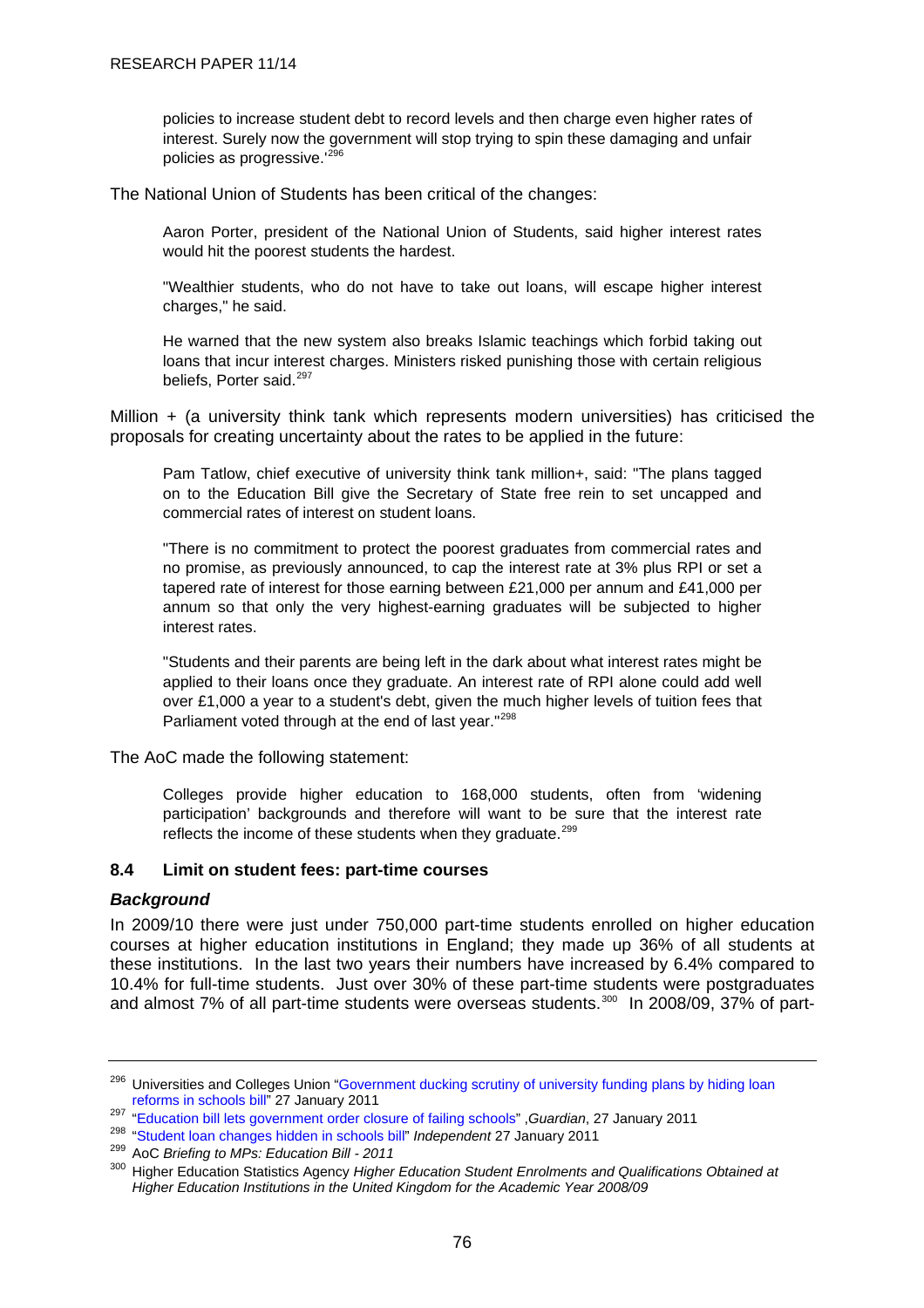<span id="page-80-0"></span>time undergraduate students at English higher education institutions were on first degree courses.

There are notable differences in the background of part-time students compared to full-time students. Part-timers are more likely to be aged over 25 years, female, white and studying for 'other' postgraduate or 'other' undergraduate qualifications. Open University students made up 23% of all part-time students in the UK in 2008/09.<sup>[301](#page-80-0)</sup>

In the academic year 2008/09, there were just under half a million part-time home and EU students on undergraduate courses at English higher education institutions.<sup>[302](#page-80-0)</sup> This is the group which could potentially be affected by the Bill's provisions. Their combined course fees were worth  $£256$  million.<sup>[303](#page-80-0)</sup> In academic year 2007/08, the average (median) annual tuition fee for part-time English-domiciled students was £800.<sup>[304](#page-80-0)</sup>

Currently there are significant differences between support for part–time students and fulltime students. Tuition fees for full-time students are capped at £3,290 per year and full-time students have access to loans for tuition fees which can be repaid on a deferred basis. In contrast part–time students pay unregulated fees, they are not eligible for student loans and fees have to be paid up-front.

Information on student support for part-time students is available in a publication by Student Finance England called *[A guide to financial support for part-time students in higher education](http://www.direct.gov.uk/prod_consum_dg/groups/dg_digitalassets/@dg/@en/@educ/documents/digitalasset/dg_188396.pdf)  [2010-2011.](http://www.direct.gov.uk/prod_consum_dg/groups/dg_digitalassets/@dg/@en/@educ/documents/digitalasset/dg_188396.pdf) [305](#page-80-0)* Part-time students may be eligible for a fee grant of up to £1,230 and a course grant of up to £265 depending on their household income and intensity of study. Students currently have to study for 50% or more of the full-time equivalent course to receive student support and students must study 75% or more of the full-time equivalent course to receive the maximum student support.

The Browne Review criticised support for part-time students and made recommendations:

The lack of support for part time study makes it much more difficult for this country to catch up with other countries on the skill levels of the existing workforce. Individuals who are already in work and do not have a higher education qualification are usually unlikely to give up their jobs and enter full time study. Part time study may be a realistic option for them, but access to part time study is hampered by the lack of Government support.<sup>[306](#page-80-0)</sup>

[...]

We recommend that the same upfront support for the costs of learning is extended to part time students as well. Higher education will be free at the point of entry for all students, regardless of the mode of study, giving them more choice about how they choose to study – and where.

# [...]

<sup>301</sup> Higher Education Statistics Agency *Students in higher education institutions 2008/09*<br><sup>302</sup> High

<sup>302</sup> *Ibid* 

<sup>&</sup>lt;sup>303</sup> Higher Education Statistics Agency *Resources of higher education institutions 2008/09*<br><sup>304</sup> Department for languation, Universities and Obilla acceptations at 2005. Obviout langua

<sup>304</sup> Department for Innovation, Universities and Skills research report 99/05,*Student Income and Expenditure* 

*Survey 2007/08 English-domiciled Students*, Johnson C et al, National Centre for Social research 305 Student Finance England *A guide to financial support for part-time students in higher education 2010-2011*

<sup>306</sup> *[Securing a sustainable future for higher education](http://www.bis.gov.uk/assets/biscore/corporate/docs/s/10-1208-securing-sustainable-higher-education-browne-report.pdf)* p 22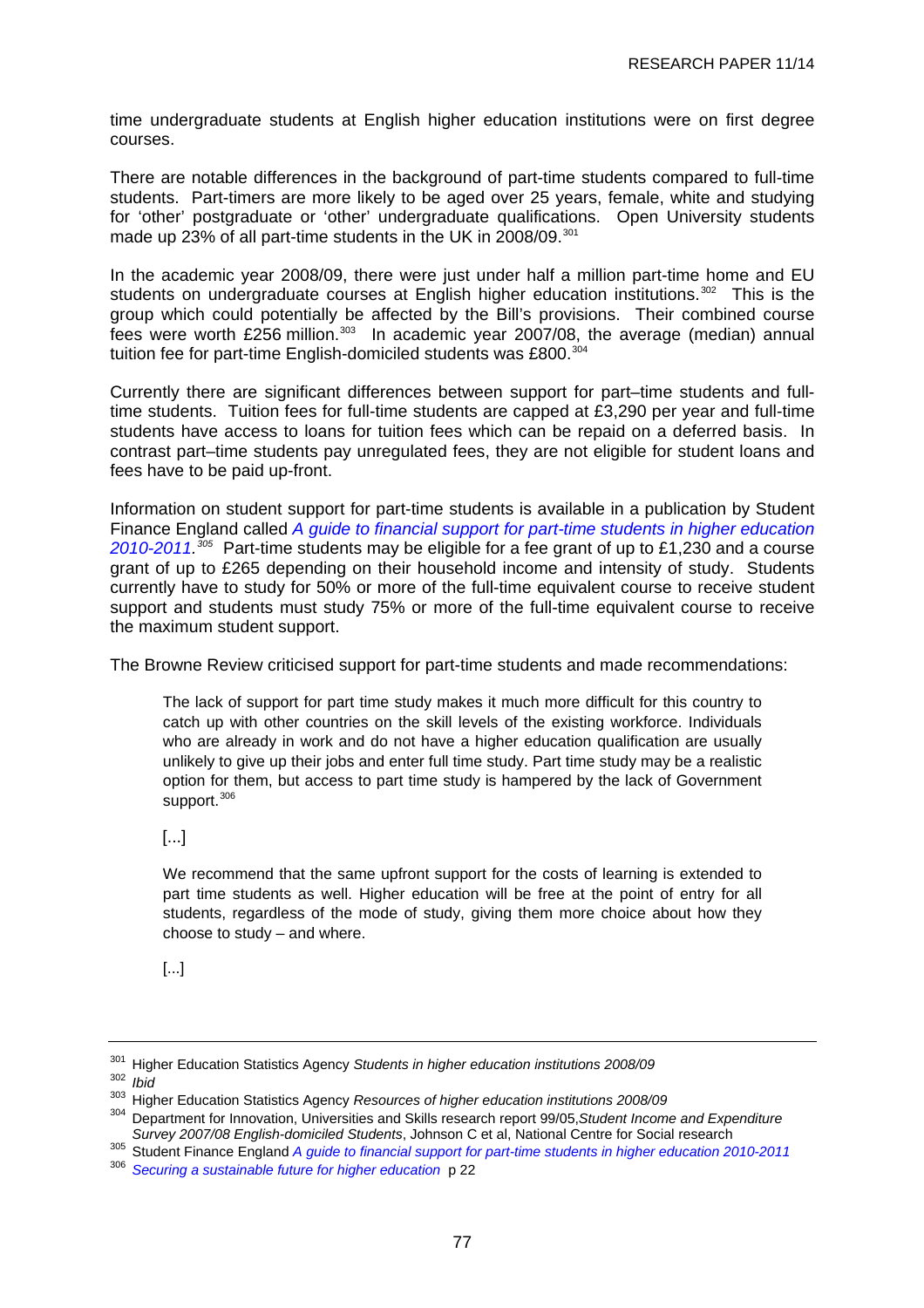<span id="page-81-0"></span>We propose therefore that entitlement to support for costs of learning will begin at an intensity equivalent to one third of the full time equivalent – 33%. This is a simpler measure for students and institutions than the 30% threshold mentioned in the evidence as it can be readily translated into an equivalent number of modules of study. The maximum period of support will be nine years.  $307$ 

### *Government proposals on part-time students*

Information in the *Overarching Impact Assessment of the Education Bill 2011* states that the Government plan to cap the amount that higher education institutions can charge part-time students for tuition fees; the Government is proposing an upper cap of £6,750 and a lower cap of £4,500 on fees.[308](#page-81-0) The *Overarching Impact Assessment* comments that 'the purpose of these measures is not to reduce the amount that higher education institutions (HEIs) currently charge part-time students, but to mitigate the risk that HEIs sharply increase their charges, following the proposed changes to the loan arrangements for part-time students'. $309$ 

As part of Government's package of higher education reforms the Government plans to extend fee loans to part-time undergraduate students. This funding will replace meanstested tuition grants which around  $15%$  of all part-time students currently receive.<sup>[310](#page-81-0)</sup> It is estimated that around 175,000, or one-third, of all part-time students could be eligible for a fee  $\ln 311$  $\ln 311$ 

The cuts to direct public funding for HEIs channelled through the higher education funding council will also apply to part-time students. Currently just over £400 million is paid through the funding council for 109,000 full-time equivalent part-time students.<sup>[312](#page-81-0)</sup> The funding council provides direct support for around 240,000 part-time students (headcount).<sup>[313](#page-81-0)</sup> It is possible that cuts in funding could result in fee rises.

In December 2010, in response to concerns expressed by institutions, the Government announced that they would reduce the intensity of study required to access part-time student support:

These changes have been welcomed by many as a critical measure in redressing long-standing discrimination against part-time students. However, discussion with the higher education sector has highlighted that the proposed threshold of 33% intensity for full loan entitlement may inadvertently deprive a significant number of learners from receiving support. We therefore propose that the level of intensity be reduced to 25% that is, any eligible student studying for more than a quarter of their time will be eligible for full loan support for their tuition costs. This will better reflect the way that many part time courses are structured.<sup>[314](#page-81-0)</sup>

The increasing number of mature students returning to higher education and the on-going need for upskilling of the workforce has made reform of part-time student support an increasingly important aspect of Government higher education policy.

<sup>307</sup>*Ibid* p 36 308 *Overarching Impact Assessment for the Education Bill 2011* p 39 309 *Ibid*

<sup>310</sup> Department for Business, Innovation and Skills (BIS) *[Interim equality impact assessment –Urgent reforms to](http://www.bis.gov.uk/assets/biscore/higher-education/docs/i/10-1310-interim-equality-impact-assessment-he-funding-and-student-finance.pdf)  [higher education funding and student finance](http://www.bis.gov.uk/assets/biscore/higher-education/docs/i/10-1310-interim-equality-impact-assessment-he-funding-and-student-finance.pdf)*

<sup>&</sup>lt;sup>312</sup> October 2010 grant announcement, HEFCE<br><sup>313</sup> Student numbers from HESES and HEIFES surveys 2009, HEFCE<br><sup>314</sup> HC Deb 8 December 2010 19WS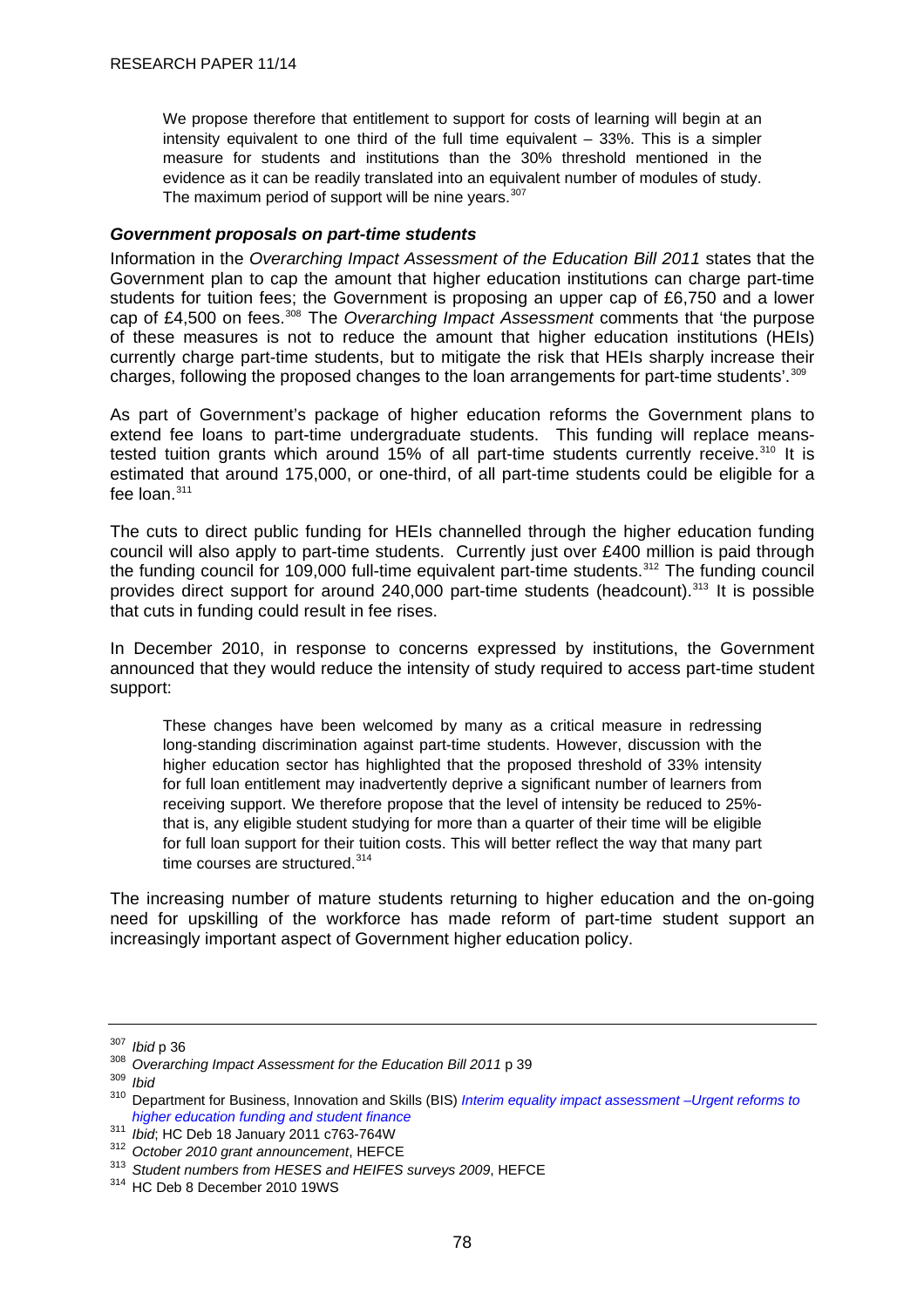# *The Bill*

**Clause 71** amends the definition of "course" in section 41(1) of the *Higher Education Act 2004* to remove the exclusion of part-time courses from that definition. The effect of this amendment is that references to "course" in Part 3 of the *Higher Education Act 2004* will include part-time courses. This change will allow the Secretary of State to cap the amount that higher education institutions can charge part-time students in fees, as can currently be done in relation to full-time courses.

The Secretary of State will be able to specify in regulations under section 24 the amounts which can be charged for part-time courses, and to prescribe the type of part-time courses which are subject to these amounts. This will ensure that part-time undergraduate students can be treated in a way which is commensurate with the treatment of full-time undergraduate students. The maximum amount that higher education institutions may charge part-time undergraduate students will be set through annual regulations.

Subsection 2 states that these provisions will only apply to students entering higher education on or after September 2012. Part-time students will be able to defer contributing towards tuition costs until they are in employment and earning over £21,000 a year.

# *Issues*

## *Inadequate support for part-time students*

For many years commentators have been critical of the support available for part–time higher education students. An article in the *Times Higher Education* on 10 June 2010 summarised the long running debate over support for part-time students:

Forgotten, ignored and stuck "at the bottom of the food chain", they are the Cinderellas of the higher education sector.

Part-time students make up almost 40 per cent of the UK's student population and more than half a million of them study in England's universities.

But, despite their numbers, those who care about the subject have argued for many years that part-time undergraduates get a raw deal, often suffering from inadequate financial support and a lack of attention to their needs.

Until recently, the government had shown little interest in part-time students. They were left on the sidelines: Labour's 2003 White Paper, The Future of Higher Education, for example, gives them relatively little attention.

This does not mean that there have not been repeated attempts to bring them to the government's notice.

In 2007, MPs on the Education and Skills Committee called for the government to review the position of part-time students "as a matter of urgency".

In the same year, Lord Dearing, who led the influential 1997 review of higher education, expressed disappointment that his committee's proposal for a student support system that would underpin lifelong learning by making choices between fulltime and part-time study "financially neutral" had not been adopted a decade on.

The response from the government grew familiar: Labour had "substantially" increased support for part-time students since coming to power, and many part-time students had financial support towards the cost of their education from their employers.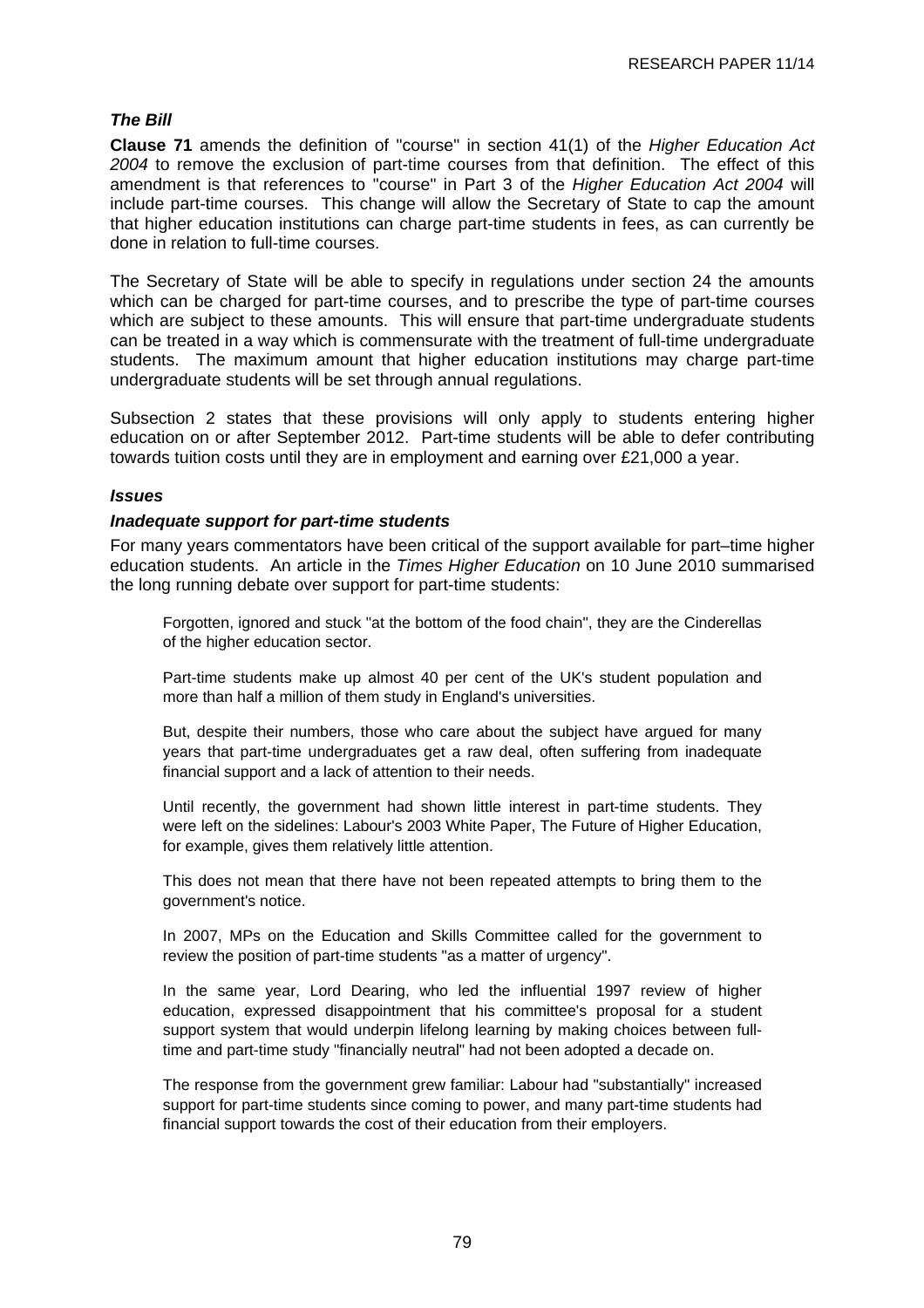<span id="page-83-0"></span>It is true that before 1997 part-time students were ineligible for any government-funded financial support whatsoever.<sup>[315](#page-83-0)</sup>

A report by Universities UK in July 2010, *[The supply of part-time higher education in the](http://www.universitiesuk.ac.uk/Publications/Documents/TheSupplyOfPartTimeHigherEducationInTheUK20100929.pdf)*  [UK](http://www.universitiesuk.ac.uk/Publications/Documents/TheSupplyOfPartTimeHigherEducationInTheUK20100929.pdf)<sup>[316](#page-83-0)</sup> recommended that support be part-time students should be reformed:

The final, and very clear message from this study is the need to reform financial support for students. This is needed not only to encourage students to participate but also to expand part-time higher education.

Only a very few students (around 15 per cent) receive government-funded financial support, and for a sizeable proportion of them, it is not enough. Universities are aware that part-time students struggle to pay their fees and many institutions have up till now refrained from increasing fees pro-rata to full-time fees.

Arguably, many part-time providers have already lost out of the increased revenue arising from the introduction of variable fees for full-time students in 2006. If tuition fees for full-time students are increased following the current review universities will be under even more pressure to raise the fees that they charge part-timers.<sup>[317](#page-83-0)</sup>

The BIS *[Interim Impact Assessment - Urgent reforms to higher education funding and](http://www.bis.gov.uk/assets/biscore/higher-education/docs/i/10-1309-interim-impact-assessment-he-funding-and-student-finance.pdf)  [student finance](http://www.bis.gov.uk/assets/biscore/higher-education/docs/i/10-1309-interim-impact-assessment-he-funding-and-student-finance.pdf)* acknowledged the possibility that the withdrawal of direct funding for part-time courses might lead to an across the board increase in part-time fees.<sup>[318](#page-83-0)</sup> [319](#page-83-0) Some potential part-time students could therefore be faced with higher fees and no fee loans.

#### *Cost of loans for part-time students*

It has frequently been suggested that part-time students should have access to student loans. However as there are currently no regulations stating how much universities or colleges can charge in tuition fees for most part-time students, extending student loans to part-time students could therefore be costly to the public purse if fees for part-time students remain uncontrolled.

The net effect of the changes to funding for part-time students will be to cut public expenditure. The total saving was estimated at just over £300 million by the end of the current spending review period.<sup>[320](#page-83-0)</sup> The Government estimate that the decision to extend eligibility from courses of 33% or above, to those of 25% or above will have reduced these savings by a small amount. [321](#page-83-0)

Information on the resource  $cost<sup>322</sup>$  $cost<sup>322</sup>$  $cost<sup>322</sup>$  of extending loans to part-time students was given in answer to a Parliamentary Question on 19 January 2011:

<sup>&</sup>lt;sup>315</sup> ["The Cinderella students](http://www.timeshighereducation.co.uk/story.asp?storycode=411970)" *Times Higher Education* 10 June 2010<br><sup>316</sup> Report produced by Professor Claire Callender, Anne Jamieson - Birkbeck, University of London, and Geoff Mason - National Institute of Economic and Social Research and for Universities UK

<sup>&</sup>lt;sup>317</sup> Ibid page 64<br><sup>318</sup> BIS *[Interim impact assessment –Urgent reforms to higher education funding and student finance,](http://www.bis.gov.uk/assets/biscore/higher-education/docs/i/10-1309-interim-impact-assessment-he-funding-and-student-finance.pdf) 26<br>November 2010, Table 9* 

November 2010, Table 1988 BIS *[Interim equality impact assessment –Urgent reforms to higher education funding and student finance](http://www.bis.gov.uk/assets/biscore/higher-education/docs/i/10-1310-interim-equality-impact-assessment-he-funding-and-student-finance.pdf)*,<br>November 2010, p18

 $320$  BIS *[Interim equality impact assessment –Urgent reforms to higher education funding and student finance](http://www.bis.gov.uk/assets/biscore/higher-education/docs/i/10-1310-interim-equality-impact-assessment-he-funding-and-student-finance.pdf)* 

<sup>&</sup>lt;sup>321</sup> Written ministerial statement 8 November 2010 *Higher education funding and student finance* (HC Deb 8<br>December 2010 19WS)

 $322$  The subsidy element of the loan or the proportion of the face value which is counted as public spending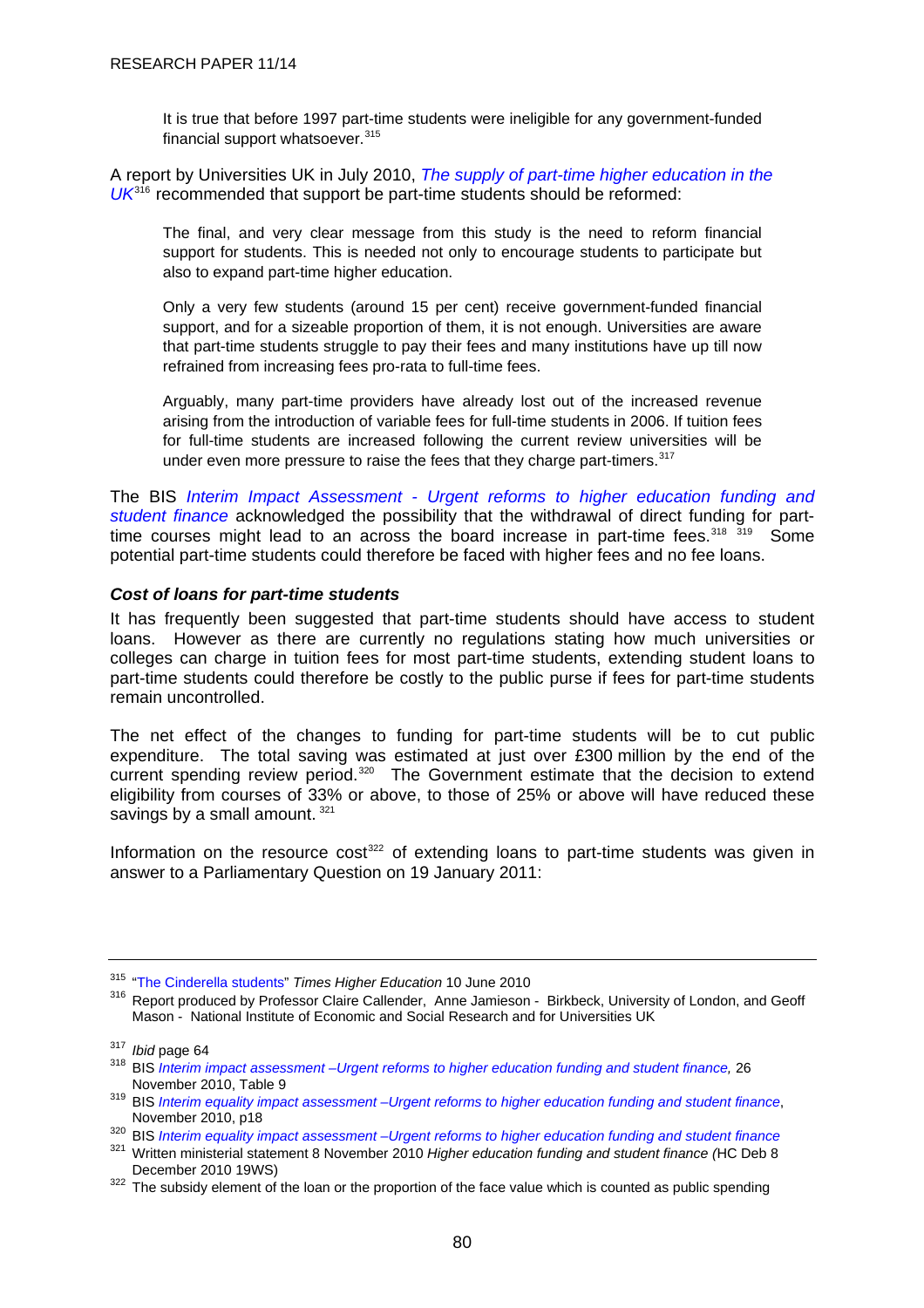#### **Students: Finance**

<span id="page-84-0"></span>**Mr Thomas:** To ask the Secretary of State for Business, Innovation and Skills what estimate he has made of the cost to the public purse of offering tuition fee loans to part-time students in each of the next four years; and what proportion of the face value of those loans this cost represents in each such year. [33949]

**Mr Willetts:** The costs of extending tuition fee loan access to part time students will depend in large measure on the decisions higher education institutions take in setting their charges for tuition. These costs will be offset by the deficit reducing savings made through the phased withdrawal of direct teaching grant for part-time students.

Taking the extension fee loans to part times students in conjunction with all the other changes being made to the student finance system, we estimate the resource account budget (RAB) charge will be around 30% overall. However this will be dependent on the level of fees that institutions decide to charge. $323$ 

Professor Callender warns in the Universities UK report *[The supply of part-time higher](http://www.universitiesuk.ac.uk/Publications/Documents/TheSupplyOfPartTimeHigherEducationInTheUK20100929.pdf)  [education in the UK](http://www.universitiesuk.ac.uk/Publications/Documents/TheSupplyOfPartTimeHigherEducationInTheUK20100929.pdf)* that changes to higher education funding could result in rising fees for part-time students:

[...] she warned that part-time students ineligible for loans under the new system could see their fees increase at a faster rate than their full-time counterparts because many universities currently do not charge a "pro rata" price.

In addition, thousands of part-time places are currently subsidised by teaching-grant money that is going to be cut.  $324$ 

Universities UK have said that extending loans to part-time student could have unintended consequences:

Extending loans could be a risky strategy and may have unintended consequences, especially if full-time fees rise considerably. A 2006 study for Universities UK found that part-time students had very mixed attitudes towards loans; their take-up of loans is likely to be lower than that of their full-time peers. If take up is low but students and employers are faced with far higher tuition fees this could reduce the numbers of parttime enrolments and employer-sponsored part-time provision, and eventually mean that provision gets cut back. $325$ 

#### *Effect of changes on demand for part-time courses*

It has been suggested that introducing loans for part-time students could greatly increase the number of part-time students:

Patrick McGhee, vice-chancellor of the University of East London, said staff had already seen an increase in inquiries about [part-time courses](http://www.guardian.co.uk/education/part-time-courses), and expected to see more from students who had been unable to secure full-time places this year.

<sup>[...]</sup> 

<sup>&</sup>lt;sup>323</sup> HC Deb 19 January 2011 c834<br><sup>324</sup> "Part-time pain: only one third of students will be eligible for loans and support" *Times Higher Education* 9<br>December 2010

<sup>&</sup>lt;sup>325</sup> Universities UK *The supply of part-time higher education in the UK* page 64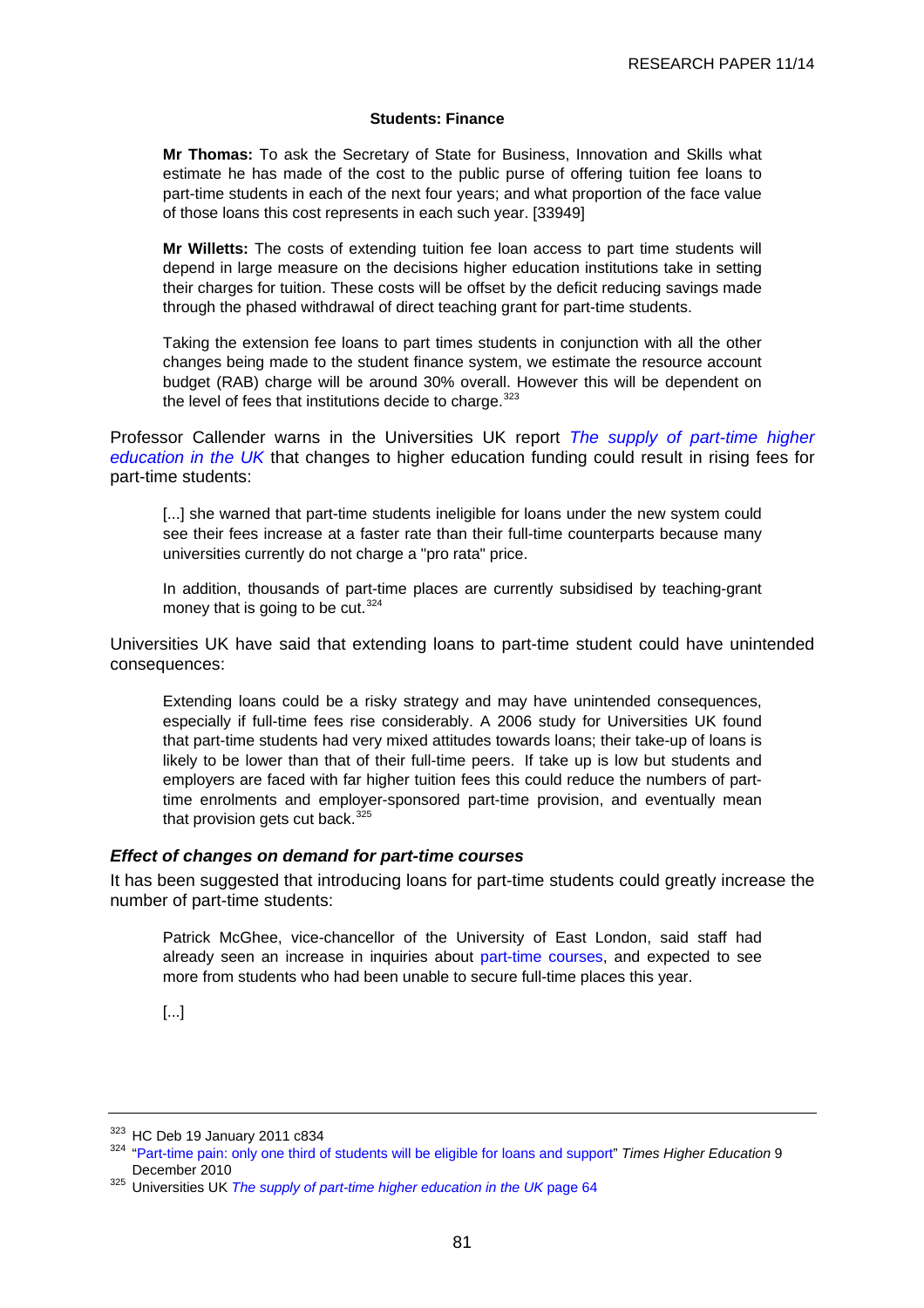<span id="page-85-0"></span>The total number of applications for part-time undergraduate degrees was up 9% over the last year, but among the under 25s the increase was 22%.<sup>[326](#page-85-0)</sup>

However the BIS *[Interim Impact Assessment](http://www.bis.gov.uk/assets/biscore/higher-education/docs/i/10-1309-interim-impact-assessment-he-funding-and-student-finance)* of the higher education reforms said the effects of the changes on demand for part-time study were difficult to gauge, it also commented that as many students would not be eligible for fee loans demand for places might even go down:

The exact consequences of these policy changes and reductions in Government spending are difficult to assess, and will crucially depend on the reaction of part-time students and institutions to the proposed changes. As mentioned above, there is some evidence to suggest that the effect of withdrawing fee and course grants for part-time students will not have a massive impact on the demand for part-time study as the main cost of part-time study are the earnings foregone whilst studying. At the same time, there is evidence from Full-Time students to suggest that participation is not adversely affected by increases in tuition fees (which are likely to happen if teaching grant for institutions is reduced) as long as loans are provided to cover the tuition fees and no one has to pay up front. So, as far as students eligibly for the fee loan are concerned, we would not expect a negative impact on the demand for part-time study.

However, we estimate that around two thirds of part-time students will not be eligible for fee loans. At the same time, the withdrawal of teaching grant might mean that fees are increased across the board (including for students not eligible for fee loans). This could have a negative impact on part-time participation overall.<sup>[327](#page-85-0)</sup>

Information given in answer to a parliamentary question on 1 November 2010 also stated that future demand was difficult to forecast:

#### **Higher Education: Part-time Education**

**Mr Thomas:** To ask the Secretary of State for Business, Innovation and Skills what forecast he has made of the number of part-time students studying at universities in England in each of the next five years; and if he will make a statement. [19758]

**Mr Willetts:** We have no reliable basis to make such estimates. HEFCE-funded student places are allocated in full-time equivalent terms with the mix of students between full-time and part-time courses being an institutional decision. The Higher Education Funding Council for England (HEFCE) will receive its annual grant letter for 2011-12 by January 2011. It will set out the number of funded places for that year. Plans for the longer term will be set out in the Higher Education White Paper this winter. We share Lord Browne's conclusion that we should extend the exemption from upfront fees to part-time students who have been unfairly discriminated against hitherto<sup>[328](#page-85-0)</sup>

## *Reaction to the proposals*

Million+ published a report *[Fair Funding for All](http://www.millionplus.ac.uk/file_download/53/FAIR_FUNDING_Final+Copy.pdf)* which called for increased support for parttime students:

The blueprint submitted by Million+ calls for a system that reflects the changing student population - in particular the more than two-in-five students who are part-time.

<sup>326</sup> ["Universities expect surge in part-time studying with potential relaxing of student loan rules"](http://www.guardian.co.uk/education/2010/aug/16/universities-part-time-studying) *Guardian* 16 August 2010<br><sup>327</sup> BIS *Interim Impact Assessment Urgent Reforms To Higher Education Funding And Student Finance* page 21<br><sup>328</sup> HC Deb 1 November 2010 c619-620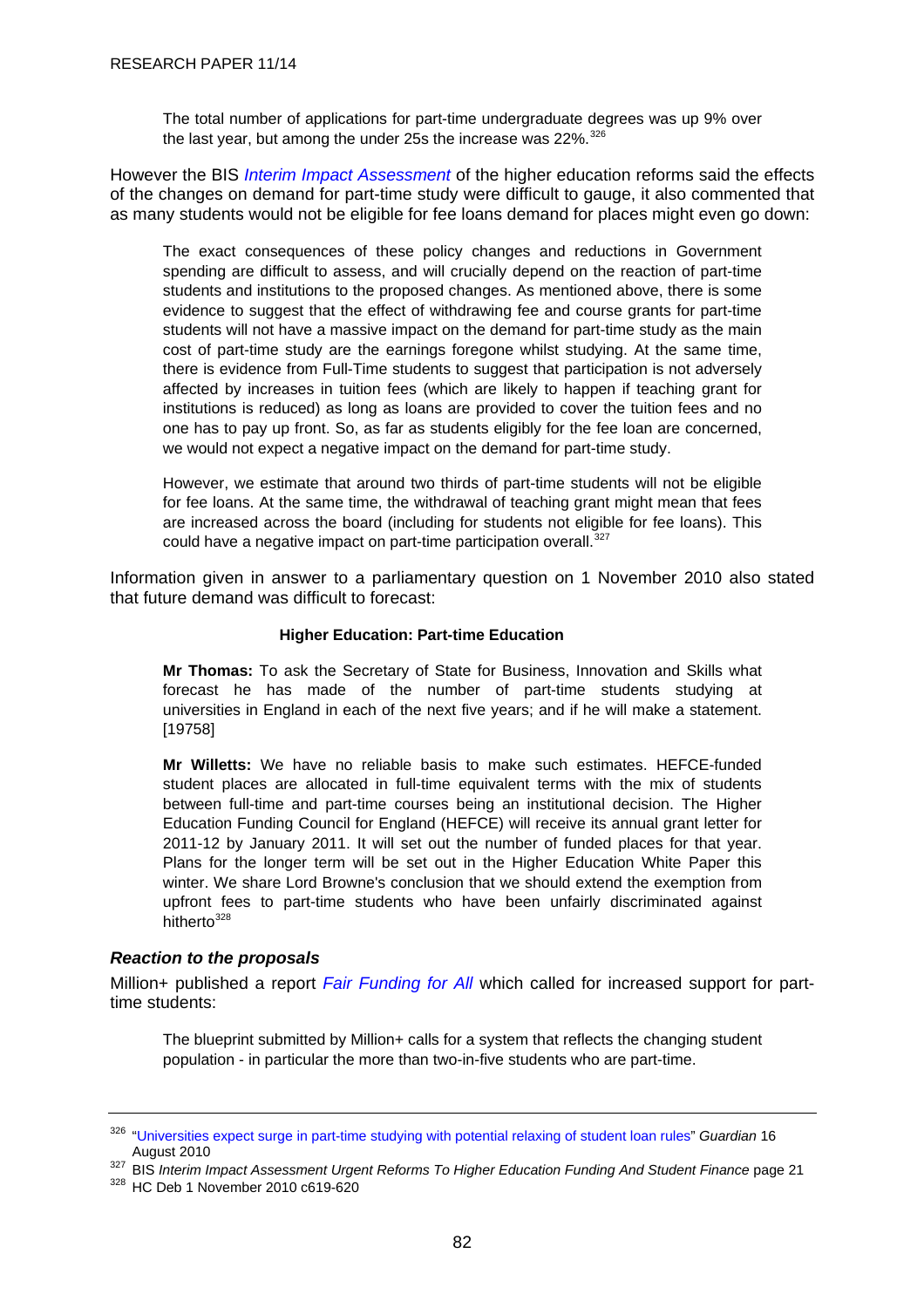<span id="page-86-0"></span>The current funding arrangements have paid little attention to part-timers.

While full-time students are not expected to pay back tuition fees until after they graduate, part-timers are expected to pay tuition fees up-front.

The report, Fair Funding for All, says part-time students receive an average grant of £360 per year - while full-time students receive an average of £1,405.

Full-time students receive an average maintenance loan of £3,758, while part-time students do not have access to student loans.

Les Ebdon, chair of Million+, criticised the "inequality" of the funding system and says this has stood in the way of broadening entry to university and expanding more flexible ways of studying.<sup>[329](#page-86-0)</sup>

The proposals on support for part-time students have been welcomed Universities UK:

Professor Steve Smith, President of Universities UK, said: "Universities UK was pleased with Lord Browne's recommendation that loans for tuition should be expanded to part-time students, so that higher education is free at the point of entry for these students as well.

"We recommended to Lord Browne that some or all of the financial support available to full-time undergraduate students should be extended to those studying part-time. Parttime students will have a vital role to play in meeting the skills needs of the economy over the coming years, so it's essential they receive adequate support."<sup>[330](#page-86-0)</sup>

The AoC has said:

The vast majority of the higher education students in FE Colleges study part-time therefore we would welcome further discussion with Government regarding this proposal.<sup>[331](#page-86-0)</sup>

The Open University has said that it warmly welcomes the commitment in the Education Bill to ensuring "that part-time undergraduate students can be treated in a way which is commensurate with the treatment of full-time undergraduate students". However they have concerns with some of the details of the new system:

We are greatly encouraged by Lord Browne's recommendation to establish parity for the four in ten students in England who study part-time; the subsequent cross-party backing this received and the government's decision in December 2010 to reduce the study intensity at which loans for the costs of study become available from 33% to 25%. We do however, have three primary issues which we would draw to the attention of Parliamentarians and urge the government to clarify:

1. Paragraph 346 of the Explanatory Note which accompanies the Education Bill reads: "These [loans] will be available to pay tuition costs in the case of eligible part-time students who are on designated courses". Ministers have made a commitment to creating a 'mode-blind' system of funding and we would therefore, urge that the Higher Education White Paper which comes before the House this Spring makes it explicit that the part-time courses eligible for

<sup>&</sup>lt;sup>329</sup> ["Universities say that part-time students deserve fairer deal](http://news.bbc.co.uk/1/hi/education/8455096.stm)" ,*BBC News,* 13 January 2010<br><sup>330</sup> Birkbeck University News Release "*[Part-time study could grow following university funding proposals](http://www.bbk.ac.uk/news/archive/RSS)*" 26 October 2010

<sup>331</sup> AoC *Briefing for MPs Education Bill – January 2011*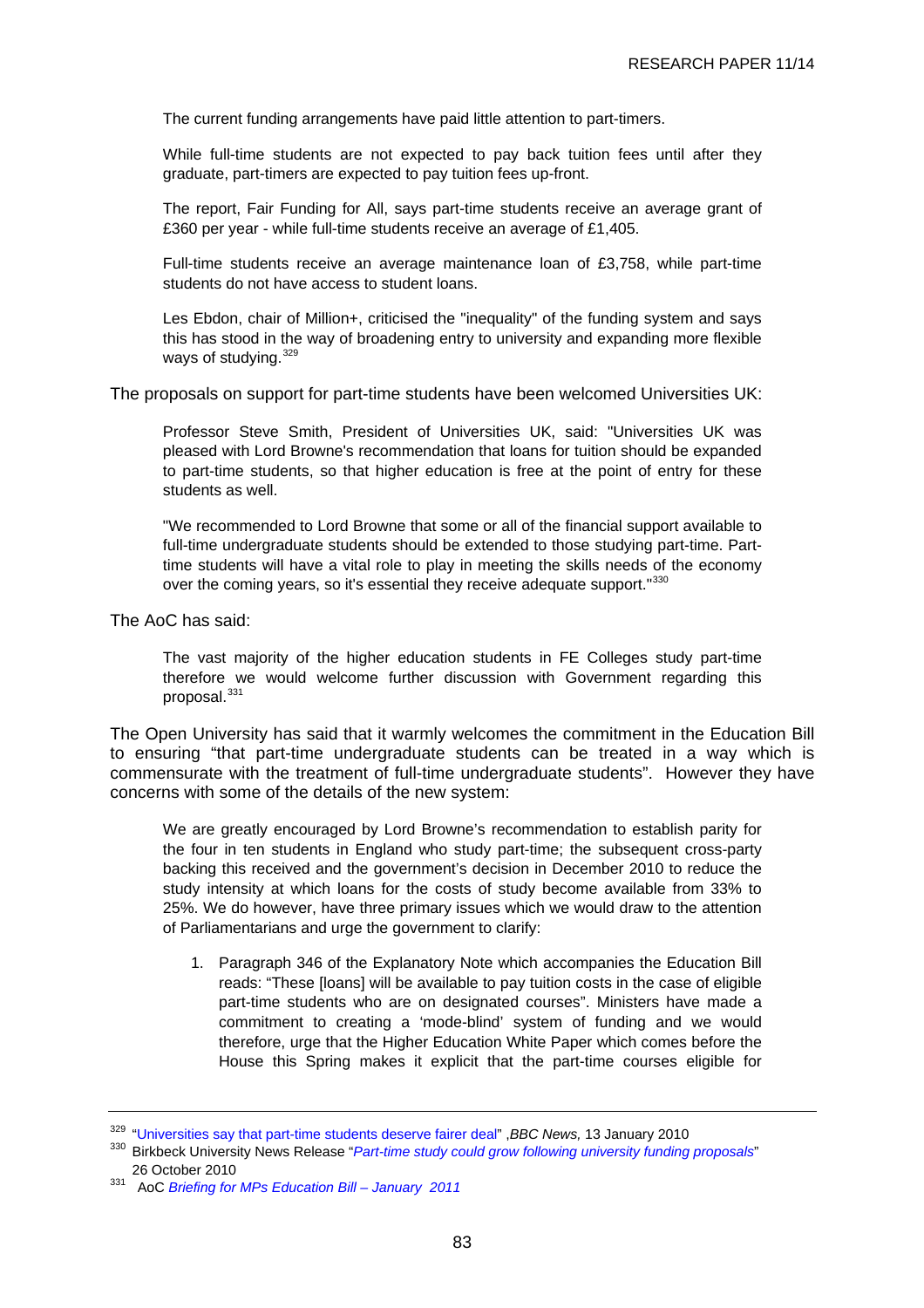<span id="page-87-0"></span>support are consistent with the full-time sector to ensure a truly flexible system in the future.

2. A later sentence in paragraph 346 of the Education Bill Explanatory Note reads: "Part-time students entering from 2012 will be able to defer contributing towards tuition costs until they are in employment and earning over £21,000". This creates a level of uncertainty with regards to the position of part-time students who are in employment and earning £21,000 during their study. In order to uphold the principle of higher education being free at the point of study, we would be keen for the Government to assure the sector that parttime students will be treated on a par with full-time higher education in relation to repayment arrangements.<sup>[332](#page-87-0)</sup>

# **9 Powers of National Assembly for Wales**

Part 3 of the *Government of Wales Act 2006* gives the Assembly the power to pass legislation known as Assembly Measures. Assembly Measures are able to make any provision that could be made by an Act of Parliament, subject to the restrictions contained in the 2006 Act. The Assembly may pass Measures in relation to the "matters" which are listed in the "fields" in Part 1 of Schedule 5 to the 2006 Act.

**Clause 72** would amend part 1 of schedule 5 to the *Government of Wales Act 2006* to give the Welsh Assembly Government the power to make measures in relation to professional standards for the school workforce, regulation of the school workforce, and the recruitment and training of the school workforce.

**Clause 73** gives the Welsh Assembly Government the powers to make measures in relation to the funding of pre-16 education or training. The *Explanatory Notes* to the Bill state that this would enable the National Assembly for Wales to legislate in relation to the financing of the entire education system in Wales apart from higher education: with this framework power the Assembly will be able to make a measure that would allow for the funding of the education functions of a local authority, the funding of schools and the funding of independent schools in Wales.

The Welsh Assembly Government has tabled a *[Memorandum on Framework Provisions for](http://www.assemblywales.org/bus-home/bus-guide-docs-pub/bus-business-documents/bus-business-documents-doc-laid/gen-ld8377-e.pdf?langoption=3&ttl=GEN-LD8377%20-%20Education%20Bill%20-%20Welsh%20Assembly%20Government%20Memorandum%20on%20Framework%20Provisio)  [the National Assembly for Wales](http://www.assemblywales.org/bus-home/bus-guide-docs-pub/bus-business-documents/bus-business-documents-doc-laid/gen-ld8377-e.pdf?langoption=3&ttl=GEN-LD8377%20-%20Education%20Bill%20-%20Welsh%20Assembly%20Government%20Memorandum%20on%20Framework%20Provisio)*, which sets out in detail the background and context relevant to clauses 72 and 73 of the *Education Bill*.

A referendum is due to take place in Wales on 3 March 2011 to decide whether to extend the subject matter over which the National Assembly for Wales can pass laws. If this results in a 'yes' vote, then the Assembly will be able to legislate on education in broad terms, including the matters devolved by the Bill. However, if the result is a 'no' vote, then the framework powers in the Bill will allow the Assembly to legislate on regulation of teachers and the education workforce in Wales, and on the funding of the pre-16 education system in Wales.

<sup>332</sup> Email to the Library from the Open University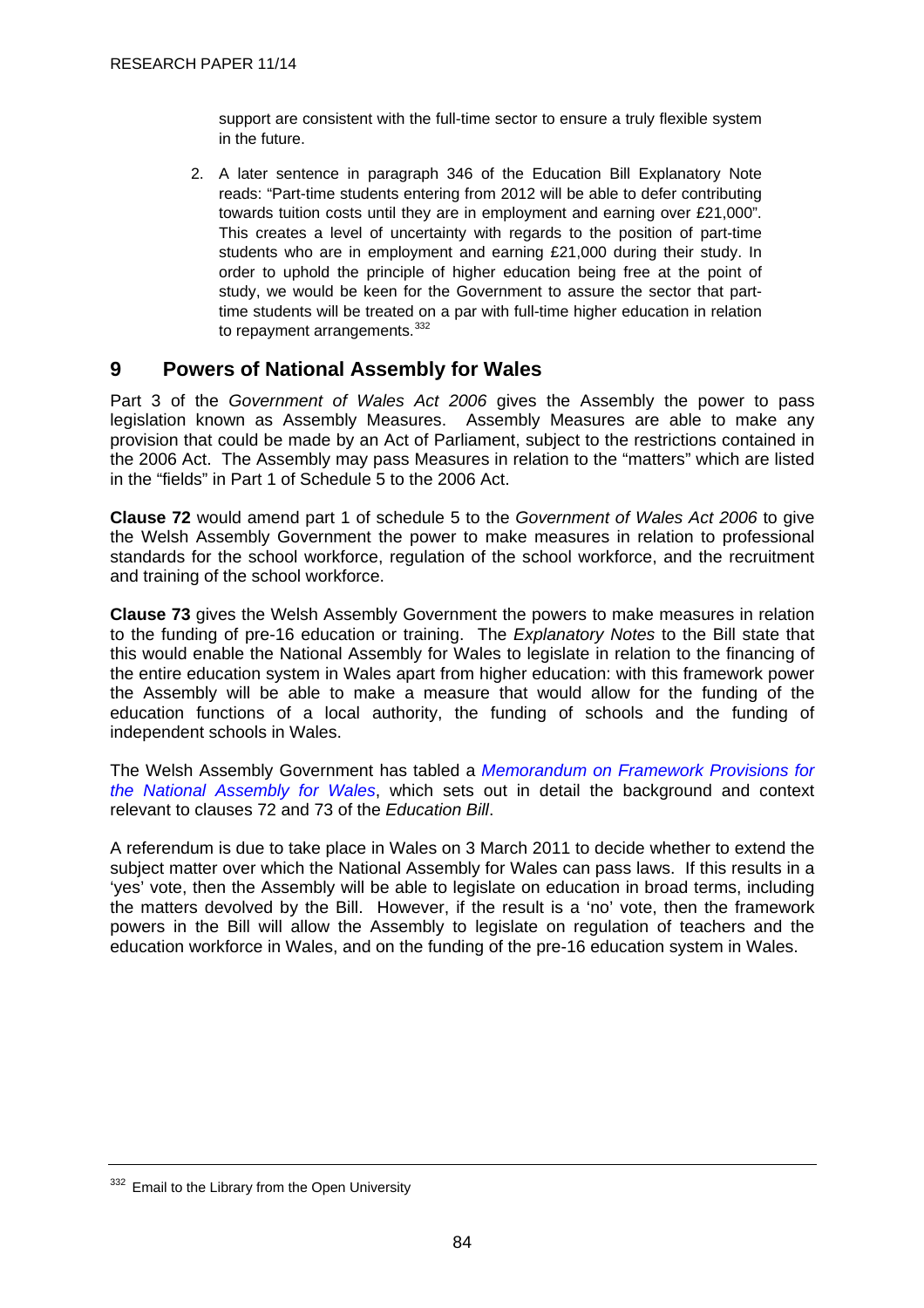# <span id="page-88-0"></span>**Appendix 1 - International evidence used in the schools white paper**

The schools white paper, its supporting evidence document *The Case for Change[333](#page-88-0)* and the impact assessments for the Bill and the white paper all make use of international evidence, particularly the OCED's Programme for International Student Assessment (PISA). This evidence is used in three broad areas: to support the case that standards in England have fallen behind those in other countries, to highlight relatively large gap in performance between the best and worst performing pupils in England and to identify policies that are linked to better performance in other countries.

PISA was first carried out in 2000 and there have been subsequent assessments in 2003, 2006 and 2009. Over this period the number of countries included in the assessments and whose results were published has grown from 32 to 65. The OECD set up PISA to monitor student achievement on a regular basis and within a common framework that is internationally agreed upon. Its main purpose is to assess the knowledge and skills of 15 year olds in three broad areas or subject domains: reading, mathematics and science. It aims to assess the extent to which young people have attained important knowledge and skills needed in adult life, rather than just how well they have mastered particular school subjects.

The headline results of PISA give average scores for each country in each subject domain, the proportion of pupils at each performance level, the range of scores within country and much more analysis of the results on their own. Alongside pupil assessments PISA also collects detailed information about pupil characteristics, their family background, family type, their views and attitudes, details of what happens in the classroom, school types, school resources and policies and practices at a school and national level. This means that as well the detailed results of pupil performance, PISA also produces a substantial amount of analysis on the links between these underlying factors and pupil performance. All the PISA reports and underlying data can be found at [www.pisa.oecd.org.](http://www.pisa.oecd.org/)

PISA results are published at both a national (UK) level and for England on its own. Here the national levels figures are generally used so that national results for the UK are compared with other nations. The exception is part of the section on gaps in performance.

#### **9.1 Evidence on the UK's relative position**

The schools white paper said:  $334$ 

In the most recent PISA survey in 2006, England fell from  $4<sup>th</sup>$  to  $14<sup>th</sup>$  in science,  $7<sup>th</sup>$  to  $17<sup>th</sup>$  in literacy, and  $8<sup>th</sup>$  to  $24<sup>th</sup>$  in mathematics.

## This was repeated in *The Case for Change* and the Bill's Overarching Impact Assessment.[335](#page-88-0)

The White Paper was published before the latest PISA results were published from the 2009 assessment. The headline 2009 results showed that England was ranked 16<sup>th</sup> out of 65 on science,  $25<sup>th</sup>$  on reading (literacy) and  $28<sup>th</sup>$  on mathematics.<sup>[336](#page-88-0)</sup> A summary of the 2009 headline results are included in a table at the end of this section. The OECD estimates a range of ranks to account for the intrinsic variability in survey-based results. These give the following ranges<sup>[337](#page-88-0)</sup> for the UK in 2009:  $19^{th}$ -27<sup>th</sup> for reading,  $23^{rd}$ -31<sup>st</sup> for mathematics and

<sup>&</sup>lt;sup>333</sup> DfE, *The Case for Change*, November 2010<br><sup>334</sup> DfE, *The Importance of Teaching. The Schools White Paper 2010*, para. 4.36<br><sup>335</sup> DfE, *Overarching Impact Assessment for the Education Bill 2011*, January 2011<br><sup>336</sup> O

<sup>&</sup>lt;sup>337</sup> 95% confidence range for rankings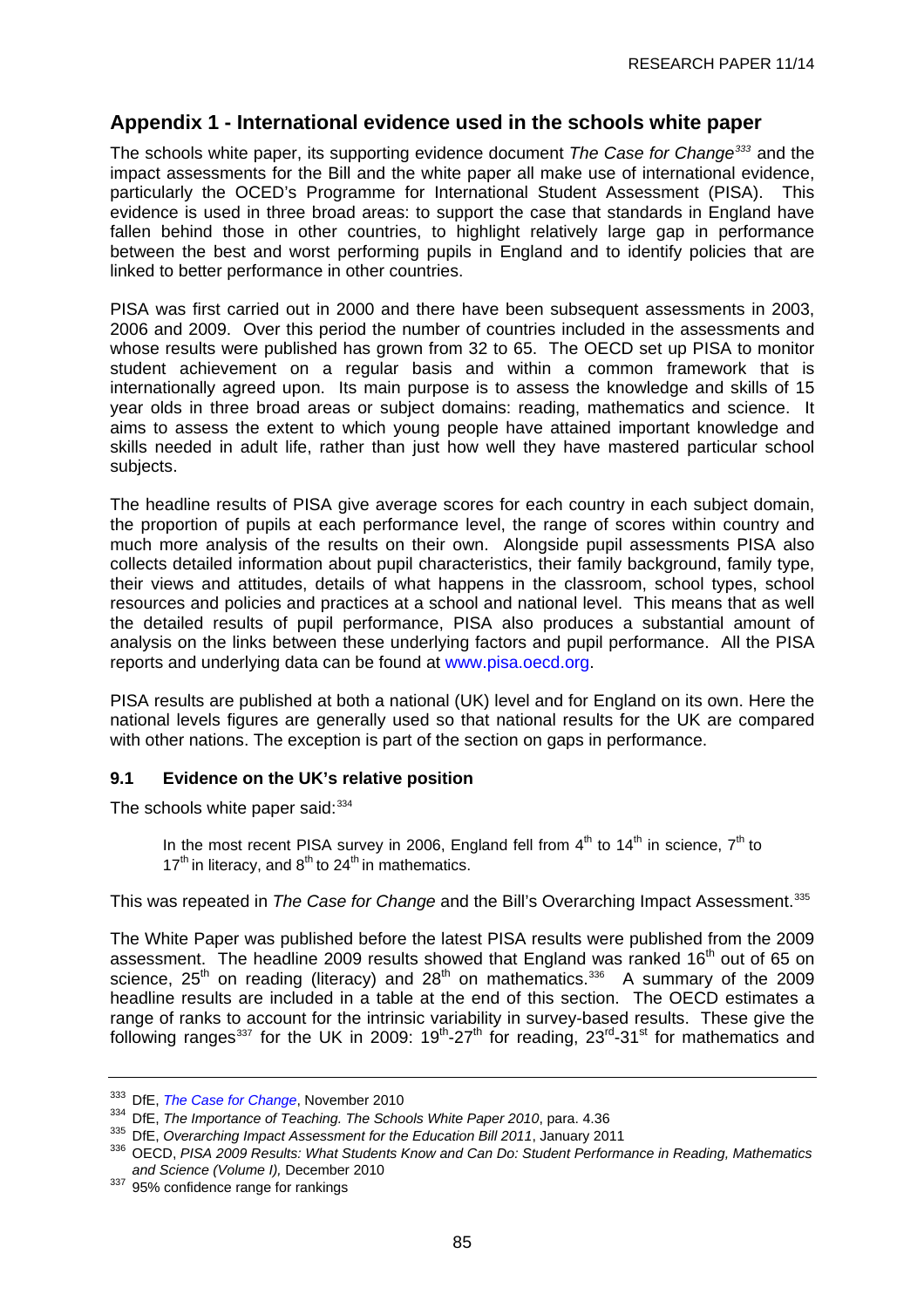<span id="page-89-0"></span> $14<sup>th</sup>$ -19<sup>th</sup> for science.<sup>[338](#page-89-0)</sup> These are a more accurate indication of what can be concluded about the UK's relative position in 2009, albeit one which is less precise. The rankings tell us little on their own. The OECD has said in the past that 'PISA is much more than just a ranking<sup>', [339](#page-89-0)</sup> The number of countries taking part in PISA and whose results were published has grown from 32 in 2000 to 65 in 2009. Most but not all of the new countries have been from outside the OECD and have had below average results. For instance the 2009 assessment included high performing Singapore and Shanghai for the first time.

Some of the innate limitations of country rankings can be overcome by also looking at a country's average score for each subject. These are compared to the OECD average and a calculation is made to judge whether the difference is statistically significant<sup>[340](#page-89-0)</sup> or not. The 2009 results for the UK were not significantly different from the OECD average in reading and mathematics and above the average in science. The table below shows that the UK's 2009 headline results were broadly the same as in 2006, but clearly below the levels achieved in 2000. In the past, the then Department for Children, School and Families has repeated OECD by saying that comparisons of results between different PISA years is not strictly valid as the nature of tests has varied.<sup>[341](#page-89-0)</sup>

|                                                    | 2000     | 2003 | 2006  | 2009  |  |
|----------------------------------------------------|----------|------|-------|-------|--|
| Reading                                            |          |      |       |       |  |
| Score                                              | 523      |      | 495   | 494   |  |
| Simple rank                                        | 7/32     |      | 17/57 | 25/65 |  |
| Range of ranks                                     | $3 - 10$ |      | 14-22 | 19-27 |  |
|                                                    |          |      |       |       |  |
| <b>Mathematics</b>                                 |          |      |       |       |  |
| Score                                              | 529      |      | 495   | 492   |  |
| Simple rank                                        | 8/32     |      | 24/57 | 28/65 |  |
| Range of ranks                                     | $3-9$    |      | 22-27 | 23-31 |  |
| Science                                            |          |      |       |       |  |
| Score                                              | 532      |      | 515   | 514   |  |
| Simple rank                                        | 4/32     |      | 14/57 | 16/65 |  |
| Range of ranks                                     | $2 - 7$  |      | 12-18 | 14-19 |  |
| Statistically significantly above the OECD average |          |      |       |       |  |

**Summary of headline UK PISA scores and relative position**

Statistically significantly below the OECD average Note: 2000 ranks based on the 32 countries which initially took part

Not statistically significantly different from the OECD average

The 2003 results were not deemed sufficiently robust to publish alongside results from other countries

*Source: www.pisa.oecd.org*

There have been ongoing problems with UK school and pupil participation rates in PISA. Clause 20 of the Bill is intended to address these by giving the Secretary of State powers to require schools to take part in PISA and other international surveys. In 2003 the UK sample response rate fell below OECD standards and it was judged that the results could not be relied upon to give an accurate comparison with other countries or the UK's scores from 2000.[342](#page-89-0) This is why the UK's 2003 results are not included in the PISA reports. There were similar problems with response rates in the first assessment in 2000. The response rates for this survey were below the OECD standards, but after further investigation into possible bias

<sup>338</sup> OECD, *PISA 2009 Results: What Students Know and Can Do: Student Performance in Reading, Mathematics* 

*and Science (Volume I),* December 2010 339 OECD press release 27 November 2007, *Finland takes number one spot in OECD's latest PISA survey,*  advance figures show<br><sup>340</sup> Unlikely to be down to chance

<sup>&</sup>lt;sup>341</sup> DCSF, *Statement on PISA 2006*, 4 December 2007<br><sup>342</sup> DfES. Programme for International Student Assessment (PISA) 2003: England Sample and Data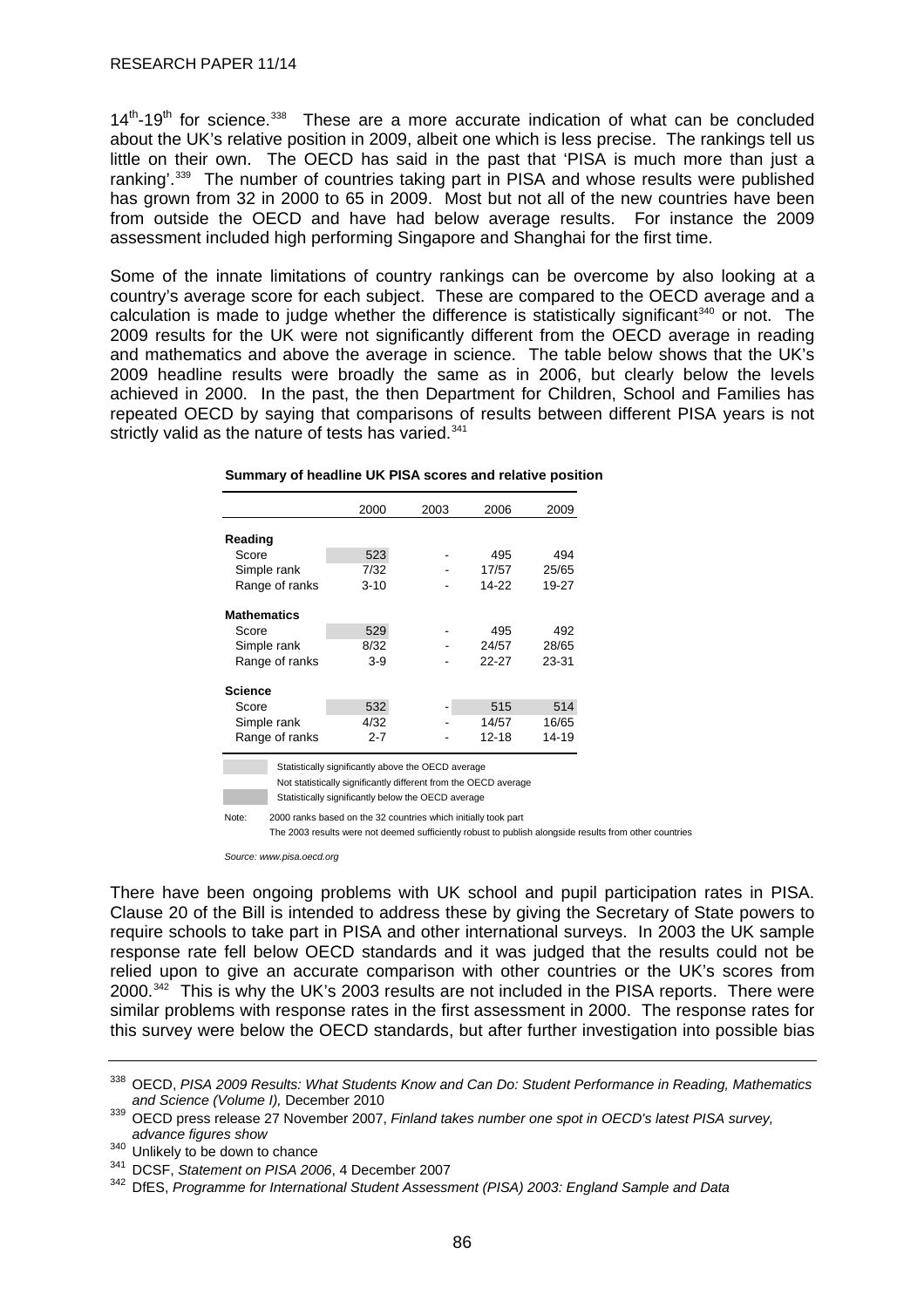<span id="page-90-0"></span>in the results the PISA Technical Advisory Group and the OECD concluded that the results could be published.[343](#page-90-0) Subsequently the OECD has excluded the UK's 2000 PISA results from their analysis which compares results over time. They state: [344](#page-90-0)

For PISA 2006 and PISA 2009, more stringent standards were applied, and PISA 2000 and PISA 2003 data for the United Kingdom are therefore not included in comparisons

The gap in 2003 mean the UK's results in 2000 stand out as noticeably different from the 2006 and 2009 findings. This, along with the problems with response rates in 2000 and the OECD comments, have led some to conclude that the higher performance shown in 2000 was a 'statistical' blip and not a real difference.<sup>[345](#page-90-0)</sup> This debate is about whether or not the UK's results have slipped from generally above (OECD) average to around average, or have remained around average for the whole period. Taking the last two assessments on their own, while performance the UK is not below average, it is clearly behind levels in some other PISA countries.

# *Other international comparisons*

PISA is not the only well-respected comparison of international education standards. The International Association for the Evaluation of Educational Achievement runs two studies which England has taken part in that are particularly aimed at looking at trends in standards:

- Trends in International Mathematics and Science Study (TIMSS) which has looked at pupils after four and eight years of formal schooling in four year intervals since 1995
- Pupils International Reading Literacy Study (PIRLS) which has looked at pupils after four years of schooling in 2001 and 2006

Results and background of these studies can be found at: timss.bc.edu/

There have again been some problems with the response rate among schools and pupils in England for these studies, but none that stopped the results being published. As with PISA much of the value of this research is in the detail they give, but looking at similar types of indicators as the headline PISA results, they show: [346](#page-90-0)

- In 2007 average pupil achievement in England in mathematics and science was above the international average among pupils in fourth grade (aged 10-11) and eighth grade (14-15). England ranked in the top ten countries on both measures. 36 countries were included in the fourth grade results and 49 in the eighth grade results.
- Mean science scores of fourth grade pupils improved between 1995 and 2007 and this was judged to be statistically significant.
- Mean maths scores improved significantly for both fourth and eighth grade pupils between 1995 and 2007. Performance was below average in 1995 and significantly above in 2007. England's ranking improved on both despite the increased number of participating countries.
- England's mean reading literacy score for  $4<sup>th</sup>$  graders fell significantly between 2001 and 2006 and its ranking went from among the highest to just above median.

<sup>&</sup>lt;sup>343</sup> Knowledge and skills for life: First results from PISA 2000, annex A OECD<br><sup>344</sup> OECD, *PISA 2009 Results: What Students Know and Can Do: Changes in student performance since 2000*<br>(volume V), December 2010

*<sup>(</sup>volume V)*, December 2010 345 See for instance "World domination: it's a nice idea, but is it the right one for us?" *The Times Educational* 

*Supplement*, 28 January 2011, pp30-31 346 IEA, *Progress in International Reading Literacy Study (PIRLS) 2001;* IEA, *Trends in International Mathematics and Science Study (TIMSS) 2007;* IEA*; Overview of PIRLS 2006 Results*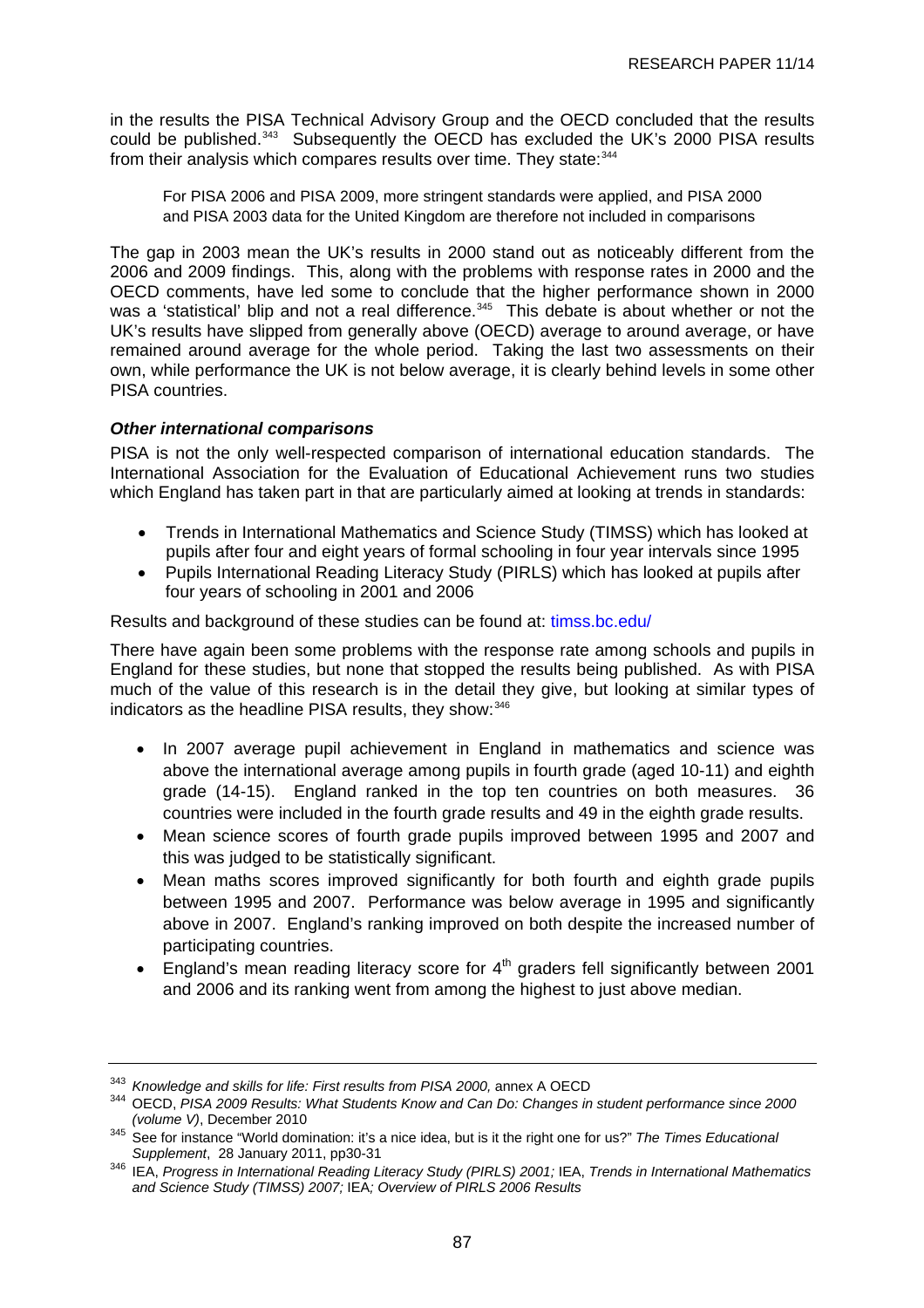<span id="page-91-0"></span>Only the PIRLS finding was quoted in the schools white paper in this context.<sup>[347](#page-91-0)</sup>

The countries taking part in these studies tend to be less dominated by the OECD and include some from Africa and Asia (other than Japan, Korea and China) therefore ranks cannot be compared to PISA rankings. The headline findings set out above cover only a tiny fraction of the comparisons that could be made. They show a somewhat different relative level of performance and trends in results for England than the UK results in PISA. More fundamentally they illustrate that the international evidence of this type is substantial and results from one study will not always back up those in another. Using a single measure or source will only give a partial picture.

# **9.2 Gaps in attainment in the UK**

The schools white paper and associated documents highlighted the wide variation in school attainment in England and in some cases used international evidence for this or to put it in context. These gaps were also linked to the social background of pupils. *The Case for Change* said:

...the gap between rich and poor in Finland was much narrower than in England. England had one of the highest gaps between high and low performing pupils and a strong relationship between social background and performance. 13.9% of the variance in performance of pupils in England could be explained by their social background, as compared to just 8.3% in Finland and 8.2% in Canada. For a very long time in this country, the 'long tail of underachievement' has been tolerated; sometimes it has been seen as an inevitable consequence of a system which does a very good job for some. Too often in England it has been thought that there is a choice between an excellent system for the most able and one which serves the least able well; or else that in order to narrow gaps and expand the number who succeed, it is necessary to 'dumb down' the standards expected. But the international evidence shows that it is not so: in Finland, Canada, Japan and Korea, for example, not only are average standards higher than those here, but so too achievement gaps are narrower. [348](#page-91-0)

The Bill's Equalities Impact Assessment said:

We have one of the most stratified and segregated school systems in the world, with a gap between our private schools and the state system wider than in almost any other developed country. In 2006, England came near the bottom of a list of 57 countries for educational equality in an OECD report, and the gap is still vast. It is simply unacceptable that in the most recent year for which we have data, of the 80,000 students in one year eligible for free school meals, just 40 went on to Oxford or Cambridge universities – fewer than some private schools manage to send by themselves.

On an ethical level this gap between the rich and the poor is indefensible. But reducing inequality is not only the guiding ethical imperative of our education policy; it is an absolute necessity if we are to compete economically on the global stage. The truth is that many other countries in the world are improving their schools faster than we are. Many other countries have much smaller gaps between the achievements of rich and poor than we do. But most importantly, the very best-performing education systems show us that there need be no contradiction between a rigorous focus on high

<sup>347</sup>*The Importance of Teaching.* para. 4.36 348 *The Case for Change*, para. 3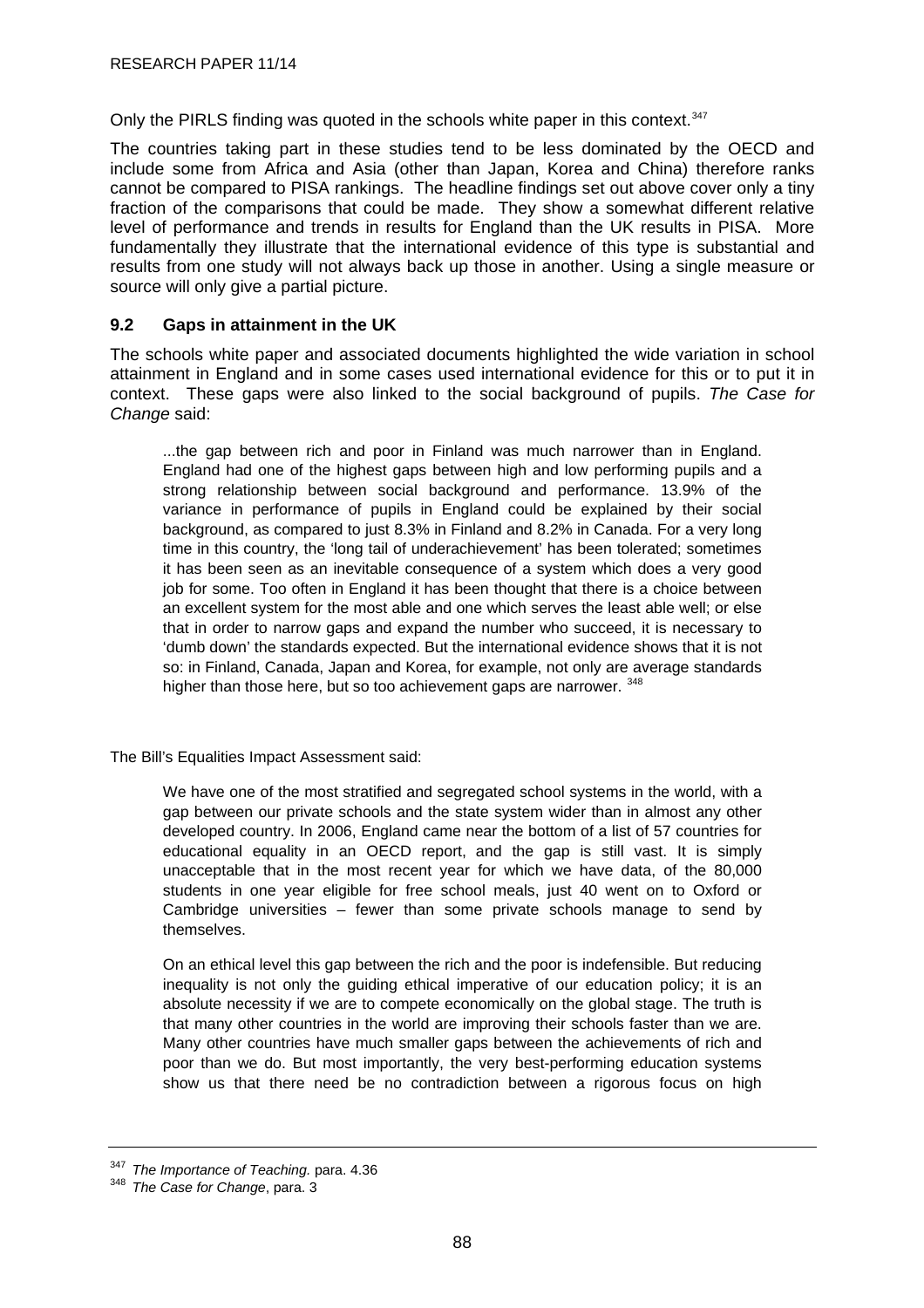<span id="page-92-0"></span>standards and a determination to narrow gaps between pupils from different backgrounds.<sup>[349](#page-92-0)</sup>

The 2006 PISA results showed that on some, but not all measures the UK had a greater variation in results and/or a closer connection between socio-economic background and results. For instance the statistical 'fit'[350](#page-92-0) between these two variables in the UK was no different in statistical terms from the OECD average on any of the three subject domains. However, another measure based how much performance varied with differences in socio— economic status<sup>[351](#page-92-0)</sup> was above average and among the highest in the OECD in reading and science. Some countries with high overall performance, especially Finland, Canada and Korea had consistently low levels of variation/inequality.<sup>[352](#page-92-0)</sup>

There is some evidence that the overall gap in performance in England fell between the 2006 and 2009 PISA studies. There are many different ways to measure this gap, but the difference in scores between the  $5<sup>th</sup>$  and  $95<sup>th</sup>$  percentiles in each subject domain fell between 2006 and 2009. Those for science and reading remained above the OECD average while the gap in mathematics was below average. Analysis by the National Foundation for Educational Research suggests that the smaller gaps in reading and science were linked to a reduction in the proportion both low- and high-attaining pupils. The smaller gap in mathematics was linked to a fall in the number of high-attaining pupils only.<sup>[353](#page-92-0)</sup> [354](#page-92-0)

The 2009 PISA results for reading showed little differences between different measures of education equity in the UK and the OECD average. On a small number of indicators the UK results were less equal than average. Korea, Finland, Japan, Canada and New Zealand all had above average reading literacy scores and above average equity results on most measures.<sup>[355](#page-92-0)</sup> The relationship between reading scores and socio-economic status in the UK remained very similar to that shown in the 2006 results.<sup>[356](#page-92-0)</sup>

## **9.3 Policies and practices linked to more successful school systems**

Alongside other international evidence *The Case for Change* uses PISA data to support its case about the importance of school autonomy and accountability: [357](#page-92-0)

There is strong evidence that the most effective systems in the world seek to combine significant operational independence for schools with effective accountability. OECD analysis of PISA data considered system factors affecting student performance. This found that school autonomy in selecting teachers for hire and standards-based external examinations were the two system factors which made the most significant positive difference to student achievement in PISA. The combination of the two factors – autonomy and accountability – had an even greater positive impact on PISA scores (63 points on the PISA scale). A system in which schools are free to decide how things should be done and are then accountable for the results appears to be the most effective in raising achievement.

<sup>&</sup>lt;sup>349</sup> DfE, *The Education Bill Equalities Impact Assessment*, January 2011, para. 2-3<br><sup>350</sup> Percentage of variance in performance explained by social background. These are the percentage figures<br>referred to in *The Case fo* 

<sup>&</sup>lt;sup>351</sup> The slope of the regression line or the difference in scores associated with a one 'unit' change in socio-

economic status<br>
<sup>352</sup> OECD, *PISA 2006 Science Competencies for Tomorrow's World (volume I analysis)*<br>
<sup>353</sup> ibid.<br>
<sup>354</sup> Bradshaw, J., Ager, R., Burge, B. and Wheater, R. (2010). *PISA 2009: Achievement of 15-Year-Olds i* 

<sup>&</sup>lt;sup>355</sup> OECD, PISA 2009 Results: Overcoming Social Background. Equity in learning opportunities and outcomes *(volume II)*. December 2010. Table II.A

<sup>&</sup>lt;sup>356</sup> ibid. Figure II.3.2<br><sup>357</sup> *The Case for Change*. p20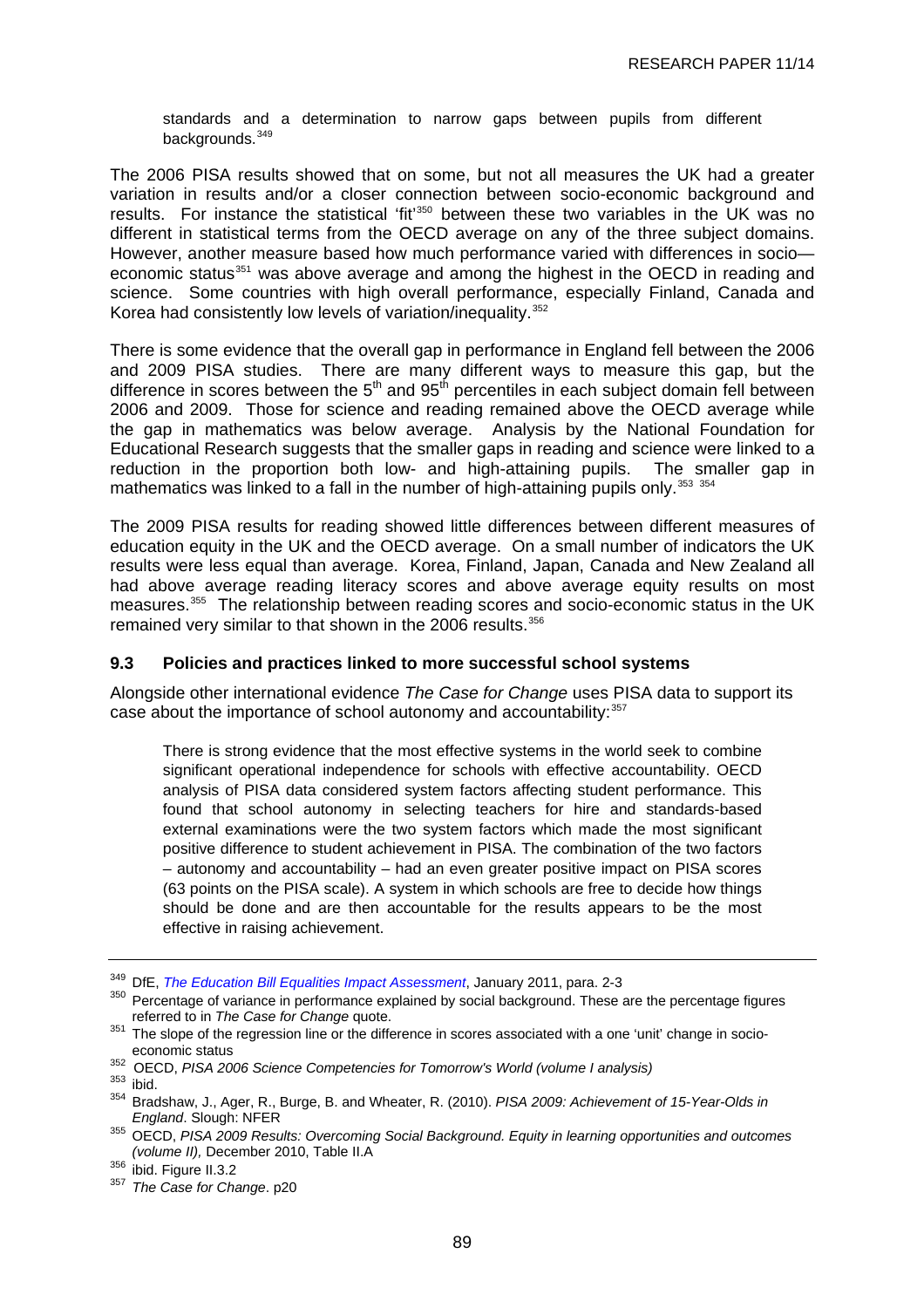<span id="page-93-0"></span>The quote uses different combinations of measures as proxies for autonomy and accountability. Subsequent analysis from PISA 2009 has confirmed these broad findings, but the features shared by high performing systems were not limited to these two. The OECD says that: 358

Successful school systems - those that perform above average and show belowaverage socio-economic inequalities - provide all students, regardless of their socioeconomic backgrounds, with similar opportunities to learn.

...

Most successful school systems grant greater autonomy to individual schools to design curricula and establish assessment policies, but these school systems do not necessarily allow schools to compete for enrolment.

...

School systems considered successful spend large amounts of money on education, and tend to prioritise teachers' pay over smaller classes.

...

Schools with better disciplinary climates, more positive behaviours among teachers and better teacher-student relations tend to achieve higher scores in reading.

Different aspects of autonomy are separated out in this report. Greater freedom in designing curricula was associated with a clearly higher performance for schools systems as a whole, but not always at the level of individual schools. There was a less clear relationship between performance and autonomy over school budgets (such as setting teacher salaries). In countries with such freedoms *and* accountability through posting achievement data publicly there was a positive relationship. But the reverse was true where there were no such accountability arrangements. Analysis showed no link between competition<sup>[359](#page-93-0)</sup> (seen as a proxy for school choice) and performance at a country level. There was some positive relationship within countries, but this disappeared for nearly all countries when socioeconomic background was taken into account.

Countries which used standards-based external examinations tended to perform better than other countries, even after relevant factors were taken into account. No link was found for standardised tests (voluntary implemented by schools with no direct consequences for students). PISA also looked at how student attainment data was used and communicated.<sup>[360](#page-93-0)</sup> It found no link between overall performance and how such data is used.

A generally weak relationship was found by between the financial resources devoted to education and school performance across the system after differences in national income are taken into account. This echoes other research findings. The one area that proved an exception was teachers' pay (relative to national income) where there was a positive relationship. Where spending levels are similar there can be a trade-off between higher salaries and smaller class sizes. This suggests that systems that prioritise higher salaries over smaller class sizes tend to do better.

Taken on their own, the characteristics with the strongest links to reading performance were making students repeat years, grouping students by ability in all subject, transferring poor

 $^{358}$  OECD, PISA 2009 Results: What Makes a School Successful? (Volume IV), December 2010<br> $^{359}$  The proportion of schools that compete with each other for student enrolment<br> $^{360}$  Posted publicly, communicated to par tracked by administrative authorities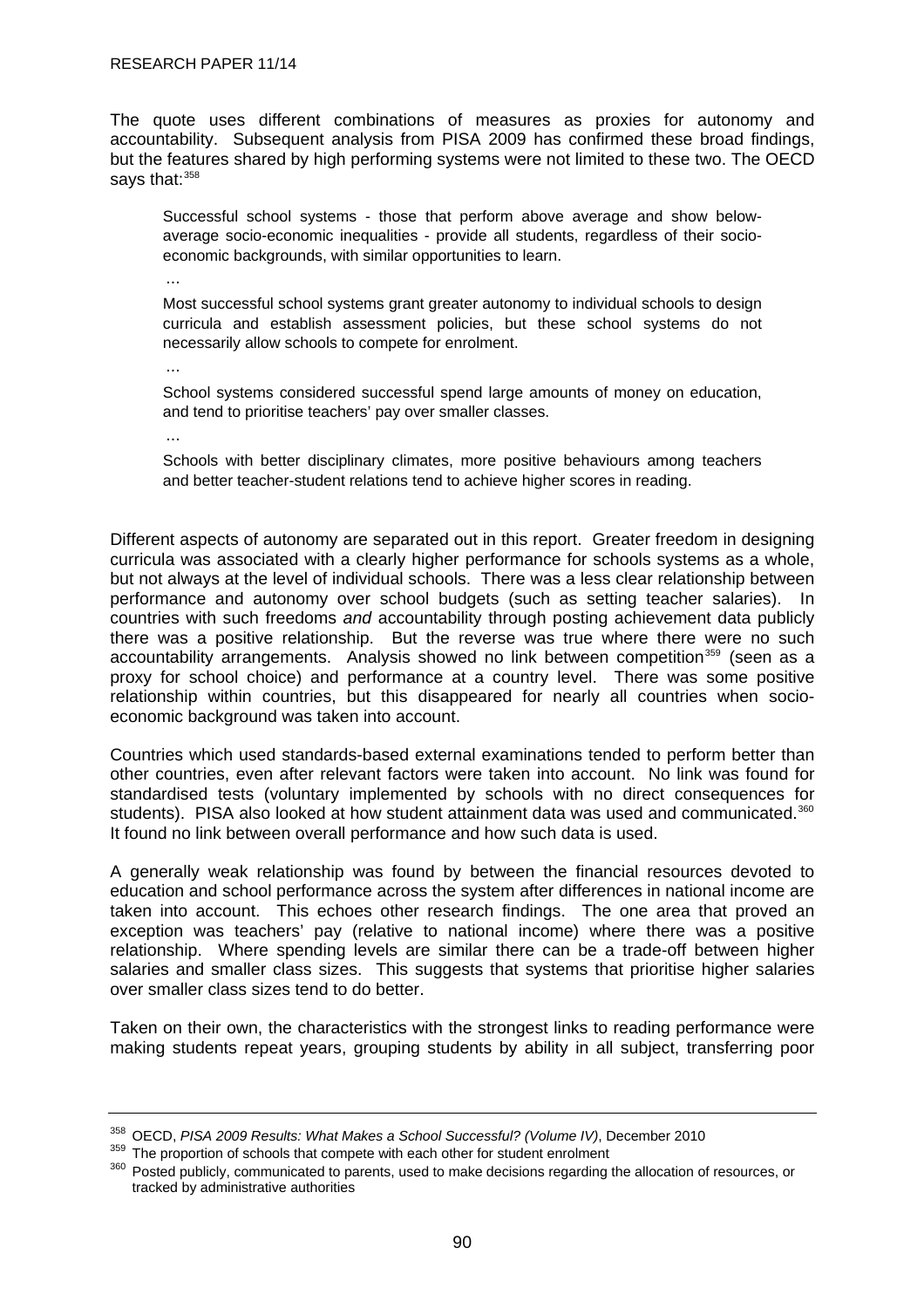<span id="page-94-0"></span>performing or 'problem' pupils (all negative), greater school responsibility for setting the curriculum and higher teacher salaries compared to GDP per head (both positive).<sup>[361](#page-94-0)</sup>

It is important to realise that the statistical associations or links highlighted by PISA are not necessarily causal. They may be linked to other factors not included in the analysis, despite extensive attempts to rule out the most likely confounding factors. Even if the associations are seen as causal, the direction of cause to effect could be in either direction or mutually reinforcing. For instance in the link between repeating grades and overall less successful schools highlighted above.

<sup>361</sup> OECD, *PISA 2009 Results: What Makes a School Successful? (Volume IV)*, December 2010, table iv.2.1